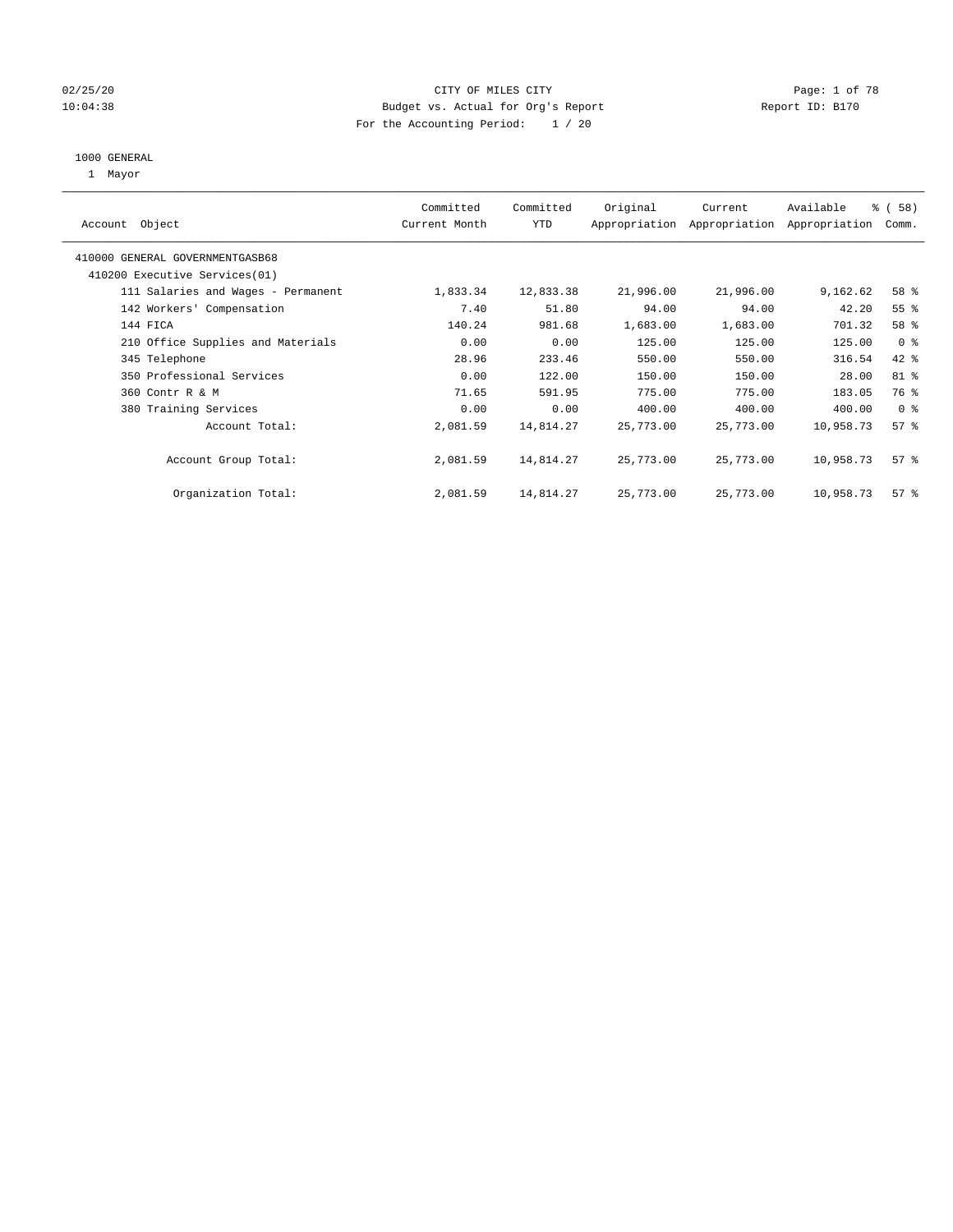#### 02/25/20 CITY OF MILES CITY Page: 2 of 78 10:04:38 Budget vs. Actual for Org's Report Report ID: B170 For the Accounting Period: 1 / 20

#### 1000 GENERAL

2 City Council

| Account Object                           | Committed<br>Current Month | Committed<br><b>YTD</b> | Original  | Current<br>Appropriation Appropriation Appropriation | Available | 8 ( 58)<br>Comm. |
|------------------------------------------|----------------------------|-------------------------|-----------|------------------------------------------------------|-----------|------------------|
| 410000 GENERAL GOVERNMENTGASB68          |                            |                         |           |                                                      |           |                  |
| 410100 Legislative Services(02)          |                            |                         |           |                                                      |           |                  |
| 111 Salaries and Wages - Permanent       | 2,666.72                   | 18,500.37               | 31,968.00 | 31,968.00                                            | 13,467.63 | 58 %             |
| 142 Workers' Compensation                | 10.72                      | 74.37                   | 136.00    | 136.00                                               | 61.63     | 55 %             |
| 144 FICA                                 | 204.00                     | 1,415.25                | 2,445.00  | 2,445.00                                             | 1,029.75  | 58 %             |
| 145 PERS                                 | 0.00                       | 173.40                  | 346.00    | 346.00                                               | 172.60    | 50%              |
| 220 Operating Expenses                   | 0.00                       | 0.00                    | 100.00    | 100.00                                               | 100.00    | 0 <sup>8</sup>   |
| 370 Travel                               | 0.00                       | 52.20                   | 380.00    | 380.00                                               | 327.80    | $14*$            |
| 380 Training Services                    | 0.00                       | 0.00                    | 500.00    | 500.00                                               | 500.00    | 0 <sup>8</sup>   |
| Account Total:                           | 2,881.44                   | 20, 215.59              | 35,875.00 | 35,875.00                                            | 15,659.41 | 56 %             |
| 410105 Safety Culture-Supplies           |                            |                         |           |                                                      |           |                  |
| 230 Repair and Maintenance Supplies      | 0.00                       | 0.00                    | 250.00    | 250.00                                               | 250.00    | 0 <sup>8</sup>   |
| Account Total:                           | 0.00                       | 0.00                    | 250.00    | 250.00                                               | 250.00    | 0 <sup>8</sup>   |
| Account Group Total:                     | 2,881.44                   | 20, 215.59              | 36,125.00 | 36,125.00                                            | 15,909.41 | 56%              |
| 470000 Housing and Community Development |                            |                         |           |                                                      |           |                  |
| 470300 Ecomonic Development              |                            |                         |           |                                                      |           |                  |
| 350 Professional Services                | 0.00                       | 15,492.00               | 15,492.00 | 15,492.00                                            | 0.00      | $100*$           |
| Account Total:                           | 0.00                       | 15,492.00               | 15,492.00 | 15,492.00                                            | 0.00      | $100*$           |
| Account Group Total:                     | 0.00                       | 15,492.00               | 15,492.00 | 15,492.00                                            |           | $0.00 100$ %     |
| Organization Total:                      | 2,881.44                   | 35,707.59               | 51,617.00 | 51,617.00                                            | 15,909.41 | 69 %             |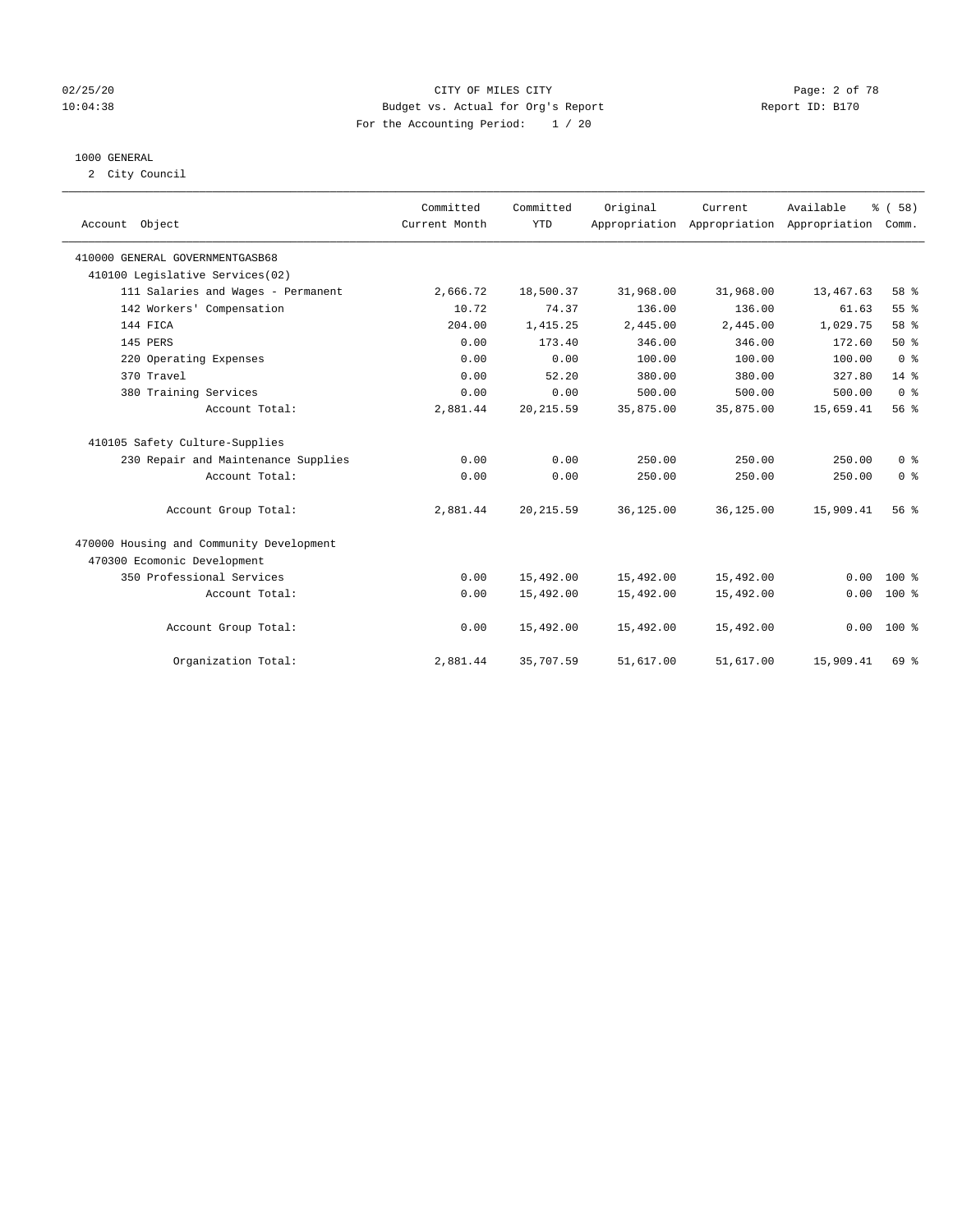#### 02/25/20 CITY OF MILES CITY Page: 3 of 78 10:04:38 Budget vs. Actual for Org's Report Report ID: B170 For the Accounting Period: 1 / 20

#### 1000 GENERAL

3 City Clerk

| Account Object                             | Committed<br>Current Month | Committed<br><b>YTD</b> | Original   | Current    | Available<br>Appropriation Appropriation Appropriation Comm. | % (58)           |
|--------------------------------------------|----------------------------|-------------------------|------------|------------|--------------------------------------------------------------|------------------|
| 410000 GENERAL GOVERNMENTGASB68            |                            |                         |            |            |                                                              |                  |
| 410500 Financial Services(03)              |                            |                         |            |            |                                                              |                  |
| 111 Salaries and Wages - Permanent         | 9,836.04                   | 64,258.09               | 113,048.00 | 113,048.00 | 48,789.91                                                    | 57%              |
| 131 VACATION                               | 410.75                     | 4,815.19                | 7,100.00   | 7,100.00   | 2,284.81                                                     | 68 %             |
| 132 SICK LEAVE                             | 191.69                     | 2,456.05                | 4,100.00   | 4,100.00   | 1,643.95                                                     | 60 %             |
| 133 OTHER LEAVE PAY                        | 28.22                      | 467.10                  | 3,360.00   | 3,360.00   | 2,892.90                                                     | $14*$            |
| 141 Unemployment Insurance                 | 15.72                      | 108.70                  | 191.00     | 191.00     | 82.30                                                        | 57%              |
| 142 Workers' Compensation                  | 65.14                      | 443.59                  | 1,562.00   | 1,562.00   | 1,118.41                                                     | $28*$            |
| 143 Health Insurance                       | 2,304.07                   | 16, 127.99              | 27,656.00  | 27,656.00  | 11,528.01                                                    | 58 %             |
| 144 FICA                                   | 798.33                     | 5,524.40                | 9,762.00   | 9,762.00   | 4,237.60                                                     | 57%              |
| 145 PERS                                   | 907.46                     | 6,242.10                | 11,064.00  | 11,064.00  | 4,821.90                                                     | 56 %             |
| 196 CLOTHING ALLOTMENT                     | 0.00                       | 435.00                  | 450.00     | 450.00     | 15.00                                                        | 97 <sub>8</sub>  |
| 210 Office Supplies and Materials          | $-15.86$                   | 616.14                  | 2,200.00   | 2,200.00   | 1,583.86                                                     | 28 <sup>8</sup>  |
| 214 Small Items of Equipment               | 125.00                     | 2,807.12                | 1,800.00   | 1,800.00   | $-1,007.12$                                                  | 156 %            |
| 220 Operating Expenses                     | 111.65                     | 1,746.71                | 2,500.00   | 2,500.00   | 753.29                                                       | 70 %             |
| 311 Postage, Box Rent, Etc.                | $-245.90$                  | 348.30                  | 1,500.00   | 1,500.00   | 1,151.70                                                     | $23$ $%$         |
| 320 Printing, Duplicating, Typing &        | 0.00                       | 0.00                    | 100.00     | 100.00     | 100.00                                                       | 0 <sup>8</sup>   |
| 330 Publicity, Subscriptions & Dues        | 0.00                       | 526.38                  | 2,200.00   | 2,200.00   | 1,673.62                                                     | $24$ %           |
| 334 Memberships, Registrations & Dues      | 0.00                       | 3,205.41                | 3,200.00   | 3,200.00   | $-5.41$                                                      | 100 <sub>8</sub> |
| 345 Telephone                              | 45.77                      | 348.90                  | 650.00     | 650.00     | 301.10                                                       | $54$ $%$         |
| 347 Internet                               | 19.52                      | 136.64                  | 250.00     | 250.00     | 113.36                                                       | $55$ $%$         |
| 350 Professional Services                  | 15,525.18                  | 24,539.58               | 33,850.00  | 33,850.00  | 9,310.42                                                     | $72$ $%$         |
| 360 Contr R & M                            | 214.94                     | 12, 253. 22             | 18,606.00  | 18,606.00  | 6,352.78                                                     | 66 %             |
| 370 Travel                                 | 0.00                       | 792.64                  | 2,500.00   | 2,500.00   | 1,707.36                                                     | 32%              |
| 380 Training Services                      | 0.00                       | 300.00                  | 1,600.00   | 1,600.00   | 1,300.00                                                     | 19 <sup>°</sup>  |
| 382 Books                                  | 0.00                       | 0.00                    | 350.00     | 350.00     | 350.00                                                       | 0 <sup>8</sup>   |
| 390 Other Purchased Services (Recorded     | 0.00                       | $-4.00$                 | 100.00     | 100.00     | 104.00                                                       | $-4$ %           |
| 513 Liability                              | 0.00                       | 91,300.05               | 91,301.00  | 91,301.00  | 0.95                                                         | $100*$           |
| 521 Surety Bonds for Officials & Employees | 0.00                       | 750.00                  | 750.00     | 750.00     | 0.00                                                         | $100*$           |
| 555 Bank Service Charges                   | 36.66                      | 173.32                  | 300.00     | 300.00     | 126.68                                                       | 58 %             |
| Account Total:                             | 30, 374.38                 | 240,718.62              | 342,050.00 | 342,050.00 | 101,331.38                                                   | 70 %             |
| 411101 Labor Negotiations                  |                            |                         |            |            |                                                              |                  |
| 350 Professional Services                  | 0.00                       | 6,656.00                | 13,400.00  | 13,400.00  | 6,744.00                                                     | 50 %             |
| Account Total:                             | 0.00                       | 6,656.00                | 13,400.00  | 13,400.00  | 6,744.00                                                     | 50%              |
| Account Group Total:                       | 30, 374.38                 | 247, 374.62             | 355,450.00 | 355,450.00 | 108,075.38                                                   | 70 %             |
| Organization Total:                        | 30, 374, 38                | 247, 374.62             | 355,450.00 | 355,450.00 | 108,075.38                                                   | 70 %             |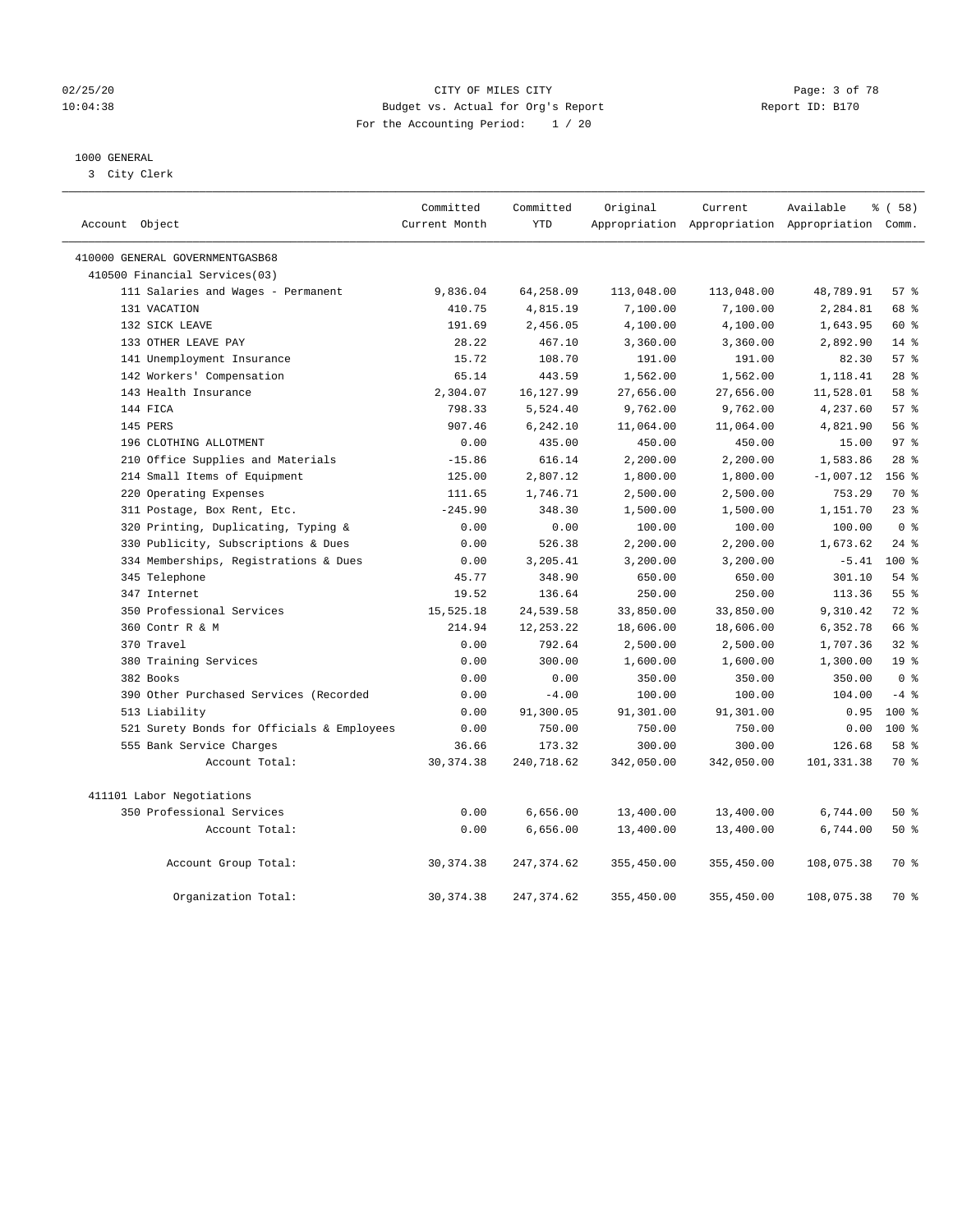#### 02/25/20 CITY OF MILES CITY Page: 4 of 78 10:04:38 Budget vs. Actual for Org's Report Report ID: B170 For the Accounting Period: 1 / 20

### 1000 GENERAL

4 Attorney

| Account Object                     | Committed<br>Current Month | Committed<br>YTD | Original    | Current<br>Appropriation Appropriation Appropriation | Available | % (58)<br>Comm. |  |
|------------------------------------|----------------------------|------------------|-------------|------------------------------------------------------|-----------|-----------------|--|
| 410000 GENERAL GOVERNMENTGASB68    |                            |                  |             |                                                      |           |                 |  |
| 411100 Legal Services(04)          |                            |                  |             |                                                      |           |                 |  |
| 111 Salaries and Wages - Permanent | 8,413.64                   | 52,689.82        | 103,796.00  | 103,796.00                                           | 51,106.18 | $51$ %          |  |
| 131 VACATION                       | 0.00                       | 2,627.06         | 2,700.00    | 2,700.00                                             | 72.94     | 97%             |  |
| 132 SICK LEAVE                     | 0.00                       | 1,872.72         | 1,900.00    | 1,900.00                                             | 27.28     | 99 %            |  |
| 141 Unemployment Insurance         | 12.62                      | 86.01            | 163.00      | 163.00                                               | 76.99     | $53$ $%$        |  |
| 142 Workers' Compensation          | 54.13                      | 361.09           | 689.00      | 689.00                                               | 327.91    | $52$ $%$        |  |
| 143 Health Insurance               | 794.70                     | 5,562.90         | 9,536.00    | 9,536.00                                             | 3,973.10  | 58 %            |  |
| 144 FICA                           | 629.68                     | 4,288.74         | 8,292.00    | 8,292.00                                             | 4,003.26  | $52$ $%$        |  |
| 145 PERS                           | 717.33                     | 4,746.22         | 9,398.00    | 9,398.00                                             | 4,651.78  | $51$ %          |  |
| 196 CLOTHING ALLOTMENT             | 0.00                       | 150.00           | 150.00      | 150.00                                               | 0.00      | 100 %           |  |
| 210 Office Supplies and Materials  | 1.78                       | 248.43           | 1,000.00    | 1,000.00                                             | 751.57    | 25%             |  |
| 214 Small Items of Equipment       | 0.00                       | 131.99           | 1,000.00    | 1,000.00                                             | 868.01    | $13*$           |  |
| 220 Operating Expenses             | 14.99                      | 720.35           | 1,000.00    | 1,000.00                                             | 279.65    | 72 %            |  |
| 311 Postage, Box Rent, Etc.        | 39.40                      | 193.69           | 500.00      | 500.00                                               | 306.31    | 39%             |  |
| 345 Telephone                      | 0.00                       | 18.07            | 100.00      | 100.00                                               | 81.93     | 18 %            |  |
| 350 Professional Services          | 640.00                     | 1,562.75         | 4,000.00    | 4,000.00                                             | 2,437.25  | 39 %            |  |
| 360 Contr R & M                    | 0.00                       | 0.00             | 207.00      | 207.00                                               | 207.00    | 0 <sup>8</sup>  |  |
| 370 Travel                         | 0.00                       | 0.00             | 700.00      | 700.00                                               | 700.00    | 0 <sup>8</sup>  |  |
| Account Total:                     | 11,318.27                  | 75,259.84        | 145, 131.00 | 145, 131.00                                          | 69,871.16 | $52$ $%$        |  |
| Account Group Total:               | 11,318.27                  | 75,259.84        | 145, 131.00 | 145, 131.00                                          | 69,871.16 | $52$ $%$        |  |
| Organization Total:                | 11,318.27                  | 75,259.84        | 145,131.00  | 145,131.00                                           | 69,871.16 | $52$ $%$        |  |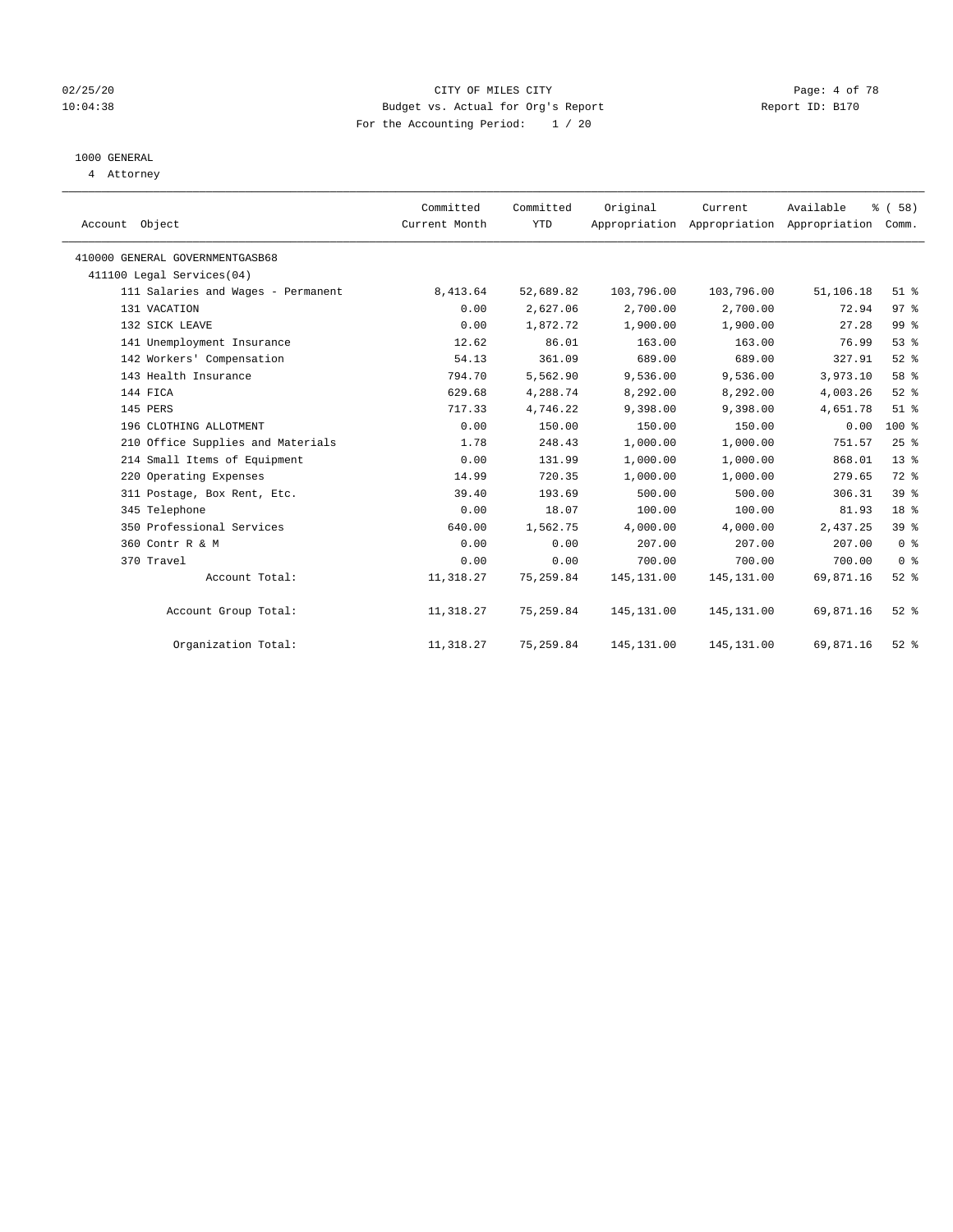#### 02/25/20 CITY OF MILES CITY Page: 5 of 78 10:04:38 Budget vs. Actual for Org's Report Report ID: B170 For the Accounting Period: 1 / 20

————————————————————————————————————————————————————————————————————————————————————————————————————————————————————————————————————

#### 1000 GENERAL

5 Police

|                                            | Committed     | Committed   | Original     | Current      | Available                                       | % ( 58 )       |
|--------------------------------------------|---------------|-------------|--------------|--------------|-------------------------------------------------|----------------|
| Account Object                             | Current Month | YTD         |              |              | Appropriation Appropriation Appropriation Comm. |                |
| 420000 PUBLIC SAFETY-GASB68                |               |             |              |              |                                                 |                |
| 420140 Crime Control and Investigation(05) |               |             |              |              |                                                 |                |
| 111 Salaries and Wages - Permanent         | 55,080.24     | 391,504.88  | 668,624.00   | 680,624.00   | 289, 119. 12                                    | 58 %           |
| 121 OVERTIME-PERMANENT                     | 17,078.73     | 72,293.57   | 30,000.00    | 30,000.00    | $-42, 293.57$                                   | 241 %          |
| 131 VACATION                               | 2,912.41      | 35,495.96   | 51,000.00    | 51,000.00    | 15,504.04                                       | 70 %           |
| 132 SICK LEAVE                             | 2,354.62      | 13,495.19   | 25,000.00    | 25,000.00    | 11,504.81                                       | $54$ %         |
| 133 OTHER LEAVE PAY                        | 3,257.85      | 25,577.78   | 32,372.00    | 32,372.00    | 6,794.22                                        | 79 %           |
| 134 HOLIDAY PAY                            | 0.00          | 0.00        | 10,100.00    | 10,100.00    | 10,100.00                                       | 0 <sup>8</sup> |
| 141 Unemployment Insurance                 | 121.02        | 816.29      | 1,226.00     | 1,226.00     | 409.71                                          | $67$ %         |
| 142 Workers' Compensation                  | 3,393.64      | 24,019.79   | 38,997.00    | 38,997.00    | 14,977.21                                       | 62 %           |
| 143 Health Insurance                       | 12,714.15     | 87, 413.15  | 143,046.00   | 143,046.00   | 55,632.85                                       | 61 %           |
| 144 FICA                                   | 1,151.16      | 7,877.02    | 11,848.00    | 11,848.00    | 3,970.98                                        | 66 %           |
| 145 PERS                                   | 35.06         | 414.44      | 600.00       | 600.00       | 185.56                                          | 69 %           |
| 146 Police Pension                         | 8,990.78      | 63,359.99   | 108,619.00   | 108,619.00   | 45,259.01                                       | 58 %           |
| 196 CLOTHING ALLOTMENT                     | 0.00          | 5,835.00    | 11,960.00    | 11,960.00    | 6, 125.00                                       | 49 %           |
| 210 Office Supplies and Materials          | 482.53        | 3,931.63    | 6,500.00     | 6,500.00     | 2,568.37                                        | 60 %           |
| 214 Small Items of Equipment               | 588.50        | 12,334.20   | 12,500.00    | 12,500.00    | 165.80                                          | 99 %           |
| 220 Operating Expenses                     | 1,036.76      | 5,698.42    | 18,000.00    | 18,500.00    | 12,801.58                                       | $31$ %         |
| 226 Clothing and Uniforms                  | 0.00          | 92.45       | 500.00       | 500.00       | 407.55                                          | 18 %           |
| 227 Firearm Supplies                       | 0.00          | 0.00        | 3,800.00     | 3,800.00     | 3,800.00                                        | 0 <sup>8</sup> |
| 230 Repair and Maintenance Supplies        | 323.76        | 4,796.55    | 9,000.00     | 9,000.00     | 4,203.45                                        | 53%            |
| 231 Gas, Oil, Diesel Fuel, Grease, etc.    | 2,270.14      | 16,429.54   | 25,000.00    | 25,000.00    | 8,570.46                                        | 66 %           |
| 311 Postage, Box Rent, Etc.                | 76.57         | 405.90      | 1,000.00     | 1,000.00     | 594.10                                          | 41 %           |
| 334 Memberships, Registrations & Dues      | 1,850.00      | 1,966.00    | 2,000.00     | 2,000.00     | 34.00                                           | 98 %           |
| 345 Telephone                              | 306.47        | 2,173.80    | 4,000.00     | 4,000.00     | 1,826.20                                        | $54$ %         |
| 347 Internet                               | 65.60         | 459.20      | 800.00       | 800.00       | 340.80                                          | 57%            |
| 350 Professional Services                  | 718.70        | 15,679.95   | 16,260.00    | 18,454.00    | 2,774.05                                        | 85%            |
| 360 Contr R & M                            | 40.50         | 189.00      | 600.00       | 600.00       | 411.00                                          | 32%            |
| 366 R&M Vehicles - Police/Animal Control   | 0.00          | 11,167.13   | 16,980.00    | 16,980.00    | 5,812.87                                        | 66 %           |
| 370 Travel                                 | 0.00          | 2,803.43    | 4,500.00     | 4,500.00     | 1,696.57                                        | 62 %           |
| 380 Training Services                      | 0.00          | 1,220.00    | 6,600.00     | 6,600.00     | 5,380.00                                        | 18 %           |
| 511 Insurance on Buildings                 | 0.00          | 24.50       | 25.00        | 25.00        | 0.50                                            | 98 %           |
| 512 Insurance on Vehicles & Equipment      | 0.00          | 1,203.63    | 1,204.00     | 1,204.00     | 0.37                                            | $100*$         |
| 530 Rent                                   | 6,231.66      | 24,926.64   | 37,380.00    | 37,380.00    | 12,453.36                                       | $67$ %         |
| 700 Grants, Contributions & Indemnities    | 0.00          | 4,000.00    | 6,000.00     | 6,000.00     | 2,000.00                                        | 67%            |
| 790 K9 from contributions                  | 0.00          | 427.39      | 3,000.00     | 3,000.00     | 2,572.61                                        | $14*$          |
| 940 Machinery & Equipment                  | 0.00          | 7,235.99    | 0.00         | 0.00         | $-7, 235.99$                                    | $***$ $_{8}$   |
| Account Total:                             | 121,080.85    | 845, 268.41 | 1,309,041.00 | 1,323,735.00 | 478,466.59                                      | 64 %           |
| 420160 Communications-Dispatch             |               |             |              |              |                                                 |                |
| 111 Salaries and Wages - Permanent         | 18,406.72     | 135,772.22  | 238,516.00   | 238,516.00   | 102,743.78                                      | 57%            |
| 121 OVERTIME-PERMANENT                     | 5,413.51      | 16,952.10   | 24,800.00    | 24,800.00    | 7,847.90                                        | 68 %           |
| 131 VACATION                               | 204.00        | 4,415.83    | 13,500.00    | 13,500.00    | 9,084.17                                        | 33%            |
| 132 SICK LEAVE                             | 1,377.15      | 6,656.99    | 7,400.00     | 7,400.00     | 743.01                                          | 90%            |
| 133 OTHER LEAVE PAY                        | 645.40        | 6,302.75    | 5,266.00     | 5,266.00     | $-1,036.75$                                     | $120$ %        |
| 134 HOLIDAY PAY                            | 0.00          | 0.00        | 3,400.00     | 3,400.00     | 3,400.00                                        | 0 <sup>8</sup> |
| 141 Unemployment Insurance                 | 39.07         | 256.55      | 431.00       | 431.00       | 174.45                                          | 60 %           |
| 142 Workers' Compensation                  | 1,100.80      | 7,742.65    | 12,944.00    | 12,944.00    | 5,201.35                                        | 60 %           |
| 143 Health Insurance                       | 3,977.35      | 27,841.45   | 57,218.00    | 57,218.00    | 29,376.55                                       | 49 %           |
| 144 FICA                                   | 1,946.45      | 12,756.60   | 22,003.00    | 22,003.00    | 9,246.40                                        | 58 %           |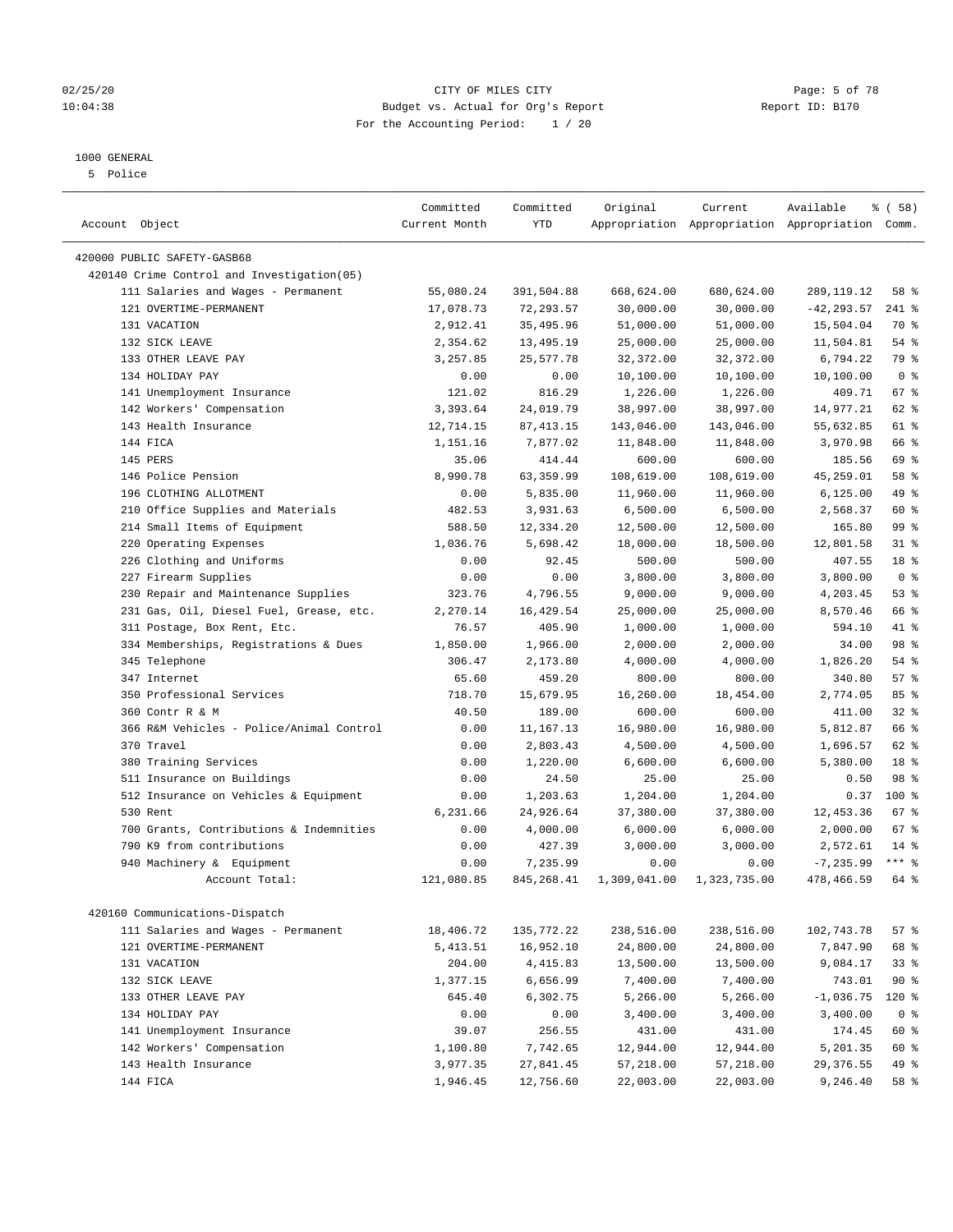#### 02/25/20 CITY OF MILES CITY Page: 6 of 78 10:04:38 Budget vs. Actual for Org's Report Report ID: B170 For the Accounting Period: 1 / 20

### 1000 GENERAL

5 Police

| Account Object                          | Committed<br>Current Month | Committed<br><b>YTD</b> | Original     | Current      | Available<br>Appropriation Appropriation Appropriation | % (58)<br>Comm. |  |
|-----------------------------------------|----------------------------|-------------------------|--------------|--------------|--------------------------------------------------------|-----------------|--|
| 145 PERS                                | 2,258.25                   | 14,453.98               | 25,393.00    | 25,393.00    | 10,939.02                                              | 57%             |  |
| 196 CLOTHING ALLOTMENT                  | 0.00                       | 875.00                  | 2,000.00     | 2,000.00     | 1,125.00                                               | 44 %            |  |
| 210 Office Supplies and Materials       | 238.41                     | 1,429.63                | 2,000.00     | 2,000.00     | 570.37                                                 | 71.8            |  |
| 214 Small Items of Equipment            | 129.71                     | 229.71                  | 1,500.00     | 1,500.00     | 1,270.29                                               | 15 <sup>8</sup> |  |
| 220 Operating Expenses                  | 0.00                       | 0.00                    | 1,000.00     | 1,000.00     | 1,000.00                                               | 0 <sup>8</sup>  |  |
| 231 Gas, Oil, Diesel Fuel, Grease, etc. | 0.00                       | 0.00                    | 600.00       | 600.00       | 600.00                                                 | 0 <sup>8</sup>  |  |
| 311 Postage, Box Rent, Etc.             | 0.00                       | 0.00                    | 150.00       | 150.00       | 150.00                                                 | 0 <sup>8</sup>  |  |
| 320 Printing, Duplicating, Typing &     | 0.00                       | 0.00                    | 300.00       | 300.00       | 300.00                                                 | 0 <sup>8</sup>  |  |
| 330 Publicity, Subscriptions & Dues     | 0.00                       | 0.00                    | 100.00       | 100.00       | 100.00                                                 | 0 <sup>8</sup>  |  |
| 334 Memberships, Registrations & Dues   | 0.00                       | 0.00                    | 500.00       | 500.00       | 500.00                                                 | 0 <sup>8</sup>  |  |
| 345 Telephone                           | 304.49                     | 2,159.94                | 5,000.00     | 5,000.00     | 2,840.06                                               | $43$ %          |  |
| 350 Professional Services               | 383.50                     | 1,880.50                | 1,500.00     | 1,500.00     | $-380.50$                                              | $125$ %         |  |
| 360 Contr R & M                         | 0.00                       | 0.00                    | 100.00       | 100.00       | 100.00                                                 | 0 <sup>8</sup>  |  |
| 370 Travel                              | 0.00                       | 1,190.94                | 1,000.00     | 1,000.00     | $-190.94$                                              | 119 %           |  |
| 380 Training Services                   | 0.00                       | 250.00                  | 1,000.00     | 1,000.00     | 750.00                                                 | 25%             |  |
| Account Total:                          | 36,424.81                  | 241,166.84              | 427,621.00   | 427,621.00   | 186, 454. 16                                           | 56 <sup>8</sup> |  |
| Account Group Total:                    |                            | 157,505.66 1,086,435.25 | 1,736,662.00 | 1,751,356.00 | 664,920.75                                             | 62 %            |  |
| Organization Total:                     |                            | 157,505.66 1,086,435.25 | 1,736,662.00 | 1,751,356.00 | 664,920.75                                             | 62 %            |  |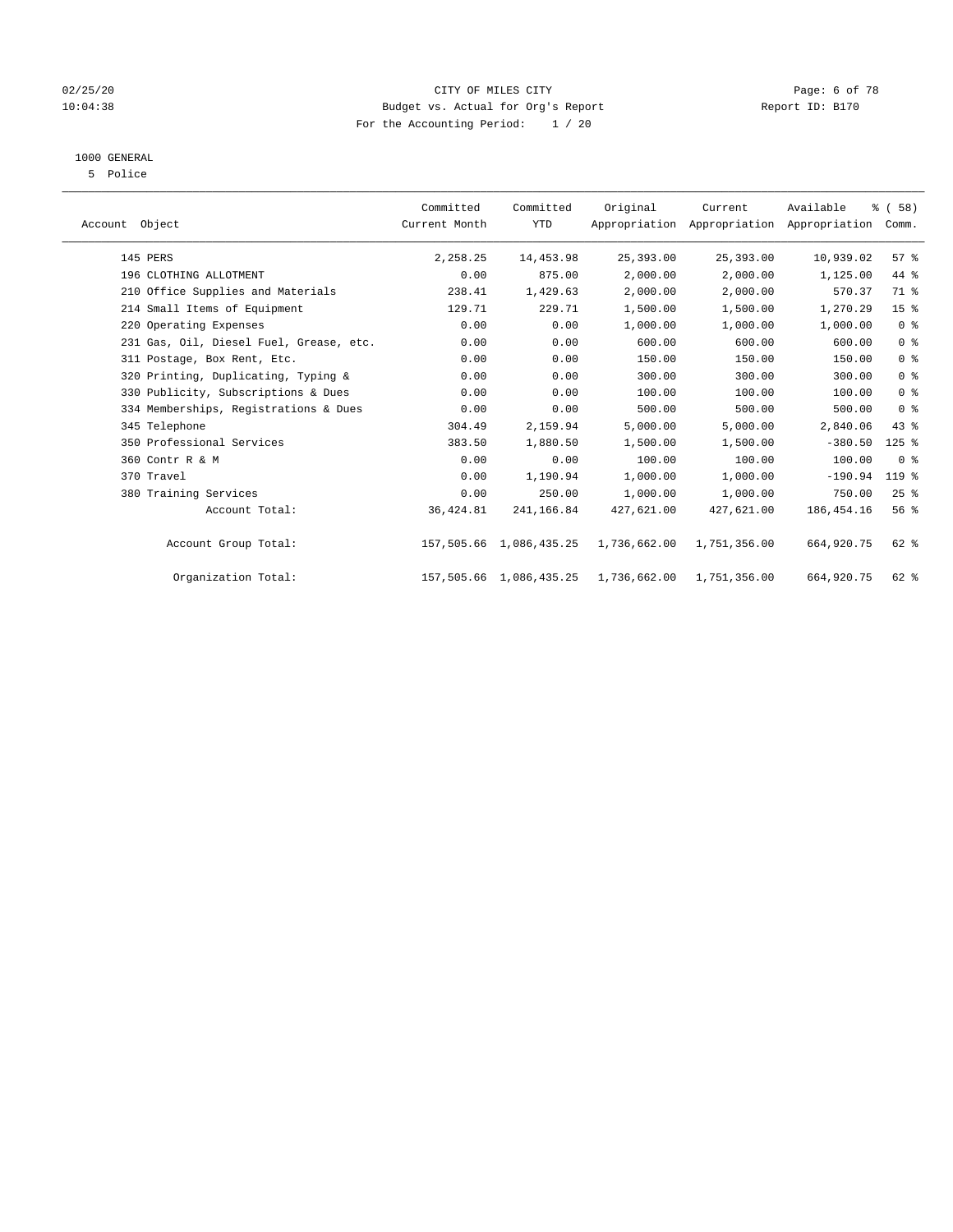#### 02/25/20 Page: 7 of 78 10:04:38 Budget vs. Actual for Org's Report Report ID: B170 For the Accounting Period: 1 / 20

#### 1000 GENERAL

6 Police Judge

| Object<br>Account                     | Committed<br>Current Month | Committed<br><b>YTD</b> | Original   | Current    | Available<br>Appropriation Appropriation Appropriation Comm. | % (58)             |
|---------------------------------------|----------------------------|-------------------------|------------|------------|--------------------------------------------------------------|--------------------|
| 410000 GENERAL GOVERNMENTGASB68       |                            |                         |            |            |                                                              |                    |
| 410300 Judicial Services(06)          |                            |                         |            |            |                                                              |                    |
| 111 Salaries and Wages - Permanent    | 7,022.35                   | 51, 211.78              | 87,276.00  | 87,276.00  | 36,064.22                                                    | 59 %               |
| 131 VACATION                          | 379.28                     | 2,520.92                | 4,000.00   | 4,000.00   | 1,479.08                                                     | 63%                |
| 132 SICK LEAVE                        | 682.11                     | 1,748.12                | 3,500.00   | 3,500.00   | 1,751.88                                                     | 50%                |
| 141 Unemployment Insurance            | 9.38                       | 64.48                   | 140.00     | 140.00     | 75.52                                                        | 46%                |
| 142 Workers' Compensation             | 82.41                      | 572.61                  | 1,009.00   | 1,009.00   | 436.39                                                       | 57%                |
| 143 Health Insurance                  | 1,588.70                   | 11,515.97               | 19,073.00  | 19,073.00  | 7,557.03                                                     | 60 %               |
| 144 FICA                              | 610.67                     | 4,213.07                | 7,250.00   | 7,250.00   | 3,036.93                                                     | 58 %               |
| 145 PERS                              | 700.86                     | 4,810.20                | 8,217.00   | 8,217.00   | 3,406.80                                                     | 59 %               |
| 196 CLOTHING ALLOTMENT                | 0.00                       | 300.00                  | 300.00     | 300.00     | 0.00                                                         | $100*$             |
| 210 Office Supplies and Materials     | 6.80                       | 440.75                  | 800.00     | 800.00     | 359.25                                                       | 55%                |
| 214 Small Items of Equipment          | 0.00                       | 0.00                    | 600.00     | 600.00     | 600.00                                                       | 0 <sup>8</sup>     |
| 220 Operating Expenses                | 0.00                       | 31.88                   | 300.00     | 300.00     | 268.12                                                       | $11$ %             |
| 230 Repair and Maintenance Supplies   | 0.00                       | 25.00                   | 100.00     | 100.00     | 75.00                                                        | 25%                |
| 311 Postage, Box Rent, Etc.           | 29.75                      | 277.90                  | 1,100.00   | 1,100.00   | 822.10                                                       | 25%                |
| 334 Memberships, Registrations & Dues | 0.00                       | 0.00                    | 1,100.00   | 1,100.00   | 1,100.00                                                     | 0 <sup>8</sup>     |
| 345 Telephone                         | 209.77                     | 887.66                  | 1,300.00   | 1,300.00   | 412.34                                                       | 68 %               |
| 347 Internet                          | 30.15                      | 250.99                  | 700.00     | 700.00     | 449.01                                                       | 36%                |
| 350 Professional Services             | 0.00                       | 0.00                    | 700.00     | 700.00     | 700.00                                                       | 0 <sup>8</sup>     |
| 360 Contr R & M                       | 0.00                       | 516.78                  | 1,100.00   | 1,100.00   | 583.22                                                       | 47.8               |
| 370 Travel                            | 0.00                       | 1,148.67                | 2,000.00   | 2,000.00   | 851.33                                                       | 57%                |
| 380 Training Services                 | 0.00                       | 300.00                  | 500.00     | 500.00     | 200.00                                                       | 60 %               |
| 382 Books                             | 0.00                       | 0.00                    | 600.00     | 600.00     | 600.00                                                       | 0 <sup>8</sup>     |
| 394 Jury and Witness Fees             | 0.00                       | 306.00                  | 500.00     | 500.00     | 194.00                                                       | 61 %               |
| 533 Machinery and Equipment Rental    | 40.88                      | 40.88                   | 1,500.00   | 1,500.00   | 1,459.12                                                     | 3 <sup>8</sup>     |
| Account Total:                        | 11,393.11                  | 81,183.66               | 143,665.00 | 143,665.00 | 62, 481.34                                                   | 57%                |
| Account Group Total:                  | 11,393.11                  | 81,183.66               | 143,665.00 | 143,665.00 | 62,481.34                                                    | 57%                |
| Organization Total:                   | 11,393.11                  | 81,183.66               | 143,665.00 | 143,665.00 | 62, 481.34                                                   | $57$ $\frac{6}{3}$ |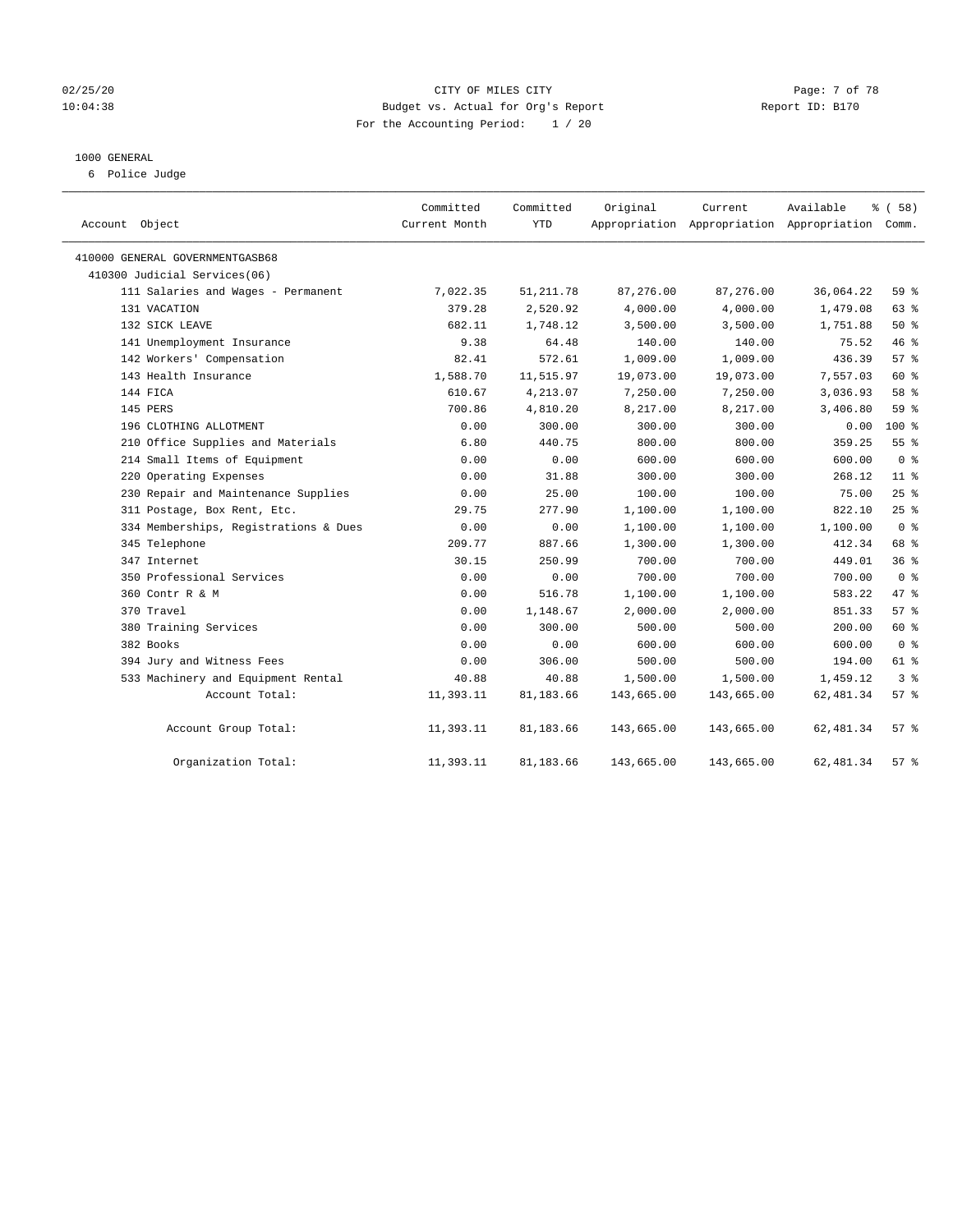#### 02/25/20 CITY OF MILES CITY Page: 8 of 78 10:04:38 Budget vs. Actual for Org's Report Report ID: B170 For the Accounting Period: 1 / 20

————————————————————————————————————————————————————————————————————————————————————————————————————————————————————————————————————

#### 1000 GENERAL

7 Fire

|                                         | Committed     | Committed  | Original                | Current      | Available                                       | 8 ( 58 )        |
|-----------------------------------------|---------------|------------|-------------------------|--------------|-------------------------------------------------|-----------------|
| Account Object                          | Current Month | YTD        |                         |              | Appropriation Appropriation Appropriation Comm. |                 |
|                                         |               |            |                         |              |                                                 |                 |
| 420000 PUBLIC SAFETY-GASB68             |               |            |                         |              |                                                 |                 |
| 420460 Fire Suppression(07)             |               |            |                         |              |                                                 |                 |
| 111 Salaries and Wages - Permanent      | 44,425.65     | 299,122.01 | 460,572.00              | 460,572.00   | 161,449.99                                      | 65 %            |
| 112 SALARIES AND WAGES - PART PAID      | 134.00        | 1,761.00   | 6,480.00                | 6,480.00     | 4,719.00                                        | $27$ %          |
| 121 OVERTIME-PERMANENT                  | 6,529.72      | 38,503.68  | 40,712.00               | 40,712.00    | 2,208.32                                        | 95%             |
| 131 VACATION                            | 1,425.86      | 24,450.78  | 26,600.00               | 26,600.00    | 2,149.22                                        | $92$ $%$        |
| 132 SICK LEAVE                          | 0.00          | 11,609.15  | 10,600.00               | 10,600.00    | $-1,009.15$                                     | 110 %           |
| 133 OTHER LEAVE PAY                     | 0.00          | 0.00       | 9,723.00                | 9,723.00     | 9,723.00                                        | 0 <sup>8</sup>  |
| 134 HOLIDAY PAY                         | 3,131.58      | 8,497.06   | 12,000.00               | 12,000.00    | 3,502.94                                        | 71 %            |
| 141 Unemployment Insurance              | 86.24         | 575.15     | 832.00                  | 832.00       | 256.85                                          | 69 %            |
| 142 Workers' Compensation               | 3,610.10      | 23,892.12  | 31,061.00               | 31,061.00    | 7,168.88                                        | 77.8            |
| 143 Health Insurance                    | 7,445.51      | 52,663.55  | 89,447.00               | 89,447.00    | 36,783.45                                       | 59 %            |
| 144 FICA                                | 843.32        | 5,652.79   | 8,598.00                | 8,598.00     | 2,945.21                                        | 66 %            |
| 147 Firemen's Pension                   | 6,482.02      | 45,133.91  | 84,145.00               | 84,145.00    | 39,011.09                                       | $54$ %          |
| 149 Firemen's 457B Match                | 2,428.50      | 2,428.50   | 0.00                    | 7,370.00     | 4,941.50                                        | 33%             |
| 210 Office Supplies and Materials       | 490.88        | 4,406.59   | 11,500.00               | 11,500.00    | 7,093.41                                        | 38 <sup>8</sup> |
| 211 Clothing Allotment                  | 0.00          | 3,780.00   | 9,600.00                | 9,600.00     | 5,820.00                                        | 39%             |
| 214 Small Items of Equipment            | 297.96        | 3,910.95   | 14,500.00               | 14,500.00    | 10,589.05                                       | $27$ %          |
| 217 Small Item Equ/Inspector            | 0.00          | 0.00       | 500.00                  | 500.00       | 500.00                                          | 0 <sup>8</sup>  |
| 220 Operating Expenses                  | 1,862.34      | 4,068.30   | 10,000.00               | 10,000.00    | 5,931.70                                        | 41 %            |
| 223 Operating Exp/Inspector             | 0.00          | 504.95     | 2,000.00                | 2,000.00     | 1,495.05                                        | 25%             |
| 226 Clothing and Uniforms               | 7,067.85      | 8,056.46   | 16,500.00               | 16,500.00    | 8,443.54                                        | 49 %            |
| 230 Repair and Maintenance Supplies     | 114.83        | 389.37     | 3,500.00                | 3,500.00     | 3,110.63                                        | $11$ %          |
| 231 Gas, Oil, Diesel Fuel, Grease, etc. | 411.01        | 4,635.61   | 11,000.00               | 11,000.00    | 6,364.39                                        | $42$ %          |
| 241 Consumable Tools                    | 0.00          | 183.22     | 3,000.00                | 3,000.00     | 2,816.78                                        | 6 %             |
| 311 Postage, Box Rent, Etc.             | 0.00          | 64.81      | 150.00                  | 150.00       | 85.19                                           | 43 %            |
| 320 Printing, Duplicating, Typing &     | 0.00          | $-93.53$   | 500.00                  | 500.00       | 593.53                                          | $-19$ %         |
| 330 Publicity, Subscriptions & Dues     | 0.00          | 0.00       | 300.00                  | 300.00       | 300.00                                          | 0 <sup>8</sup>  |
| 334 Memberships, Registrations & Dues   | 0.00          | 185.00     | 2,000.00                | 2,000.00     | 1,815.00                                        | 9%              |
| 341 Electric Utility Services           | 503.52        | 3,723.06   | 5,130.00                | 5,130.00     | 1,406.94                                        | 73 %            |
| 342 Water Utility Services              | 32.99         | 229.07     | 500.00                  | 500.00       | 270.93                                          | 46 %            |
| 343 Sewer Utility Services              | 39.50         | 287.84     | 500.00                  | 500.00       | 212.16                                          | 58 %            |
| 344 Gas Utility Service                 | 404.68        | 916.94     | 2,850.00                | 2,850.00     | 1,933.06                                        | $32$ $%$        |
| 345 Telephone                           | 214.86        | 1,530.51   | 3,225.00                | 3,225.00     | 1,694.49                                        | 47 %            |
| 346 Garbage Service                     | 0.00          | 542.59     | 1,500.00                | 1,500.00     | 957.41                                          | 36%             |
| 347 Internet                            | 135.60        | 1,001.92   | 1,850.00                | 1,850.00     | 848.08                                          | $54$ %          |
| 350 Professional Services               | 0.00          | 4,919.42   | 28,710.00               | 28,710.00    | 23,790.58                                       | $17*$           |
| 360 Contr R & M                         | 0.00          | 5,780.07   | 13,500.00               | 13,500.00    | 7,719.93                                        | 43 %            |
| 364 R&M Vehicles - Fire/Amb             | 121.68        | 6,639.36   | 33,000.00               | 33,000.00    | 26,360.64                                       | $20*$           |
| 370 Travel                              | 219.30        | 1,167.93   | 6,500.00                | 6,500.00     | 5,332.07                                        | 18 %            |
| 375 Travel/Inspector                    | 0.00          | 0.00       | 1,000.00                | 1,000.00     | 1,000.00                                        | 0 <sup>8</sup>  |
| 380 Training Services                   | 0.00          | 2,894.00   | 10,500.00               | 10,500.00    | 7,606.00                                        | 28 %            |
| 382 Books                               | 0.00          | 118.73     | 2,500.00                | 2,500.00     | 2,381.27                                        | 5 <sup>°</sup>  |
| 400 BUILDING MATERIALS                  | 77.04         | 222.44     | 2,500.00                | 2,500.00     | 2,277.56                                        | 9 <sup>°</sup>  |
| 511 Insurance on Buildings              | 0.00          | 1,381.46   | 1,382.00                | 1,382.00     |                                                 | $0.54$ 100 %    |
| 512 Insurance on Vehicles & Equipment   | 0.00          | 4,621.12   | 4,621.00                | 4,621.00     | $-0.12$                                         | 100 %           |
| 940 Machinery & Equipment               | 13,142.00     | 26, 493.55 | 50,000.00               | 50,000.00    | 23,506.45                                       | 53%             |
| Account Total:                          | 101,678.54    |            | 606,851.44 1,035,588.00 | 1,042,958.00 | 436,106.56                                      | 58 %            |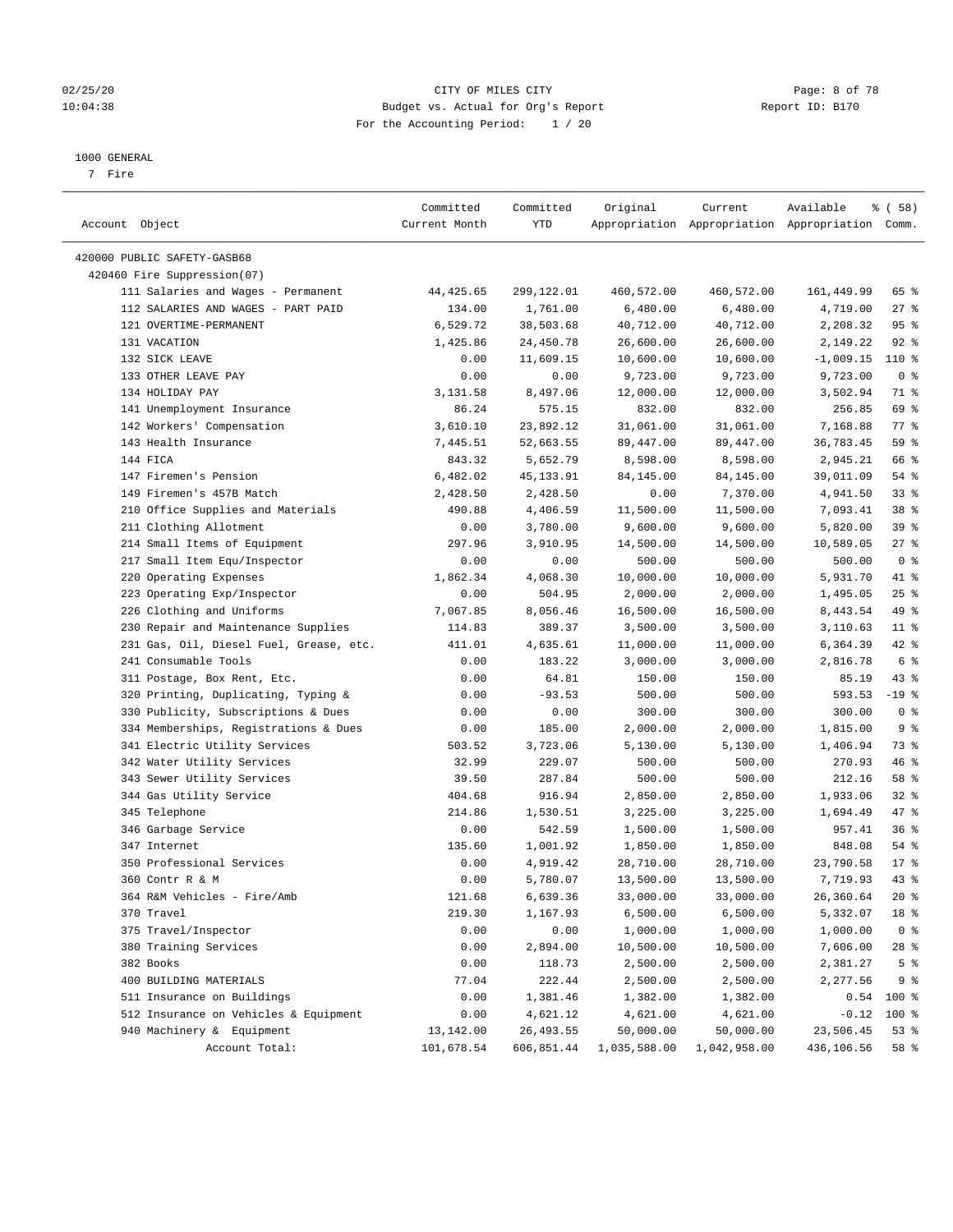#### 02/25/20 CITY OF MILES CITY Page: 9 of 78 10:04:38 Budget vs. Actual for Org's Report Changer Report ID: B170 For the Accounting Period: 1 / 20

#### 1000 GENERAL

7 Fire

| Object<br>Account                                         | Committed<br>Current Month | Committed<br><b>YTD</b> | Original<br>Appropriation | Current<br>Appropriation | Available<br>Appropriation | % (58)<br>Comm. |
|-----------------------------------------------------------|----------------------------|-------------------------|---------------------------|--------------------------|----------------------------|-----------------|
| Account Group Total:                                      | 101,678.54                 | 606,851.44              | 1,035,588.00              | 1,042,958.00             | 436,106.56                 | 58 %            |
| 490000 DEBT SERVICE<br>490500 Other Debt Service Payments |                            |                         |                           |                          |                            |                 |
| 654 Training Center- Principal                            | 569.92                     | 3,816.60                | 6,707.00                  | 6,707.00                 | 2,890.40                   | 57%             |
| 655 Training Center- Interest                             | 593.04                     | 4,324.12                | 7.252.00                  | 7.252.00                 | 2,927.88                   | 60 %            |
| Account Total:                                            | 1,162.96                   | 8,140.72                | 13,959.00                 | 13,959.00                | 5,818.28                   | 58 <sup>8</sup> |
| Account Group Total:                                      | 1,162.96                   | 8,140.72                | 13,959.00                 | 13,959.00                | 5,818.28                   | 58 <sup>8</sup> |
| Organization Total:                                       | 102,841.50                 | 614,992.16              | 1,049,547.00              | 1,056,917.00             | 441,924.84                 | 58 %            |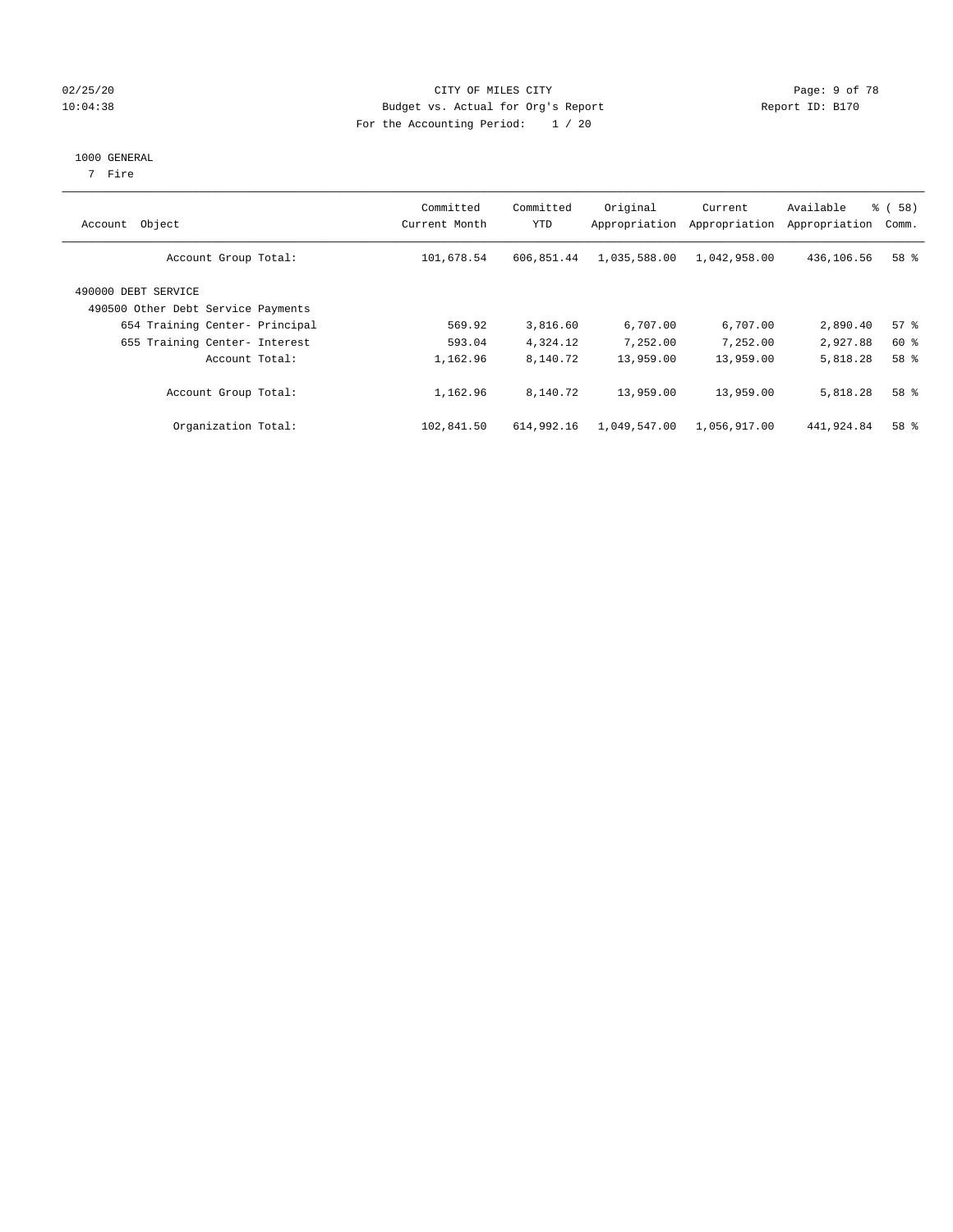#### 02/25/20 Page: 10 of 78 CITY OF MILES CITY CONTROL PAGE: 10 of 78 10:04:38 Budget vs. Actual for Org's Report Report ID: B170 For the Accounting Period: 1 / 20

#### 1000 GENERAL

8 City Hall Maintenance

| Account Object                      | Committed<br>Current Month | Committed<br>YTD | Original  | Current<br>Appropriation Appropriation Appropriation | Available | % ( 58 )<br>Comm. |
|-------------------------------------|----------------------------|------------------|-----------|------------------------------------------------------|-----------|-------------------|
| 410000 GENERAL GOVERNMENTGASB68     |                            |                  |           |                                                      |           |                   |
| 411230 City Hall                    |                            |                  |           |                                                      |           |                   |
| 214 Small Items of Equipment        | 0.00                       | 0.00             | 400.00    | 400.00                                               | 400.00    | 0 <sup>8</sup>    |
| 220 Operating Expenses              | 216.50                     | 1,100.00         | 2,000.00  | 2,000.00                                             | 900.00    | 55 <sup>°</sup>   |
| 230 Repair and Maintenance Supplies | 0.00                       | 135.00           | 2,000.00  | 2,000.00                                             | 1,865.00  | 7 %               |
| 341 Electric Utility Services       | 363.85                     | 3,630.37         | 7,000.00  | 7,000.00                                             | 3,369.63  | $52$ $%$          |
| 342 Water Utility Services          | 57.88                      | 402.94           | 750.00    | 750.00                                               | 347.06    | $54$ %            |
| 343 Sewer Utility Services          | 69.30                      | 482.40           | 600.00    | 600.00                                               | 117.60    | $80*$             |
| 344 Gas Utility Service             | 459.60                     | 1,329.72         | 2,500.00  | 2,500.00                                             | 1,170.28  | $53$ %            |
| 346 Garbage Service                 | 0.00                       | 78.28            | 250.00    | 250.00                                               | 171.72    | $31$ %            |
| 360 Contr R & M                     | 3,665.25                   | 7,265.25         | 15,900.00 | 15,900.00                                            | 8,634.75  | 46 %              |
| 511 Insurance on Buildings          | 0.00                       | 2,940.00         | 2,940.00  | 2,940.00                                             | 0.00      | $100$ %           |
| Account Total:                      | 4,832.38                   | 17,363.96        | 34,340.00 | 34,340.00                                            | 16,976.04 | $51$ $%$          |
|                                     |                            |                  |           |                                                      |           |                   |
| Account Group Total:                | 4,832.38                   | 17,363.96        | 34,340.00 | 34,340.00                                            | 16,976.04 | $51$ %            |
|                                     |                            |                  |           |                                                      |           |                   |
| Organization Total:                 | 4,832.38                   | 17,363.96        | 34,340.00 | 34,340.00                                            | 16,976.04 | $51$ $%$          |
|                                     |                            |                  |           |                                                      |           |                   |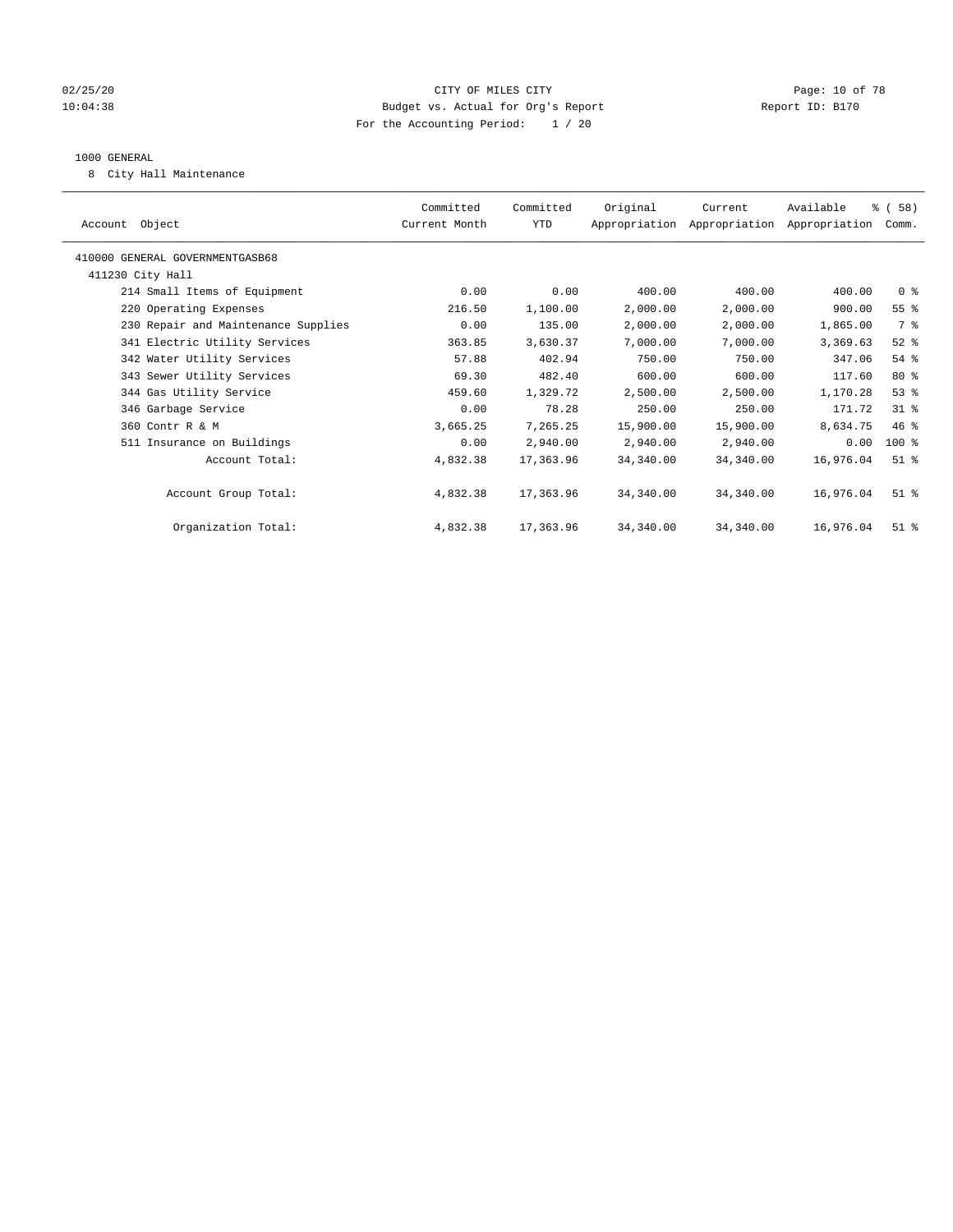#### 02/25/20 Page: 11 of 78 10:04:38 Budget vs. Actual for Org's Report Changer Report ID: B170 For the Accounting Period: 1 / 20

### 1000 GENERAL

9 Treasurer

| Object<br>Account                  | Committed<br>Current Month | Committed<br>YTD | Original  | Current<br>Appropriation Appropriation | Available<br>Appropriation | % (58)<br>Comm.    |  |
|------------------------------------|----------------------------|------------------|-----------|----------------------------------------|----------------------------|--------------------|--|
| 410000 GENERAL GOVERNMENTGASB68    |                            |                  |           |                                        |                            |                    |  |
| 410540 City Treasurer(09)          |                            |                  |           |                                        |                            |                    |  |
| 111 Salaries and Wages - Permanent | 1,833.34                   | 12,833.38        | 21,996.00 | 21,996.00                              | 9,162.62                   | 58 %               |  |
| 142 Workers' Compensation          | 7.40                       | 51.80            | 94.00     | 94.00                                  | 42.20                      | 55 <sup>8</sup>    |  |
| 144 FICA                           | 140.24                     | 981.68           | 1,683.00  | 1,683.00                               | 701.32                     | 58 %               |  |
| 145 PERS                           | 158.96                     | 1,112.72         | 1,907.00  | 1,907.00                               | 794.28                     | 58 %               |  |
| 214 Small Items of Equipment       | 0.00                       | 0.00             | 1,200.00  | 1,200.00                               | 1,200.00                   | 0 <sup>8</sup>     |  |
| 220 Operating Expenses             | 0.00                       | 273.03           | 0.00      | 0.00                                   | $-273.03$                  | $***$ $-$          |  |
| 345 Telephone                      | 0.00                       | 18.07            | 50.00     | 50.00                                  | 31.93                      | 36 <sup>8</sup>    |  |
| 350 Professional Services          | 250.00                     | 372.00           | 550.00    | 550.00                                 | 178.00                     | 68 %               |  |
| 360 Contr R & M                    | 71.65                      | 591.94           | 1,000.00  | 1,000.00                               | 408.06                     | 59 %               |  |
| Account Total:                     | 2,461.59                   | 16,234.62        | 28,480.00 | 28,480.00                              | 12,245.38                  | $57$ $\frac{6}{3}$ |  |
| Account Group Total:               | 2,461.59                   | 16,234.62        | 28,480.00 | 28,480.00                              | 12,245.38                  | 57 <sup>°</sup>    |  |
| Organization Total:                | 2,461.59                   | 16,234.62        | 28,480.00 | 28,480.00                              | 12,245.38                  | 57%                |  |
|                                    |                            |                  |           |                                        |                            |                    |  |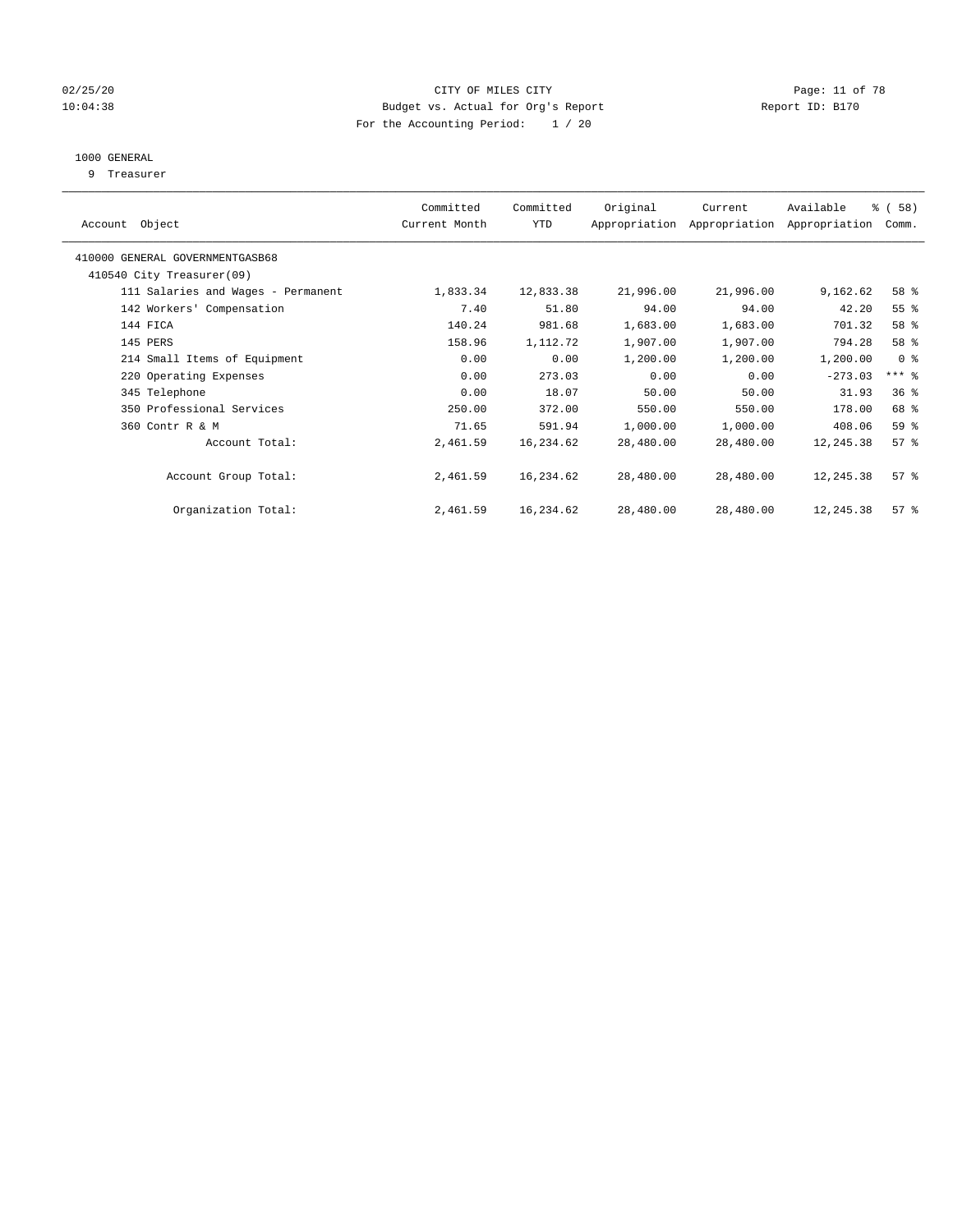#### 02/25/20 Page: 12 of 78 CITY OF MILES CITY 10:04:38 Budget vs. Actual for Org's Report Report ID: B170 For the Accounting Period: 1 / 20

#### 1000 GENERAL

11 Historic Preservation

| Account Object                                                          | Committed<br>Current Month | Committed<br>YTD | Original<br>Appropriation | Current<br>Appropriation | Available<br>Appropriation | 8 ( 58 )<br>Comm. |
|-------------------------------------------------------------------------|----------------------------|------------------|---------------------------|--------------------------|----------------------------|-------------------|
| 520000 OTHER FINANCING USES<br>521000 Interfund Operating Transfers Out |                            |                  |                           |                          |                            |                   |
| 820 Transfers to Other Funds                                            | 0.00                       | 2,200.00         | 2,200.00                  | 2,200.00                 | 0.00                       | $100$ %           |
| Account Total:                                                          | 0.00                       | 2,200.00         | 2,200.00                  | 2,200.00                 | 0.00                       | $100*$            |
| Account Group Total:                                                    | 0.00                       | 2,200.00         | 2,200.00                  | 2,200.00                 | 0.00                       | $100*$            |
| Organization Total:                                                     | 0.00                       | 2,200.00         | 2,200.00                  | 2,200.00                 | 0.00                       | $100*$            |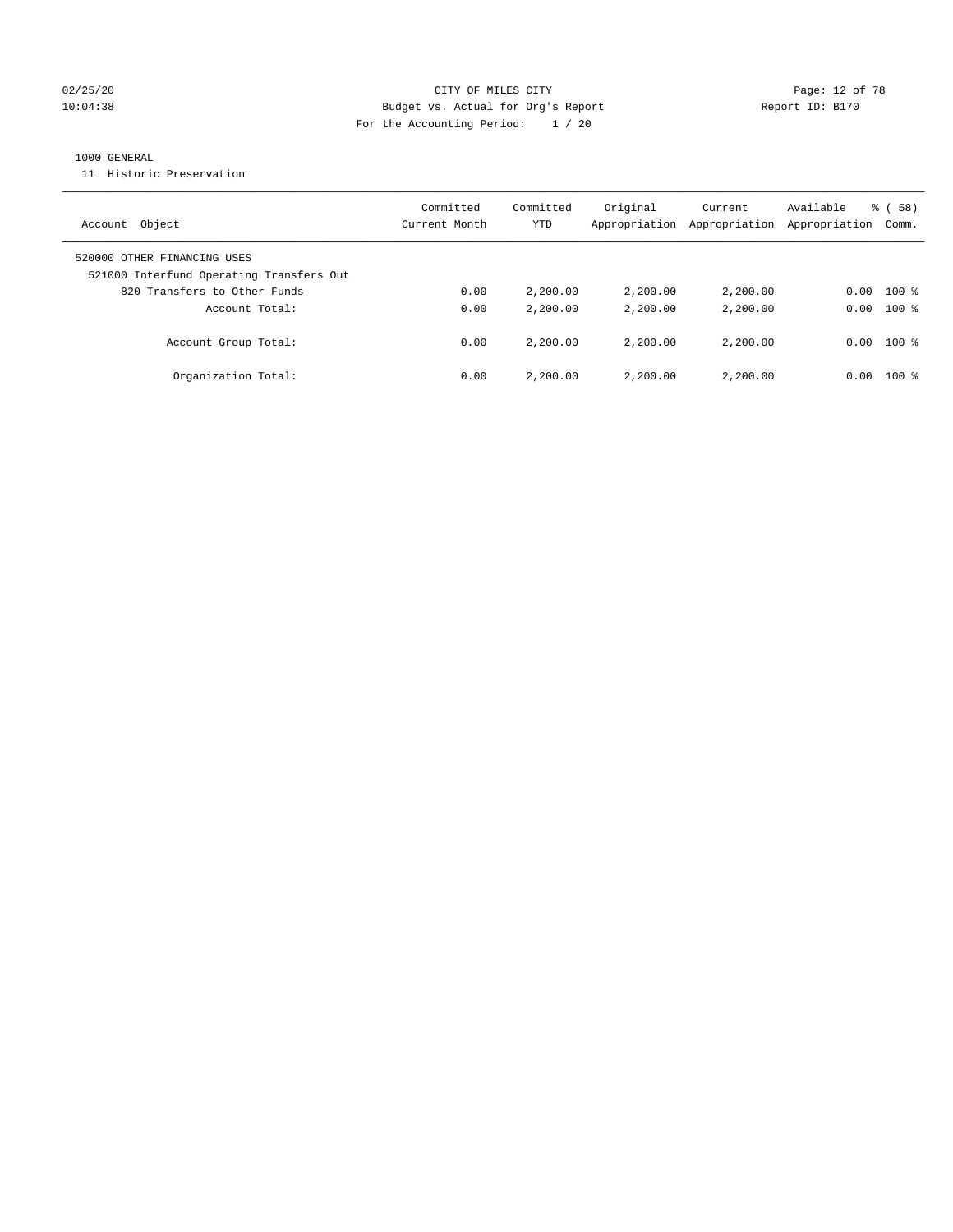#### 02/25/20 Page: 13 of 78 10:04:38 Budget vs. Actual for Org's Report Report ID: B170 For the Accounting Period: 1 / 20

————————————————————————————————————————————————————————————————————————————————————————————————————————————————————————————————————

#### 1000 GENERAL

13 Park

|                                            | Committed     | Committed          | Original            | Current    | Available                                       | 8 ( 58 )        |
|--------------------------------------------|---------------|--------------------|---------------------|------------|-------------------------------------------------|-----------------|
| Account Object                             | Current Month | YTD                |                     |            | Appropriation Appropriation Appropriation Comm. |                 |
| 460000 CULTURE AND RECREATION-GASB68       |               |                    |                     |            |                                                 |                 |
| 460433 Park Operations(13)                 |               |                    |                     |            |                                                 |                 |
| 111 Salaries and Wages - Permanent         | 15, 244.81    | 111,674.08         | 183,328.00          | 183,328.00 | 71,653.92                                       | 61 %            |
| 121 OVERTIME-PERMANENT                     | 0.00          | 5,220.83           | 7,300.00            | 7,300.00   | 2,079.17                                        | 72 %            |
| 131 VACATION                               | 1,972.40      | 11,341.61          | 12,100.00           | 12,100.00  | 758.39                                          | 94 %            |
| 132 SICK LEAVE                             | 216.20        | 1,656.01           | 9,400.00            | 9,400.00   | 7,743.99                                        | 18 %            |
| 133 OTHER LEAVE PAY                        | 0.00          | 0.00               | 747.00              | 747.00     | 747.00                                          | 0 <sup>8</sup>  |
| 134 HOLIDAY PAY                            | 0.00          | 3,482.14           | 5,500.00            | 5,500.00   | 2,017.86                                        | 63 %            |
| 141 Unemployment Insurance                 | 26.15         | 201.50             | 331.00              | 331.00     | 129.50                                          | 61 %            |
| 142 Workers' Compensation                  | 897.77        | 6,776.08           | 11,790.00           | 11,790.00  | 5,013.92                                        | 57%             |
| 143 Health Insurance                       | 3,329.81      | 23,308.54          | 39,958.00           | 39,958.00  | 16,649.46                                       | 58 %            |
| 144 FICA                                   | 1,280.66      | 9,903.23           | 16,859.00           | 16,859.00  | 6,955.77                                        | 59 %            |
| 145 PERS                                   | 1,511.47      | 11,230.73          | 19,107.00           | 19,107.00  | 7,876.27                                        | 59 %            |
| 196 CLOTHING ALLOTMENT                     | 0.00          | 928.50             | 950.00              | 950.00     | 21.50                                           | 98 %            |
| 210 Office Supplies and Materials          | 67.77         | 95.54              | 350.00              | 350.00     | 254.46                                          | $27$ %          |
| 214 Small Items of Equipment               | 74.12         | 244.10             | 0.00                | 0.00       | $-244.10$                                       | $***$ $-$       |
|                                            |               |                    |                     |            |                                                 | 85%             |
| 220 Operating Expenses                     | 0.00          | 2,115.38           | 2,500.00            | 2,500.00   | 384.62                                          | $21$ %          |
| 222 Chemicals, Lab & Med Supplies          | 0.00          | 825.25             | 4,000.00            | 4,000.00   | 3,174.75<br>490.02                              | 35%             |
| 226 Clothing and Uniforms                  | 0.00          | 259.98<br>8,238.64 | 750.00<br>15,000.00 | 750.00     |                                                 | $55$ $%$        |
| 230 Repair and Maintenance Supplies        | 388.20        |                    |                     | 15,000.00  | 6,761.36<br>920.65                              | 86 %            |
| 231 Gas, Oil, Diesel Fuel, Grease, etc.    | 516.94        | 5,579.35           | 6,500.00            | 6,500.00   |                                                 | 0 <sup>8</sup>  |
| 334 Memberships, Registrations & Dues      | 0.00          | 0.00               | 300.00              | 300.00     | 300.00                                          | 61 %            |
| 341 Electric Utility Services              | 782.26        | 6,956.81           | 11,400.00           | 11,400.00  | 4,443.19                                        |                 |
| 342 Water Utility Services                 | 81.89         | 15,779.68          | 24,000.00           | 24,000.00  | 8,220.32                                        | 66 %            |
| 343 Sewer Utility Services                 | 45.48         | 1,506.98           | 1,700.00            | 1,700.00   | 193.02                                          | 89 %            |
| 344 Gas Utility Service                    | 436.51        | 1,370.15           | 4,235.00            | 4,235.00   | 2,864.85                                        | $32$ $%$        |
| 345 Telephone                              | 34.06         | 266.93             | 500.00              | 500.00     | 233.07                                          | 53%             |
| 346 Garbage Service                        | 0.00          | 392.16             | 800.00              | 800.00     | 407.84                                          | 49 %            |
| 347 Internet                               | 37.60         | 263.20             | 450.00              | 450.00     | 186.80                                          | 58 %            |
| 350 Professional Services                  | 13.75         | 1,287.23           | 8,000.00            | 8,000.00   | 6,712.77                                        | 16 <sup>8</sup> |
| 360 Contr R & M                            | 0.00          | 6,543.76           | 7,000.00            | 7,000.00   | 456.24                                          | $93$ $%$        |
| 363 R&M Vehicles/Equip/Labor-PW            | 500.80        | 7,218.40           | 7,000.00            | 7,000.00   | $-218.40$                                       | $103$ %         |
| 370 Travel                                 | 0.00          | 0.00               | 600.00              | 600.00     | 600.00                                          | 0 <sup>8</sup>  |
| 380 Training Services                      | 0.00          | 180.00             | 400.00              | 400.00     | 220.00                                          | 45 %            |
| 511 Insurance on Buildings                 | 0.00          | 3,197.51           | 3,198.00            | 3,198.00   | 0.49                                            | $100$ %         |
| 512 Insurance on Vehicles & Equipment      | 0.00          | 596.99             | 597.00              | 597.00     | 0.01                                            | $100*$          |
| 936 Parks and Recreation Facilities        | 0.00          | 370.97             | 0.00                | 0.00       | $-370.97$                                       | $***$ 8         |
| 940 Machinery & Equipment                  | 0.00          | 4,725.00           | 0.00                | 0.00       | $-4,725.00$ *** \$                              |                 |
| Account Total:                             | 27,458.65     | 253,737.26         | 406,650.00          | 406,650.00 | 152,912.74 62 %                                 |                 |
| 460436 Denton Complex Upgrades             |               |                    |                     |            |                                                 |                 |
| 350 Professional Services                  | 0.00          | 0.00               | 1,000.00            | 1,000.00   | 1,000.00                                        | 0 <sup>8</sup>  |
| Account Total:                             | 0.00          | 0.00               | 1,000.00            | 1,000.00   | 1,000.00                                        | 0 <sup>°</sup>  |
| 460439 Riverside Park Tennis Court Project |               |                    |                     |            |                                                 |                 |
| 230 Repair and Maintenance Supplies        | 0.00          | 0.00               | 200.00              | 200.00     | 200.00                                          | 0 <sup>8</sup>  |
| Account Total:                             | 0.00          | 0.00               | 200.00              | 200.00     | 200.00                                          | 0 <sup>°</sup>  |
|                                            |               |                    |                     |            |                                                 |                 |
| Account Group Total:                       | 27,458.65     | 253, 737.26        | 407,850.00          | 407,850.00 | 154, 112.74                                     | 62 %            |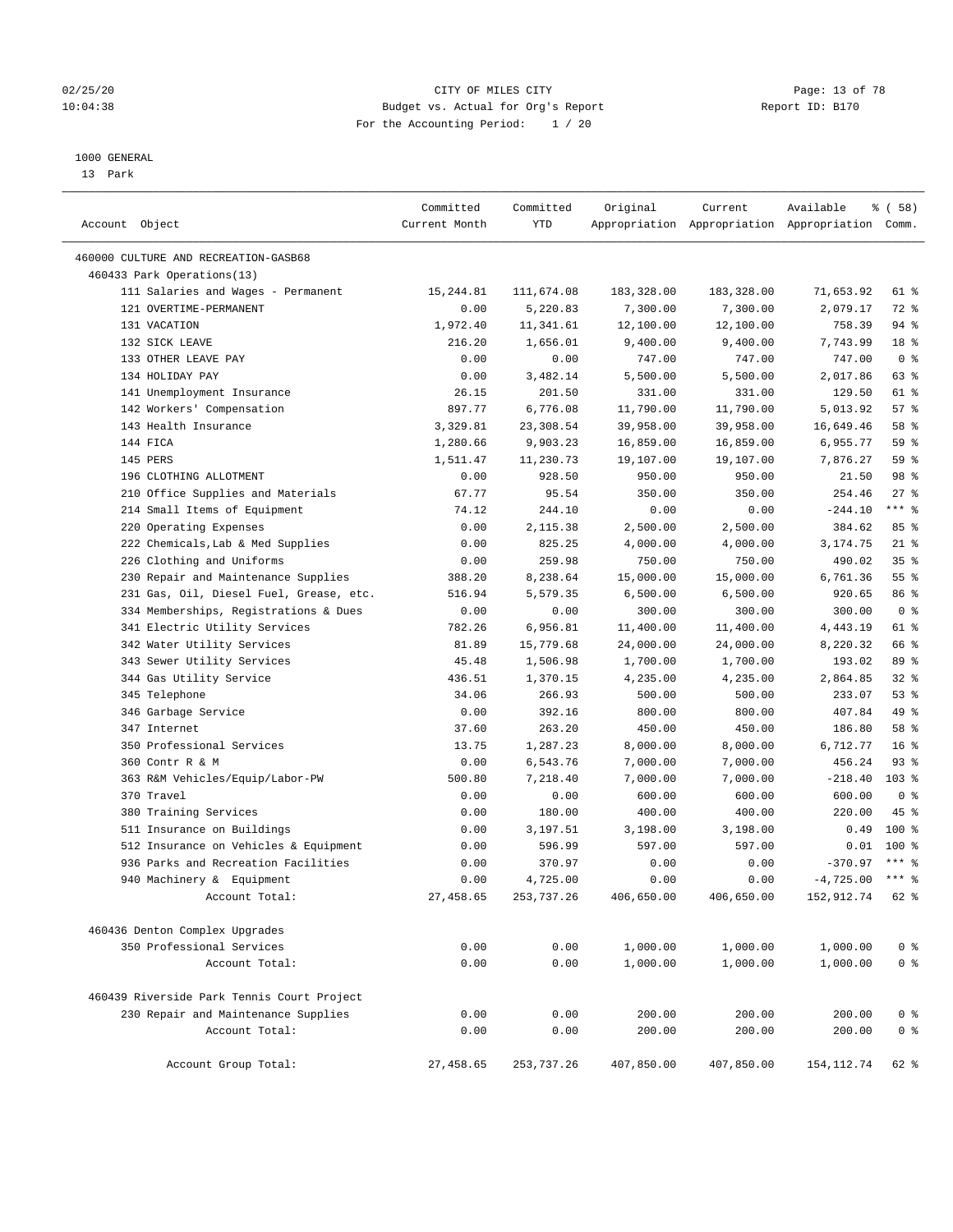#### 02/25/20 Page: 14 of 78 10:04:38 Budget vs. Actual for Org's Report Changer Report ID: B170 For the Accounting Period: 1 / 20

#### 1000 GENERAL

13 Park

| Account Object      | Committed<br>Current Month | Committed<br><b>YTD</b> | Original   | Current<br>Appropriation Appropriation Appropriation Comm. | Available         | - 8 ( 58 ) |
|---------------------|----------------------------|-------------------------|------------|------------------------------------------------------------|-------------------|------------|
| Organization Total: | 27,458.65                  | 253,737.26              | 407,850.00 | 407,850.00                                                 | 154, 112, 74 62 % |            |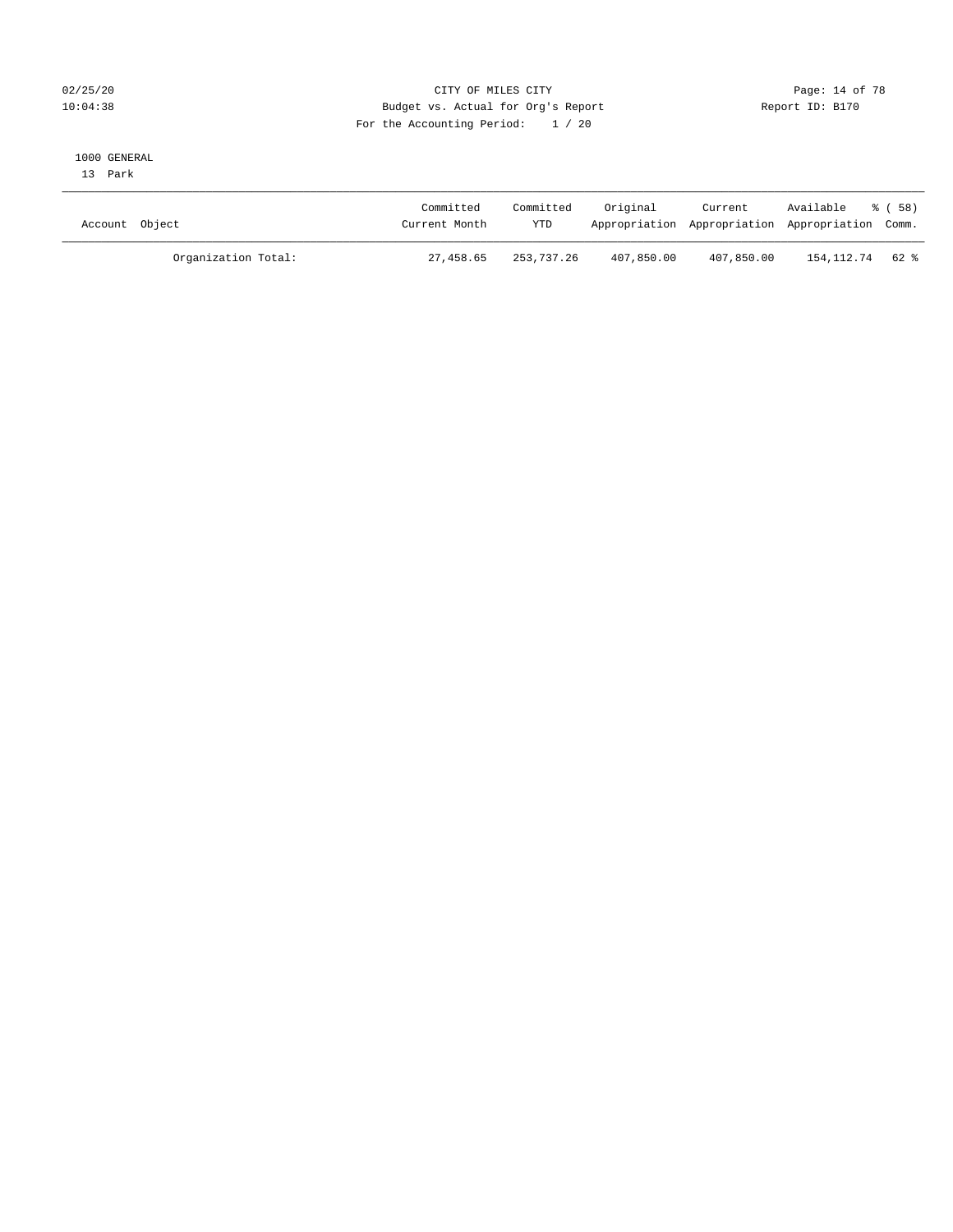#### 02/25/20 **CITY OF MILES CITY CONSUMING THE PAGE: 15 of 78** 10:04:38 Budget vs. Actual for Org's Report Changer Report ID: B170 For the Accounting Period: 1 / 20

### 1000 GENERAL

14 Swim Pool

| Account Object                       | Committed<br>Current Month | Committed<br><b>YTD</b> | Original   | Current<br>Appropriation Appropriation Appropriation | Available   | % (58)<br>Comm. |
|--------------------------------------|----------------------------|-------------------------|------------|------------------------------------------------------|-------------|-----------------|
| 460000 CULTURE AND RECREATION-GASB68 |                            |                         |            |                                                      |             |                 |
| 460445 Swimming Pool                 |                            |                         |            |                                                      |             |                 |
| 111 Salaries and Wages - Permanent   | 0.00                       | 31,981.77               | 54, 315.00 | 54, 315.00                                           | 22, 333. 23 | 59 <sub>8</sub> |
| 121 OVERTIME-PERMANENT               | 0.00                       | 395.11                  | 0.00       | 0.00                                                 | $-395.11$   | $***$ $-$       |
| 141 Unemployment Insurance           | 0.00                       | 48.60                   | 82.00      | 82.00                                                | 33.40       | 59 %            |
| 142 Workers' Compensation            | 0.00                       | 1,761.39                | 3,114.00   | 3,114.00                                             | 1,352.61    | 57%             |
| 144 FICA                             | 0.00                       | 2,476.90                | 4,156.00   | 4,156.00                                             | 1,679.10    | 60 %            |
| 145 PERS                             | 0.00                       | 438.44                  | 1,082.00   | 1,082.00                                             | 643.56      | 41 %            |
| 214 Small Items of Equipment         | 0.00                       | 0.00                    | 300.00     | 300.00                                               | 300.00      | 0 <sup>8</sup>  |
| 220 Operating Expenses               | 0.00                       | 0.00                    | 1,000.00   | 1,000.00                                             | 1,000.00    | 0 <sup>8</sup>  |
| 222 Chemicals, Lab & Med Supplies    | 0.00                       | 454.99                  | 3,500.00   | 3,500.00                                             | 3,045.01    | $13*$           |
| 226 Clothing and Uniforms            | 0.00                       | 0.00                    | 550.00     | 550.00                                               | 550.00      | 0 <sup>8</sup>  |
| 230 Repair and Maintenance Supplies  | 0.00                       | 244.94                  | 500.00     | 500.00                                               | 255.06      | 49 %            |
| 341 Electric Utility Services        | 102.04                     | 1,396.43                | 1,568.00   | 1,568.00                                             | 171.57      | 89 %            |
| 342 Water Utility Services           | 0.00                       | 195.84                  | 300.00     | 300.00                                               | 104.16      | 65 %            |
| 343 Sewer Utility Services           | 0.00                       | 180.14                  | 200.00     | 200.00                                               | 19.86       | $90*$           |
| 345 Telephone                        | 0.00                       | 104.10                  | 150.00     | 150.00                                               | 45.90       | 69 %            |
| 350 Professional Services            | 0.00                       | 0.00                    | 250.00     | 250.00                                               | 250.00      | 0 <sup>8</sup>  |
| 360 Contr R & M                      | 0.00                       | 0.00                    | 200.00     | 200.00                                               | 200.00      | 0 <sup>8</sup>  |
| 363 R&M Vehicles/Equip/Labor-PW      | 0.00                       | 0.00                    | 300.00     | 300.00                                               | 300.00      | 0 <sup>8</sup>  |
| 380 Training Services                | 0.00                       | 0.00                    | 700.00     | 700.00                                               | 700.00      | 0 <sup>8</sup>  |
| 540 Special Assessments              | 0.00                       | 0.00                    | 700.00     | 700.00                                               | 700.00      | 0 <sup>8</sup>  |
| Account Total:                       | 102.04                     | 39,678.65               | 72,967.00  | 72,967.00                                            | 33, 288.35  | 54%             |
| Account Group Total:                 | 102.04                     | 39,678.65               | 72,967.00  | 72,967.00                                            | 33, 288. 35 | $54$ %          |
| Organization Total:                  | 102.04                     | 39,678.65               | 72,967.00  | 72,967.00                                            | 33, 288.35  | 54 %            |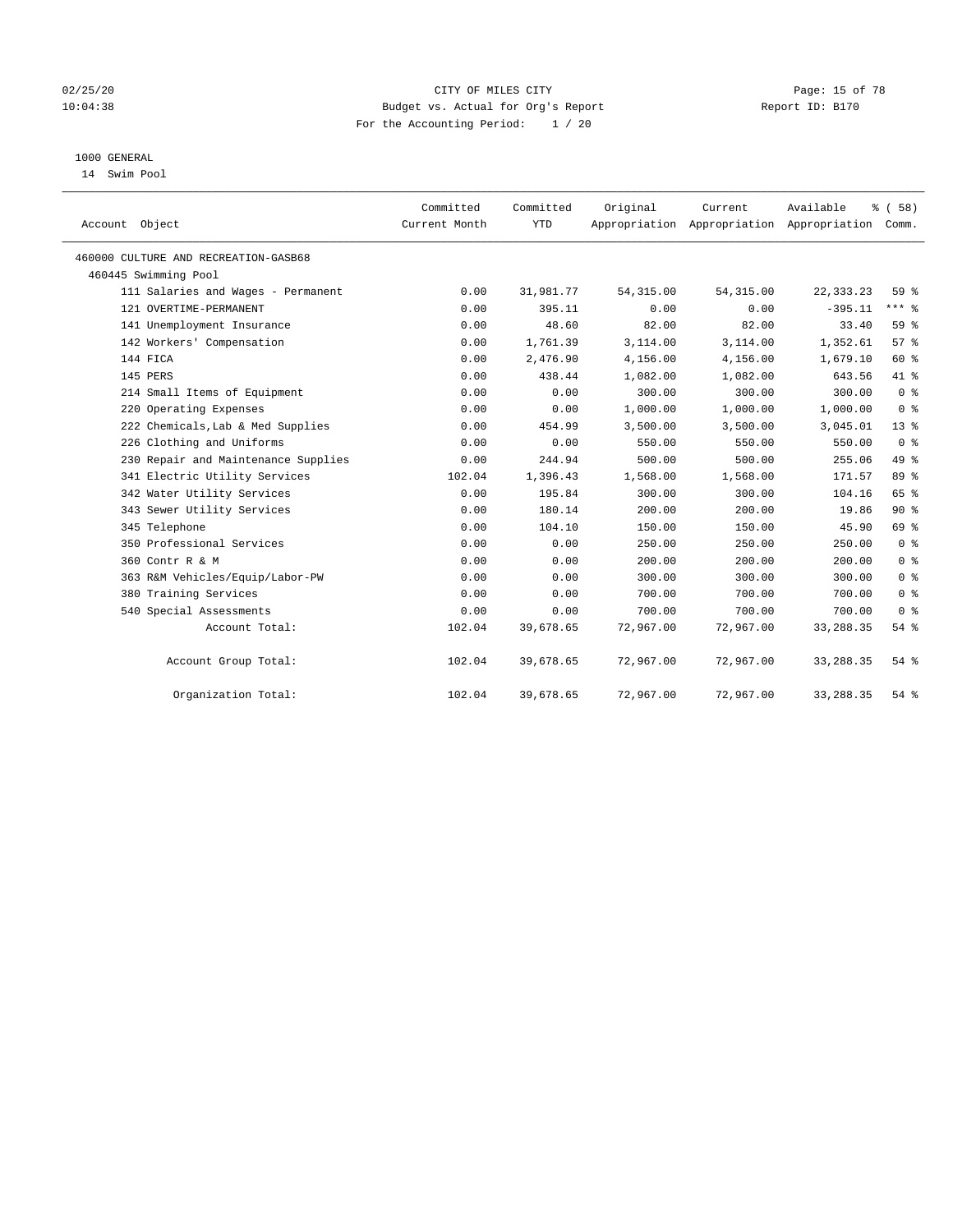#### 02/25/20 **CITY OF MILES CITY CONSUMING THE PAGE:** 16 of 78 10:04:38 Budget vs. Actual for Org's Report Changer Report ID: B170 For the Accounting Period: 1 / 20

## 1000 GENERAL

16 Library

| Object<br>Account                                                       | Committed<br>Current Month | Committed<br>YTD | Original<br>Appropriation | Current<br>Appropriation | Available<br>Appropriation | 8 ( 58 )<br>Comm. |
|-------------------------------------------------------------------------|----------------------------|------------------|---------------------------|--------------------------|----------------------------|-------------------|
| 520000 OTHER FINANCING USES<br>521000 Interfund Operating Transfers Out |                            |                  |                           |                          |                            |                   |
| 820 Transfers to Other Funds                                            | 25,445.00                  | 178,115.00       | 305, 344, 00              | 305, 344, 00             | 127,229.00                 | 58 %              |
| Account Total:                                                          | 25,445.00                  | 178,115.00       | 305, 344, 00              | 305, 344, 00             | 127,229.00                 | 58 %              |
| Account Group Total:                                                    | 25,445.00                  | 178,115.00       | 305, 344, 00              | 305, 344, 00             | 127,229.00                 | 58 %              |
| Organization Total:                                                     | 25,445.00                  | 178,115.00       | 305, 344, 00              | 305, 344, 00             | 127,229.00                 | 58 %              |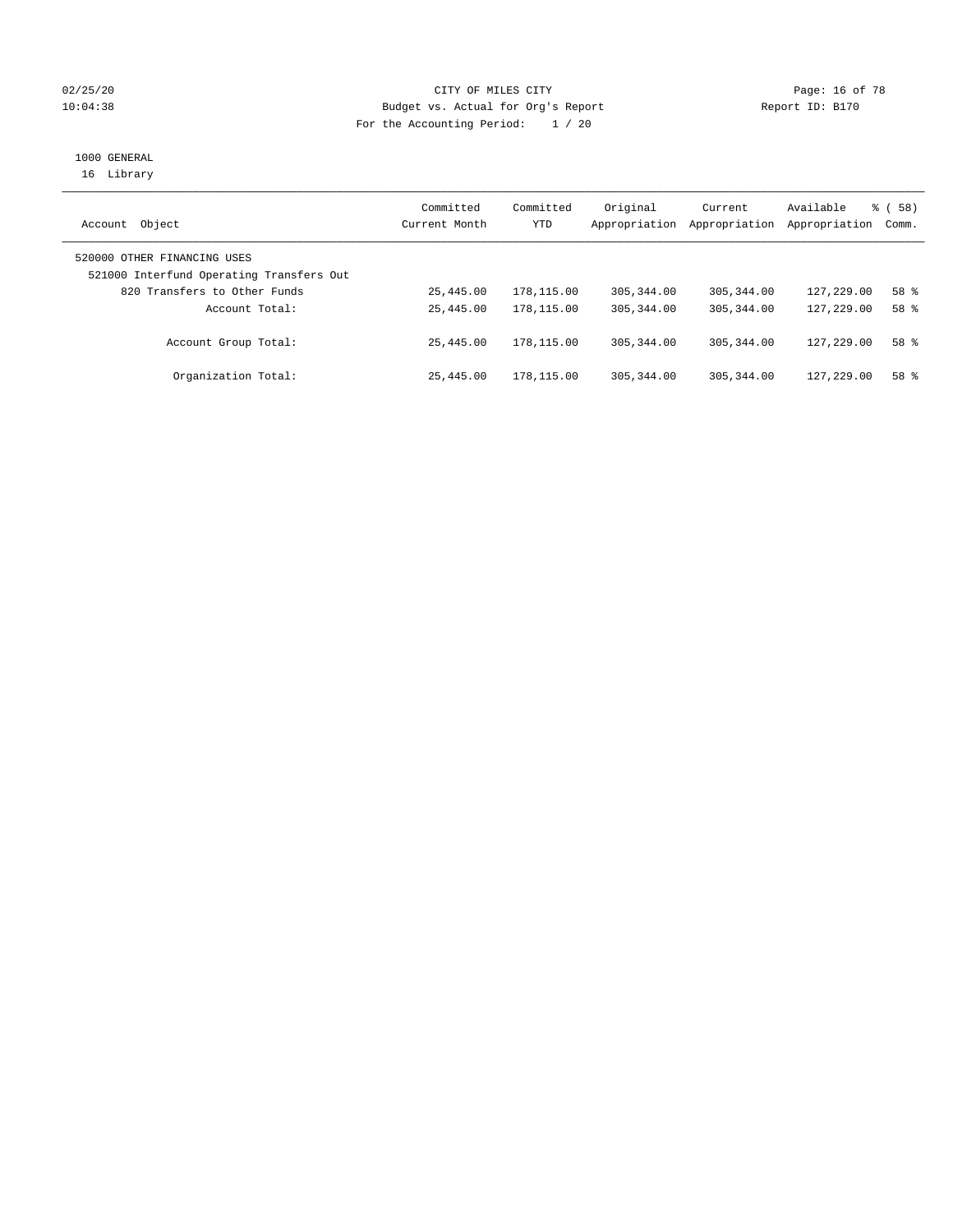#### 02/25/20 Page: 17 of 78 10:04:38 Budget vs. Actual for Org's Report Report ID: B170 For the Accounting Period: 1 / 20

#### 1000 GENERAL

21 Animal Control

| Account Object                           | Committed<br>Current Month | Committed<br>YTD | Original  | Current   | Available<br>Appropriation Appropriation Appropriation Comm. | 8 ( 58 )       |  |
|------------------------------------------|----------------------------|------------------|-----------|-----------|--------------------------------------------------------------|----------------|--|
| 440000 PUBLIC HEALTH-GASB68              |                            |                  |           |           |                                                              |                |  |
| 440600 Animal Control Services(21)       |                            |                  |           |           |                                                              |                |  |
| 111 Salaries and Wages - Permanent       | 3,078.00                   | 22, 314.63       | 42,860.00 | 42,860.00 | 20,545.37                                                    | $52$ $%$       |  |
| 121 OVERTIME-PERMANENT                   | 0.00                       | 127.50           | 500.00    | 500.00    | 372.50                                                       | $26$ %         |  |
| 131 VACATION                             | 0.00                       | 2,349.00         | 1,500.00  | 1,500.00  | $-849.00$                                                    | 157 %          |  |
| 132 SICK LEAVE                           | 0.00                       | 0.00             | 700.00    | 700.00    | 700.00                                                       | 0 <sup>8</sup> |  |
| 133 OTHER LEAVE PAY                      | 648.00                     | 1,083.38         | 500.00    | 500.00    | $-583.38$                                                    | $217$ %        |  |
| 134 HOLIDAY PAY                          | 0.00                       | 0.00             | 300.00    | 300.00    | 300.00                                                       | 0 <sup>8</sup> |  |
| 141 Unemployment Insurance               | 5.59                       | 39.39            | 70.00     | 70.00     | 30.61                                                        | 56 %           |  |
| 142 Workers' Compensation                | 177.06                     | 1,245.09         | 2,583.00  | 2,583.00  | 1,337.91                                                     | 48 %           |  |
| 143 Health Insurance                     | 794.70                     | 5,562.90         | 9,536.00  | 9,536.00  | 3,973.10                                                     | 58 %           |  |
| 144 FICA                                 | 285.04                     | 2,010.24         | 3,547.00  | 3,547.00  | 1,536.76                                                     | 57%            |  |
| 145 PERS                                 | 323.04                     | 2,162.97         | 3,456.00  | 3,456.00  | 1,293.03                                                     | $63$ $%$       |  |
| 196 CLOTHING ALLOTMENT                   | 0.00                       | 403.20           | 807.00    | 807.00    | 403.80                                                       | 50%            |  |
| 210 Office Supplies and Materials        | 0.00                       | 0.00             | 150.00    | 150.00    | 150.00                                                       | 0 <sup>8</sup> |  |
| 214 Small Items of Equipment             | 37.06                      | 68.81            | 400.00    | 400.00    | 331.19                                                       | $17*$          |  |
| 220 Operating Expenses                   | 0.00                       | 384.12           | 1,200.00  | 1,200.00  | 815.88                                                       | 32%            |  |
| 230 Repair and Maintenance Supplies      | 0.00                       | 0.00             | 250.00    | 250.00    | 250.00                                                       | 0 <sup>8</sup> |  |
| 231 Gas, Oil, Diesel Fuel, Grease, etc.  | 123.91                     | 810.52           | 1,400.00  | 1,400.00  | 589.48                                                       | 58 %           |  |
| 311 Postage, Box Rent, Etc.              | 0.00                       | 83.70            | 20.00     | 20.00     | $-63.70$                                                     | 419 %          |  |
| 320 Printing, Duplicating, Typing &      | 0.00                       | 0.00             | 25.00     | 25.00     | 25.00                                                        | 0 <sup>8</sup> |  |
| 330 Publicity, Subscriptions & Dues      | 0.00                       | 0.00             | 25.00     | 25.00     | 25.00                                                        | 0 <sup>8</sup> |  |
| 341 Electric Utility Services            | 64.21                      | 475.85           | 529.00    | 529.00    | 53.15                                                        | 90%            |  |
| 342 Water Utility Services               | 23.46                      | 163.36           | 350.00    | 350.00    | 186.64                                                       | 47 %           |  |
| 343 Sewer Utility Services               | 27.61                      | 192.19           | 150.00    | 150.00    | $-42.19$                                                     | 128 %          |  |
| 344 Gas Utility Service                  | 61.18                      | 268.19           | 635.00    | 635.00    | 366.81                                                       | $42$ %         |  |
| 345 Telephone                            | 40.09                      | 280.63           | 500.00    | 500.00    | 219.37                                                       | 56%            |  |
| 347 Internet                             | 0.00                       | 0.00             | 560.00    | 560.00    | 560.00                                                       | 0 <sup>8</sup> |  |
| 350 Professional Services                | 767.15                     | 5,212.15         | 3,000.00  | 3,000.00  | $-2, 212.15$                                                 | 174 %          |  |
| 366 R&M Vehicles - Police/Animal Control | 0.00                       | 0.00             | 100.00    | 100.00    | 100.00                                                       | 0 <sup>8</sup> |  |
| 370 Travel                               | 0.00                       | 0.00             | 200.00    | 200.00    | 200.00                                                       | 0 <sup>8</sup> |  |
| 380 Training Services                    | 0.00                       | 0.00             | 100.00    | 100.00    | 100.00                                                       | 0 <sup>8</sup> |  |
| 511 Insurance on Buildings               | 0.00                       | 85.34            | 86.00     | 86.00     | 0.66                                                         | 99 %           |  |
| Account Total:                           | 6,456.10                   | 45, 323. 16      | 76,039.00 | 76,039.00 | 30,715.84                                                    | 60 %           |  |
| Account Group Total:                     | 6,456.10                   | 45, 323. 16      | 76,039.00 | 76,039.00 | 30,715.84                                                    | 60 %           |  |
| Organization Total:                      | 6,456.10                   | 45, 323. 16      | 76,039.00 | 76,039.00 | 30,715.84                                                    | 60 %           |  |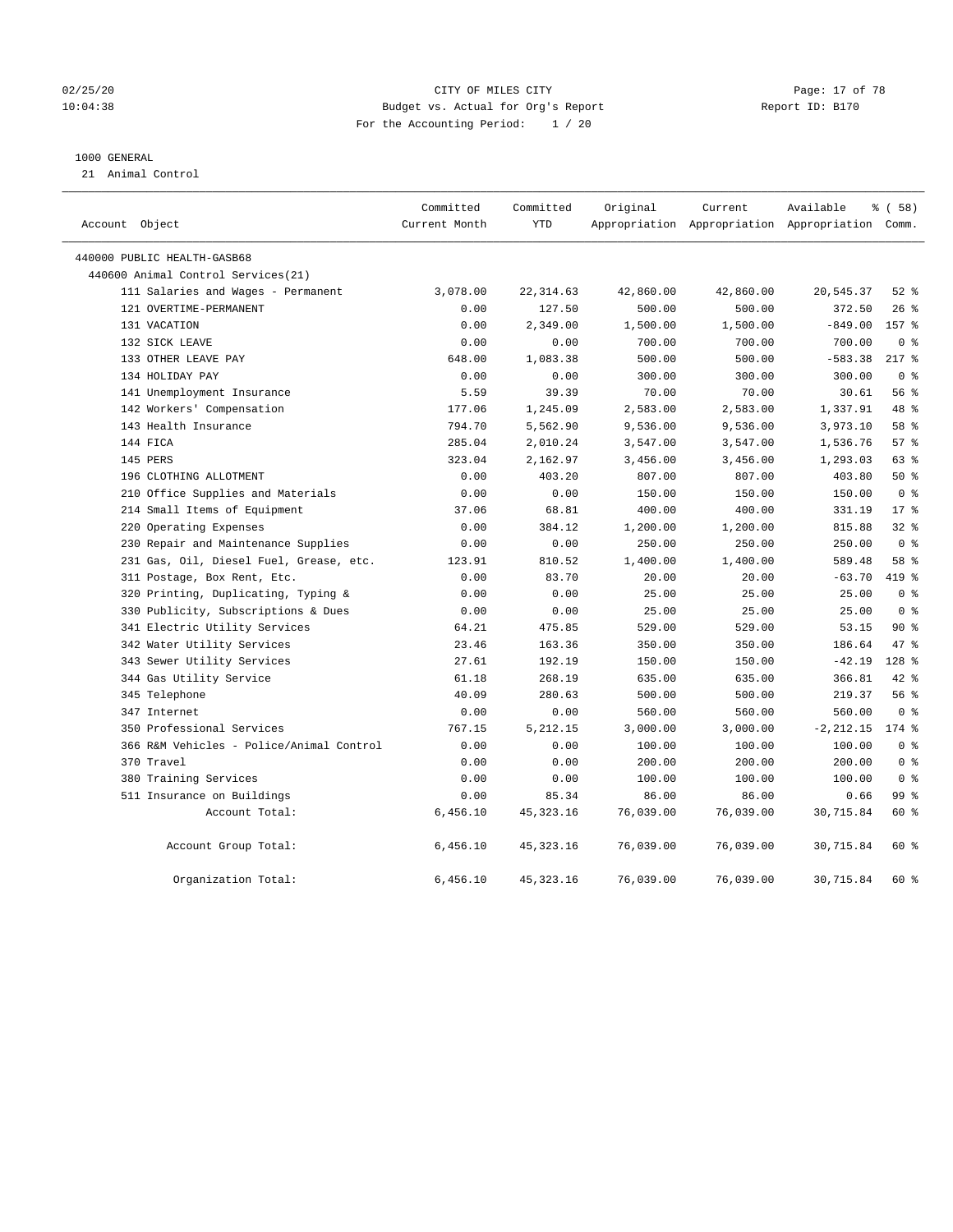#### 02/25/20 Page: 18 of 78 10:04:38 Budget vs. Actual for Org's Report Report ID: B170 For the Accounting Period: 1 / 20

#### 1000 GENERAL

36 Planning & Community Services

| Account Object                            | Committed<br>Current Month | Committed<br><b>YTD</b> | Original   | Current<br>Appropriation Appropriation Appropriation Comm. | Available | % (58)          |
|-------------------------------------------|----------------------------|-------------------------|------------|------------------------------------------------------------|-----------|-----------------|
| 410000 GENERAL GOVERNMENTGASB68           |                            |                         |            |                                                            |           |                 |
| 411020 Community Services & Planning      |                            |                         |            |                                                            |           |                 |
| 111 Salaries and Wages - Permanent        | 2,549.59                   | 20,107.97               | 36,472.00  | 36,472.00                                                  | 16,364.03 | $55$ $%$        |
| 121 OVERTIME-PERMANENT                    | 5.69                       | 28.44                   | 200.00     | 200.00                                                     | 171.56    | $14*$           |
| 131 VACATION                              | 824.38                     | 2,158.47                | 2,800.00   | 2,800.00                                                   | 641.53    | 77%             |
| 132 SICK LEAVE                            | 0.00                       | 1,200.37                | 1,300.00   | 1,300.00                                                   | 99.63     | $92$ %          |
| 133 OTHER LEAVE PAY                       | 15.84                      | 155.81                  | 2,112.00   | 2,112.00                                                   | 1,956.19  | 7 %             |
| 141 Unemployment Insurance                | 5.10                       | 35.73                   | 64.00      | 64.00                                                      | 28.27     | 56 %            |
| 142 Workers' Compensation                 | 16.45                      | 114.85                  | 215.00     | 215.00                                                     | 100.15    | 53%             |
| 143 Health Insurance                      | 865.93                     | 6,061.25                | 10,395.00  | 10,395.00                                                  | 4,333.75  | 58 %            |
| 144 FICA                                  | 259.76                     | 1,821.58                | 3,281.00   | 3,281.00                                                   | 1,459.42  | 56 %            |
| 145 PERS                                  | 294.41                     | 2,050.56                | 3,718.00   | 3,718.00                                                   | 1,667.44  | 55 <sup>8</sup> |
| 196 CLOTHING ALLOTMENT                    | 0.00                       | 163.50                  | 164.00     | 164.00                                                     | 0.50      | $100*$          |
| 210 Office Supplies and Materials         | 14.82                      | 144.47                  | 500.00     | 500.00                                                     | 355.53    | 29%             |
| 214 Small Items of Equipment              | 18.53                      | 18.53                   | 800.00     | 800.00                                                     | 781.47    | 2 <sup>8</sup>  |
| 220 Operating Expenses                    | 0.00                       | 0.00                    | 300.00     | 300.00                                                     | 300.00    | 0 <sup>8</sup>  |
| 311 Postage, Box Rent, Etc.               | 1.00                       | 72.00                   | 3,000.00   | 3,000.00                                                   | 2,928.00  | 2 <sup>8</sup>  |
| 320 Printing, Duplicating, Typing &       | 0.00                       | 97.50                   | 1,000.00   | 1,000.00                                                   | 902.50    | 10 <sup>8</sup> |
| 327 Map Printing                          | 0.00                       | 10.00                   | 200.00     | 200.00                                                     | 190.00    | 5 <sup>°</sup>  |
| 330 Publicity, Subscriptions & Dues       | 0.00                       | 0.00                    | 500.00     | 500.00                                                     | 500.00    | 0 <sup>8</sup>  |
| 331 Publication of Formal & Legal Notices | 0.00                       | 117.00                  | 1,000.00   | 1,000.00                                                   | 883.00    | $12*$           |
| 334 Memberships, Registrations & Dues     | 0.00                       | 105.00                  | 1,200.00   | 1,200.00                                                   | 1,095.00  | 9 <sup>°</sup>  |
| 345 Telephone                             | 70.93                      | 525.02                  | 900.00     | 900.00                                                     | 374.98    | 58 %            |
| 347 Internet                              | 0.00                       | 0.00                    | 170.00     | 170.00                                                     | 170.00    | 0 <sup>8</sup>  |
| 350 Professional Services                 | 2,397.00                   | 7,054.50                | 36,000.00  | 36,000.00                                                  | 28,945.50 | $20*$           |
| 360 Contr R & M                           | 1,836.65                   | 2,356.95                | 10,000.00  | 10,000.00                                                  | 7,643.05  | $24$ %          |
| 370 Travel                                | 0.00                       | 1,061.40                | 1,500.00   | 1,500.00                                                   | 438.60    | 71 %            |
| 380 Training Services                     | 0.00                       | 319.50                  | 2,000.00   | 2,000.00                                                   | 1,680.50  | 16 <sup>°</sup> |
| 382 Books                                 | 0.00                       | 0.00                    | 200.00     | 200.00                                                     | 200.00    | 0 <sup>8</sup>  |
| Account Total:                            | 9,176.08                   | 45,780.40               | 119,991.00 | 119,991.00                                                 | 74,210.60 | 38 <sup>8</sup> |
| Account Group Total:                      | 9,176.08                   | 45,780.40               | 119,991.00 | 119,991.00                                                 | 74,210.60 | 38 <sup>8</sup> |
| Organization Total:                       | 9,176.08                   | 45,780.40               | 119,991.00 | 119,991.00                                                 | 74,210.60 | 38 %            |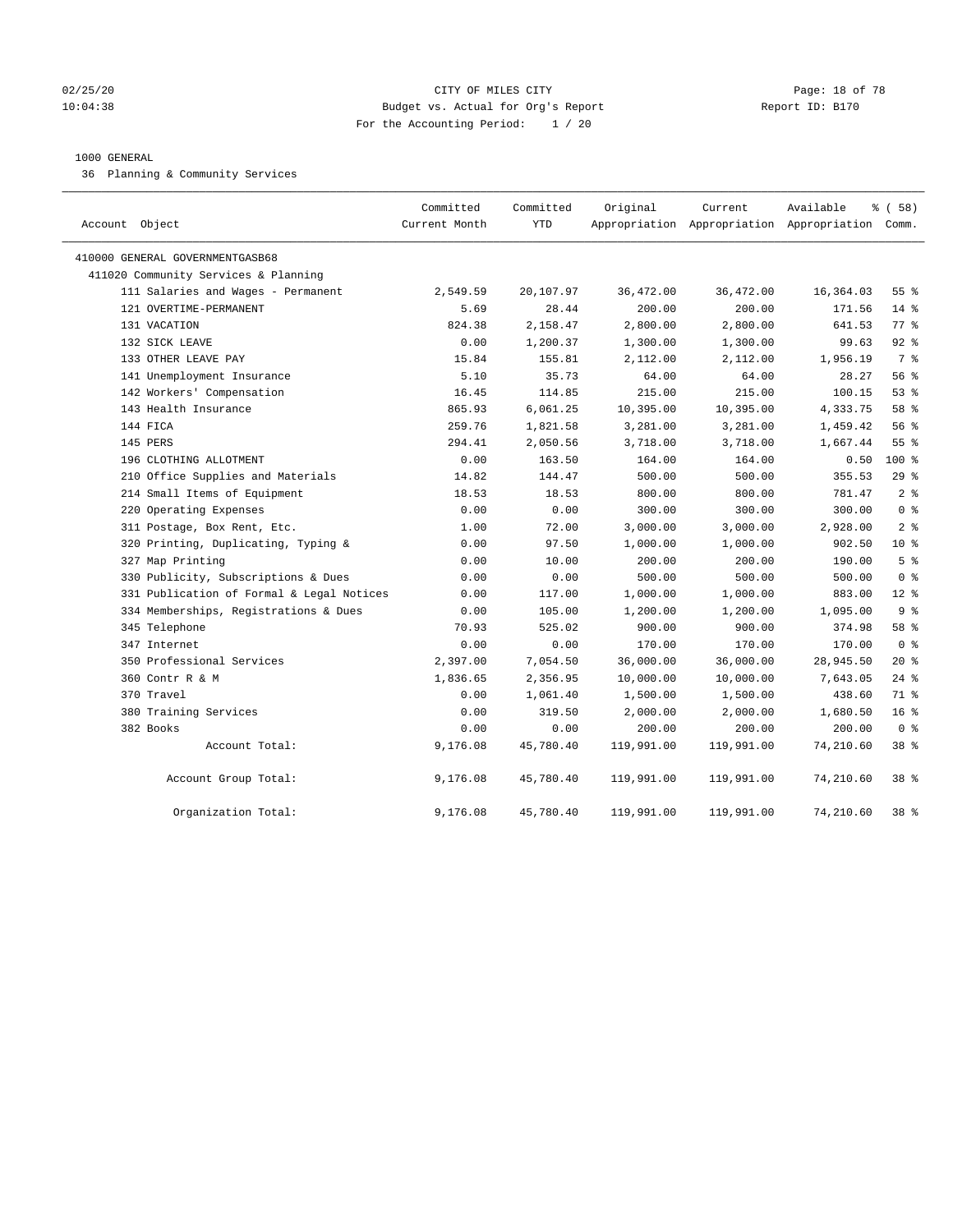#### 02/25/20 **CITY OF MILES CITY CONSUMING THE PAGE:** 19 of 78 10:04:38 Budget vs. Actual for Org's Report Changer Report ID: B170 For the Accounting Period: 1 / 20

### 1000 GENERAL

37 CITY HEALTH

| Object<br>Account                                                       | Committed<br>Current Month | Committed<br><b>YTD</b> | Original<br>Appropriation | Current<br>Appropriation | Available<br>Appropriation | $\frac{8}{6}$ (58)<br>Comm. |
|-------------------------------------------------------------------------|----------------------------|-------------------------|---------------------------|--------------------------|----------------------------|-----------------------------|
| 520000 OTHER FINANCING USES<br>521000 Interfund Operating Transfers Out |                            |                         |                           |                          |                            |                             |
| 820 Transfers to Other Funds                                            | 0.00                       | 11,500.00               | 11,500.00                 | 11,500.00                | 0.00                       | $100*$                      |
| Account Total:                                                          | 0.00                       | 11,500.00               | 11,500.00                 | 11,500.00                | 0.00                       | $100*$                      |
| Account Group Total:                                                    | 0.00                       | 11,500.00               | 11,500.00                 | 11,500.00                |                            | $0.00$ 100 %                |
| Organization Total:                                                     | 0.00                       | 11,500.00               | 11,500.00                 | 11,500.00                | 0.00                       | $100*$                      |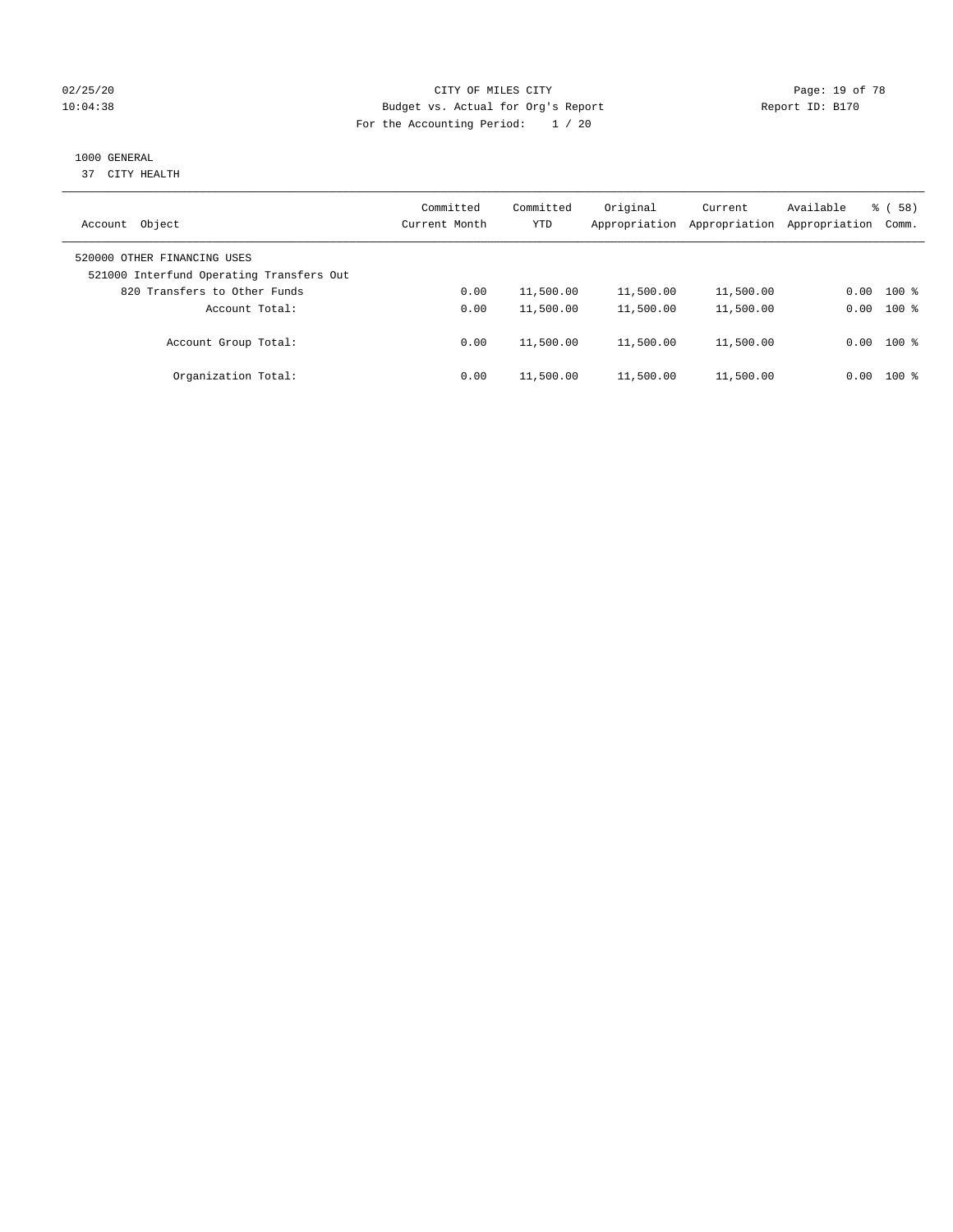#### 02/25/20 Page: 20 of 78 CITY OF MILES CITY CONTROL PAGE: 20 of 78 10:04:38 Budget vs. Actual for Org's Report Report ID: B170 For the Accounting Period: 1 / 20

#### 1000 GENERAL

201 Flood Prevention

| Account Object                            | Committed<br>Current Month | Committed<br><b>YTD</b> | Original    | Current    | Available<br>Appropriation Appropriation Appropriation Comm. | 8 ( 58 )        |
|-------------------------------------------|----------------------------|-------------------------|-------------|------------|--------------------------------------------------------------|-----------------|
|                                           |                            |                         |             |            |                                                              |                 |
| 430000 Public Works-GASB68                |                            |                         |             |            |                                                              |                 |
| 431200 Flood Control                      |                            |                         |             |            |                                                              |                 |
| 111 Salaries and Wages - Permanent        | 1,421.78                   | 8,965.23                | 16,128.00   | 16,128.00  | 7,162.77                                                     | 56%             |
| 131 VACATION                              | 44.08                      | 981.19                  | 1,000.00    | 1,000.00   | 18.81                                                        | 98 %            |
| 132 SICK LEAVE                            | 0.00                       | 314.63                  | 500.00      | 500.00     | 185.37                                                       | 63 %            |
| 133 OTHER LEAVE PAY                       | 0.00                       | 0.00                    | 1,017.00    | 1,017.00   | 1,017.00                                                     | 0 <sup>8</sup>  |
| 141 Unemployment Insurance                | 2.17                       | 15.52                   | 28.00       | 28.00      | 12.48                                                        | 55 <sup>8</sup> |
| 142 Workers' Compensation                 | 5.90                       | 41.60                   | 1,069.00    | 1,069.00   | 1,027.40                                                     | 4%              |
| 143 Health Insurance                      | 317.89                     | 2,225.15                | 3,815.00    | 3,815.00   | 1,589.85                                                     | 58 %            |
| 144 FICA                                  | 110.95                     | 781.29                  | 1,426.00    | 1,426.00   | 644.71                                                       | 55 <sup>8</sup> |
| 145 PERS                                  | 127.12                     | 889.55                  | 1,616.00    | 1,616.00   | 726.45                                                       | 55%             |
| 196 CLOTHING ALLOTMENT                    | 0.00                       | 60.00                   | 60.00       | 60.00      | 0.00                                                         | $100*$          |
| 210 Office Supplies and Materials         | 144.07                     | 198.42                  | 400.00      | 400.00     | 201.58                                                       | 50%             |
| 214 Small Items of Equipment              | 656.86                     | 656.86                  | 500.00      | 500.00     | $-156.86$                                                    | $131*$          |
| 220 Operating Expenses                    | 21.10                      | 21.10                   | 500.00      | 500.00     | 478.90                                                       | 4%              |
| 231 Gas, Oil, Diesel Fuel, Grease, etc.   | 0.00                       | 0.00                    | 500.00      | 500.00     | 500.00                                                       | 0 <sup>8</sup>  |
| 311 Postage, Box Rent, Etc.               | 15.15                      | 129.35                  | 3,000.00    | 3,000.00   | 2,870.65                                                     | 4%              |
| 330 Publicity, Subscriptions & Dues       | 0.00                       | 0.00                    | 100.00      | 100.00     | 100.00                                                       | 0 <sup>8</sup>  |
| 331 Publication of Formal & Legal Notices | 91.00                      | 1,222.00                | 2,000.00    | 2,000.00   | 778.00                                                       | 61 %            |
| 334 Memberships, Registrations & Dues     | 165.00                     | 245.00                  | 200.00      | 200.00     | $-45.00$                                                     | $123$ %         |
| 345 Telephone                             | 0.00                       | 0.00                    | 50.00       | 50.00      | 50.00                                                        | 0 <sup>8</sup>  |
| 350 Professional Services                 | 3,993.11                   | 12, 143. 15             | 58,000.00   | 58,000.00  | 45,856.85                                                    | $21$ %          |
| 370 Travel                                | 0.00                       | 190.53                  | 1,000.00    | 1,000.00   | 809.47                                                       | 19 <sup>°</sup> |
| 380 Training Services                     | 0.00                       | 0.00                    | 200.00      | 200.00     | 200.00                                                       | 0 <sup>8</sup>  |
| 382 Books                                 | 0.00                       | 0.00                    | 50.00       | 50.00      | 50.00                                                        | 0 <sup>8</sup>  |
| 532 Land Rental                           | 0.00                       | 0.00                    | 150.00      | 150.00     | 150.00                                                       | 0 <sup>8</sup>  |
| 540 Special Assessments                   | 0.00                       | 0.00                    | 300.00      | 300.00     | 300.00                                                       | 0 <sup>8</sup>  |
| Account Total:                            | 7,116.18                   | 29,080.57               | 93,609.00   | 93,609.00  | 64,528.43                                                    | 31.8            |
| Account Group Total:                      | 7,116.18                   | 29,080.57               | 93,609.00   | 93,609.00  | 64,528.43                                                    | 318             |
| 490000 DEBT SERVICE                       |                            |                         |             |            |                                                              |                 |
| 490500 Other Debt Service Payments        |                            |                         |             |            |                                                              |                 |
| 652 Principle- Flood Study Loan           | 0.00                       | 14, 321. 14             | 28,799.00   | 28,799.00  | 14,477.86                                                    | 50%             |
| 653 Interest- Flood Study Loan            | 0.00                       | 1,987.04                | 3,764.00    | 3,764.00   | 1,776.96                                                     | 53%             |
| Account Total:                            | 0.00                       | 16,308.18               | 32,563.00   | 32,563.00  | 16,254.82                                                    | 50%             |
| Account Group Total:                      | 0.00                       | 16,308.18               | 32,563.00   | 32,563.00  | 16, 254.82                                                   | 50%             |
| Organization Total:                       | 7,116.18                   | 45, 388.75              | 126, 172.00 | 126,172.00 | 80,783.25                                                    | 36%             |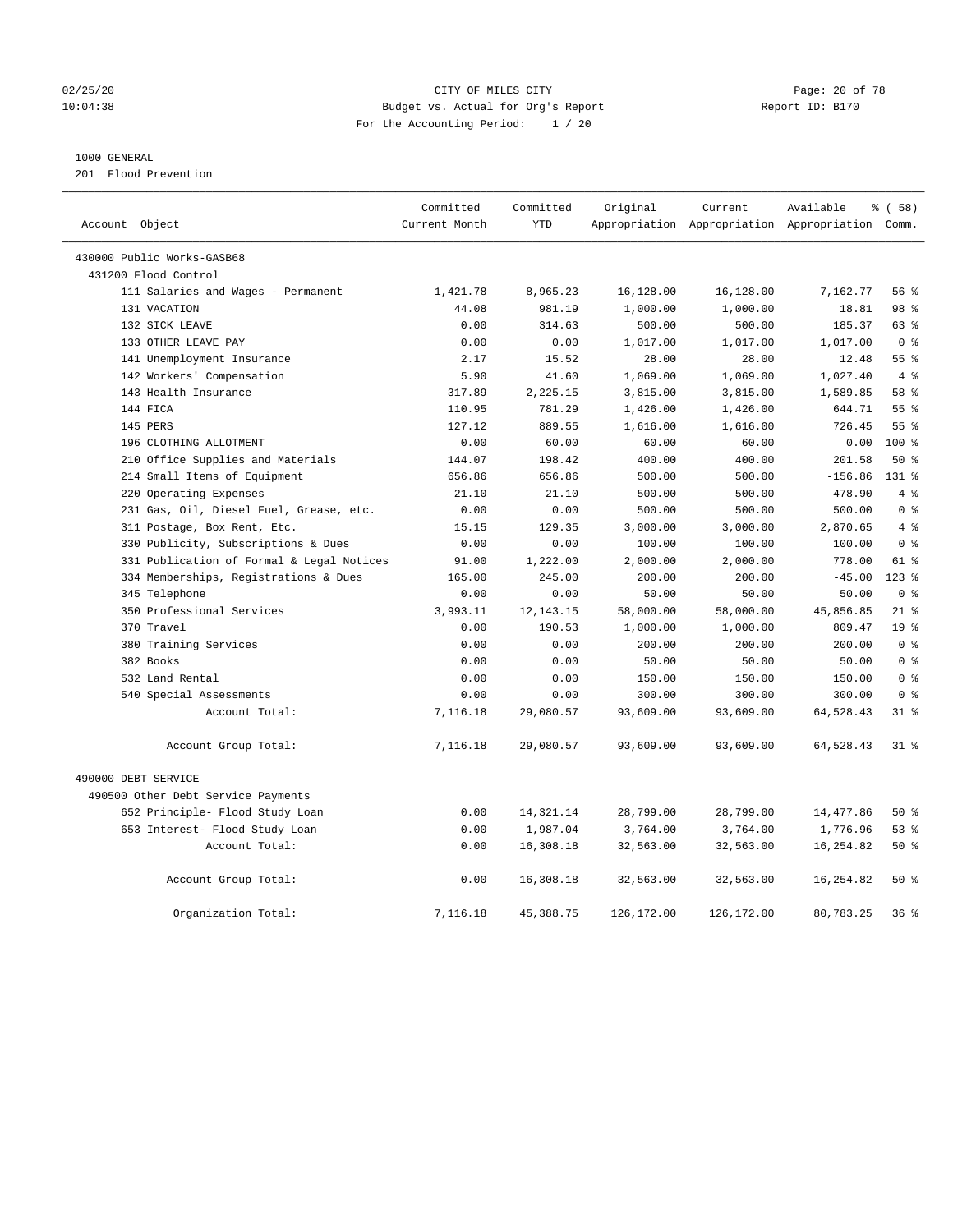#### 02/25/20 Page: 21 of 78 CITY OF MILES CITY CONTROL PAGE: 21 of 78 10:04:38 Budget vs. Actual for Org's Report Report ID: B170 For the Accounting Period: 1 / 20

### 1000 GENERAL

301 Elections

| Object<br>Account                                   | Committed<br>Current Month | Committed<br><b>YTD</b> | Original<br>Appropriation | Current<br>Appropriation | Available<br>Appropriation | % ( 58 )<br>Comm. |
|-----------------------------------------------------|----------------------------|-------------------------|---------------------------|--------------------------|----------------------------|-------------------|
| 410000 GENERAL GOVERNMENTGASB68<br>410600 Elections |                            |                         |                           |                          |                            |                   |
| PURCHASED SERVICES<br>300                           | 0.00                       | 0.00                    | 10,000.00                 | 10,000.00                | 10,000.00                  | 0 <sup>8</sup>    |
| Account Total:                                      | 0.00                       | 0.00                    | 10,000.00                 | 10,000.00                | 10,000.00                  | 0 <sup>8</sup>    |
| Account Group Total:                                | 0.00                       | 0.00                    | 10,000.00                 | 10,000.00                | 10,000.00                  | 0 <sup>8</sup>    |
| Organization Total:                                 | 0.00                       | 0.00                    | 10,000.00                 | 10,000.00                | 10,000.00                  | 0 <sup>8</sup>    |
|                                                     |                            |                         |                           |                          |                            |                   |

Fund Total: 401,443.97 2,811,089.19 4,702,728.00 4,724,792.00 1,913,702.81 59 %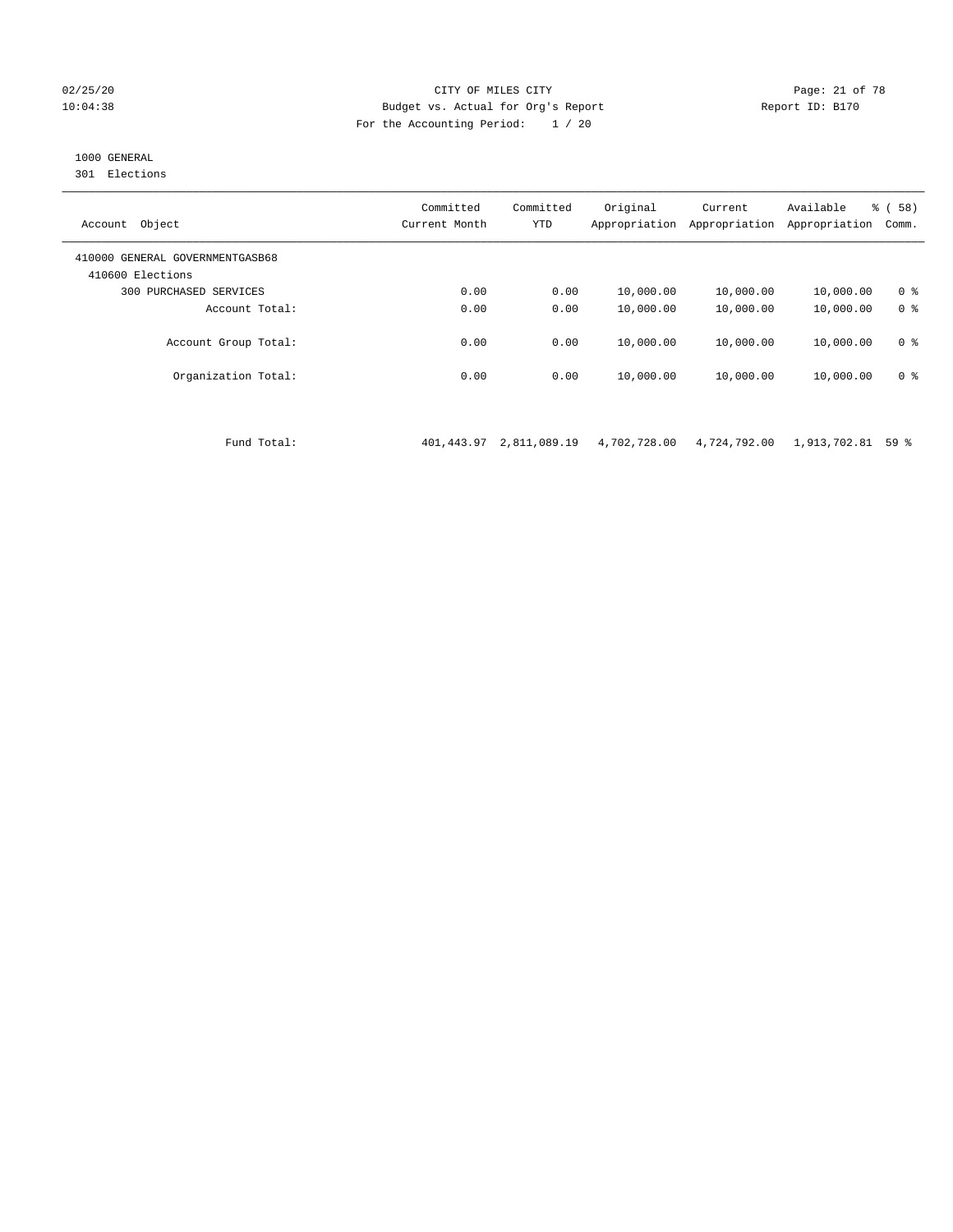#### 02/25/20 Page: 22 of 78 10:04:38 Budget vs. Actual for Org's Report Report ID: B170 For the Accounting Period: 1 / 20

————————————————————————————————————————————————————————————————————————————————————————————————————————————————————————————————————

## 2220 LIBRARY

16 Library

|                                          | Committed     | Committed        | Original   | Current    | Available                                       | % ( 58 )        |
|------------------------------------------|---------------|------------------|------------|------------|-------------------------------------------------|-----------------|
| Account Object                           | Current Month | YTD              |            |            | Appropriation Appropriation Appropriation Comm. |                 |
|                                          |               |                  |            |            |                                                 |                 |
| 460000 CULTURE AND RECREATION-GASB68     |               |                  |            |            |                                                 |                 |
| 460100 Library Services(16)              |               |                  |            |            |                                                 |                 |
| 111 Salaries and Wages - Permanent       | 10,678.97     | 86,031.67        | 180,964.00 | 180,964.00 | 94,932.33                                       | 48 %            |
| 121 OVERTIME-PERMANENT                   | 0.00          | 0.00             | 600.00     | 600.00     | 600.00                                          | 0 <sup>8</sup>  |
| 131 VACATION                             | 305.95        | 7,914.66         | 16,000.00  | 16,000.00  | 8,085.34                                        | 49 %            |
| 132 SICK LEAVE                           | 0.00          | 2,257.36         | 7,300.00   | 7,300.00   | 5,042.64                                        | $31$ %          |
| 133 OTHER LEAVE PAY                      | 0.00          | 355.28           | 4,071.00   | 4,071.00   | 3,715.72                                        | 9 <sup>°</sup>  |
| 141 Unemployment Insurance               | 16.49         | 145.79<br>391.77 | 731.00     | 731.00     | 585.21                                          | $20*$           |
| 142 Workers' Compensation                | 44.28         |                  | 887.00     | 887.00     | 495.23                                          | 44 %            |
| 143 Health Insurance                     | 2,383.75      | 20,659.75        | 47,682.00  | 47,682.00  | 27,022.25                                       | 43 %            |
| 144 FICA                                 | 837.38        | 7,365.93         | 15,983.00  | 15,983.00  | 8,617.07                                        | 46 %            |
| 145 PERS                                 | 952.39        | 8,371.68         | 18,115.00  | 18,115.00  | 9,743.32                                        | 46 %            |
| 196 CLOTHING ALLOTMENT                   | 0.00          | 600.00           | 750.00     | 750.00     | 150.00                                          | 80 %<br>55%     |
| 210 Office Supplies and Materials        | 123.08        | 273.68           | 500.00     | 500.00     | 226.32                                          |                 |
| 214 Small Items of Equipment             | 0.00          | 953.00           | 3,000.00   | 3,000.00   | 2,047.00                                        | $32$ $%$        |
| 220 Operating Expenses                   | 0.00          | 0.00             | 500.00     | 500.00     | 500.00                                          | 0 <sup>8</sup>  |
| 224 Janitorial Supplies                  | 0.00          | 86.91            | 1,200.00   | 1,200.00   | 1,113.09                                        | 7 %             |
| 311 Postage, Box Rent, Etc.              | 68.36         | 589.63           | 1,500.00   | 1,500.00   | 910.37                                          | 39 %            |
| 320 Printing, Duplicating, Typing &      | 18.90         | 319.29           | 1,500.00   | 1,500.00   | 1,180.71                                        | $21$ %          |
| 330 Publicity, Subscriptions & Dues      | 0.00          | 58.80            | 0.00       | 0.00       | $-58.80$                                        | *** 응           |
| 334 Memberships, Registrations & Dues    | 0.00          | 0.00             | 250.00     | 250.00     | 250.00                                          | 0 <sup>8</sup>  |
| 341 Electric Utility Services            | 527.05        | 5,078.94         | 9,000.00   | 9,000.00   | 3,921.06                                        | 56%             |
| 342 Water Utility Services               | 23.46         | 209.64           | 750.00     | 750.00     | 540.36                                          | $28$ %          |
| 343 Sewer Utility Services               | 27.61         | 234.04           | 800.00     | 800.00     | 565.96                                          | 29%             |
| 344 Gas Utility Service                  | 359.72        | 1,020.18         | 5,000.00   | 5,000.00   | 3,979.82                                        | $20*$           |
| 345 Telephone                            | 82.95         | 783.87           | 1,750.00   | 1,750.00   | 966.13                                          | 45 %            |
| 346 Garbage Service                      | 0.00          | 0.00             | 400.00     | 400.00     | 400.00                                          | 0 <sup>8</sup>  |
| 347 Internet                             | 150.90        | 1,437.81         | 2,500.00   | 2,500.00   | 1,062.19                                        | 58 %            |
| 350 Professional Services                | 44.25         | 1,434.46         | 9,500.00   | 9,500.00   | 8,065.54                                        | 15 <sup>°</sup> |
| 360 Contr R & M                          | 646.40        | 3,349.40         | 10,000.00  | 10,000.00  | 6,650.60                                        | $33$ $%$        |
| 370 Travel                               | 0.00          | 105.00           | 1,500.00   | 1,500.00   | 1,395.00                                        | 7 %             |
| 380 Training Services                    | 0.00          | 0.00             | 1,000.00   | 1,000.00   | 1,000.00                                        | 0 <sup>8</sup>  |
| 382 Books                                | 499.78        | 3,751.06         | 15,000.00  | 15,000.00  | 11,248.94                                       | $25$ %          |
| 511 Insurance on Buildings               | 0.00          | 2,994.06         | 2,995.00   | 2,995.00   | 0.94                                            | $100*$          |
| 513 Liability                            | 0.00          | 2,931.16         | 2,932.00   | 2,932.00   | 0.84                                            | $100*$          |
| Account Total:                           | 17,791.67     | 159,704.82       | 364,660.00 | 364,660.00 | 204,955.18                                      | 44 %            |
| Account Group Total:                     | 17,791.67     | 159,704.82       | 364,660.00 | 364,660.00 | 204,955.18                                      | 44 %            |
| 520000 OTHER FINANCING USES              |               |                  |            |            |                                                 |                 |
| 521000 Interfund Operating Transfers Out |               |                  |            |            |                                                 |                 |
| 820 Transfers to Other Funds             | 1,748.00      | 12,236.00        | 20,972.00  | 20,972.00  | 8,736.00                                        | 58 %            |
| Account Total:                           | 1,748.00      | 12,236.00        | 20,972.00  | 20,972.00  | 8,736.00                                        | 58 %            |
|                                          |               |                  |            |            |                                                 |                 |
| Account Group Total:                     | 1,748.00      | 12,236.00        | 20,972.00  | 20,972.00  | 8,736.00                                        | 58 %            |
| Organization Total:                      | 19,539.67     | 171,940.82       | 385,632.00 | 385,632.00 | 213,691.18                                      | 45 %            |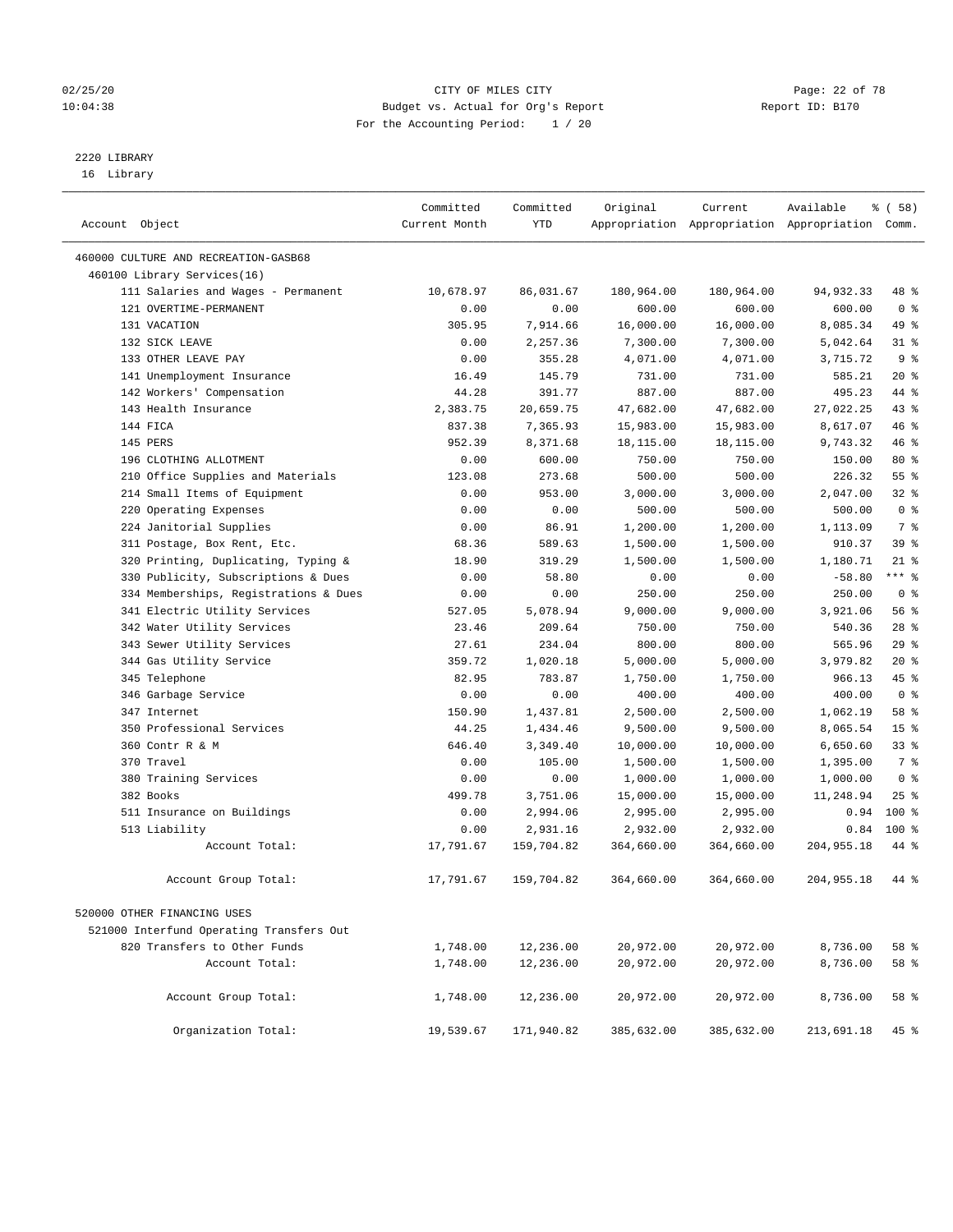#### 02/25/20 Page: 23 of 78 10:04:38 Budget vs. Actual for Org's Report Report ID: B170 For the Accounting Period: 1 / 20

## 2220 LIBRARY

16 Library

| Account Object |             | Committed<br>Current Month | Committed<br><b>YTD</b> | Original   | Current<br>Appropriation Appropriation Appropriation Comm. | Available % (58) |  |
|----------------|-------------|----------------------------|-------------------------|------------|------------------------------------------------------------|------------------|--|
|                | Fund Total: | 19,539.67                  | 171,940.82              | 385,632.00 | 385,632.00                                                 | 213,691.18 45 %  |  |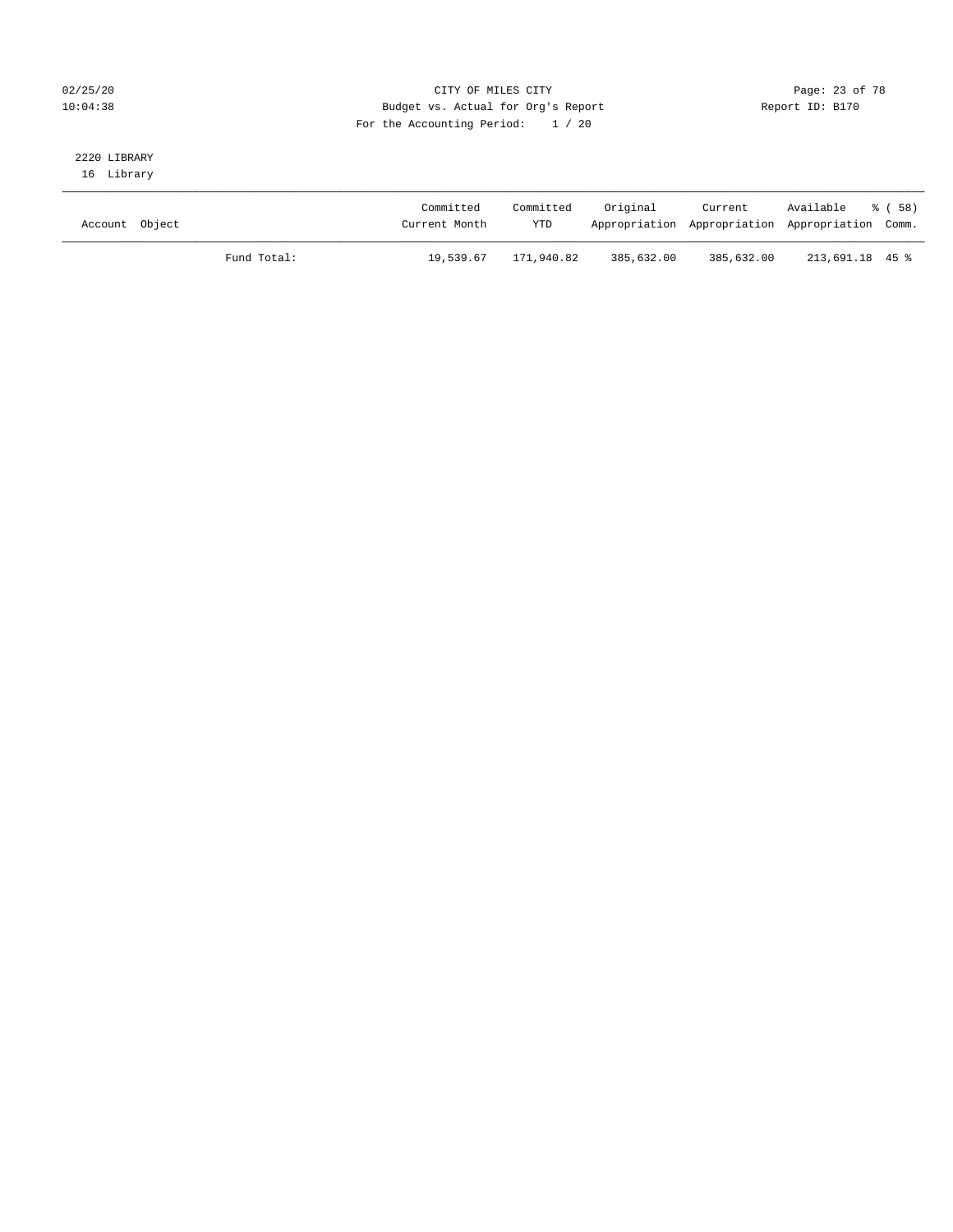#### 02/25/20 Page: 24 of 78 10:04:38 Budget vs. Actual for Org's Report Report ID: B170 For the Accounting Period: 1 / 20

### 2260 EMERGENCY DISASTER

201 Flood Prevention

| Account Object                                                          | Committed<br>Current Month | Committed<br><b>YTD</b> | Original | Current<br>Appropriation Appropriation | Available<br>Appropriation | % ( 58 )<br>Comm. |
|-------------------------------------------------------------------------|----------------------------|-------------------------|----------|----------------------------------------|----------------------------|-------------------|
| 520000 OTHER FINANCING USES<br>521000 Interfund Operating Transfers Out |                            |                         |          |                                        |                            |                   |
| 820 Transfers to Other Funds                                            | 0.00                       | 0.00                    | 549.00   | 549.00                                 | 549.00                     | 0 <sup>8</sup>    |
| Account Total:                                                          | 0.00                       | 0.00                    | 549.00   | 549.00                                 | 549.00                     | 0 <sup>8</sup>    |
| Account Group Total:                                                    | 0.00                       | 0.00                    | 549.00   | 549.00                                 | 549.00                     | 0 <sup>8</sup>    |
| Organization Total:                                                     | 0.00                       | 0.00                    | 549.00   | 549.00                                 | 549.00                     | 0 <sup>8</sup>    |
|                                                                         |                            |                         |          |                                        |                            |                   |
| Fund Total:                                                             | 0.00                       | 0.00                    | 549.00   | 549.00                                 | 549.00                     | 0 %               |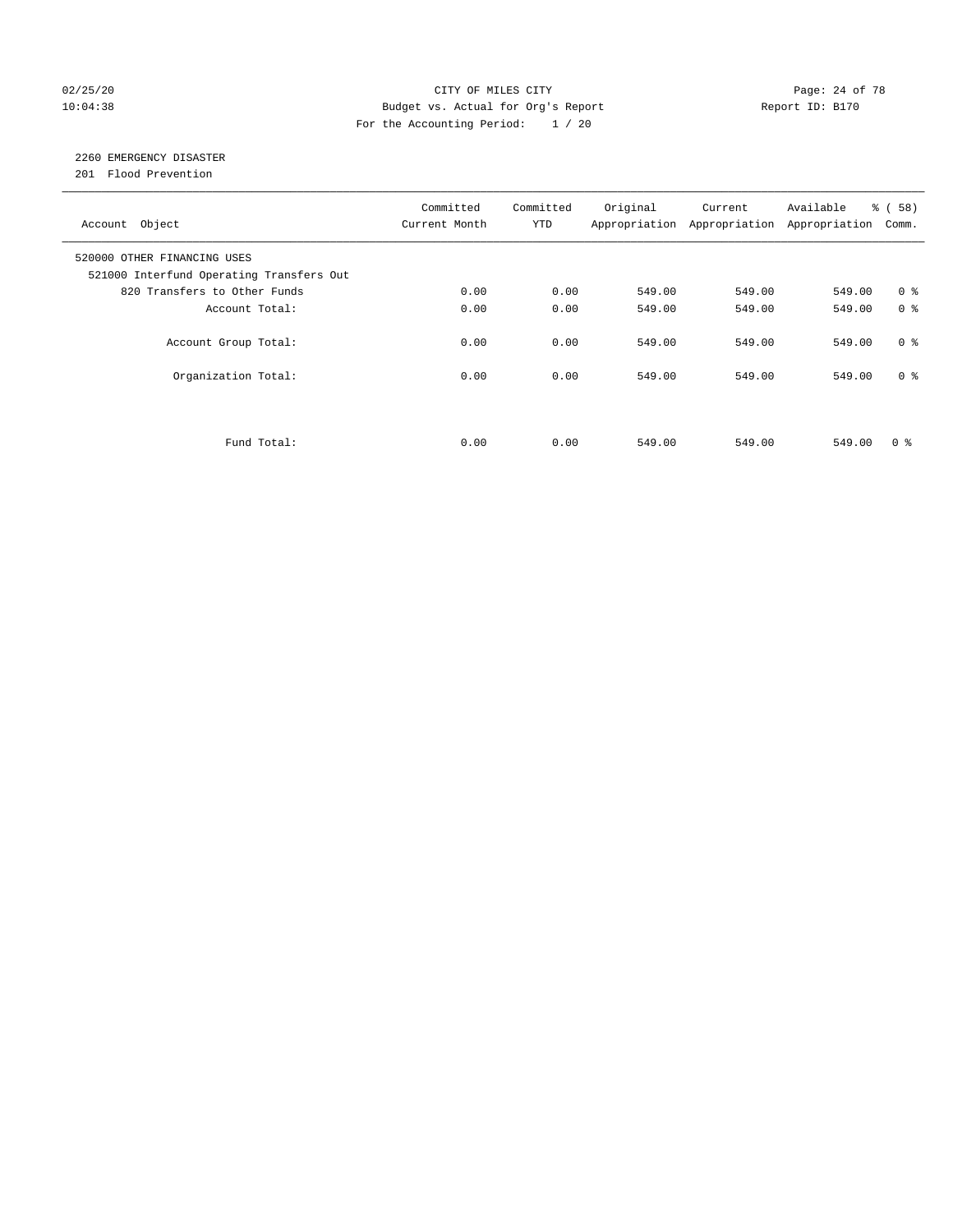#### 02/25/20 Page: 25 of 78 10:04:38 Budget vs. Actual for Org's Report Report ID: B170 For the Accounting Period: 1 / 20

#### 2270 Health 37 CITY HEALTH

| Committed<br>Current Month | Committed<br><b>YTD</b> | Original  | Current<br>Appropriation | Available<br>Appropriation | % (58)<br>Comm. |
|----------------------------|-------------------------|-----------|--------------------------|----------------------------|-----------------|
|                            |                         |           |                          |                            |                 |
| 0.00                       | 0.00                    | 16,500.00 | 16,500.00                | 16,500.00                  | 0 <sup>8</sup>  |
| 0.00                       | 0.00                    | 16,500.00 | 16,500.00                | 16,500.00                  | 0 <sup>8</sup>  |
| 0.00                       | 0.00                    | 16,500.00 | 16,500.00                | 16,500.00                  | 0 <sup>8</sup>  |
| 0.00                       | 0.00                    | 16,500.00 | 16,500.00                | 16,500.00                  | 0 <sup>8</sup>  |
| 0.00                       | 0.00                    | 16,500.00 | 16,500.00                | 16,500.00                  | 0 <sup>8</sup>  |
|                            |                         |           |                          | Appropriation              |                 |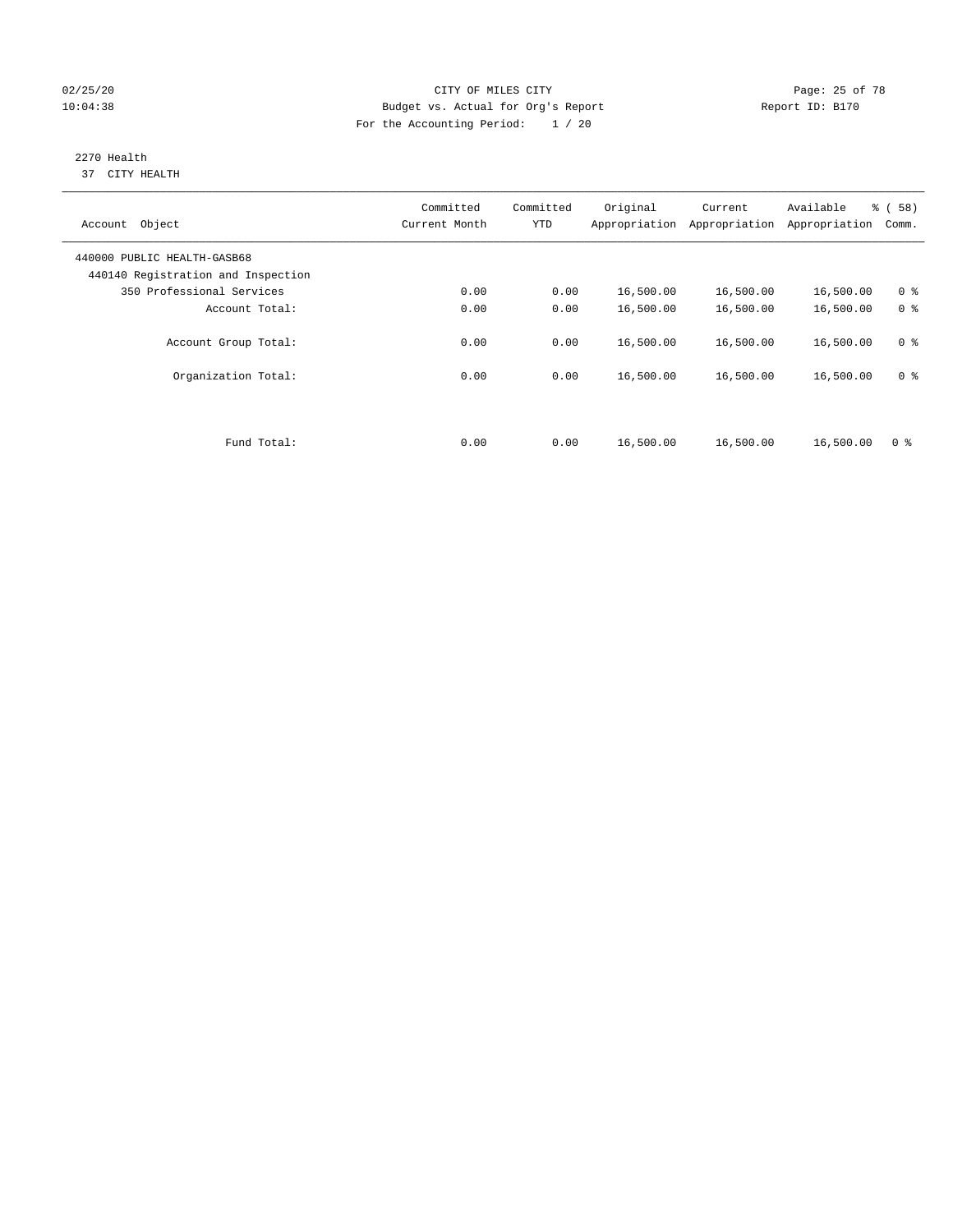#### 02/25/20 Page: 26 of 78 10:04:38 Budget vs. Actual for Org's Report Report ID: B170 For the Accounting Period: 1 / 20

#### 2310 TIFD-Downtown

11 Historic Preservation

| Account Object                            | Committed<br>Current Month | Committed<br><b>YTD</b> | Original  | Current   | Available<br>Appropriation Appropriation Appropriation Comm. | % (58)         |
|-------------------------------------------|----------------------------|-------------------------|-----------|-----------|--------------------------------------------------------------|----------------|
|                                           |                            |                         |           |           |                                                              |                |
| 460000 CULTURE AND RECREATION-GASB68      |                            |                         |           |           |                                                              |                |
| 460462 Urban Renewal District             |                            |                         |           |           |                                                              |                |
| 111 Salaries and Wages - Permanent        | 0.00                       | 0.00                    | 14,740.00 | 14,740.00 | 14,740.00                                                    | 0 <sup>8</sup> |
| 131 VACATION                              | 0.00                       | 0.00                    | 1,600.00  | 1,600.00  | 1,600.00                                                     | 0 <sup>8</sup> |
| 132 SICK LEAVE                            | 0.00                       | 0.00                    | 400.00    | 400.00    | 400.00                                                       | 0 <sup>8</sup> |
| 141 Unemployment Insurance                | 0.00                       | 0.00                    | 25.00     | 25.00     | 25.00                                                        | 0 <sup>8</sup> |
| 142 Workers' Compensation                 | 0.00                       | 0.00                    | 210.00    | 210.00    | 210.00                                                       | 0 <sup>8</sup> |
| 144 FICA                                  | 0.00                       | 0.00                    | 1,281.00  | 1,281.00  | 1,281.00                                                     | 0 <sup>8</sup> |
| 145 PERS                                  | 0.00                       | 0.00                    | 1,451.00  | 1,451.00  | 1,451.00                                                     | 0 <sup>8</sup> |
| 196 CLOTHING ALLOTMENT                    | 0.00                       | 0.00                    | 70.00     | 70.00     | 70.00                                                        | 0 <sup>8</sup> |
| 210 Office Supplies and Materials         | 0.00                       | 15.99                   | 75.00     | 75.00     | 59.01                                                        | $21$ %         |
| 220 Operating Expenses                    | 0.00                       | 0.00                    | 1,000.00  | 1,000.00  | 1,000.00                                                     | 0 <sup>8</sup> |
| 311 Postage, Box Rent, Etc.               | 0.00                       | 6.08                    | 100.00    | 100.00    | 93.92                                                        | 6 %            |
| 320 Printing, Duplicating, Typing &       | 0.00                       | 0.00                    | 200.00    | 200.00    | 200.00                                                       | 0 <sup>8</sup> |
| 330 Publicity, Subscriptions & Dues       | 0.00                       | 0.00                    | 100.00    | 100.00    | 100.00                                                       | 0 <sup>8</sup> |
| 331 Publication of Formal & Legal Notices | 0.00                       | 53.00                   | 300.00    | 300.00    | 247.00                                                       | 18 %           |
| 345 Telephone                             | 13.27                      | 120.18                  | 219.00    | 219.00    | 98.82                                                        | 55%            |
| 347 Internet                              | 6.01                       | 68.73                   | 785.00    | 785.00    | 716.27                                                       | 9 <sup>8</sup> |
| 350 Professional Services                 | 0.00                       | 179.64                  | 1,500.00  | 1,500.00  | 1,320.36                                                     | $12*$          |
| 360 Contr R & M                           | 71.65                      | 586.94                  | 500.00    | 500.00    | $-86.94$                                                     | 117 %          |
| 370 Travel                                | 0.00                       | 0.00                    | 1,000.00  | 1,000.00  | 1,000.00                                                     | 0 <sup>8</sup> |
| 513 Liability                             | 0.00                       | 143.50                  | 144.00    | 144.00    | 0.50                                                         | 100 %          |
| 721 Redevelopment                         | 0.00                       | 0.00                    | 11,067.00 | 11,067.00 | 11,067.00                                                    | 0 <sup>8</sup> |
| Account Total:                            | 90.93                      | 1,174.06                | 36,767.00 | 36,767.00 | 35,592.94                                                    | 3 <sup>°</sup> |
| Account Group Total:                      | 90.93                      | 1,174.06                | 36,767.00 | 36,767.00 | 35,592.94                                                    | 3 %            |
| Organization Total:                       | 90.93                      | 1,174.06                | 36,767.00 | 36,767.00 | 35,592.94                                                    | 3%             |
| Fund Total:                               | 90.93                      | 1,174.06                | 36,767.00 | 36,767.00 | 35,592.94                                                    | 3%             |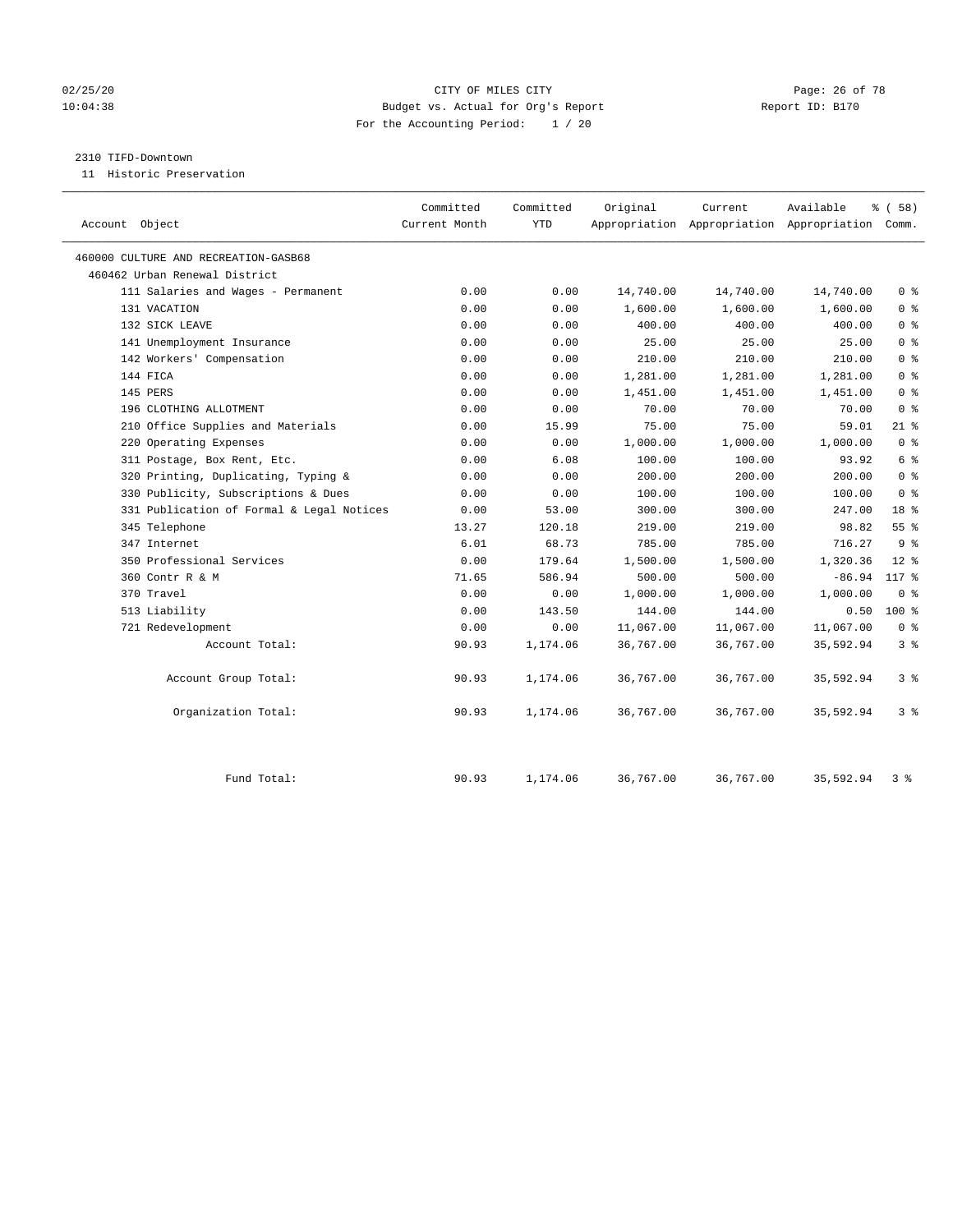#### 02/25/20 Page: 27 of 78 10:04:38 Budget vs. Actual for Org's Report Report ID: B170 For the Accounting Period: 1 / 20

### 2350 Local Government/Study Commission

302 Local Government/Study Commission

| Account Object                                                          | Committed<br>Current Month | Committed<br><b>YTD</b> | Original | Current<br>Appropriation Appropriation | Available<br>Appropriation | % (58)<br>Comm. |
|-------------------------------------------------------------------------|----------------------------|-------------------------|----------|----------------------------------------|----------------------------|-----------------|
| 520000 OTHER FINANCING USES<br>521000 Interfund Operating Transfers Out |                            |                         |          |                                        |                            |                 |
| 820 Transfers to Other Funds                                            | 0.00                       | 0.00                    | 25.00    | 25.00                                  | 25.00                      | 0 <sup>8</sup>  |
| Account Total:                                                          | 0.00                       | 0.00                    | 25.00    | 25.00                                  | 25.00                      | 0 <sup>8</sup>  |
| Account Group Total:                                                    | 0.00                       | 0.00                    | 25.00    | 25.00                                  | 25.00                      | 0 <sup>8</sup>  |
| Organization Total:                                                     | 0.00                       | 0.00                    | 25.00    | 25.00                                  | 25.00                      | 0 <sup>8</sup>  |
|                                                                         |                            |                         |          |                                        |                            |                 |
| Fund Total:                                                             | 0.00                       | 0.00                    | 25.00    | 25.00                                  | 25.00                      | 0 ៖             |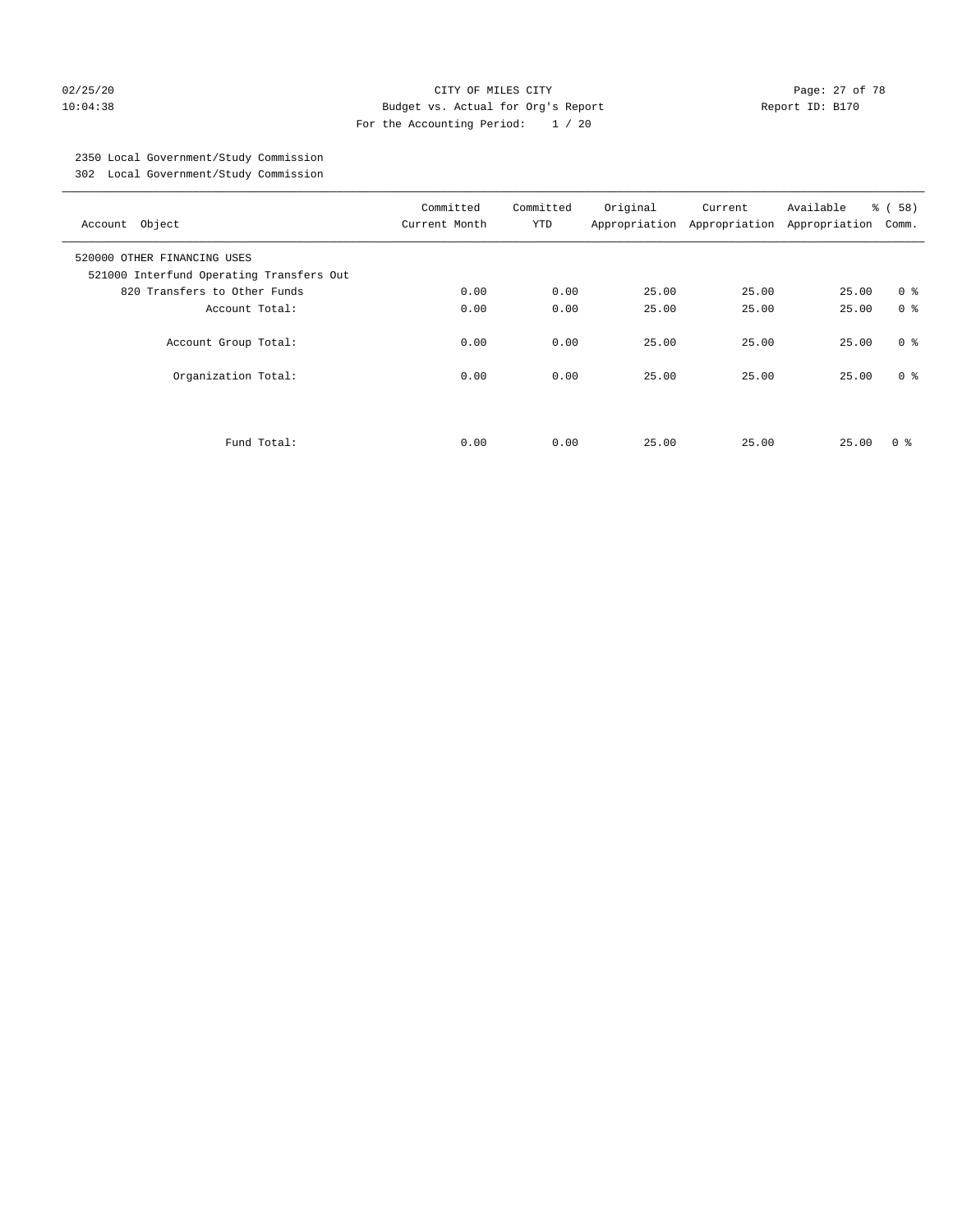#### 02/25/20 Page: 28 of 78 10:04:38 Budget vs. Actual for Org's Report Report ID: B170 For the Accounting Period: 1 / 20

# 2372 Permissive Medical Levy

20 Permissive Medical Levy

| Account Object                                                          | Committed<br>Current Month | Committed<br><b>YTD</b> | Original<br>Appropriation | Current<br>Appropriation | Available<br>Appropriation | % ( 58 )<br>Comm.  |
|-------------------------------------------------------------------------|----------------------------|-------------------------|---------------------------|--------------------------|----------------------------|--------------------|
| 520000 OTHER FINANCING USES<br>521000 Interfund Operating Transfers Out |                            |                         |                           |                          |                            |                    |
| 820 Transfers to Other Funds                                            | 0.00                       | 144,391.40              | 259,721.00                | 259,721.00               | 115,329.60                 | 56%                |
| Account Total:                                                          | 0.00                       | 144,391.40              | 259,721.00                | 259,721.00               | 115,329.60                 | $56$ $\frac{6}{3}$ |
| Account Group Total:                                                    | 0.00                       | 144,391.40              | 259,721.00                | 259,721.00               | 115,329.60                 | 56%                |
| Organization Total:                                                     | 0.00                       | 144,391.40              | 259,721.00                | 259,721.00               | 115,329.60                 | 56 %               |
| Fund Total:                                                             | 0.00                       | 144,391.40              | 259,721.00                | 259,721.00               | 115,329.60                 | 56 %               |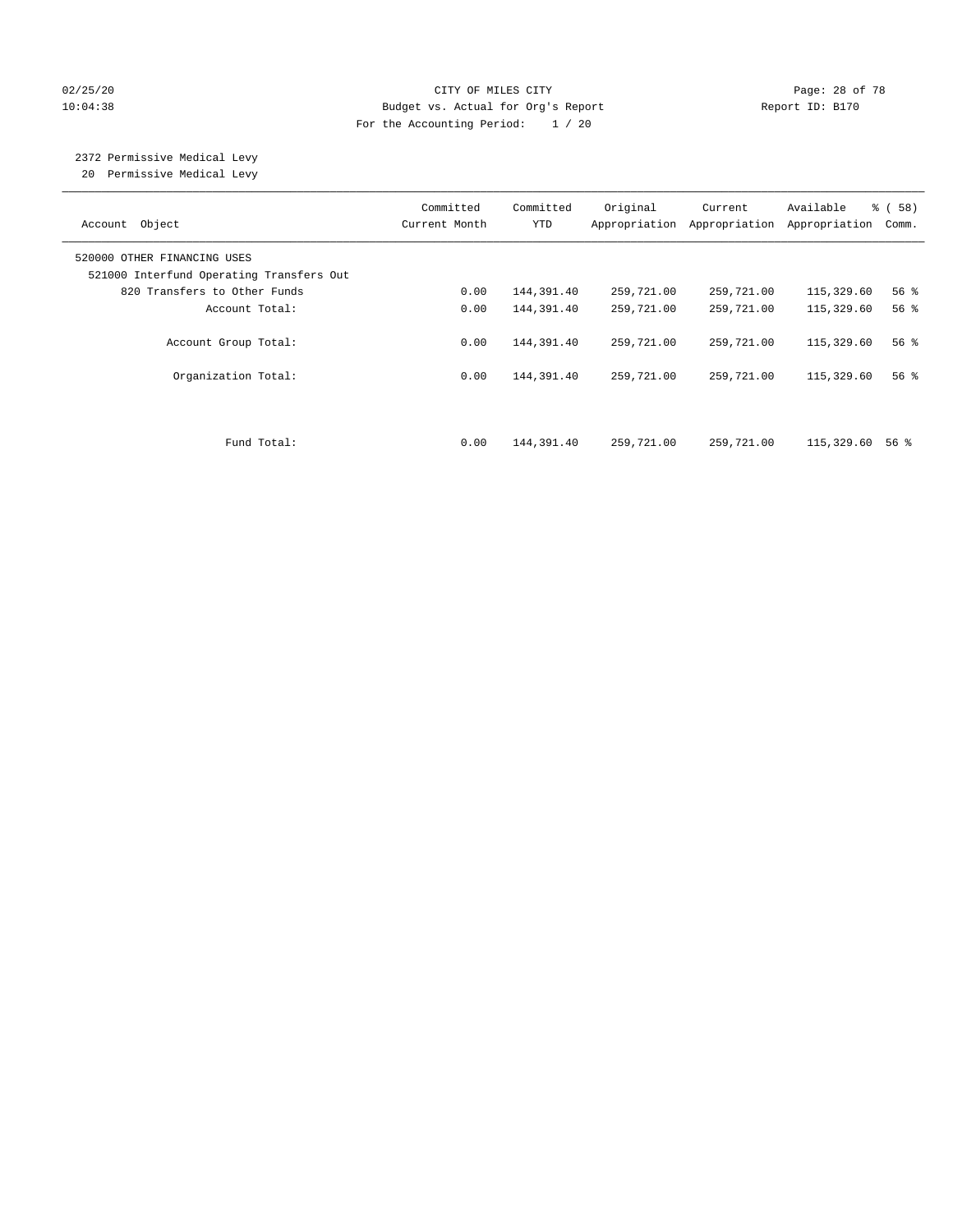#### 02/25/20 Page: 29 of 78 10:04:38 Budget vs. Actual for Org's Report Changer Report ID: B170 For the Accounting Period: 1 / 20

#### 2390 DRUG FORFEITURE

5 Police

| Account Object                    | Committed<br>Current Month | Committed<br><b>YTD</b> | Original | Current<br>Appropriation Appropriation | Available<br>Appropriation | % ( 58 )<br>Comm. |
|-----------------------------------|----------------------------|-------------------------|----------|----------------------------------------|----------------------------|-------------------|
| 420000 PUBLIC SAFETY-GASB68       |                            |                         |          |                                        |                            |                   |
| 420100 Law Enforcement Services   |                            |                         |          |                                        |                            |                   |
| 210 Office Supplies and Materials | 0.00                       | 0.00                    | 100.00   | 100.00                                 | 100.00                     | 0 <sup>8</sup>    |
| 220 Operating Expenses            | 0.00                       | 0.00                    | 500.00   | 500.00                                 | 500.00                     | 0 <sup>8</sup>    |
| 380 Training Services             | 0.00                       | 0.00                    | 100.00   | 100.00                                 | 100.00                     | 0 <sup>8</sup>    |
| 900 Capital Outlay                | 0.00                       | 0.00                    | 1,000.00 | 1,000.00                               | 1,000.00                   | 0 <sup>8</sup>    |
| Account Total:                    | 0.00                       | 0.00                    | 1,700.00 | 1,700.00                               | 1,700.00                   | 0 <sup>8</sup>    |
| Account Group Total:              | 0.00                       | 0.00                    | 1,700.00 | 1,700.00                               | 1,700.00                   | 0 <sup>8</sup>    |
| Organization Total:               | 0.00                       | 0.00                    | 1,700.00 | 1,700.00                               | 1,700.00                   | 0 <sup>8</sup>    |
|                                   |                            |                         |          |                                        |                            |                   |
| Fund Total:                       | 0.00                       | 0.00                    | 1,700.00 | 1,700.00                               | 1,700.00                   | 0 %               |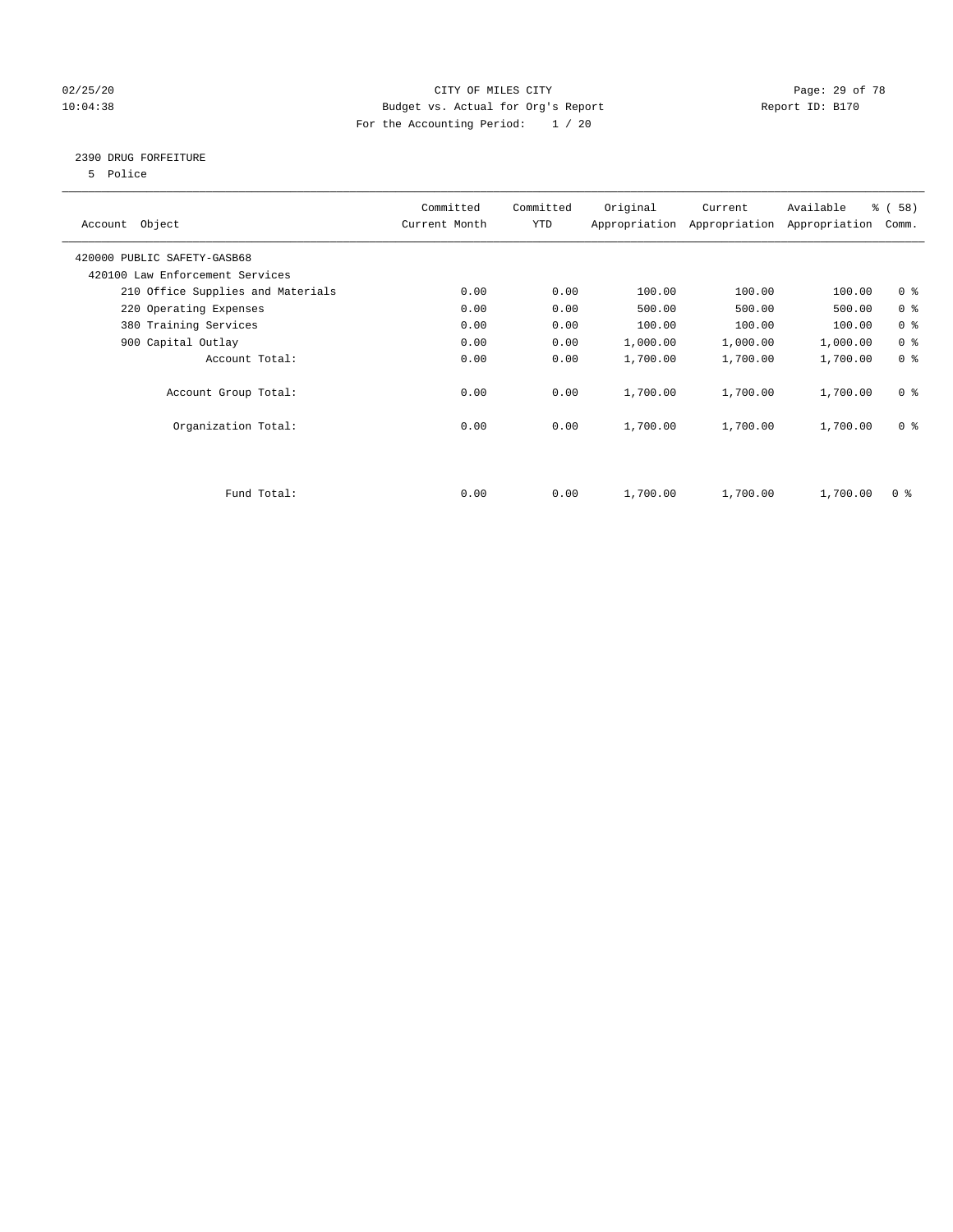#### 02/25/20 Page: 30 of 78 CITY OF MILES CITY CONTROL PAGE: 30 of 78 10:04:38 Budget vs. Actual for Org's Report Report ID: B170 For the Accounting Period: 1 / 20

#### 2394 BUILDING CODE ENFORCEMENT

18 BUILDING INSPECTION

| Account Object                                            | Committed<br>Current Month | Committed<br><b>YTD</b> | Original        | Current    | Available<br>Appropriation Appropriation Appropriation Comm. | % ( 58 )        |
|-----------------------------------------------------------|----------------------------|-------------------------|-----------------|------------|--------------------------------------------------------------|-----------------|
|                                                           |                            |                         |                 |            |                                                              |                 |
| 420000 PUBLIC SAFETY-GASB68<br>420531 Building Inspection |                            |                         |                 |            |                                                              |                 |
|                                                           |                            |                         |                 |            |                                                              |                 |
| 111 Salaries and Wages - Permanent                        | 969.82                     | 6,528.43                | 11,612.00       | 11,612.00  | 5,083.57                                                     | 56%<br>26%      |
| 121 OVERTIME-PERMANENT                                    | 12.62                      | 63.11<br>937.52         | 240.00          | 240.00     | 176.89                                                       | $94$ %          |
| 131 VACATION<br>132 SICK LEAVE                            | 170.93                     | 283.55                  | 1,000.00        | 1,000.00   | 62.48<br>316.45                                              | 47.8            |
| 133 OTHER LEAVE PAY                                       | 0.00<br>0.00               | 0.00                    | 600.00          | 600.00     |                                                              | 0 <sup>8</sup>  |
|                                                           |                            |                         | 254.00          | 254.00     | 254.00                                                       |                 |
| 141 Unemployment Insurance                                | 1.74                       | 11.80                   | 21.00<br>363.00 | 21.00      | 9.20<br>289.53                                               | 56%<br>$20*$    |
| 142 Workers' Compensation                                 | 10.87                      | 73.47                   |                 | 363.00     |                                                              |                 |
| 143 Health Insurance                                      | 238.40                     | 1,668.88                | 2,861.00        | 2,861.00   | 1,192.12                                                     | 58 %            |
| 144 FICA                                                  | 87.86                      | 598.44                  | 1,049.00        | 1,049.00   | 450.56                                                       | 57%             |
| 145 PERS                                                  | 99.99                      | 677.38                  | 1,188.00        | 1,188.00   | 510.62                                                       | 57%             |
| 196 CLOTHING ALLOTMENT                                    | 0.00                       | 45.00                   | 45.00           | 45.00      | 0.00                                                         | 100 %           |
| 210 Office Supplies and Materials                         | 23.62                      | 598.68                  | 2,000.00        | 2,000.00   | 1,401.32                                                     | $30*$           |
| 214 Small Items of Equipment                              | 1,681.98                   | 1,681.98                | 1,500.00        | 1,500.00   | $-181.98$                                                    | 112 %           |
| 220 Operating Expenses                                    | 21.10                      | 294.13                  | 5,000.00        | 5,000.00   | 4,705.87                                                     | 6 %             |
| 311 Postage, Box Rent, Etc.                               | 59.80                      | 284.05                  | 500.00          | 500.00     | 215.95                                                       | 57%             |
| 320 Printing, Duplicating, Typing &                       | 0.00                       | 0.00                    | 500.00          | 500.00     | 500.00                                                       | 0 <sup>8</sup>  |
| 330 Publicity, Subscriptions & Dues                       | 0.00                       | 0.00                    | 500.00          | 500.00     | 500.00                                                       | 0 <sup>8</sup>  |
| 331 Publication of Formal & Legal Notices                 | 0.00                       | 45.50                   | 1,000.00        | 1,000.00   | 954.50                                                       | 5 <sup>8</sup>  |
| 334 Memberships, Registrations & Dues                     | 0.00                       | 0.00                    | 400.00          | 400.00     | 400.00                                                       | 0 <sup>8</sup>  |
| 345 Telephone                                             | 26.36                      | 184.52                  | 500.00          | 500.00     | 315.48                                                       | 37 <sup>8</sup> |
| 347 Internet                                              | 0.00                       | 0.00                    | 200.00          | 200.00     | 200.00                                                       | 0 <sup>8</sup>  |
| 350 Professional Services                                 | 4,930.39                   | 74,438.65               | 120,000.00      | 120,000.00 | 45,561.35                                                    | $62$ %          |
| 360 Contr R & M                                           | 154.75                     | 2,405.58                | 3,000.00        | 3,000.00   | 594.42                                                       | 80 %            |
| 380 Training Services                                     | 0.00                       | 2,495.00                | 6,000.00        | 6,000.00   | 3,505.00                                                     | $42$ $%$        |
| 382 Books                                                 | 0.00                       | 0.00                    | 8,000.00        | 8,000.00   | 8,000.00                                                     | 0 <sup>8</sup>  |
| 531 Building & Office Rental                              | 200.00                     | 1,400.00                | 2,400.00        | 2,400.00   | 1,000.00                                                     | 58 %            |
| 540 Special Assessments                                   | 0.00                       | 704.78                  | 800.00          | 800.00     | 95.22                                                        | 88 %            |
| Account Total:                                            | 8,690.23                   | 95,420.45               | 171,533.00      | 171,533.00 | 76, 112.55                                                   | 56%             |
| Account Group Total:                                      | 8,690.23                   | 95,420.45               | 171,533.00      | 171,533.00 | 76,112.55                                                    | 56%             |
| 510000 MISCELLANEOUS                                      |                            |                         |                 |            |                                                              |                 |
| 510330 Comprehensive Liability Insurance                  |                            |                         |                 |            |                                                              |                 |
| 513 Liability                                             | 0.00                       | 201.26                  | 202.00          | 202.00     | 0.74                                                         | $100*$          |
| Account Total:                                            | 0.00                       | 201.26                  | 202.00          | 202.00     |                                                              | $0.74$ 100 %    |
| Account Group Total:                                      | 0.00                       | 201.26                  | 202.00          | 202.00     |                                                              | $0.74$ 100 %    |
| 520000 OTHER FINANCING USES                               |                            |                         |                 |            |                                                              |                 |
| 521000 Interfund Operating Transfers Out                  |                            |                         |                 |            |                                                              |                 |
| 820 Transfers to Other Funds                              | 544.00                     | 3,808.00                | 6,522.00        | 6,522.00   | 2,714.00                                                     | 58 %            |
| Account Total:                                            | 544.00                     | 3,808.00                | 6,522.00        | 6,522.00   | 2,714.00                                                     | 58 %            |
| Account Group Total:                                      | 544.00                     | 3,808.00                | 6,522.00        | 6,522.00   | 2,714.00                                                     | 58 %            |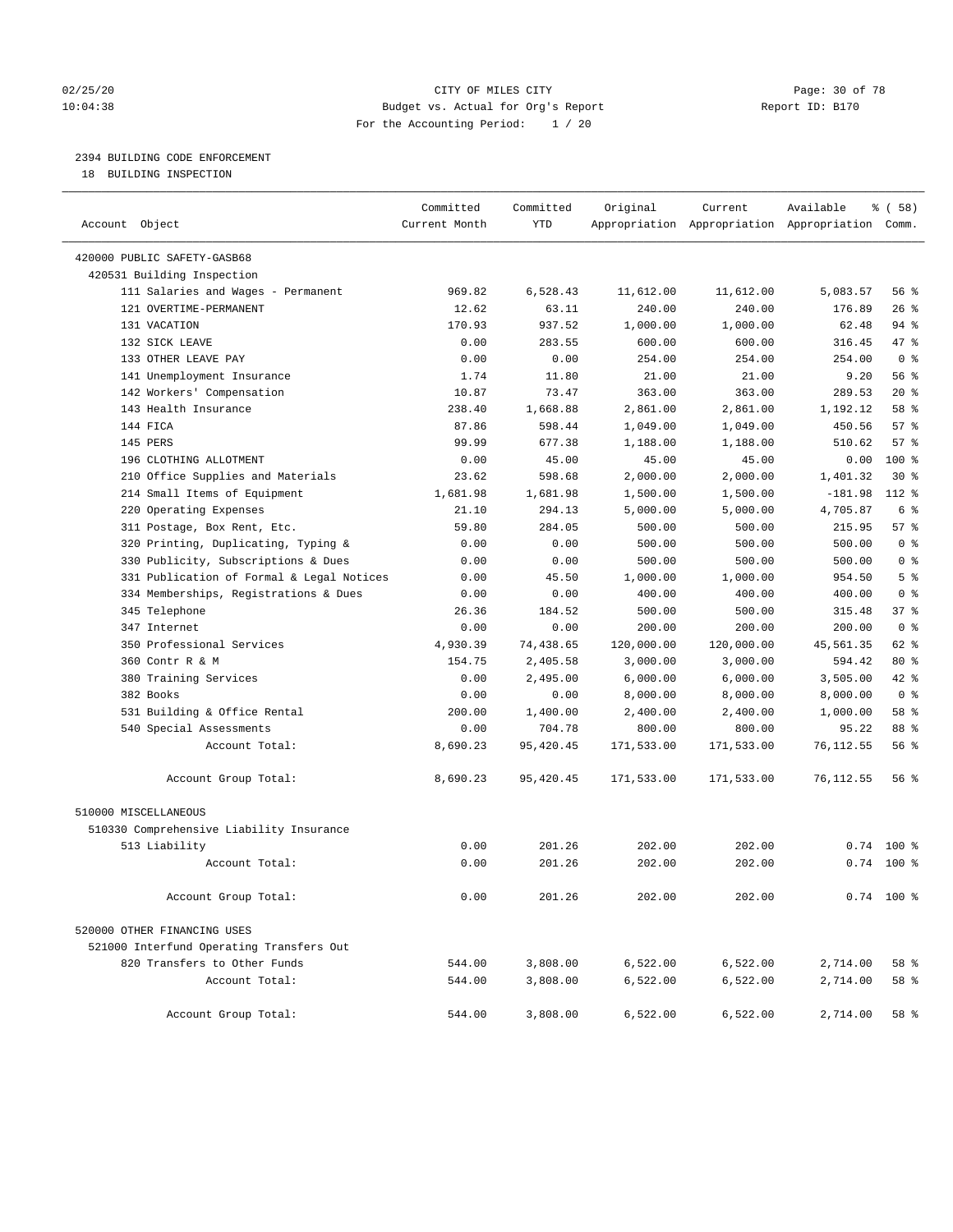#### 02/25/20 Page: 31 of 78 CITY OF MILES CITY CHE PAGE 21 OF 78 10:04:38 Budget vs. Actual for Org's Report Report ID: B170 For the Accounting Period: 1 / 20

#### 2394 BUILDING CODE ENFORCEMENT

18 BUILDING INSPECTION

| Account Object      | Committed<br>Current Month | Committed<br>YTD | Original   | Current    | Available<br>Appropriation Appropriation Appropriation Comm. | 8 ( 58 ) |
|---------------------|----------------------------|------------------|------------|------------|--------------------------------------------------------------|----------|
| Organization Total: | 9,234.23                   | 99,429.71        | 178,257.00 | 178,257.00 | 78,827.29                                                    | 56%      |
| Fund Total:         | 9,234.23                   | 99,429.71        | 178,257.00 | 178,257.00 | 78,827.29 56 %                                               |          |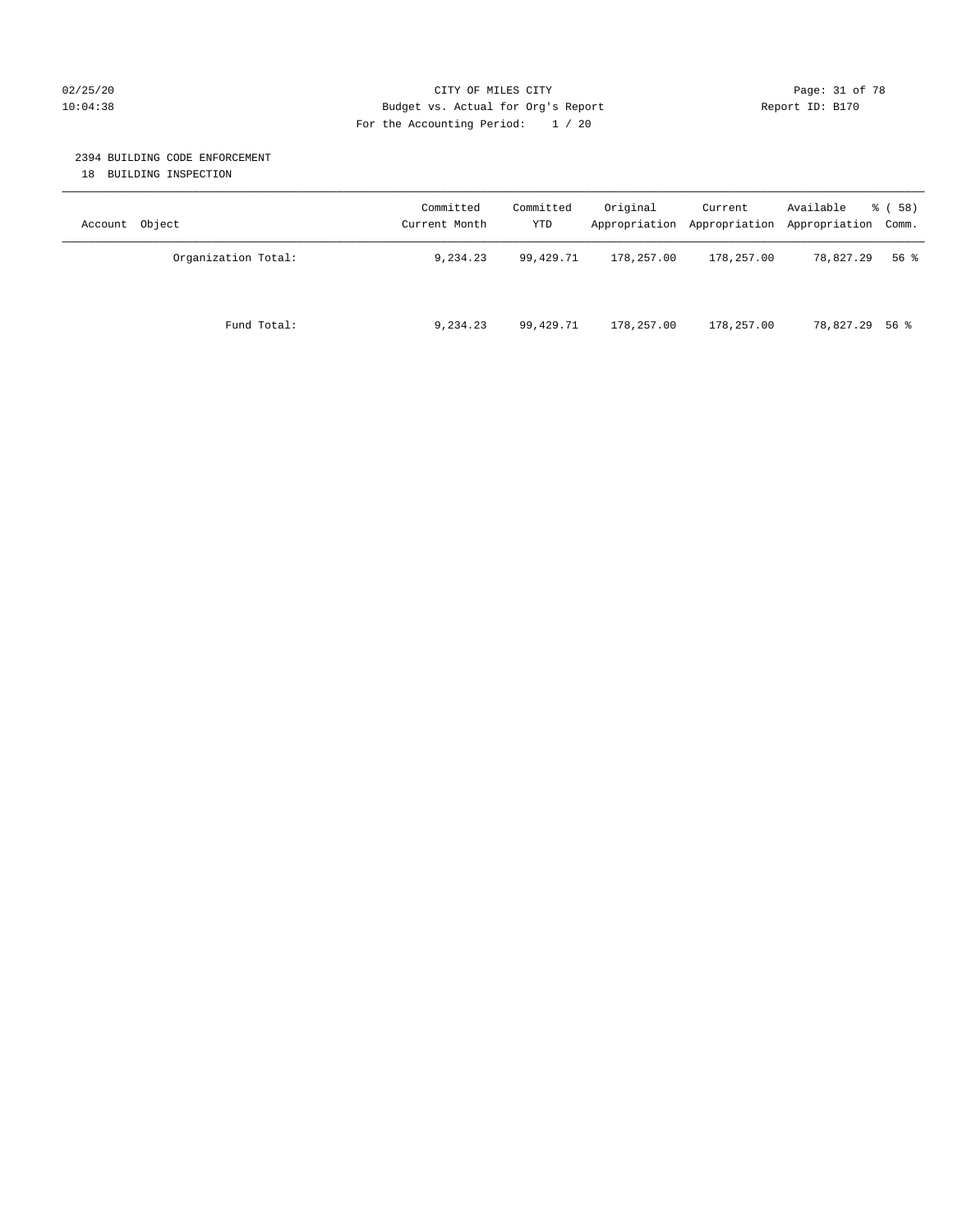#### 02/25/20 Page: 32 of 78 CITY OF MILES CITY CHECK PAGE: 32 of 78 10:04:38 Budget vs. Actual for Org's Report Changer Report ID: B170 For the Accounting Period: 1 / 20

#### 2400 LTG M D#165-(Gen City) 46 SID #165

| Account Object                           | Committed<br>Current Month | Committed<br><b>YTD</b> | Original   | Current<br>Appropriation Appropriation | Available<br>Appropriation | % (58)<br>Comm. |  |
|------------------------------------------|----------------------------|-------------------------|------------|----------------------------------------|----------------------------|-----------------|--|
| 430000 Public Works-GASB68               |                            |                         |            |                                        |                            |                 |  |
| 430263 STREET LIGHTING                   |                            |                         |            |                                        |                            |                 |  |
| 341 Electric Utility Services            | 4,617.21                   | 29,608.27               | 50,000.00  | 50,000.00                              | 20,391.73                  | 59 %            |  |
| 533 Machinery and Equipment Rental       | 8,836.60                   | 70,442.89               | 120,000.00 | 120,000.00                             | 49,557.11                  | 59 %            |  |
| Account Total:                           | 13, 453.81                 | 100,051.16              | 170,000.00 | 170,000.00                             | 69,948.84                  | 59 %            |  |
| Account Group Total:                     | 13, 453.81                 | 100,051.16              | 170,000.00 | 170,000.00                             | 69,948.84                  | 59 <sup>°</sup> |  |
| 520000 OTHER FINANCING USES              |                            |                         |            |                                        |                            |                 |  |
| 521000 Interfund Operating Transfers Out |                            |                         |            |                                        |                            |                 |  |
| 820 Transfers to Other Funds             | 0.00                       | 1,000.00                | 1,000.00   | 1,000.00                               | 0.00                       | $100*$          |  |
| Account Total:                           | 0.00                       | 1,000.00                | 1,000.00   | 1,000.00                               | 0.00                       | $100*$          |  |
| Account Group Total:                     | 0.00                       | 1,000.00                | 1,000.00   | 1,000.00                               |                            | $0.00$ 100 %    |  |
| Organization Total:                      | 13, 453.81                 | 101,051.16              | 171,000.00 | 171,000.00                             | 69,948.84                  | 59 <sup>8</sup> |  |
| Fund Total:                              | 13, 453.81                 | 101,051.16              | 171,000.00 | 171,000.00                             | 69,948.84                  | 59%             |  |
|                                          |                            |                         |            |                                        |                            |                 |  |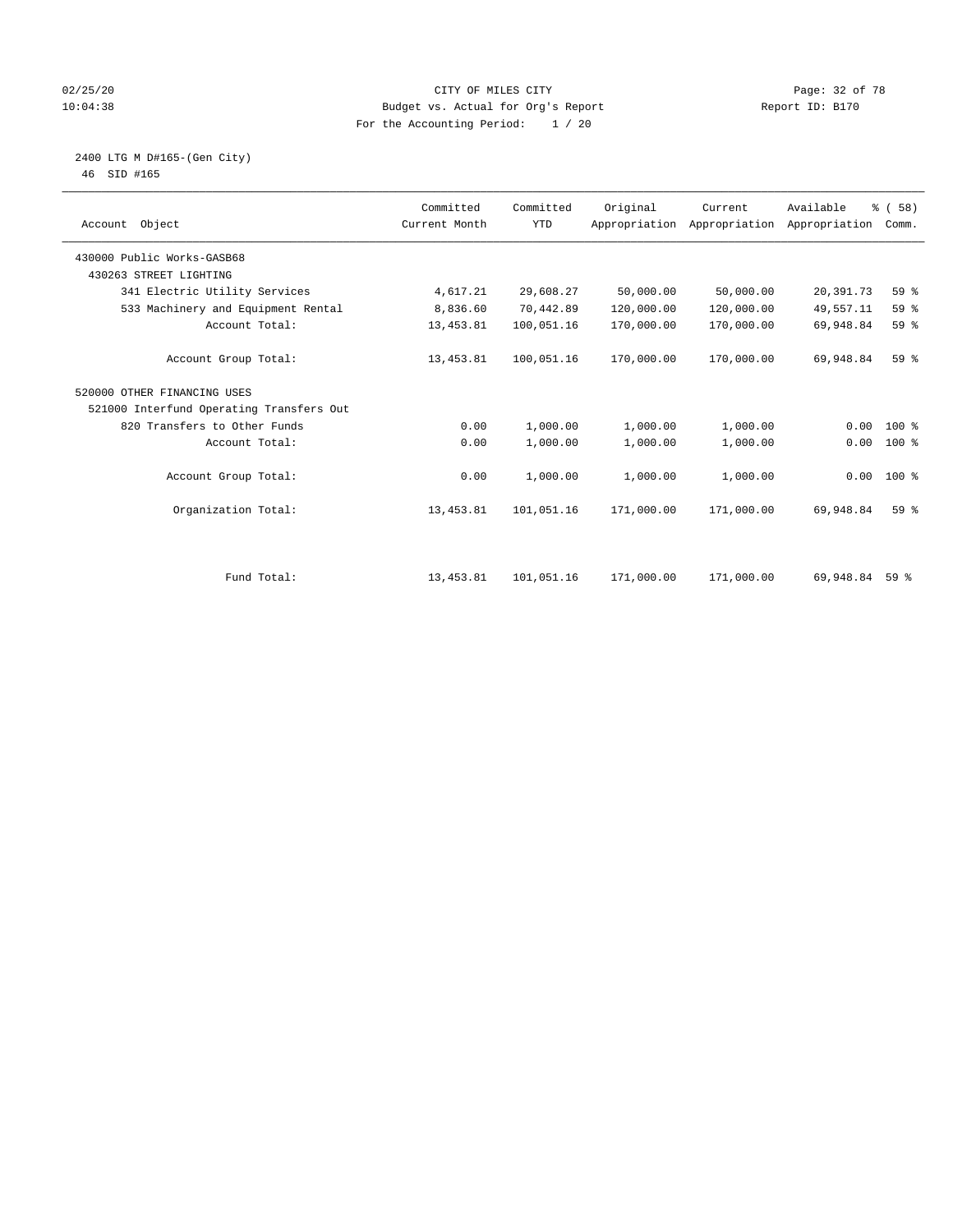#### 02/25/20 Page: 33 of 78 10:04:38 Budget vs. Actual for Org's Report Report ID: B170 For the Accounting Period: 1 / 20

## 2420 LTG M D#167-(MilesAddn Etc)

48 SID #167

| Account Object                           | Committed<br>Current Month | Committed<br><b>YTD</b> | Original  | Current<br>Appropriation Appropriation | Available<br>Appropriation | % (58)<br>Comm. |  |
|------------------------------------------|----------------------------|-------------------------|-----------|----------------------------------------|----------------------------|-----------------|--|
| 430000 Public Works-GASB68               |                            |                         |           |                                        |                            |                 |  |
| 430263 STREET LIGHTING                   |                            |                         |           |                                        |                            |                 |  |
| 341 Electric Utility Services            | 651.59                     | 4,178.20                | 9,000.00  | 9,000.00                               | 4,821.80                   | 46%             |  |
| 533 Machinery and Equipment Rental       | 1,054.80                   | 8,400.97                | 16,000.00 | 16,000.00                              | 7,599.03                   | 53%             |  |
| Account Total:                           | 1,706.39                   | 12,579.17               | 25,000.00 | 25,000.00                              | 12,420.83                  | 50%             |  |
| Account Group Total:                     | 1,706.39                   | 12,579.17               | 25,000.00 | 25,000.00                              | 12,420.83                  | $50*$           |  |
| 520000 OTHER FINANCING USES              |                            |                         |           |                                        |                            |                 |  |
| 521000 Interfund Operating Transfers Out |                            |                         |           |                                        |                            |                 |  |
| 820 Transfers to Other Funds             | 0.00                       | 1,000.00                | 1,000.00  | 1,000.00                               | 0.00                       | 100 %           |  |
| Account Total:                           | 0.00                       | 1,000.00                | 1,000.00  | 1,000.00                               | 0.00                       | 100 %           |  |
| Account Group Total:                     | 0.00                       | 1,000.00                | 1,000.00  | 1,000.00                               |                            | $0.00 100$ %    |  |
| Organization Total:                      | 1,706.39                   | 13,579.17               | 26,000.00 | 26,000.00                              | 12,420.83                  | $52$ $%$        |  |
|                                          |                            |                         |           |                                        |                            |                 |  |
| Fund Total:                              | 1,706.39                   | 13,579.17               | 26,000.00 | 26,000.00                              | 12,420.83                  | $52*$           |  |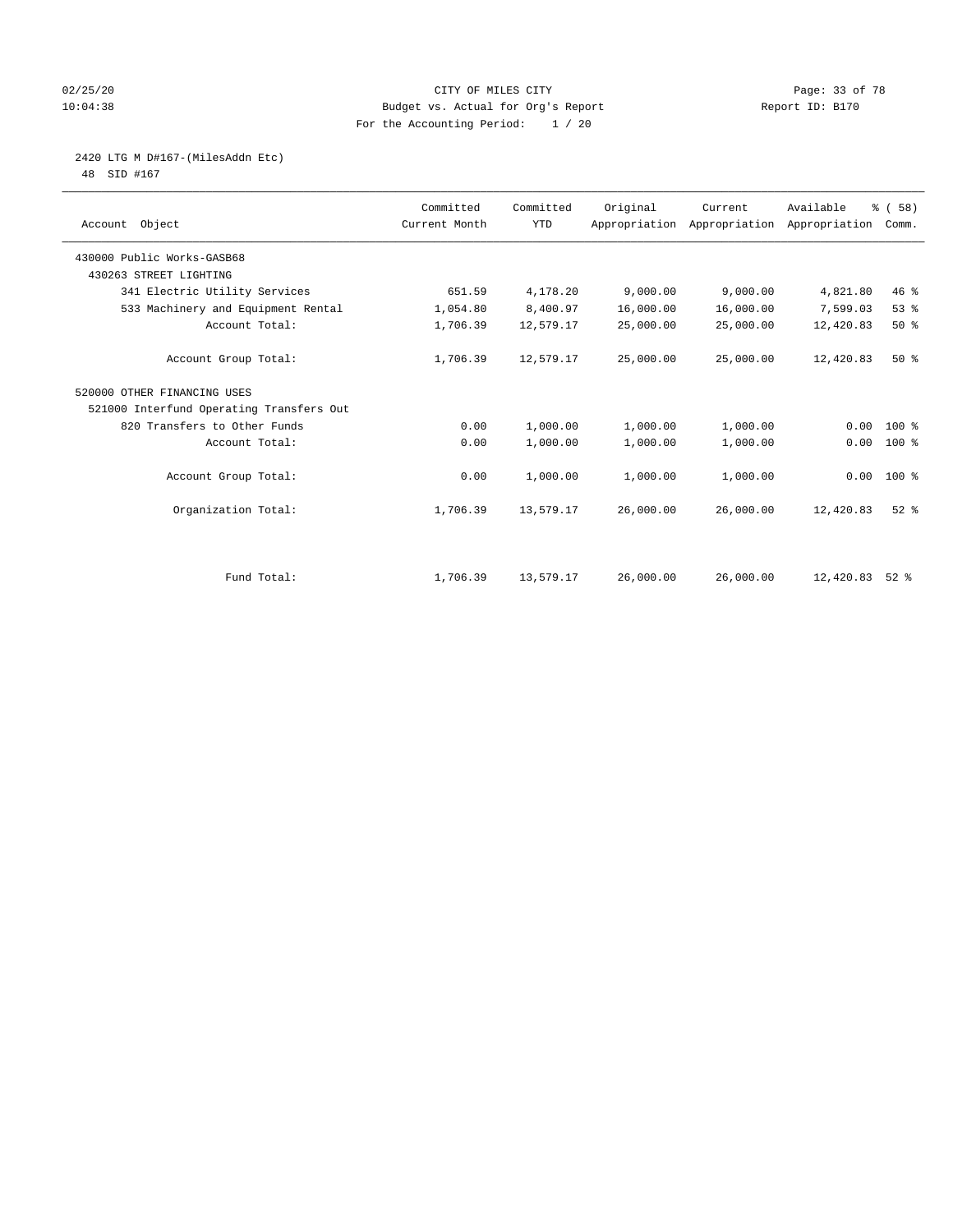#### 02/25/20 Page: 34 of 78 CITY OF MILES CITY 10:04:38 Budget vs. Actual for Org's Report Changer Report ID: B170 For the Accounting Period: 1 / 20

#### 2430 LTG M D#171-(Balsam Est) 49 SID #171

| Account Object                           | Committed<br>Current Month | Committed<br><b>YTD</b> | Original | Current<br>Appropriation Appropriation Appropriation | Available     | % (58)<br>Comm. |
|------------------------------------------|----------------------------|-------------------------|----------|------------------------------------------------------|---------------|-----------------|
| 430000 Public Works-GASB68               |                            |                         |          |                                                      |               |                 |
| 430263 STREET LIGHTING                   |                            |                         |          |                                                      |               |                 |
| 230 Repair and Maintenance Supplies      | 0.00                       | 0.00                    | 1,600.00 | 1,600.00                                             | 1,600.00      | 0 <sup>8</sup>  |
| 341 Electric Utility Services            | 191.80                     | 1,201.94                | 1,950.00 | 1,950.00                                             | 748.06        | 62 %            |
| 360 Contr R & M                          | 0.00                       | 0.00                    | 1,200.00 | 1,200.00                                             | 1,200.00      | 0 <sup>8</sup>  |
| Account Total:                           | 191.80                     | 1,201.94                | 4,750.00 | 4,750.00                                             | 3,548.06      | 25%             |
| Account Group Total:                     | 191.80                     | 1,201.94                | 4,750.00 | 4,750.00                                             | 3,548.06      | $25$ $%$        |
| 520000 OTHER FINANCING USES              |                            |                         |          |                                                      |               |                 |
| 521000 Interfund Operating Transfers Out |                            |                         |          |                                                      |               |                 |
| 820 Transfers to Other Funds             | 0.00                       | 1,000.00                | 1,000.00 | 1,000.00                                             | 0.00          | $100*$          |
| Account Total:                           | 0.00                       | 1,000.00                | 1,000.00 | 1,000.00                                             | 0.00          | $100*$          |
| Account Group Total:                     | 0.00                       | 1,000.00                | 1,000.00 | 1,000.00                                             | 0.00          | $100*$          |
| Organization Total:                      | 191.80                     | 2,201.94                | 5,750.00 | 5,750.00                                             | 3,548.06      | 38 %            |
|                                          |                            |                         |          |                                                      |               |                 |
| Fund Total:                              | 191.80                     | 2,201.94                | 5,750.00 | 5,750.00                                             | 3,548.06 38 % |                 |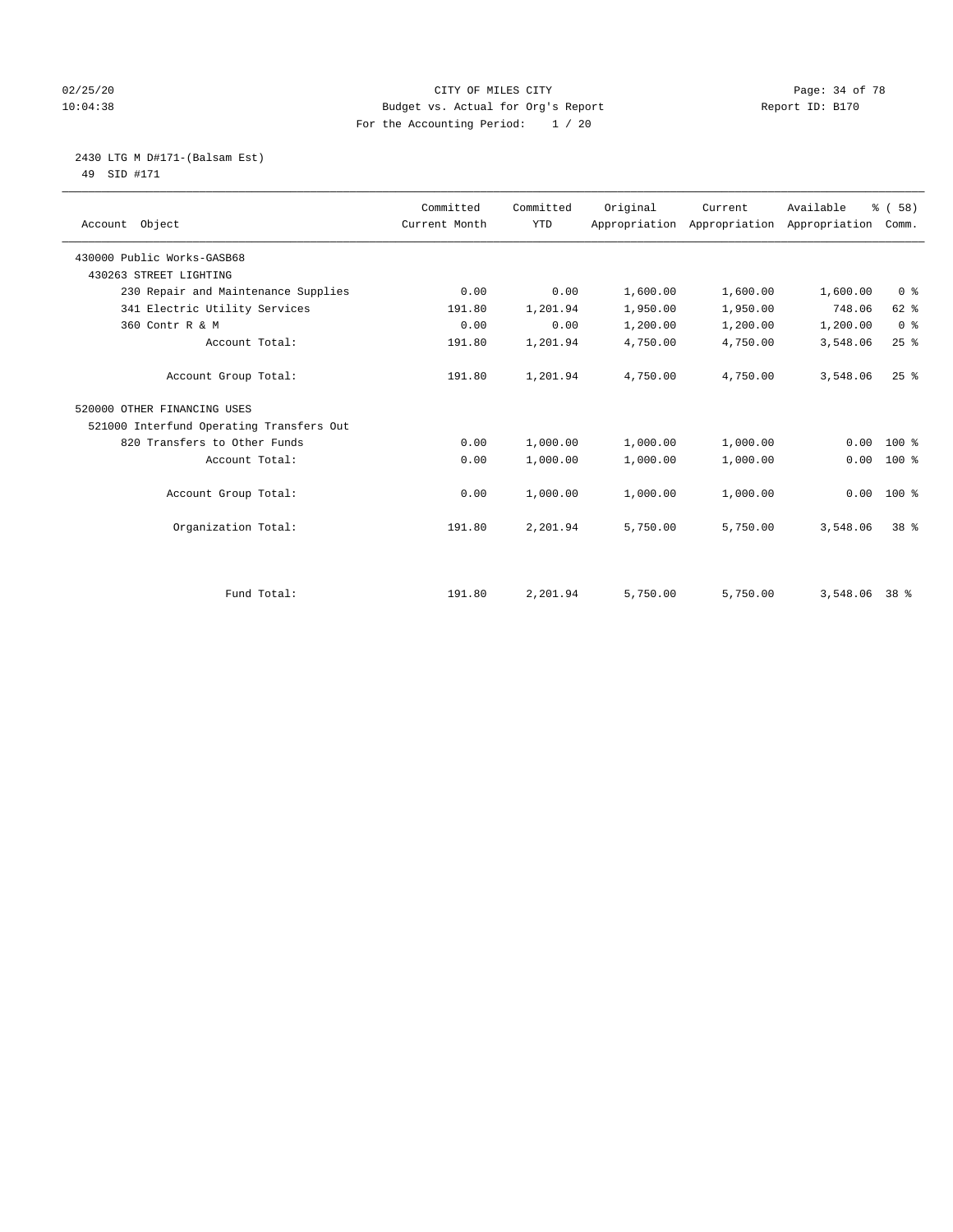#### 02/25/20 Page: 35 of 78 CITY OF MILES CITY CONTROL PAGE: 35 of 78 10:04:38 Budget vs. Actual for Org's Report Changer Report ID: B170 For the Accounting Period: 1 / 20

 2440 LTG M D#172-(Main Str) 50 SID #172

| Account Object                           | Committed<br>Current Month | Committed<br><b>YTD</b> | Original  | Current<br>Appropriation Appropriation | Available<br>Appropriation | % (58)<br>Comm. |
|------------------------------------------|----------------------------|-------------------------|-----------|----------------------------------------|----------------------------|-----------------|
| 430000 Public Works-GASB68               |                            |                         |           |                                        |                            |                 |
| 430263 STREET LIGHTING                   |                            |                         |           |                                        |                            |                 |
| 230 Repair and Maintenance Supplies      | 38.70                      | 5,733.18                | 4,000.00  | 4,000.00                               | $-1,733.18$                | $143$ %         |
| 341 Electric Utility Services            | 1,806.08                   | 11,120.82               | 24,000.00 | 24,000.00                              | 12,879.18                  | 46%             |
| 360 Contr R & M                          | 0.00                       | 2,015.20                | 3,000.00  | 3,000.00                               | 984.80                     | 67 %            |
| Account Total:                           | 1,844.78                   | 18,869.20               | 31,000.00 | 31,000.00                              | 12,130.80                  | 61 %            |
| Account Group Total:                     | 1,844.78                   | 18,869.20               | 31,000.00 | 31,000.00                              | 12,130.80                  | 61 %            |
| 520000 OTHER FINANCING USES              |                            |                         |           |                                        |                            |                 |
| 521000 Interfund Operating Transfers Out |                            |                         |           |                                        |                            |                 |
| 820 Transfers to Other Funds             | 0.00                       | 1,000.00                | 1,000.00  | 1,000.00                               | 0.00                       | $100*$          |
| Account Total:                           | 0.00                       | 1,000.00                | 1,000.00  | 1,000.00                               | 0.00                       | $100*$          |
| Account Group Total:                     | 0.00                       | 1,000.00                | 1,000.00  | 1,000.00                               | 0.00                       | 100 %           |
| Organization Total:                      | 1,844.78                   | 19,869.20               | 32,000.00 | 32,000.00                              | 12,130.80                  | $62$ $%$        |
|                                          |                            |                         |           |                                        |                            |                 |
| Fund Total:                              | 1,844.78                   | 19,869.20               | 32,000.00 | 32,000.00                              | 12,130.80 62 %             |                 |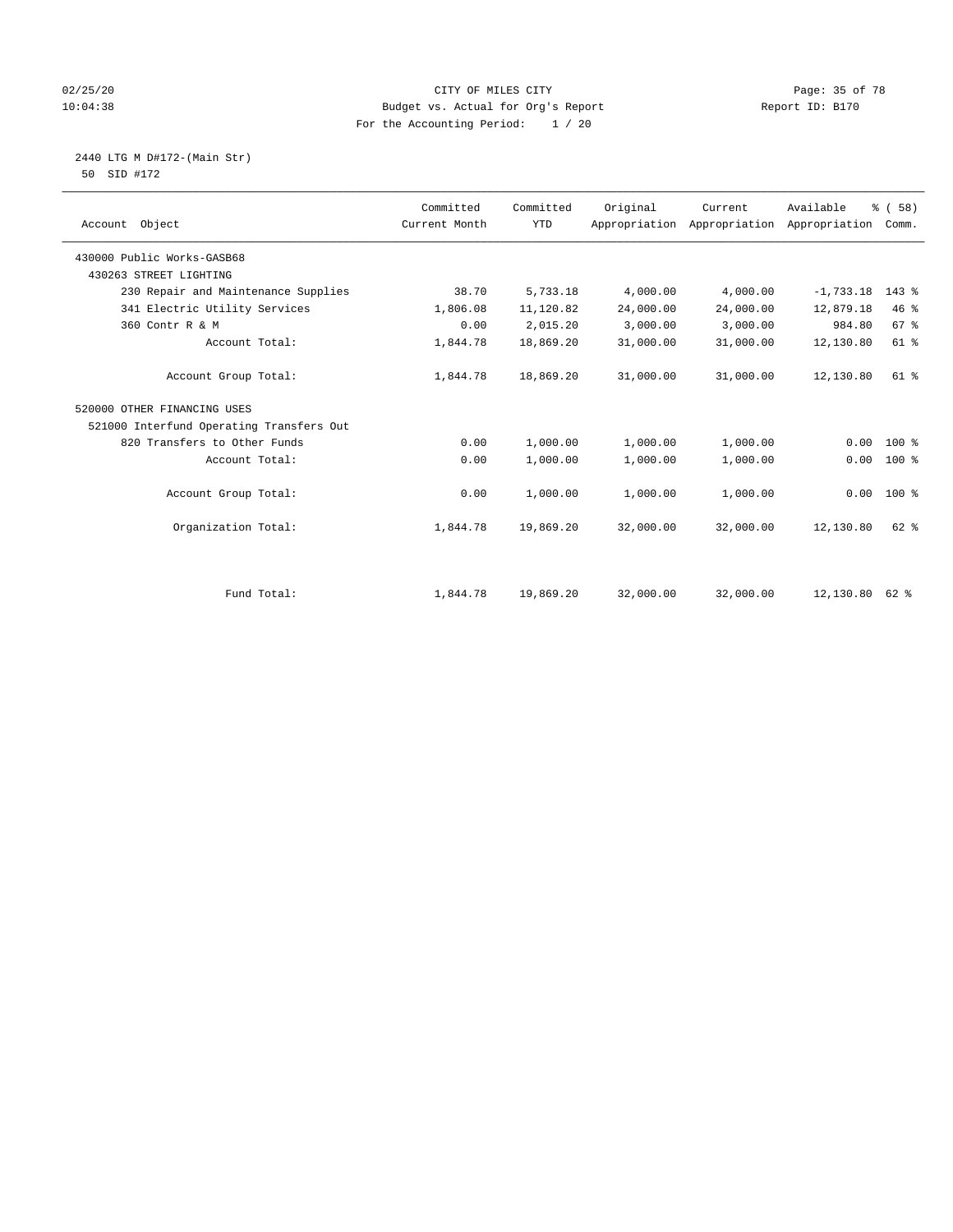#### $02/25/20$  Page: 36 of 78 10:04:38 Budget vs. Actual for Org's Report Report ID: B170 For the Accounting Period: 1 / 20

#### 2450 LTG M D#195-(SG-Trico) 51 SID #195

|                                          | Committed<br>Current Month | Committed<br><b>YTD</b> | Original | Current                                   | Available | % (58)   |  |
|------------------------------------------|----------------------------|-------------------------|----------|-------------------------------------------|-----------|----------|--|
| Account Object                           |                            |                         |          | Appropriation Appropriation Appropriation |           | Comm.    |  |
| 430000 Public Works-GASB68               |                            |                         |          |                                           |           |          |  |
| 430263 STREET LIGHTING                   |                            |                         |          |                                           |           |          |  |
| 341 Electric Utility Services            | 401.84                     | 2,812.88                | 6,300.00 | 6, 300.00                                 | 3,487.12  | 45 %     |  |
| Account Total:                           | 401.84                     | 2,812.88                | 6,300.00 | 6,300.00                                  | 3,487.12  | 45 %     |  |
| Account Group Total:                     | 401.84                     | 2,812.88                | 6,300.00 | 6, 300.00                                 | 3,487.12  | $45$ $%$ |  |
| 520000 OTHER FINANCING USES              |                            |                         |          |                                           |           |          |  |
| 521000 Interfund Operating Transfers Out |                            |                         |          |                                           |           |          |  |
| 820 Transfers to Other Funds             | 0.00                       | 1,000.00                | 1,000.00 | 1,000.00                                  | 0.00      | $100*$   |  |
| Account Total:                           | 0.00                       | 1,000.00                | 1,000.00 | 1,000.00                                  | 0.00      | $100*$   |  |
| Account Group Total:                     | 0.00                       | 1,000.00                | 1,000.00 | 1,000.00                                  | 0.00      | 100 %    |  |
| Organization Total:                      | 401.84                     | 3,812.88                | 7,300.00 | 7,300.00                                  | 3,487.12  | $52$ $%$ |  |
|                                          |                            |                         |          |                                           |           |          |  |
| Fund Total:                              | 401.84                     | 3,812.88                | 7,300.00 | 7,300.00                                  | 3,487.12  | $52*$    |  |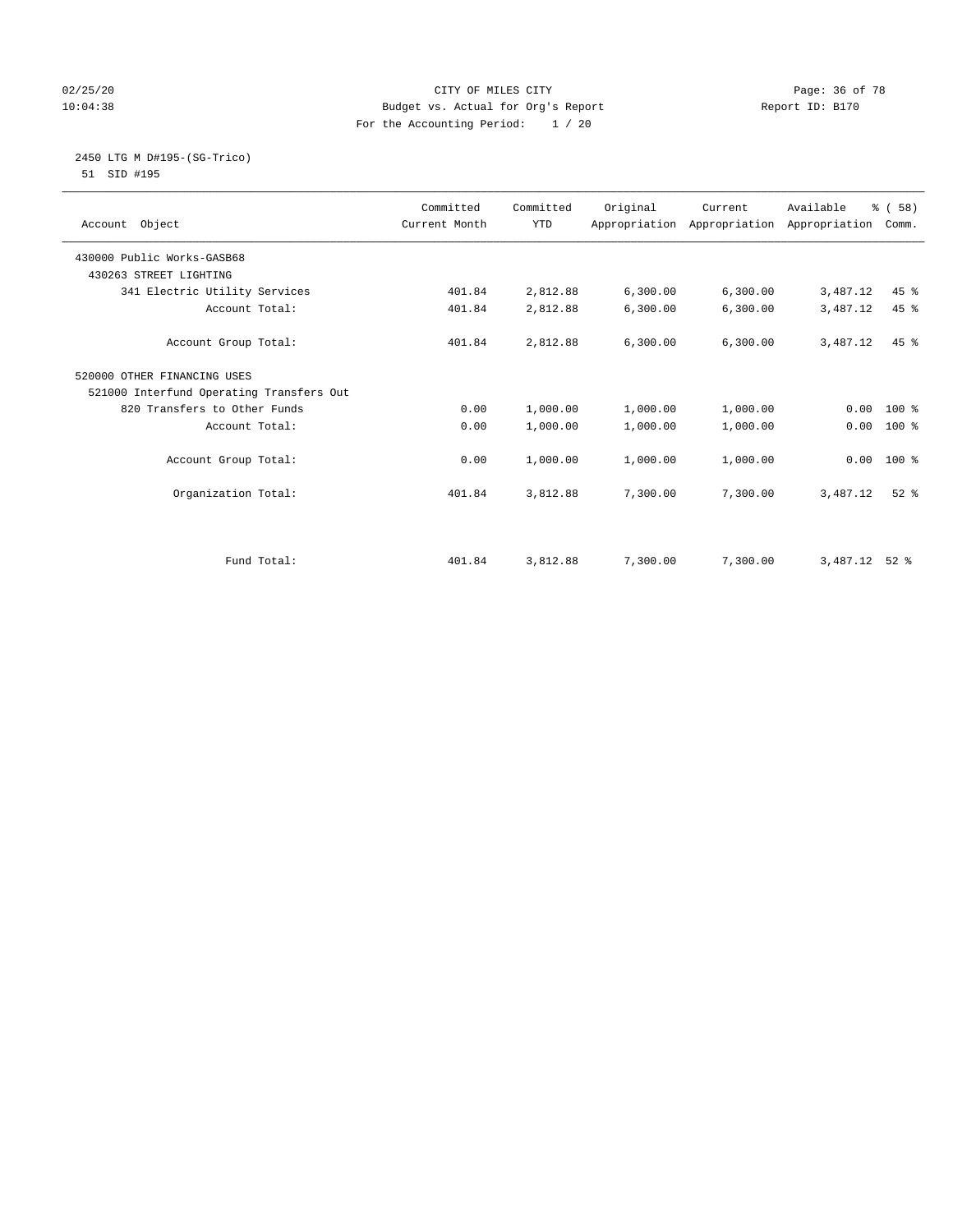#### 02/25/20 Page: 37 of 78 10:04:38 Budget vs. Actual for Org's Report Changer Report ID: B170 For the Accounting Period: 1 / 20

# 2470 LTG M D#202-(SG-MDU&NV)

72 SID #202

| Account Object                           | Committed<br>Current Month | Committed<br><b>YTD</b> | Original | Current<br>Appropriation Appropriation Appropriation | Available | % (58)<br>Comm. |  |
|------------------------------------------|----------------------------|-------------------------|----------|------------------------------------------------------|-----------|-----------------|--|
| 430000 Public Works-GASB68               |                            |                         |          |                                                      |           |                 |  |
| 430263 STREET LIGHTING                   |                            |                         |          |                                                      |           |                 |  |
| 341 Electric Utility Services            | 135.14                     | 866.69                  | 2,300.00 | 2,300.00                                             | 1,433.31  | 38 <sup>8</sup> |  |
| 533 Machinery and Equipment Rental       | 325.90                     | 2,615.32                | 6,000.00 | 6,000.00                                             | 3,384.68  | 44 %            |  |
| Account Total:                           | 461.04                     | 3,482.01                | 8,300.00 | 8,300.00                                             | 4,817.99  | $42$ %          |  |
| Account Group Total:                     | 461.04                     | 3,482.01                | 8,300.00 | 8,300.00                                             | 4,817.99  | $42*$           |  |
| 520000 OTHER FINANCING USES              |                            |                         |          |                                                      |           |                 |  |
| 521000 Interfund Operating Transfers Out |                            |                         |          |                                                      |           |                 |  |
| 820 Transfers to Other Funds             | 0.00                       | 1,000.00                | 1,000.00 | 1,000.00                                             | 0.00      | $100*$          |  |
| Account Total:                           | 0.00                       | 1,000.00                | 1,000.00 | 1,000.00                                             | 0.00      | $100$ %         |  |
| Account Group Total:                     | 0.00                       | 1,000.00                | 1,000.00 | 1,000.00                                             | 0.00      | $100*$          |  |
| Organization Total:                      | 461.04                     | 4,482.01                | 9,300.00 | 9,300.00                                             | 4,817.99  | 48 %            |  |
|                                          |                            |                         |          |                                                      |           |                 |  |
| Fund Total:                              | 461.04                     | 4,482.01                | 9,300.00 | 9,300.00                                             | 4,817.99  | $48*$           |  |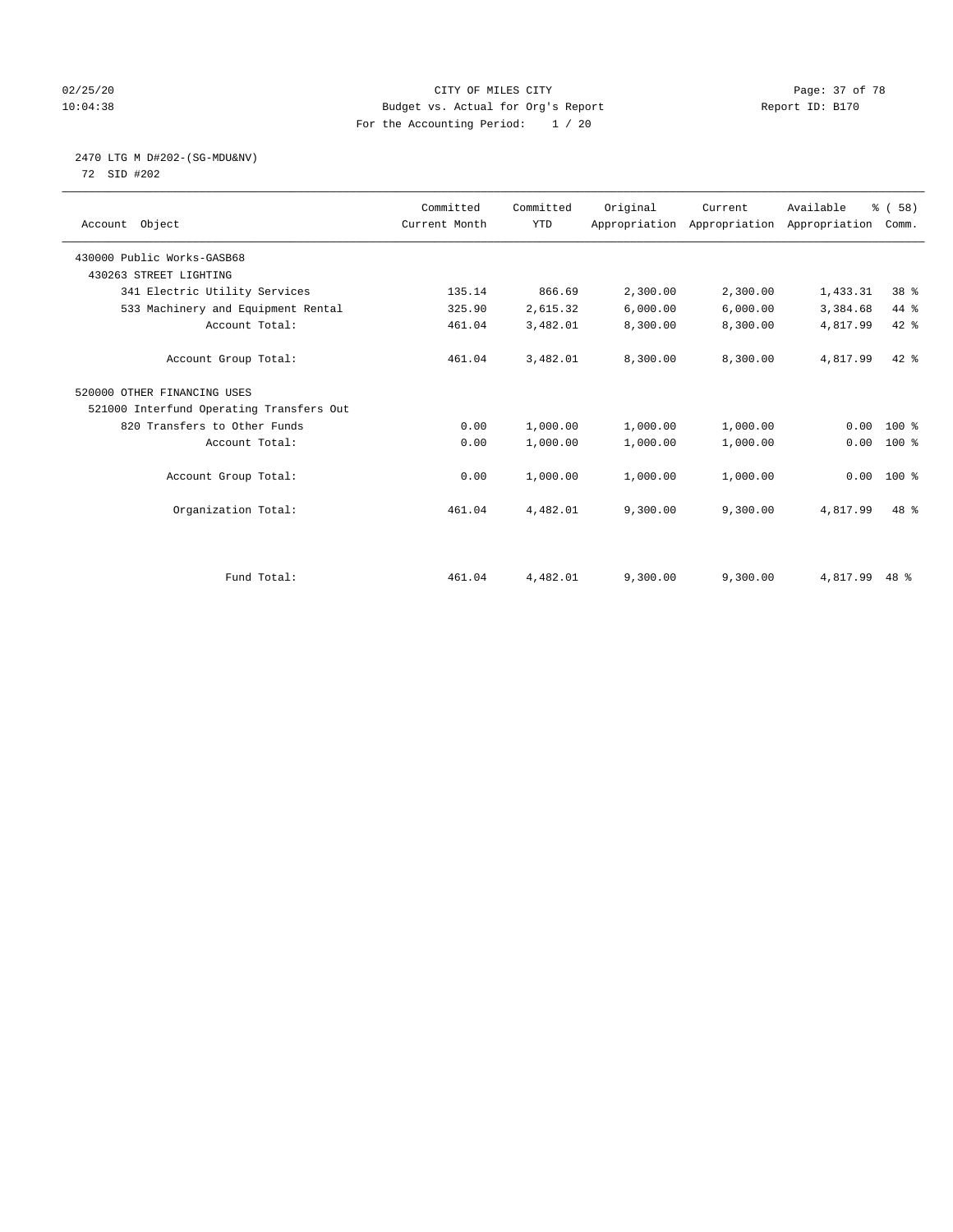#### 02/25/20 Page: 38 of 78 10:04:38 Budget vs. Actual for Org's Report Report ID: B170 For the Accounting Period: 1 / 20

#### 2480 LTG M M#173-(Milestown Estates)

47 SID #173(Ltg-Milestown)

| Account Object                           | Committed<br>Current Month | Committed<br><b>YTD</b> | Original | Current<br>Appropriation Appropriation Appropriation | Available   | 8 ( 58 )<br>Comm. |
|------------------------------------------|----------------------------|-------------------------|----------|------------------------------------------------------|-------------|-------------------|
| 430000 Public Works-GASB68               |                            |                         |          |                                                      |             |                   |
| 430263 STREET LIGHTING                   |                            |                         |          |                                                      |             |                   |
| 230 Repair and Maintenance Supplies      | 0.00                       | 720.00                  | 900.00   | 900.00                                               | 180.00      | 80%               |
| 341 Electric Utility Services            | 158.97                     | 994.94                  | 1,600.00 | 1,600.00                                             | 605.06      | 62 %              |
| 360 Contr R & M                          | 0.00                       | 306.25                  | 200.00   | 200.00                                               | $-106.25$   | 153 %             |
| Account Total:                           | 158.97                     | 2,021.19                | 2,700.00 | 2,700.00                                             | 678.81      | 75 %              |
| Account Group Total:                     | 158.97                     | 2,021.19                | 2,700.00 | 2,700.00                                             | 678.81      | 75 %              |
| 520000 OTHER FINANCING USES              |                            |                         |          |                                                      |             |                   |
| 521000 Interfund Operating Transfers Out |                            |                         |          |                                                      |             |                   |
| 820 Transfers to Other Funds             | 0.00                       | 250.00                  | 250.00   | 250.00                                               | 0.00        | $100*$            |
| Account Total:                           | 0.00                       | 250.00                  | 250.00   | 250.00                                               | 0.00        | $100$ %           |
| Account Group Total:                     | 0.00                       | 250.00                  | 250.00   | 250.00                                               | 0.00        | 100 %             |
| Organization Total:                      | 158.97                     | 2,271.19                | 2,950.00 | 2,950.00                                             | 678.81      | 77.8              |
|                                          |                            |                         |          |                                                      |             |                   |
| Fund Total:                              | 158.97                     | 2,271.19                | 2,950.00 | 2,950.00                                             | 678.81 77 % |                   |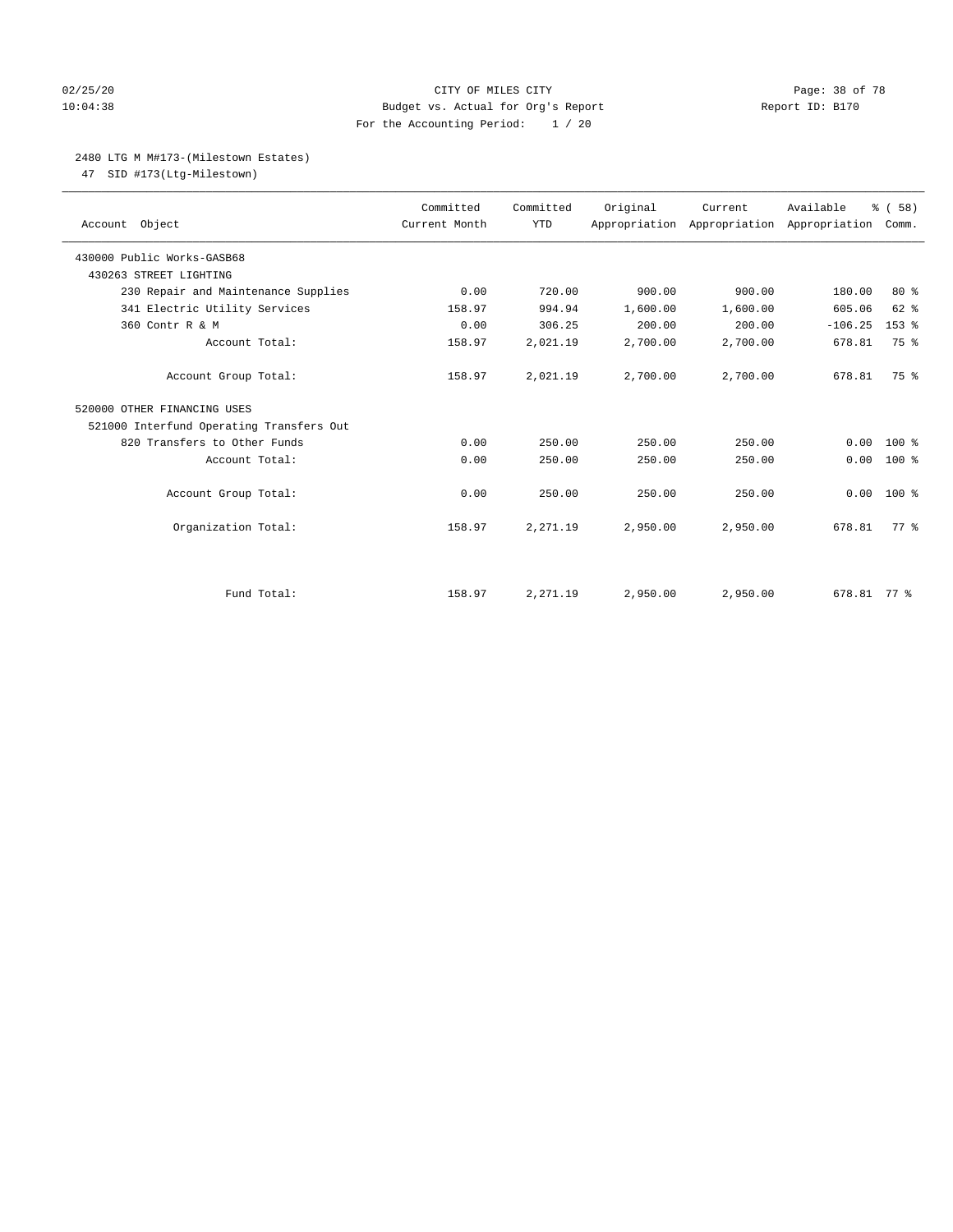#### 02/25/20 Page: 39 of 78 10:04:38 Budget vs. Actual for Org's Report Report ID: B170 For the Accounting Period: 1 / 20

————————————————————————————————————————————————————————————————————————————————————————————————————————————————————————————————————

# 2510 STR MAINT DIST #204

107 Paved St. Maint. Dist.#204

|                                                              | Committed           | Committed              | Original               | Current                | Available                                       | % ( 58 )                  |  |
|--------------------------------------------------------------|---------------------|------------------------|------------------------|------------------------|-------------------------------------------------|---------------------------|--|
| Account Object                                               | Current Month       | YTD                    |                        |                        | Appropriation Appropriation Appropriation Comm. |                           |  |
|                                                              |                     |                        |                        |                        |                                                 |                           |  |
| 430000 Public Works-GASB68                                   |                     |                        |                        |                        |                                                 |                           |  |
| 430220 Operations                                            |                     |                        |                        |                        |                                                 |                           |  |
| 111 Salaries and Wages - Permanent<br>121 OVERTIME-PERMANENT | 17,694.05<br>348.20 | 120,087.21<br>1,704.08 | 288,316.00<br>9,100.00 | 288,316.00<br>9,100.00 | 168,228.79<br>7,395.92                          | $42$ %<br>19 <sup>°</sup> |  |
| 131 VACATION                                                 | 415.50              | 12,687.23              | 19,600.00              | 19,600.00              | 6,912.77                                        | 65 %                      |  |
| 132 SICK LEAVE                                               | 403.37              | 4,092.18               | 13,000.00              | 13,000.00              | 8,907.82                                        | $31$ %                    |  |
| 133 OTHER LEAVE PAY                                          | 0.00                | 0.00                   | 4,735.00               | 4,735.00               | 4,735.00                                        | 0 <sup>8</sup>            |  |
| 134 HOLIDAY PAY                                              | 0.00                | 525.94                 | 3,000.00               | 3,000.00               | 2,474.06                                        | 18 %                      |  |
| 141 Unemployment Insurance                                   | 28.31               | 209.98                 | 507.00                 | 507.00                 | 297.02                                          | 41 %                      |  |
| 142 Workers' Compensation                                    | 992.12              | 7,695.34               | 17,128.00              | 17,128.00              | 9,432.66                                        | 45 %                      |  |
| 143 Health Insurance                                         | 4,410.08            | 30, 311.13             | 66,278.00              | 66,278.00              | 35,966.87                                       | 46 %                      |  |
| 144 FICA                                                     | 1,388.70            | 10,091.82              | 25,838.00              | 25,838.00              | 15,746.18                                       | 39 %                      |  |
| 145 PERS                                                     | 1,621.56            | 12,045.89              | 29,283.00              | 29,283.00              | 17,237.11                                       | 41 %                      |  |
| 196 CLOTHING ALLOTMENT                                       | 0.00                | 791.50                 | 1,000.00               | 1,000.00               | 208.50                                          | 79 %                      |  |
| 210 Office Supplies and Materials                            | 821.16              | 987.38                 | 3,000.00               | 3,000.00               | 2,012.62                                        | 33%                       |  |
| 214 Small Items of Equipment                                 | 238.54              | 676.70                 | 25,000.00              | 25,000.00              | 24, 323.30                                      | 3 <sup>8</sup>            |  |
| 220 Operating Expenses                                       | 420.68              | 9,067.40               | 20,000.00              | 20,000.00              | 10,932.60                                       | 45 %                      |  |
| 222 Chemicals, Lab & Med Supplies                            | 0.00                | 1,026.12               | 1,500.00               | 1,500.00               | 473.88                                          | 68 %                      |  |
| 226 Clothing and Uniforms                                    | 119.99              | 738.18                 | 900.00                 | 900.00                 | 161.82                                          | $82$ %                    |  |
| 230 Repair and Maintenance Supplies                          | 40.84               | 2,438.66               | 10,000.00              | 10,000.00              | 7,561.34                                        | $24$ %                    |  |
| 231 Gas, Oil, Diesel Fuel, Grease, etc.                      | 768.83              | 13,876.35              | 40,000.00              | 40,000.00              | 26, 123.65                                      | 35%                       |  |
| 241 Consumable Tools                                         | 0.00                | 0.00                   | 50.00                  | 50.00                  | 50.00                                           | 0 <sup>8</sup>            |  |
| 242 Sign Parts and Supplies                                  | 1,352.03            | 1,788.29               | 8,000.00               | 8,000.00               | 6,211.71                                        | $22$ %                    |  |
| 311 Postage, Box Rent, Etc.                                  | 0.25                | 37.33                  | 200.00                 | 200.00                 | 162.67                                          | 19 <sup>°</sup>           |  |
| 320 Printing, Duplicating, Typing &                          | 0.00                | 0.00                   | 100.00                 | 100.00                 | 100.00                                          | 0 <sup>8</sup>            |  |
| 330 Publicity, Subscriptions & Dues                          | 0.00                | 0.00                   | 500.00                 | 500.00                 | 500.00                                          | 0 <sup>8</sup>            |  |
| 331 Publication of Formal & Legal Notices                    | 0.00                | 359.40                 | 500.00                 | 500.00                 | 140.60                                          | 72 %                      |  |
| 334 Memberships, Registrations & Dues                        | 0.00                | 169.60                 | 350.00                 | 350.00                 | 180.40                                          | 48 %                      |  |
| 341 Electric Utility Services                                | 153.42              | 1,051.22               | 1,210.00               | 1,210.00               | 158.78                                          | 87%                       |  |
| 344 Gas Utility Service                                      | 100.84              | 270.50                 | 1,200.00               | 1,200.00               | 929.50                                          | 23%                       |  |
| 345 Telephone                                                | 60.84               | 454.39                 | 1,000.00               | 1,000.00               | 545.61                                          | 45 %                      |  |
| 346 Garbage Service                                          | 0.00                | 0.00                   | 175.00                 | 175.00                 | 175.00                                          | 0 <sup>8</sup>            |  |
| 347 Internet                                                 | 0.00                | 0.00                   | 200.00                 | 200.00                 | 200.00                                          | 0 <sup>8</sup>            |  |
| 350 Professional Services                                    | 40.30               | 32,758.28              | 50,000.00              | 50,000.00              | 17,241.72                                       | 66 %                      |  |
| 360 Contr R & M                                              | 101.74              | 840.57                 | 10,000.00              | 10,000.00              | 9,159.43                                        | 8 %                       |  |
| 363 R&M Vehicles/Equip/Labor-PW                              | 2,460.31            | 47,309.34              | 100,000.00             | 100,000.00             | 52,690.66                                       | 47 %                      |  |
| 370 Travel                                                   | 0.00                | 518.82                 | 1,000.00               | 1,000.00               | 481.18                                          | $52$ $%$                  |  |
| 380 Training Services                                        | 0.00                | 123.82                 | 1,000.00               | 1,000.00               | 876.18                                          | $12*$                     |  |
| 382 Books                                                    | 0.00                | 0.00                   | 100.00                 | 100.00                 | 100.00                                          | 0 <sup>8</sup>            |  |
| 511 Insurance on Buildings                                   | 0.00                | 702.83                 | 703.00                 | 703.00                 |                                                 | $0.17$ 100 %              |  |
| 512 Insurance on Vehicles & Equipment                        | 0.00                | 3,468.47               | 3,469.00               | 3,469.00               |                                                 | $0.53$ 100 %              |  |
| 513 Liability                                                | 0.00                | 12,721.84              | 12,722.00              | 12,722.00              |                                                 | $0.16$ 100 %              |  |
| 531 Building & Office Rental                                 | 350.00              | 2,450.00               | 4,200.00               | 4,200.00               | 1,750.00                                        | 58 %                      |  |
| 532 Land Rental                                              | 0.00                | 5,445.32               | 8,100.00               | 8,100.00               | 2,654.68                                        | 67 %                      |  |
| Account Total:                                               | 34, 331.66          | 339,523.11             | 782,964.00             | 782,964.00             | 443,440.89                                      | 43%                       |  |
| 430233 Roadway/Re-surfacing                                  |                     |                        |                        |                        |                                                 |                           |  |
| 230 Repair and Maintenance Supplies                          | 0.00                | 21,068.32              | 80,000.00              | 80,000.00              | 58,931.68                                       | 26 %                      |  |
| 350 Professional Services                                    | 0.00                | 0.00                   | 5,000.00               | 5,000.00               | 5,000.00                                        | 0 <sup>8</sup>            |  |
|                                                              |                     |                        |                        |                        |                                                 |                           |  |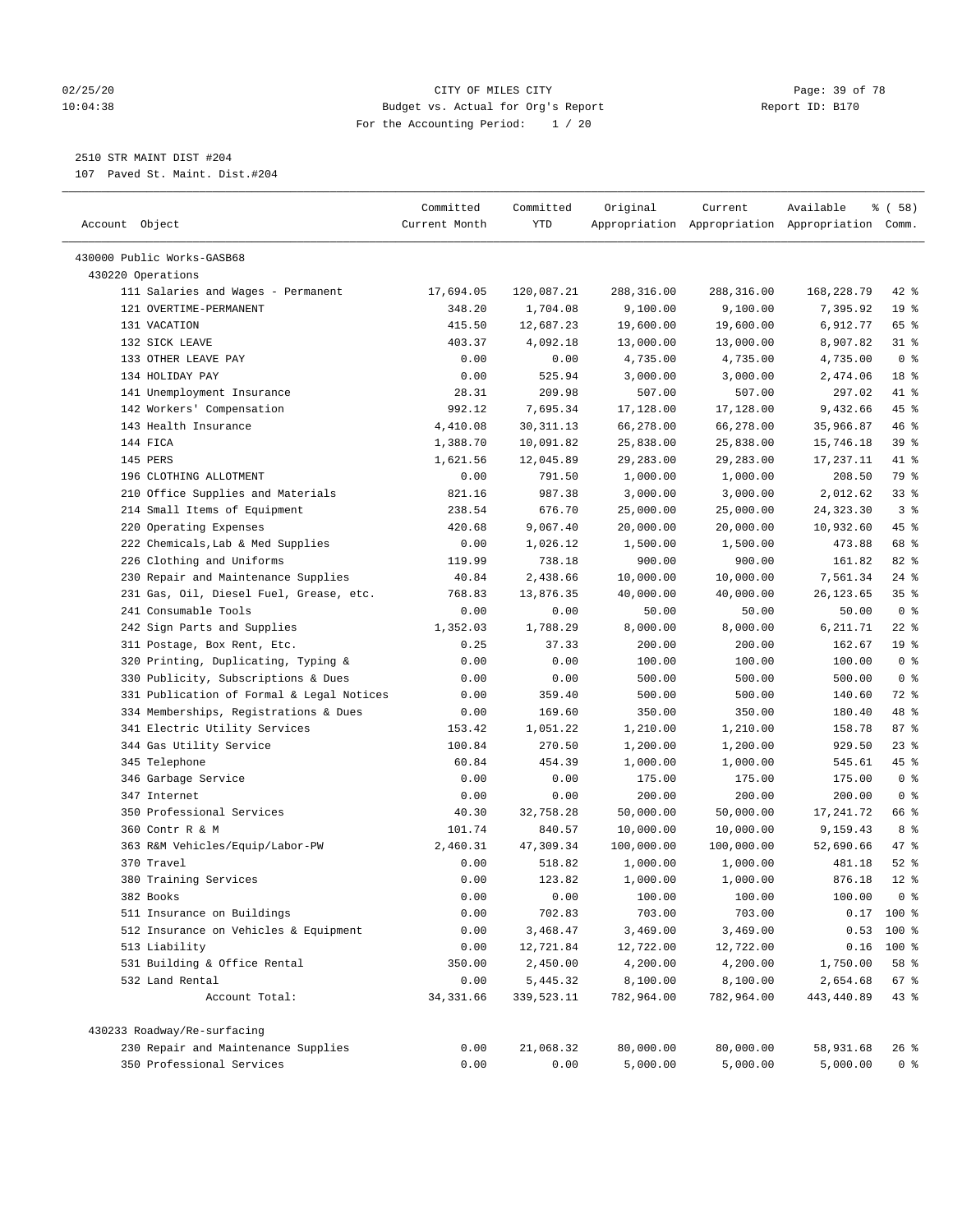#### 02/25/20 Page: 40 of 78 10:04:38 Budget vs. Actual for Org's Report Report ID: B170 For the Accounting Period: 1 / 20

# 2510 STR MAINT DIST #204

107 Paved St. Maint. Dist.#204

| Object<br>Account                        | Committed<br>Current Month | Committed<br><b>YTD</b>     | Original     | Current        | Available<br>Appropriation Appropriation Appropriation Comm. | % (58)             |
|------------------------------------------|----------------------------|-----------------------------|--------------|----------------|--------------------------------------------------------------|--------------------|
| Account Total:                           | 0.00                       | 21,068.32                   | 85,000.00    | 85,000.00      | 63,931.68                                                    | 25%                |
| 430234 CURB AND GUTTER                   |                            |                             |              |                |                                                              |                    |
| 350 Professional Services                | 0.00                       | 35, 244.60                  | 40,000.00    | 40,000.00      | 4,755.40                                                     | 88 %               |
| Account Total:                           | 0.00                       | 35, 244.60                  | 40,000.00    | 40,000.00      | 4,755.40                                                     | 88 %               |
| 430235 Storm Drain & Culvert Maintenance |                            |                             |              |                |                                                              |                    |
| 230 Repair and Maintenance Supplies      | 0.00                       | 24, 425.87                  | 60,000.00    | 60,000.00      | 35, 574.13                                                   | 41.8               |
| 350 Professional Services                | 3,068.20                   | 12,570.10                   | 10,000.00    | 10,000.00      | $-2,570.10$                                                  | $126$ %            |
| Account Total:                           | 3,068.20                   | 36,995.97                   | 70,000.00    | 70,000.00      | 33,004.03                                                    | 53%                |
| 430236 Darling Addition Project          |                            |                             |              |                |                                                              |                    |
| 220 Operating Expenses                   | 0.00                       | 402,366.95                  | 400,000.00   | 400,000.00     | $-2, 366.95$                                                 | $101$ %            |
| 230 Repair and Maintenance Supplies      | 0.00                       | 425,026.54                  | 500,000.00   | 500,000.00     | 74,973.46                                                    | 85%                |
| 350 Professional Services                | 26,573.88                  | 140, 451.73                 | 200,000.00   | 200,000.00     | 59, 548.27                                                   | 70 %               |
| Account Total:                           | 26,573.88                  | 967,845.22                  | 1,100,000.00 | 1,100,000.00   | 132, 154.78                                                  | 88 %               |
| Account Group Total:                     |                            | 63, 973. 74 1, 400, 677. 22 | 2,077,964.00 | 2,077,964.00   | 677,286.78                                                   | $67$ $\frac{6}{3}$ |
| 520000 OTHER FINANCING USES              |                            |                             |              |                |                                                              |                    |
| 521000 Interfund Operating Transfers Out |                            |                             |              |                |                                                              |                    |
| 820 Transfers to Other Funds             | 6, 255.00                  | 52,554.00                   | 99,536.00    | 109,387.28     | 56,833.28                                                    | 48 %               |
| Account Total:                           | 6, 255.00                  | 52,554.00                   | 99,536.00    | 109,387.28     | 56,833.28                                                    | 48 %               |
| Account Group Total:                     | 6, 255.00                  | 52,554.00                   | 99,536.00    | 109,387.28     | 56,833.28                                                    | 48 %               |
| Organization Total:                      |                            | 70, 228. 74 1, 453, 231. 22 | 2,177,500.00 | 2,187,351.28   | 734,120.06                                                   | 66 %               |
| Fund Total:                              |                            | 70, 228.74 1, 453, 231.22   | 2,177,500.00 | 2, 187, 351.28 | 734,120.06 66 %                                              |                    |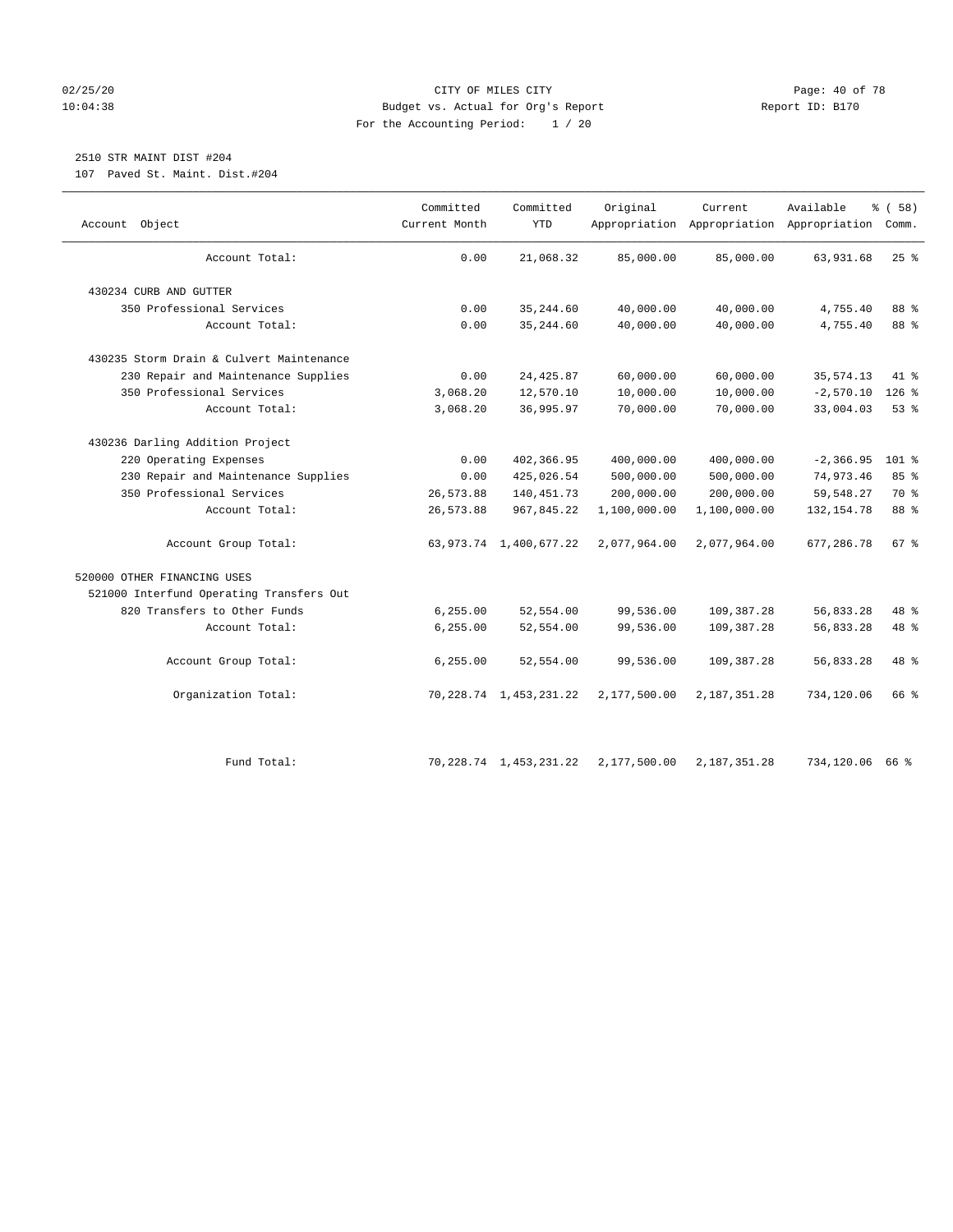#### 02/25/20 Page: 41 of 78 10:04:38 Budget vs. Actual for Org's Report Report ID: B170 For the Accounting Period: 1 / 20

————————————————————————————————————————————————————————————————————————————————————————————————————————————————————————————————————

#### 2520 STR MAINT DIST #205

108 Street Maintenance (North Side)

|                                           | Committed     | Committed | Original   | Current    | Available                                       | % ( 58 )        |
|-------------------------------------------|---------------|-----------|------------|------------|-------------------------------------------------|-----------------|
| Account Object                            | Current Month | YTD       |            |            | Appropriation Appropriation Appropriation Comm. |                 |
| 430000 Public Works-GASB68                |               |           |            |            |                                                 |                 |
| 430220 Operations                         |               |           |            |            |                                                 |                 |
| 111 Salaries and Wages - Permanent        | 5,220.98      | 35,543.22 | 76,636.00  | 76,636.00  | 41,092.78                                       | 46 %            |
| 121 OVERTIME-PERMANENT                    | 94.87         | 468.86    | 2,500.00   | 2,500.00   | 2,031.14                                        | 19 <sup>°</sup> |
| 131 VACATION                              | 204.72        | 3,914.31  | 6,000.00   | 6,000.00   | 2,085.69                                        | 65 %            |
| 132 SICK LEAVE                            | 114.42        | 1,201.94  | 3,800.00   | 3,800.00   | 2,598.06                                        | $32$ $%$        |
| 133 OTHER LEAVE PAY                       | 0.00          | 0.00      | 1,178.00   | 1,178.00   | 1,178.00                                        | 0 <sup>8</sup>  |
| 134 HOLIDAY PAY                           | 0.00          | 133.06    | 800.00     | 800.00     | 666.94                                          | $17*$           |
| 141 Unemployment Insurance                | 8.47          | 62.25     | 136.00     | 136.00     | 73.75                                           | 46 %            |
| 142 Workers' Compensation                 | 256.87        | 1,994.68  | 4,697.00   | 4,697.00   | 2,702.32                                        | $42$ %          |
| 143 Health Insurance                      | 1,263.51      | 8,622.01  | 17,547.00  | 17,547.00  | 8,924.99                                        | 49 %            |
| 144 FICA                                  | 417.54        | 3,016.95  | 6,981.00   | 6,981.00   | 3,964.05                                        | $43$ %          |
| 145 PERS                                  | 485.72        | 3,574.64  | 7,882.00   | 7,882.00   | 4,307.36                                        | 45 %            |
| 196 CLOTHING ALLOTMENT                    | 0.00          | 230.00    | 300.00     | 300.00     | 70.00                                           | 77.8            |
| 210 Office Supplies and Materials         | 203.07        | 240.36    | 1,000.00   | 1,000.00   | 759.64                                          | $24$ %          |
| 214 Small Items of Equipment              | 59.64         | 169.04    | 2,000.00   | 2,000.00   | 1,830.96                                        | 8 %             |
| 220 Operating Expenses                    | 105.23        | 2,311.91  | 4,500.00   | 4,500.00   | 2,188.09                                        | $51$ %          |
| 222 Chemicals, Lab & Med Supplies         | 0.00          | 256.53    | 500.00     | 500.00     | 243.47                                          | $51$ %          |
| 226 Clothing and Uniforms                 | 30.00         | 184.55    | 250.00     | 250.00     | 65.45                                           | 74 %            |
| 230 Repair and Maintenance Supplies       | 10.21         | 611.66    | 5,000.00   | 5,000.00   | 4,388.34                                        | $12*$           |
| 231 Gas, Oil, Diesel Fuel, Grease, etc.   | 192.21        | 5,010.29  | 10,000.00  | 10,000.00  | 4,989.71                                        | 50%             |
| 242 Sign Parts and Supplies               | 338.01        | 447.08    | 2,500.00   | 2,500.00   | 2,052.92                                        | 18 %            |
| 311 Postage, Box Rent, Etc.               | 0.25          | 37.32     | 60.00      | 60.00      | 22.68                                           | 62 %            |
| 330 Publicity, Subscriptions & Dues       | 0.00          | 0.00      | 100.00     | 100.00     | 100.00                                          | 0 <sup>8</sup>  |
| 331 Publication of Formal & Legal Notices | 0.00          | 28.60     | 0.00       | 0.00       | $-28.60$                                        | $***$ $-$       |
| 334 Memberships, Registrations & Dues     | 0.00          | 42.40     | 50.00      | 50.00      | 7.60                                            | 85%             |
| 341 Electric Utility Services             | 12.65         | 57.56     | 170.00     | 170.00     | 112.44                                          | 34 %            |
| 344 Gas Utility Service                   | 25.20         | 67.61     | 270.00     | 270.00     | 202.39                                          | $25$ %          |
| 345 Telephone                             | 26.16         | 211.63    | 600.00     | 600.00     | 388.37                                          | 35 <sup>8</sup> |
| 350 Professional Services                 | 10.08         | 633.82    | 10,000.00  | 10,000.00  | 9,366.18                                        | 6 <sup>°</sup>  |
| 360 Contr R & M                           | 54.45         | 449.85    | 1,500.00   | 1,500.00   | 1,050.15                                        | $30*$           |
| 363 R&M Vehicles/Equip/Labor-PW           | 615.10        | 18,421.27 | 35,000.00  | 35,000.00  | 16,578.73                                       | 53%             |
| 370 Travel                                | 0.00          | 129.70    | 250.00     | 250.00     | 120.30                                          | $52$ $%$        |
| 380 Training Services                     | 0.00          | 30.96     | 200.00     | 200.00     | 169.04                                          | 15 <sup>°</sup> |
| 382 Books                                 | 0.00          | 0.00      | 100.00     | 100.00     | 100.00                                          | 0 <sup>8</sup>  |
| 511 Insurance on Buildings                | 0.00          | 175.71    | 176.00     | 176.00     | 0.29                                            | 100 %           |
| 512 Insurance on Vehicles & Equipment     | 0.00          | 867.11    | 868.00     | 868.00     | 0.89                                            | $100*$          |
| 513 Liability                             | 0.00          | 3,349.27  | 3,350.00   | 3,350.00   | 0.73                                            | $100$ %         |
| 531 Building & Office Rental              | 166.66        | 1,166.62  | 2,000.00   | 2,000.00   | 833.38                                          | 58 %            |
| 532 Land Rental                           | 0.00          | 0.00      | 1,500.00   | 1,500.00   | 1,500.00                                        | 0 <sup>8</sup>  |
| Account Total:                            | 9,916.02      | 93,662.77 | 210,401.00 | 210,401.00 | 116,738.23                                      | 45 %            |
| 430233 Roadway/Re-surfacing               |               |           |            |            |                                                 |                 |
| 350 Professional Services                 | 0.00          | 5,267.08  | 125,000.00 | 125,000.00 | 119,732.92                                      | 4%              |
| Account Total:                            | 0.00          | 5,267.08  | 125,000.00 | 125,000.00 | 119,732.92                                      | 4%              |
| 430235 Storm Drain & Culvert Maintenance  |               |           |            |            |                                                 |                 |
| 230 Repair and Maintenance Supplies       | 0.00          | 0.00      | 500.00     | 500.00     | 500.00                                          | 0 <sup>8</sup>  |
| 350 Professional Services                 | 767.05        | 2,808.74  | 10,000.00  | 10,000.00  | 7,191.26                                        | $28$ %          |
|                                           |               |           |            |            |                                                 |                 |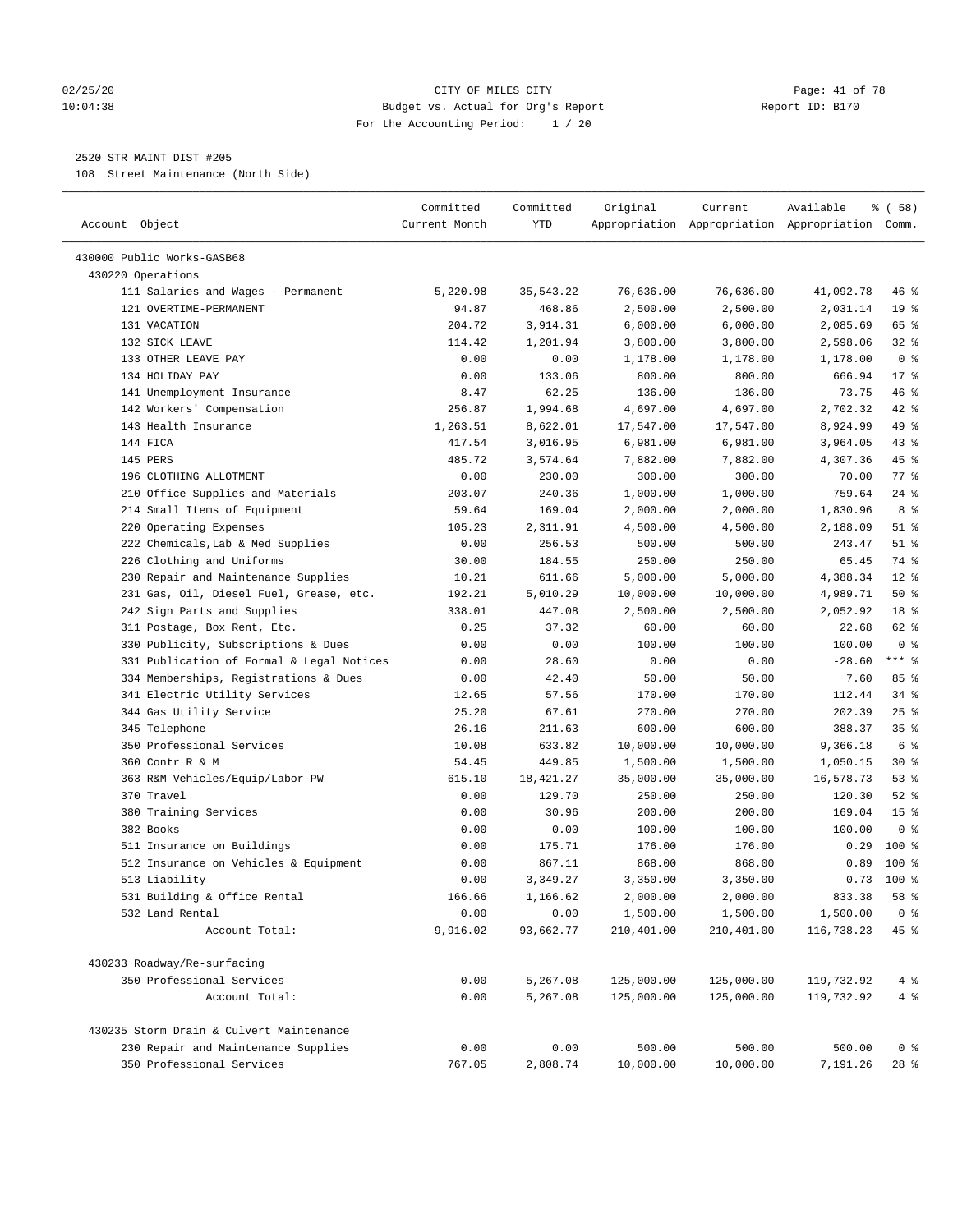#### 02/25/20 Page: 42 of 78 10:04:38 Budget vs. Actual for Org's Report Report ID: B170 For the Accounting Period: 1 / 20

### 2520 STR MAINT DIST #205

108 Street Maintenance (North Side)

| Object<br>Account                                                       | Committed<br>Current Month | Committed<br><b>YTD</b> | Original   | Current<br>Appropriation Appropriation | Available<br>Appropriation | % (58)<br>Comm. |
|-------------------------------------------------------------------------|----------------------------|-------------------------|------------|----------------------------------------|----------------------------|-----------------|
| Account Total:                                                          | 767.05                     | 2,808.74                | 10,500.00  | 10,500.00                              | 7,691.26                   | $27$ %          |
| Account Group Total:                                                    | 10,683.07                  | 101,738.59              | 345,901.00 | 345,901.00                             | 244,162.41                 | $29$ $%$        |
| 520000 OTHER FINANCING USES<br>521000 Interfund Operating Transfers Out |                            |                         |            |                                        |                            |                 |
| 820 Transfers to Other Funds                                            | 2,147.00                   | 17,222.00               | 30,149.00  | 30,149.00                              | 12,927.00                  | 57%             |
| Account Total:                                                          | 2,147.00                   | 17,222.00               | 30,149.00  | 30,149.00                              | 12,927.00                  | 57%             |
| Account Group Total:                                                    | 2,147.00                   | 17,222.00               | 30,149.00  | 30,149.00                              | 12,927.00                  | 57%             |
| Organization Total:                                                     | 12,830.07                  | 118,960.59              | 376,050.00 | 376,050.00                             | 257,089.41                 | $32$ $%$        |
|                                                                         |                            |                         |            |                                        |                            |                 |
| Fund Total:                                                             | 12,830.07                  | 118,960.59              | 376,050.00 | 376,050.00                             | 257,089.41                 | 32 %            |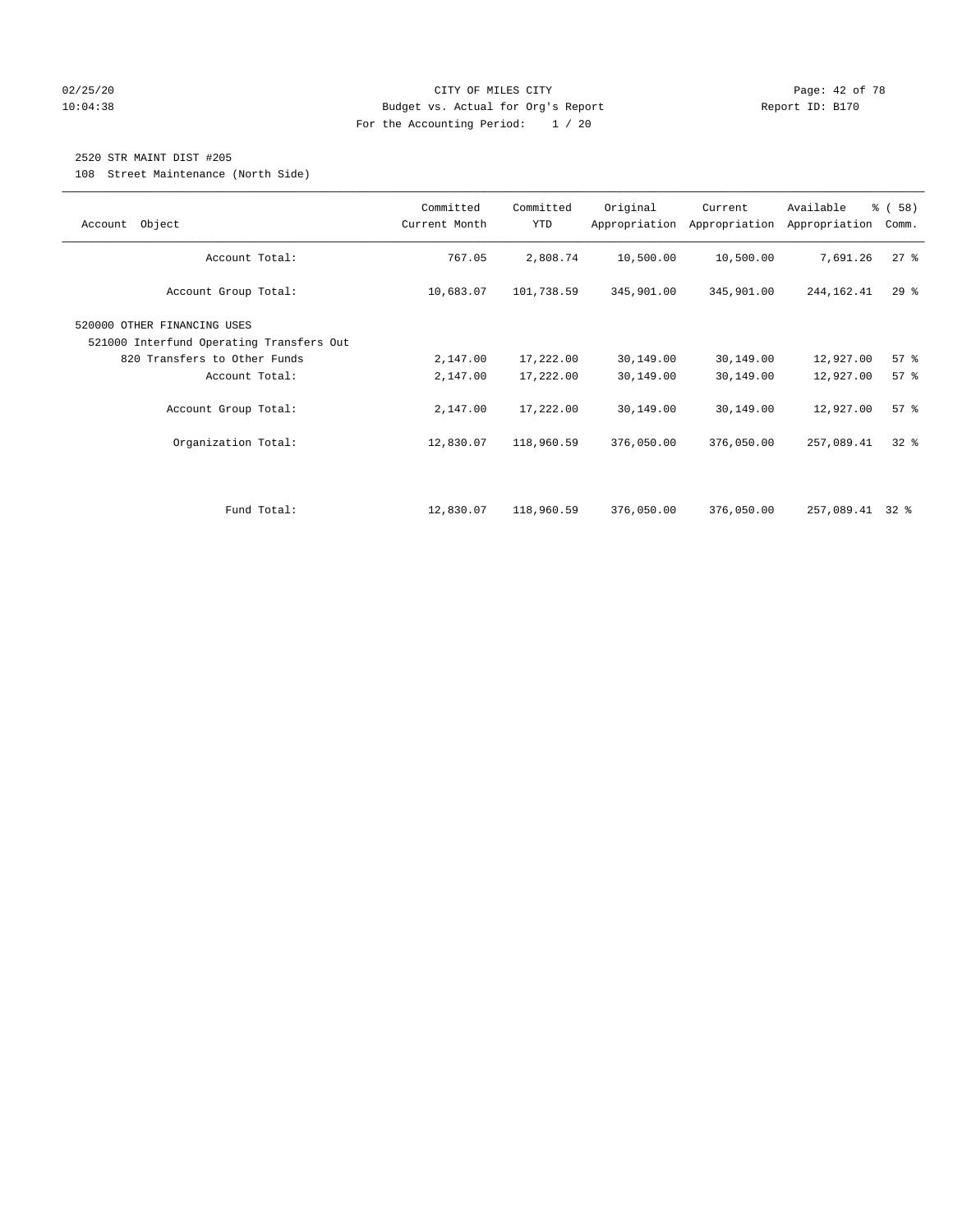#### 02/25/20 **CITY OF MILES CITY CITY CITY Page: 43 of 78** 10:04:38 Budget vs. Actual for Org's Report Report ID: B170 For the Accounting Period: 1 / 20

#### 2540 STR MAINT DIST#207-(MILESTOWN ESTATES)

109 Milestown Estates Maintenance Dist.

| Account Object                           | Committed<br>Current Month | Committed<br><b>YTD</b> | Original | Current  | Available<br>Appropriation Appropriation Appropriation Comm. | % (58)          |
|------------------------------------------|----------------------------|-------------------------|----------|----------|--------------------------------------------------------------|-----------------|
| 430000 Public Works-GASB68               |                            |                         |          |          |                                                              |                 |
| 430220 Operations                        |                            |                         |          |          |                                                              |                 |
| 111 Salaries and Wages - Permanent       | 261.49                     | 1,778.58                | 3,736.00 | 3,736.00 | 1,957.42                                                     | 48 %            |
| 121 OVERTIME-PERMANENT                   | 5.07                       | 25.46                   | 100.00   | 100.00   | 74.54                                                        | 25%             |
| 131 VACATION                             | 11.59                      | 193.96                  | 300.00   | 300.00   | 106.04                                                       | 65 %            |
| 132 SICK LEAVE                           | 5.57                       | 62.34                   | 200.00   | 200.00   | 137.66                                                       | $31$ $%$        |
| 133 OTHER LEAVE PAY                      | 0.00                       | 0.00                    | 39.00    | 39.00    | 39.00                                                        | 0 <sup>8</sup>  |
| 134 HOLIDAY PAY                          | 0.00                       | 6.25                    | 40.00    | 40.00    | 33.75                                                        | 16 <sup>8</sup> |
| 141 Unemployment Insurance               | 0.40                       | 2.93                    | 7.00     | 7.00     | 4.07                                                         | 42 %            |
| 142 Workers' Compensation                | 13.74                      | 105.67                  | 225.00   | 225.00   | 119.33                                                       | 47.8            |
| 143 Health Insurance                     | 63.45                      | 432.62                  | 763.00   | 763.00   | 330.38                                                       | 57%             |
| 144 FICA                                 | 21.02                      | 151.00                  | 338.00   | 338.00   | 187.00                                                       | 45%             |
| 145 PERS                                 | 24.44                      | 179.10                  | 389.00   | 389.00   | 209.90                                                       | 46%             |
| 196 CLOTHING ALLOTMENT                   | 0.00                       | 11.50                   | 20.00    | 20.00    | 8.50                                                         | 58 %            |
| 350 Professional Services                | 0.00                       | 1.20                    | 1,000.00 | 1,000.00 | 998.80                                                       | 0 <sup>8</sup>  |
| Account Total:                           | 406.77                     | 2,950.61                | 7,157.00 | 7,157.00 | 4,206.39                                                     | 41.8            |
| Account Group Total:                     | 406.77                     | 2,950.61                | 7,157.00 | 7,157.00 | 4,206.39                                                     | $41*$           |
| 510000 MISCELLANEOUS                     |                            |                         |          |          |                                                              |                 |
| 510330 Comprehensive Liability Insurance |                            |                         |          |          |                                                              |                 |
| 513 Liability                            | 0.00                       | 62.00                   | 62.00    | 62.00    | 0.00                                                         | $100*$          |
| Account Total:                           | 0.00                       | 62.00                   | 62.00    | 62.00    | 0.00                                                         | $100*$          |
| Account Group Total:                     | 0.00                       | 62.00                   | 62.00    | 62.00    | 0.00                                                         | $100*$          |
| Organization Total:                      | 406.77                     | 3,012.61                | 7,219.00 | 7,219.00 | 4,206.39                                                     | $42$ $%$        |
| Fund Total:                              | 406.77                     | 3,012.61                | 7,219.00 | 7,219.00 | 4,206.39 42 %                                                |                 |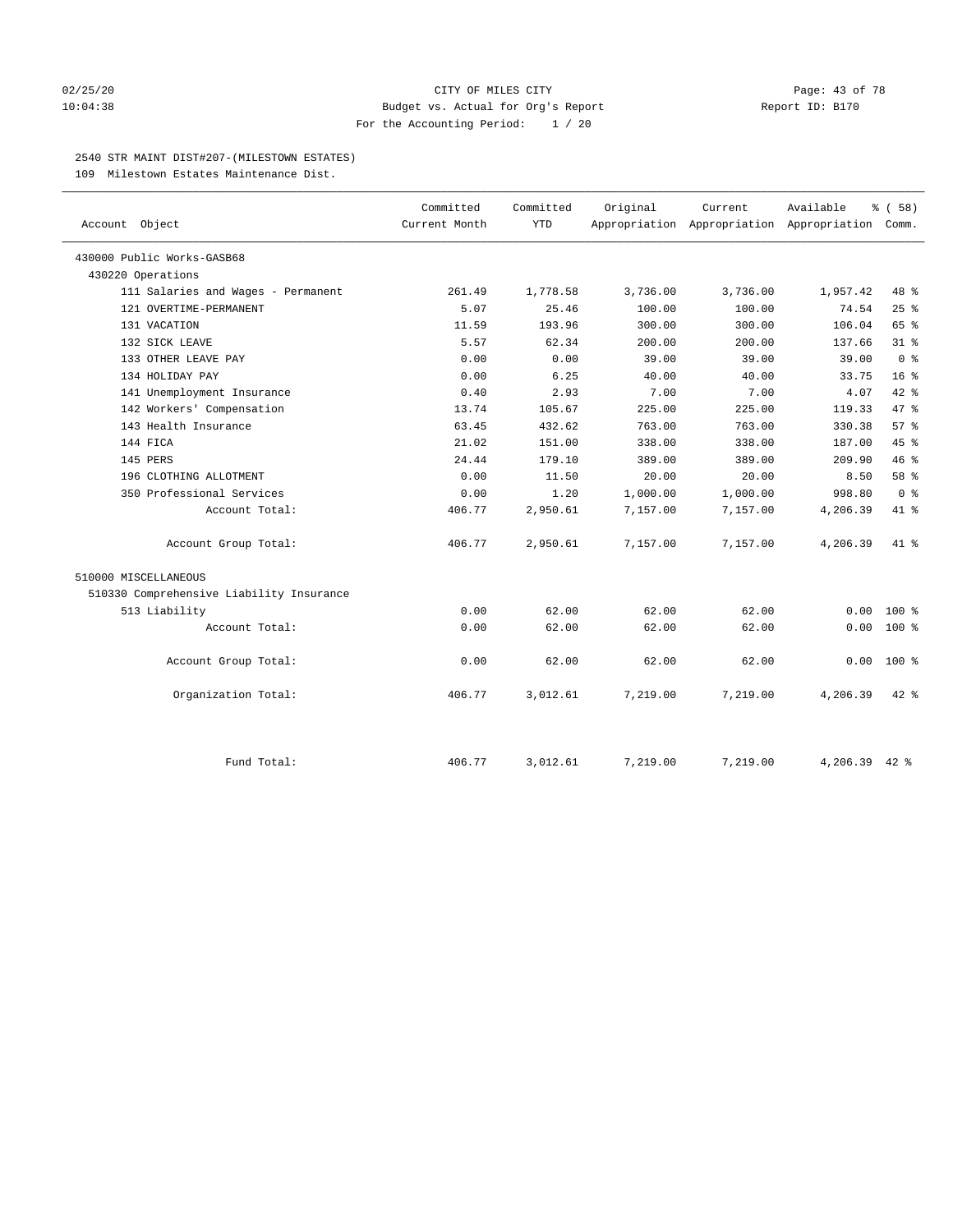#### 02/25/20 Page: 44 of 78 10:04:38 Budget vs. Actual for Org's Report Report ID: B170 For the Accounting Period: 1 / 20

## 2701 Fire Grants

7 Fire

| Object<br>Account                                                            | Committed<br>Current Month | Committed<br><b>YTD</b> | Original   | Current<br>Appropriation Appropriation | Available<br>Appropriation | % ( 58 )<br>Comm. |
|------------------------------------------------------------------------------|----------------------------|-------------------------|------------|----------------------------------------|----------------------------|-------------------|
| 420000 PUBLIC SAFETY-GASB68<br>420464 Fire-Turnouts/Accountability Sys Grant |                            |                         |            |                                        |                            |                   |
| 226 Clothing and Uniforms                                                    | 78,000.00                  | 222,094.45              | 723,232.00 | 723,232.00                             | 501,137.55                 | $31$ %            |
| Account Total:                                                               | 78,000.00                  | 222,094.45              | 723,232.00 | 723,232.00                             | 501,137.55                 | $31$ %            |
| Account Group Total:                                                         | 78,000.00                  | 222,094.45              | 723,232.00 | 723,232.00                             | 501,137.55                 | $31$ %            |
| Organization Total:                                                          | 78,000.00                  | 222,094.45              | 723,232.00 | 723,232.00                             | 501,137.55                 | $31$ %            |
| Fund Total:                                                                  | 78,000.00                  | 222,094.45              | 723,232.00 | 723,232.00                             | 501,137.55                 | 31 %              |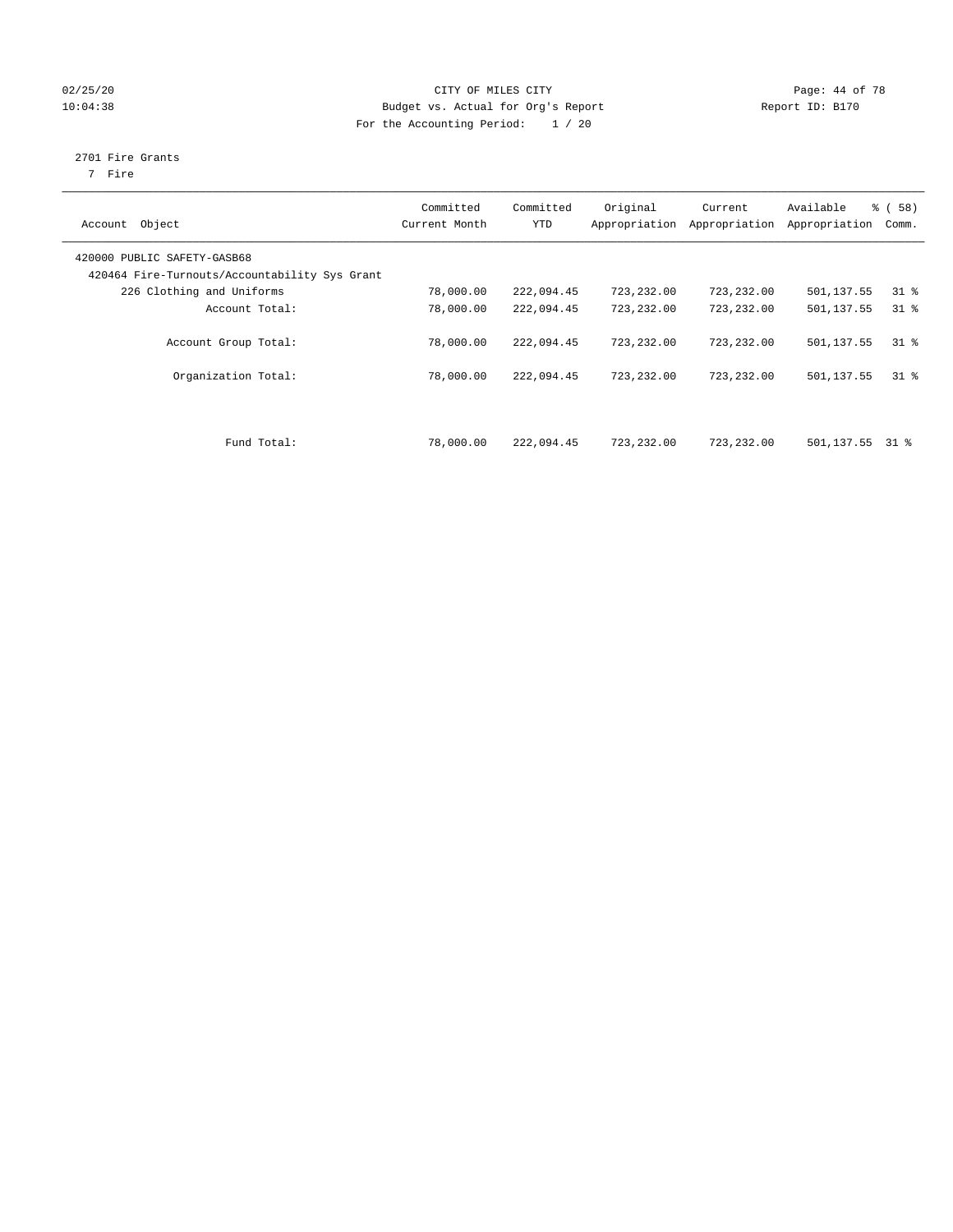#### 02/25/20 Page: 45 of 78 10:04:38 Budget vs. Actual for Org's Report Report ID: B170 For the Accounting Period: 1 / 20

#### 2820 GAS TAX 34 Gas Tax

| Account Object              |                                          | Committed<br>Current Month | Committed<br><b>YTD</b> | Original   | Current<br>Appropriation Appropriation Appropriation | Available  | % (58)<br>Comm. |
|-----------------------------|------------------------------------------|----------------------------|-------------------------|------------|------------------------------------------------------|------------|-----------------|
| 520000 OTHER FINANCING USES |                                          |                            |                         |            |                                                      |            |                 |
|                             | 521000 Interfund Operating Transfers Out |                            |                         |            |                                                      |            |                 |
|                             | 820 Transfers to Other Funds             | 321.00                     | 2,247.00                | 3,850.00   | 3,850.00                                             | 1,603.00   | 58 %            |
|                             | Account Total:                           | 321.00                     | 2,247.00                | 3,850.00   | 3,850.00                                             | 1,603.00   | 58 %            |
| 521204 TRANSFER:            | SID 204                                  |                            |                         |            |                                                      |            |                 |
|                             | 820 Transfers to Other Funds             | 0.00                       | 0.00                    | 84, 332.00 | 84,332.00                                            | 84,332.00  | 0 <sup>8</sup>  |
|                             | Account Total:                           | 0.00                       | 0.00                    | 84,332.00  | 84,332.00                                            | 84, 332.00 | 0 <sup>8</sup>  |
| 521205 TRANSFER:            | SID 205                                  |                            |                         |            |                                                      |            |                 |
|                             | 820 Transfers to Other Funds             | 0.00                       | 0.00                    | 84, 332.00 | 84,332.00                                            | 84,332.00  | 0 <sup>8</sup>  |
|                             | Account Total:                           | 0.00                       | 0.00                    | 84,332.00  | 84,332.00                                            | 84,332.00  | 0 <sup>8</sup>  |
|                             | Account Group Total:                     | 321.00                     | 2,247.00                | 172,514.00 | 172,514.00                                           | 170,267.00 | 1 <sup>8</sup>  |
|                             | Organization Total:                      | 321.00                     | 2,247.00                | 172,514.00 | 172,514.00                                           | 170,267.00 | 1 <sup>8</sup>  |
|                             |                                          |                            |                         |            |                                                      |            |                 |
|                             | Fund Total:                              | 321.00                     | 2,247.00                | 172,514.00 | 172,514.00                                           | 170,267.00 | 1 <sup>8</sup>  |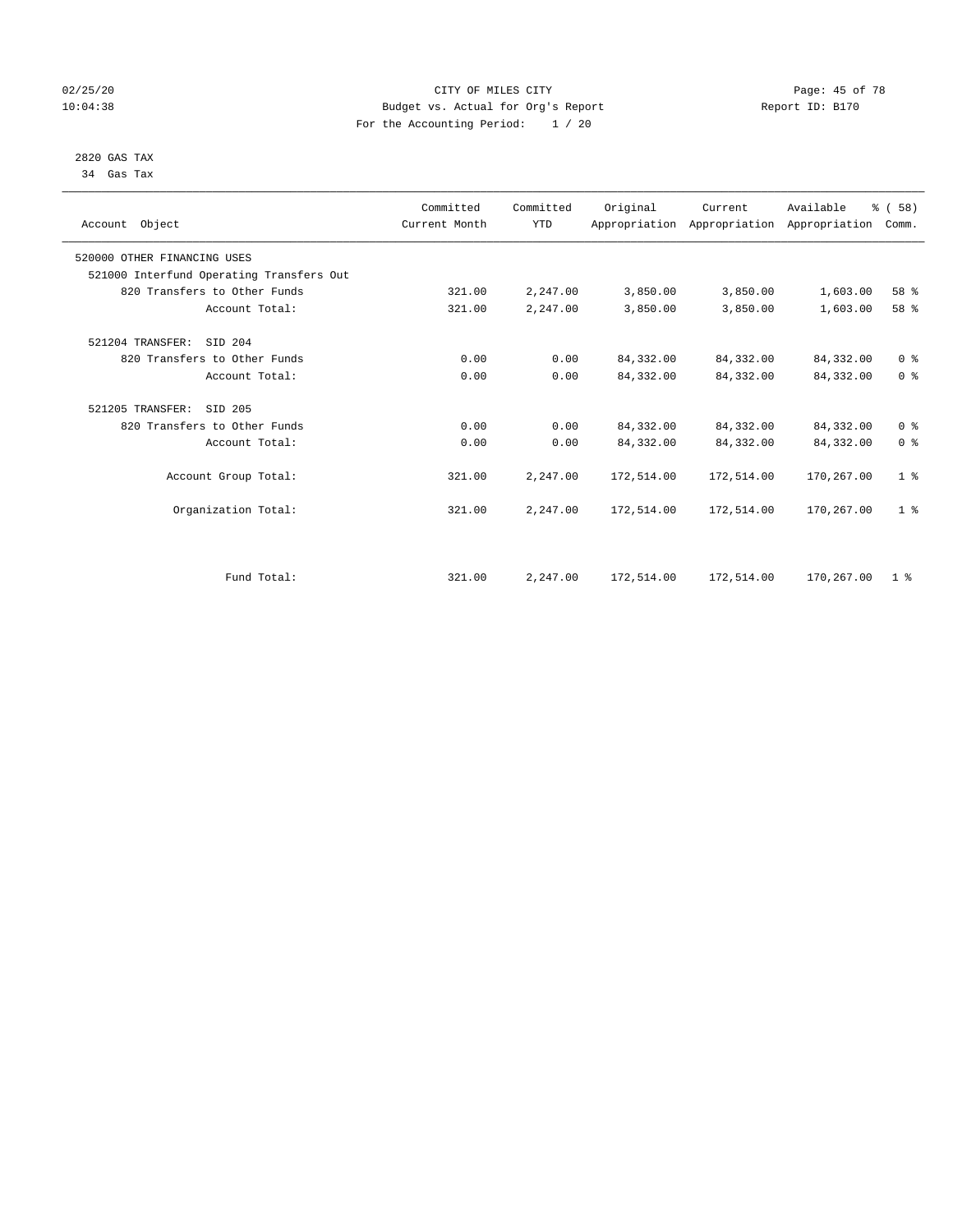#### $02/25/20$  Page: 46 of 78 10:04:38 Budget vs. Actual for Org's Report Report ID: B170 For the Accounting Period: 1 / 20

#### 2821 HB473- Fuel Tax 95 HB473

| Object<br>Account                                         | Committed<br>Current Month | Committed<br><b>YTD</b> | Original<br>Appropriation | Current<br>Appropriation | Available<br>Appropriation | % ( 58 )<br>Comm. |
|-----------------------------------------------------------|----------------------------|-------------------------|---------------------------|--------------------------|----------------------------|-------------------|
| 430000 Public Works-GASB68<br>430233 Roadway/Re-surfacing |                            |                         |                           |                          |                            |                   |
| 935 HB473 Tax Match Program                               | 0.00                       | 138,752.00              | 138,752.00                | 355,857.78               | 217,105.78                 | 39 <sup>°</sup>   |
| Account Total:                                            | 0.00                       | 138,752.00              | 138,752.00                | 355,857.78               | 217,105.78                 | 39 <sup>°</sup>   |
| Account Group Total:                                      | 0.00                       | 138,752.00              | 138,752.00                | 355,857.78               | 217,105.78                 | 39%               |
| Organization Total:                                       | 0.00                       | 138,752.00              | 138,752.00                | 355,857.78               | 217,105.78                 | 39 <sup>8</sup>   |
| Fund Total:                                               | 0.00                       | 138,752.00              | 138,752.00                | 355,857.78               | 217,105.78 39 %            |                   |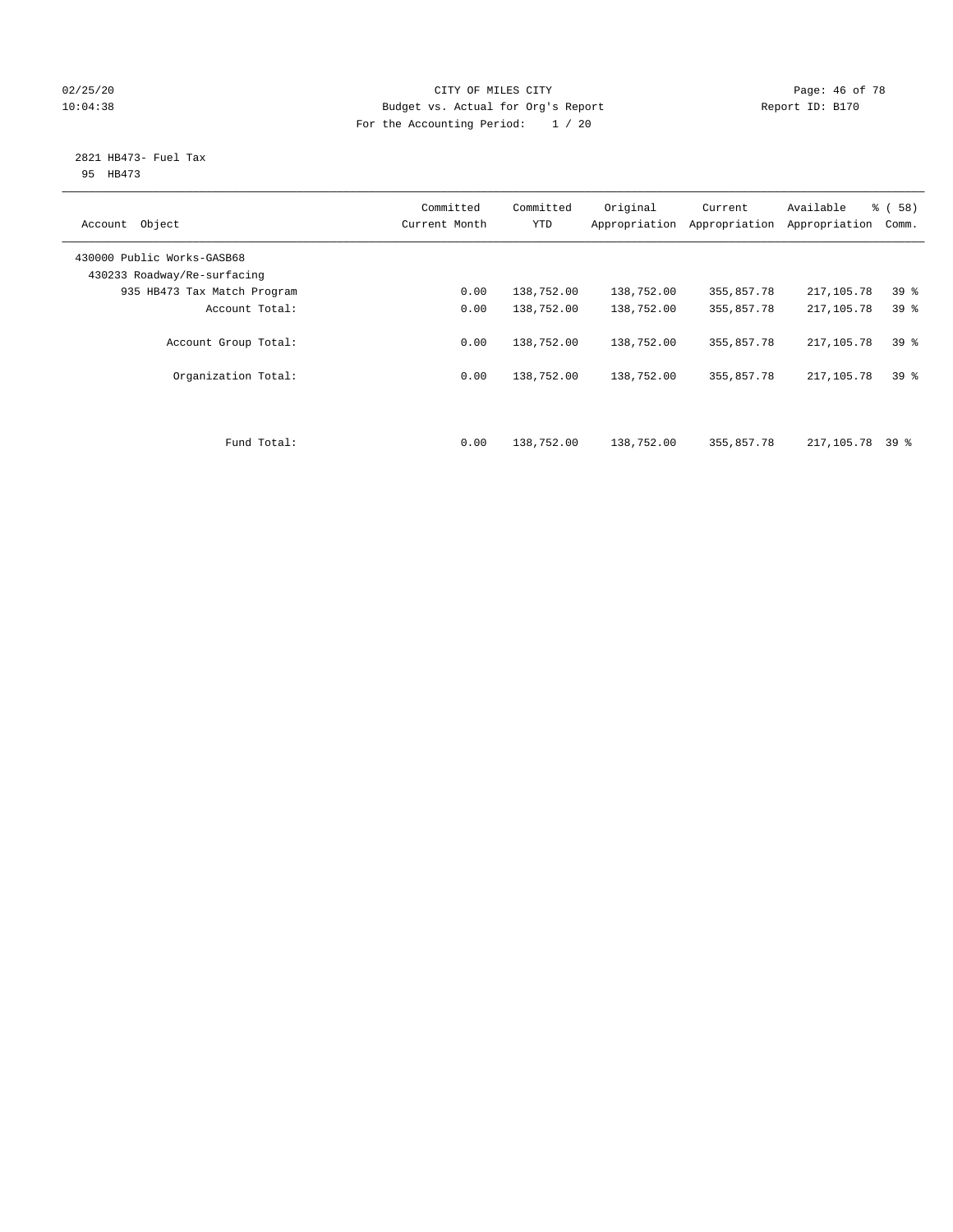#### 02/25/20 Page: 47 of 78 10:04:38 Budget vs. Actual for Org's Report Changer Report ID: B170 For the Accounting Period: 1 / 20

#### 2850 Southeastern Montana Dispatch-911

105 Enhanced 911

| Account Object                              | Committed<br>Current Month | Committed<br><b>YTD</b> | Original   | Current    | Available<br>Appropriation Appropriation Appropriation Comm. | 8 ( 58 )                           |
|---------------------------------------------|----------------------------|-------------------------|------------|------------|--------------------------------------------------------------|------------------------------------|
| 420000 PUBLIC SAFETY-GASB68                 |                            |                         |            |            |                                                              |                                    |
| 420140 Crime Control and Investigation (05) |                            |                         |            |            |                                                              |                                    |
| 210 Office Supplies and Materials           | 0.00                       | 0.00                    | 1,000.00   | 1,000.00   | 1,000.00                                                     | 0 <sup>8</sup>                     |
| 214 Small Items of Equipment                | 0.00                       | 1,905.70                | 2,000.00   | 2,000.00   | 94.30                                                        | 95%                                |
| 220 Operating Expenses                      | 0.00                       | 0.00                    | 2,000.00   | 2,000.00   | 2,000.00                                                     | $0 \text{ }$ $\text{ }$ $\text{ }$ |
| 311 Postage, Box Rent, Etc.                 | 0.00                       | 0.00                    | 150.00     | 150.00     | 150.00                                                       | 0 <sup>8</sup>                     |
| 320 Printing, Duplicating, Typing &         | 0.00                       | 0.00                    | 100.00     | 100.00     | 100.00                                                       | 0 <sup>8</sup>                     |
| 334 Memberships, Registrations & Dues       | 0.00                       | 0.00                    | 400.00     | 400.00     | 400.00                                                       | 0 <sup>8</sup>                     |
| 341 Electric Utility Services               | 50.24                      | 349.09                  | 600.00     | 600.00     | 250.91                                                       | 58 %                               |
| 345 Telephone                               | 2,288.67                   | 14, 111. 19             | 28,000.00  | 28,000.00  | 13,888.81                                                    | 50%                                |
| 350 Professional Services                   | 24,999.76                  | 52,757.59               | 70,000.00  | 70,000.00  | 17, 242.41                                                   | 75 %                               |
| 370 Travel                                  | 80.50                      | 865.42                  | 1,500.00   | 1,500.00   | 634.58                                                       | 58 %                               |
| 380 Training Services                       | 0.00                       | 0.00                    | 3,000.00   | 3,000.00   | 3,000.00                                                     | 0 <sup>8</sup>                     |
| 512 Insurance on Vehicles & Equipment       | 0.00                       | 245.00                  | 245.00     | 245.00     | 0.00                                                         | $100*$                             |
| 940 Machinery & Equipment                   | 1,640.00                   | 17,543.00               | 30,000.00  | 30,000.00  | 12,457.00                                                    | 58 %                               |
| 941 911 Eq & Software (2/01)                | 0.00                       | 284, 222.40             | 401,790.00 | 401,790.00 | 117,567.60                                                   | 71 %                               |
| Account Total:                              | 29,059.17                  | 371,999.39              | 540,785.00 | 540,785.00 | 168,785.61                                                   | 69 %                               |
| Account Group Total:                        | 29,059.17                  | 371,999.39              | 540,785.00 | 540,785.00 | 168,785.61                                                   | 69 %                               |
| 520000 OTHER FINANCING USES                 |                            |                         |            |            |                                                              |                                    |
| 521000 Interfund Operating Transfers Out    |                            |                         |            |            |                                                              |                                    |
| 820 Transfers to Other Funds                | 0.00                       | 29,846.00               | 59,693.00  | 59,693.00  | 29,847.00                                                    | 50%                                |
| Account Total:                              | 0.00                       | 29,846.00               | 59,693.00  | 59,693.00  | 29,847.00                                                    | 50%                                |
| Account Group Total:                        | 0.00                       | 29,846.00               | 59,693.00  | 59,693.00  | 29,847.00                                                    | 50%                                |
| Organization Total:                         | 29,059.17                  | 401,845.39              | 600,478.00 | 600,478.00 | 198,632.61                                                   | 67 <sup>8</sup>                    |
| Fund Total:                                 | 29,059.17                  | 401,845.39              | 600,478.00 | 600,478.00 | 198,632.61 67 %                                              |                                    |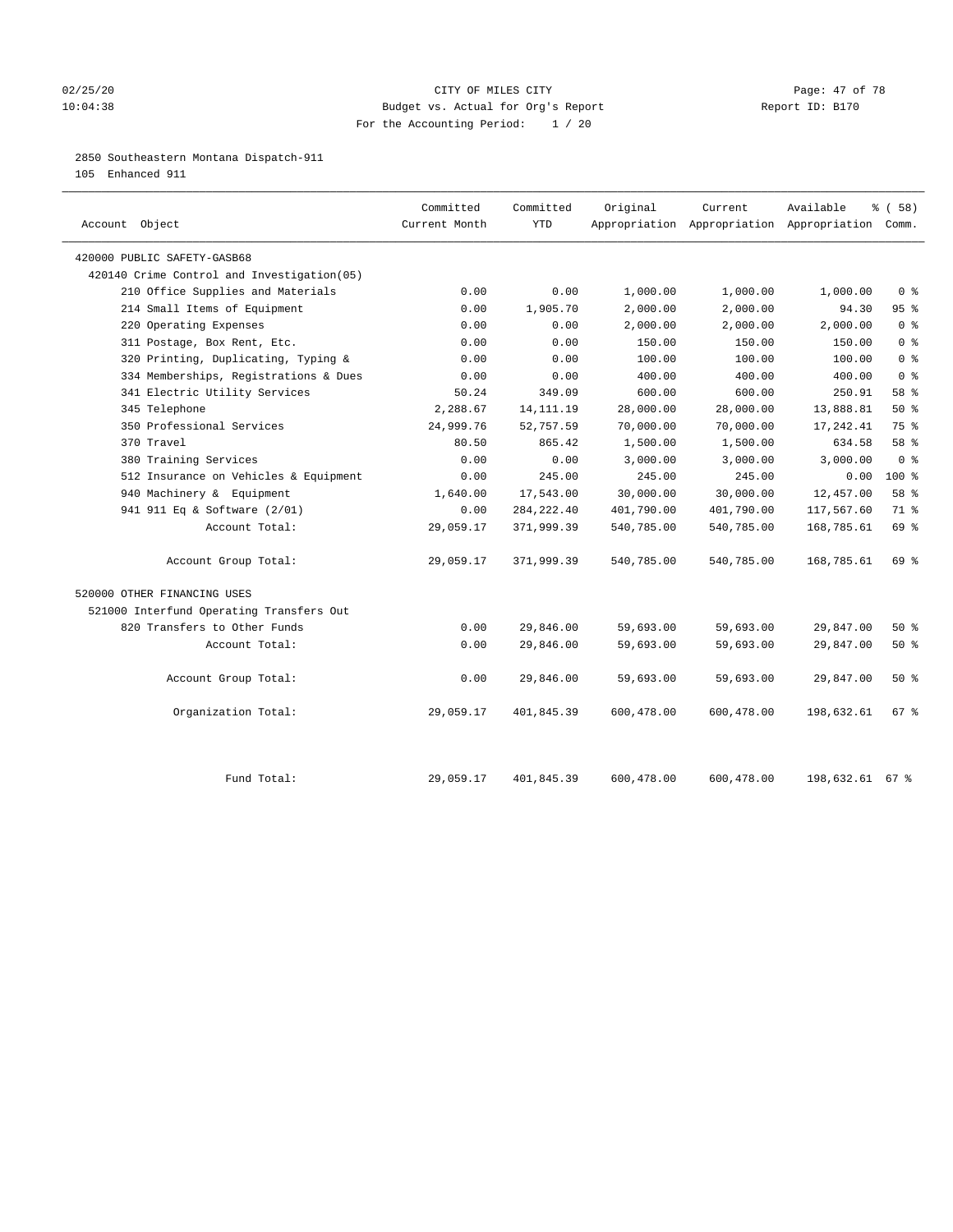#### 02/25/20 Page: 48 of 78 10:04:38 Budget vs. Actual for Org's Report Report ID: B170 For the Accounting Period: 1 / 20

## 2880 LIBRARY GRANTS

39 Partners Program

| Account Object                                                      | Committed<br>Current Month | Committed<br><b>YTD</b> | Original<br>Appropriation | Current<br>Appropriation | Available<br>Appropriation | % ( 58 )<br>Comm. |
|---------------------------------------------------------------------|----------------------------|-------------------------|---------------------------|--------------------------|----------------------------|-------------------|
| 460000 CULTURE AND RECREATION-GASB68<br>460100 Library Services(16) |                            |                         |                           |                          |                            |                   |
| 311 Postage, Box Rent, Etc.                                         | 229.50                     | 1,494.00                | 4,900.00                  | 4,900.00                 | 3,406.00                   | $30*$             |
| 382 Books                                                           | 0.00                       | 0.00                    | 100.00                    | 100.00                   | 100.00                     | 0 <sup>8</sup>    |
| Account Total:                                                      | 229.50                     | 1,494.00                | 5,000.00                  | 5,000.00                 | 3,506.00                   | $30*$             |
| Account Group Total:                                                | 229.50                     | 1,494.00                | 5,000.00                  | 5,000.00                 | 3,506.00                   | $30*$             |
| Organization Total:                                                 | 229.50                     | 1,494.00                | 5.000.00                  | 5,000.00                 | 3,506.00                   | $30*$             |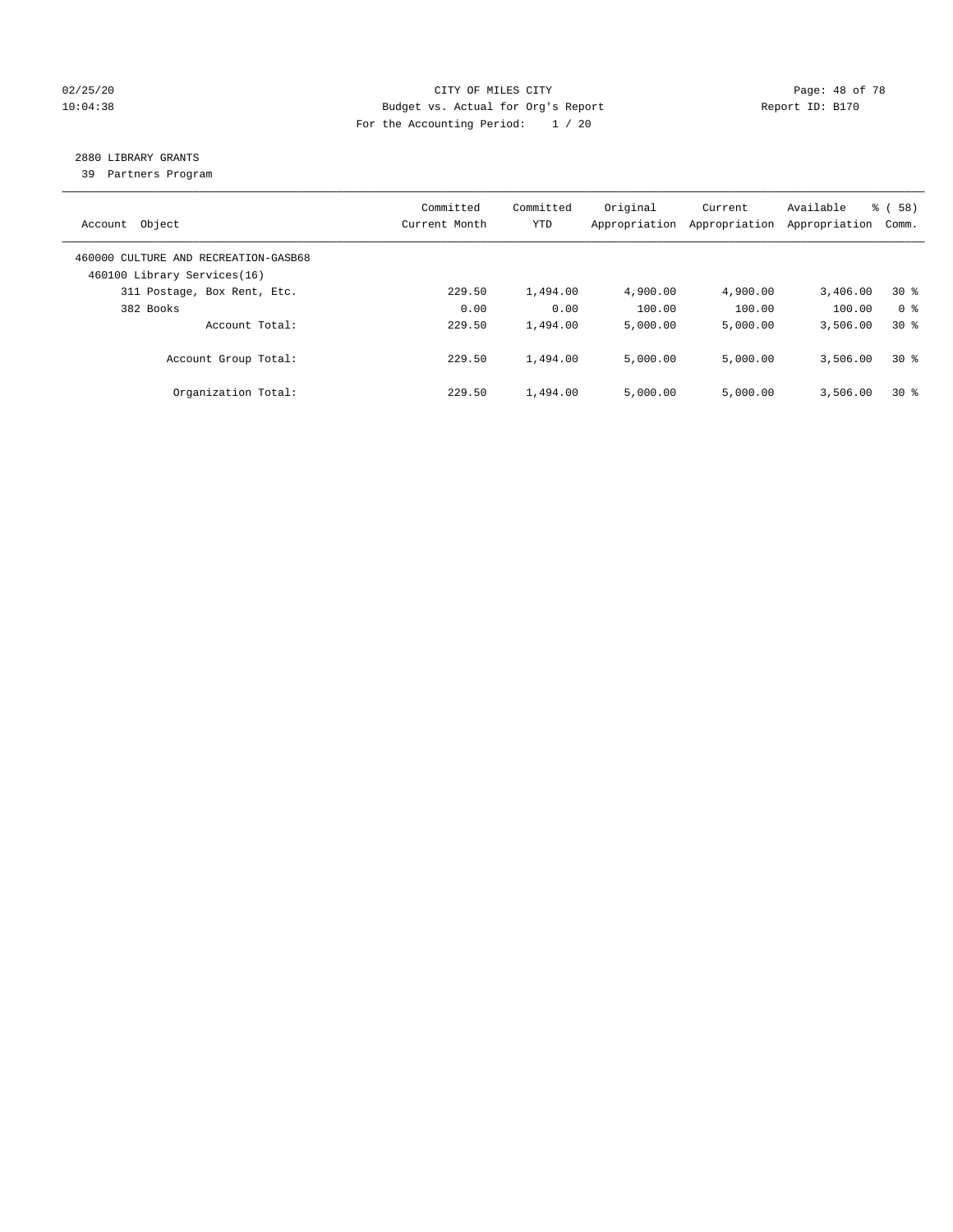#### 02/25/20 Page: 49 of 78 10:04:38 Budget vs. Actual for Org's Report Changer Report ID: B170 For the Accounting Period: 1 / 20

#### 2880 LIBRARY GRANTS

41 Sagebrush Fed/Coal Sev Tax

| Object<br>Account                    | Committed<br>Current Month | Committed<br><b>YTD</b> | Original<br>Appropriation | Current<br>Appropriation | Available<br>Appropriation | % (58)<br>Comm. |
|--------------------------------------|----------------------------|-------------------------|---------------------------|--------------------------|----------------------------|-----------------|
| 460000 CULTURE AND RECREATION-GASB68 |                            |                         |                           |                          |                            |                 |
| 460100 Library Services(16)          |                            |                         |                           |                          |                            |                 |
| 210 Office Supplies and Materials    | 0.00                       | 91.47                   | 500.00                    | 500.00                   | 408.53                     | 18 %            |
| 214 Small Items of Equipment         | 0.00                       | 0.00                    | 2,500.00                  | 2,500.00                 | 2,500.00                   | 0 <sup>8</sup>  |
| 350 Professional Services            | 0.00                       | 0.00                    | 5,000.00                  | 5,000.00                 | 5,000.00                   | 0 <sup>8</sup>  |
| 370 Travel                           | 0.00                       | 436.96                  | 5,000.00                  | 5,000.00                 | 4,563.04                   | 9 <sup>8</sup>  |
| 380 Training Services                | 0.00                       | 50.00                   | 2,000.00                  | 2,000.00                 | 1,950.00                   | 3 <sup>8</sup>  |
| Account Total:                       | 0.00                       | 578.43                  | 15,000.00                 | 15,000.00                | 14,421.57                  | 4%              |
| Account Group Total:                 | 0.00                       | 578.43                  | 15,000.00                 | 15,000.00                | 14,421.57                  | $4\degree$      |
| Organization Total:                  | 0.00                       | 578.43                  | 15,000.00                 | 15,000.00                | 14,421.57                  | $4\degree$      |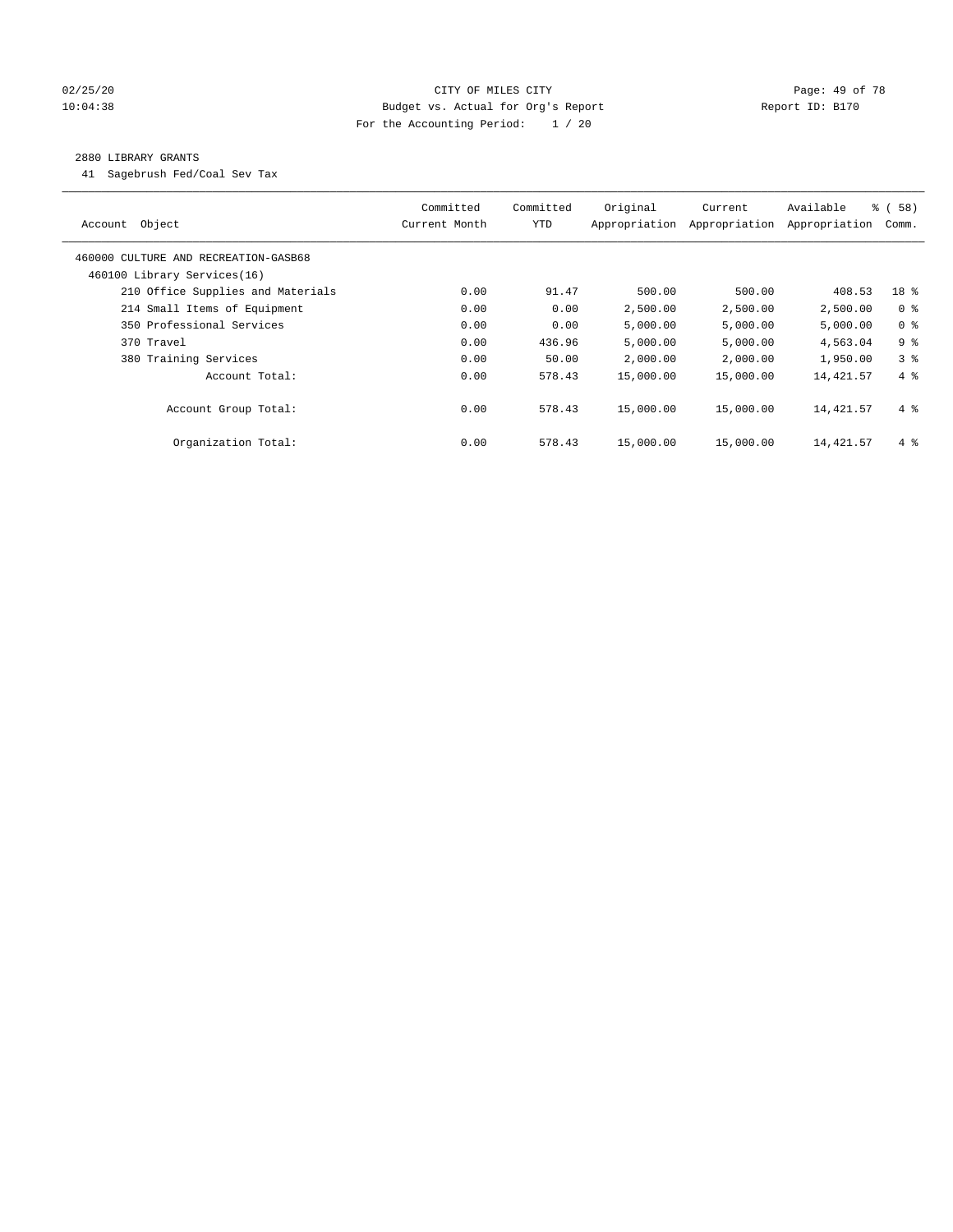#### 02/25/20 Page: 50 of 78 CITY OF MILES CITY CONTROL PAGE: 50 OF 78 10:04:38 Budget vs. Actual for Org's Report Changer Report ID: B170 For the Accounting Period: 1 / 20

#### 2880 LIBRARY GRANTS

43 State Aid Per Capita-Tech Serv

| Object<br>Account                                                   | Committed<br>Current Month | Committed<br><b>YTD</b> | Original<br>Appropriation | Current<br>Appropriation | Available<br>Appropriation | 8 ( 58)<br>Comm. |
|---------------------------------------------------------------------|----------------------------|-------------------------|---------------------------|--------------------------|----------------------------|------------------|
| 460000 CULTURE AND RECREATION-GASB68<br>460100 Library Services(16) |                            |                         |                           |                          |                            |                  |
| 210 Office Supplies and Materials                                   | 0.00                       | 0.00                    | 1,000.00                  | 1,000.00                 | 1,000.00                   | 0 <sup>8</sup>   |
| 350 Professional Services                                           | 0.00                       | 550.00                  | 15,284.00                 | 15,284.00                | 14,734.00                  | $4\degree$       |
| 370 Travel                                                          | 0.00                       | 0.00                    | 5.000.00                  | 5,000.00                 | 5.000.00                   | 0 <sup>8</sup>   |
| Account Total:                                                      | 0.00                       | 550.00                  | 21,284.00                 | 21,284.00                | 20,734.00                  | 3 <sup>8</sup>   |
| Account Group Total:                                                | 0.00                       | 550.00                  | 21,284.00                 | 21,284.00                | 20,734.00                  | 3 <sup>8</sup>   |
| Organization Total:                                                 | 0.00                       | 550.00                  | 21,284.00                 | 21,284.00                | 20,734.00                  | 3 <sup>8</sup>   |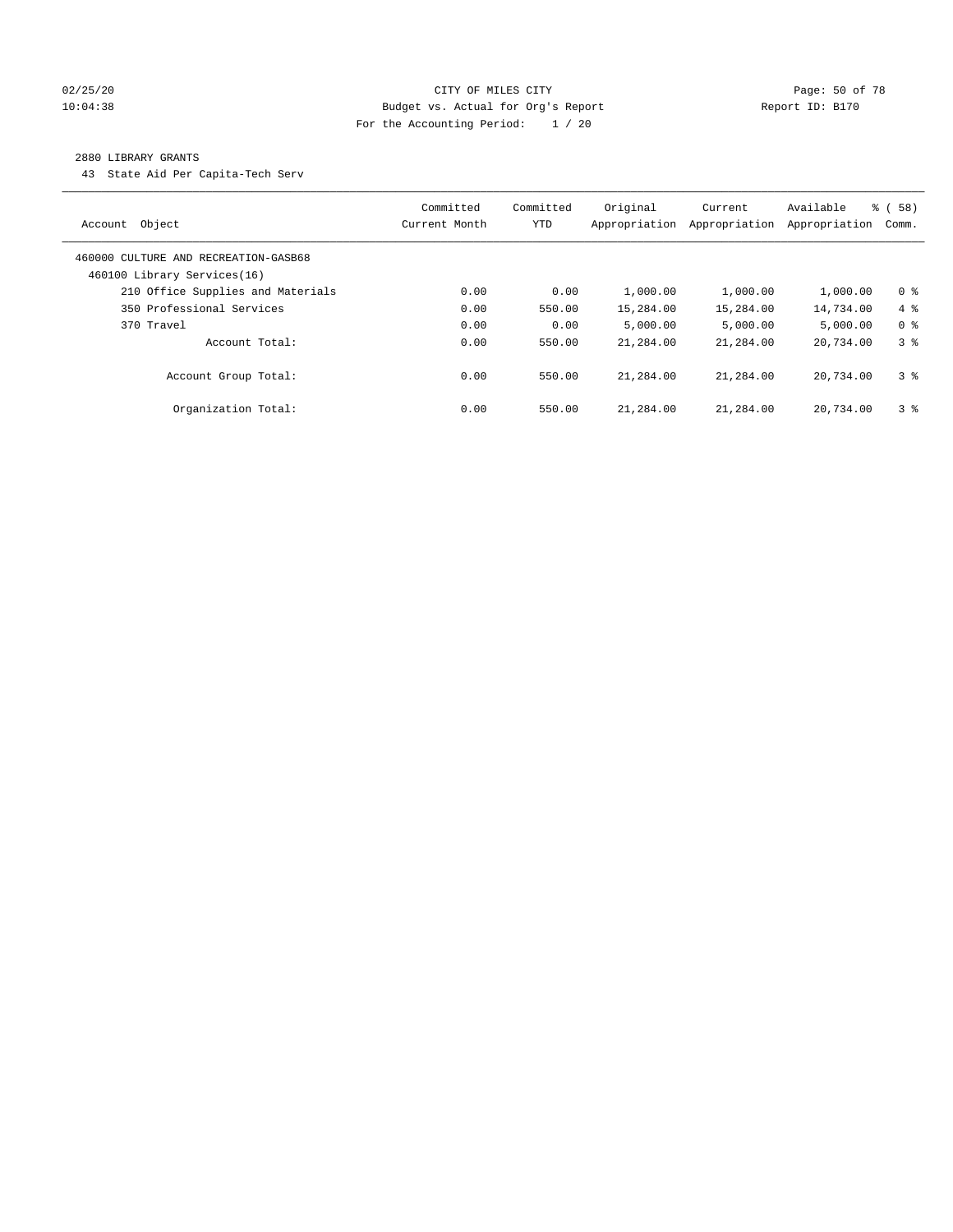#### 02/25/20 Page: 51 of 78 CITY OF MILES CITY CONTROL PAGE: 51 of 78 10:04:38 Budget vs. Actual for Org's Report Report ID: B170 For the Accounting Period: 1 / 20

#### 2880 LIBRARY GRANTS

111 One Time Endowments-Library

| Object<br>Account                                                   | Committed<br>Current Month | Committed<br>YTD | Original<br>Appropriation | Current<br>Appropriation | Available<br>Appropriation | % ( 58 )<br>Comm. |
|---------------------------------------------------------------------|----------------------------|------------------|---------------------------|--------------------------|----------------------------|-------------------|
| 460000 CULTURE AND RECREATION-GASB68<br>460100 Library Services(16) |                            |                  |                           |                          |                            |                   |
| 214 Small Items of Equipment                                        | 0.00                       | 1,715.91         | 2,000.00                  | 2,000.00                 | 284.09                     | 86 <sup>8</sup>   |
| 350 Professional Services                                           | 0.00                       | 0.00             | 1,500.00                  | 1,500.00                 | 1,500.00                   | 0 <sup>8</sup>    |
| Account Total:                                                      | 0.00                       | 1,715.91         | 3,500.00                  | 3,500.00                 | 1,784.09                   | $49*$             |
| Account Group Total:                                                | 0.00                       | 1,715.91         | 3,500.00                  | 3,500.00                 | 1,784.09                   | $49*$             |
| Organization Total:                                                 | 0.00                       | 1,715.91         | 3,500.00                  | 3.500.00                 | 1,784.09                   | $49*$             |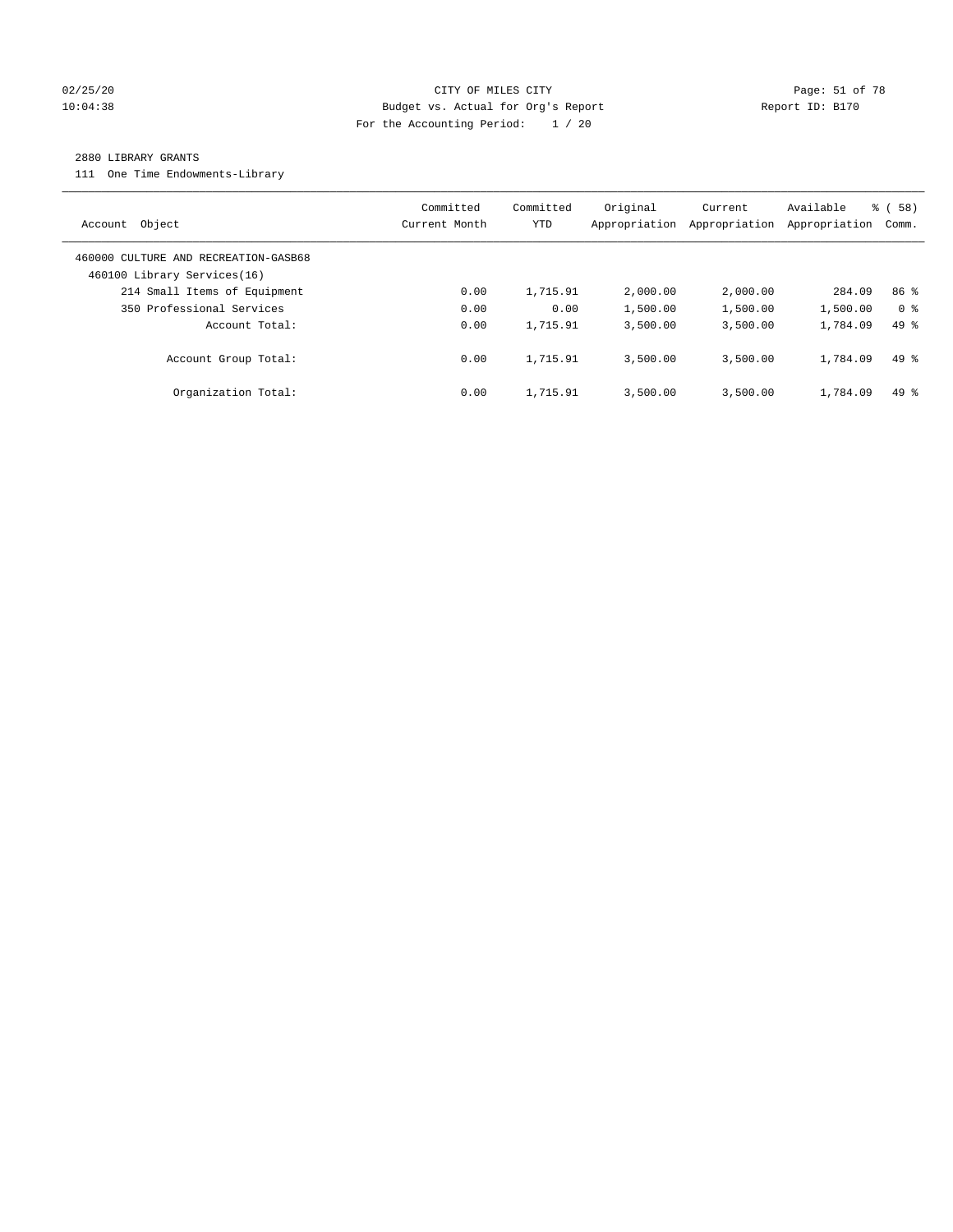#### 02/25/20 Page: 52 of 78 10:04:38 Budget vs. Actual for Org's Report Changer Report ID: B170 For the Accounting Period: 1 / 20

#### 2880 LIBRARY GRANTS

112 Library Board of Trustees-Library

| Object<br>Account                                                   | Committed<br>Current Month | Committed<br><b>YTD</b> | Original<br>Appropriation | Current<br>Appropriation | Available<br>Appropriation | 8 ( 58 )<br>Comm. |
|---------------------------------------------------------------------|----------------------------|-------------------------|---------------------------|--------------------------|----------------------------|-------------------|
| 460000 CULTURE AND RECREATION-GASB68<br>460100 Library Services(16) |                            |                         |                           |                          |                            |                   |
| 350 Professional Services                                           | 0.00                       | 0.00                    | 10,000.00                 | 10,000.00                | 10,000.00                  | 0 <sup>8</sup>    |
| 360 Contr R & M                                                     | 0.00                       | 0.00                    | 40,000.00                 | 40,000.00                | 40,000.00                  | 0 <sup>8</sup>    |
| 382 Books                                                           | 0.00                       | 0.00                    | 10,000.00                 | 10,000.00                | 10,000.00                  | 0 <sup>8</sup>    |
| Account Total:                                                      | 0.00                       | 0.00                    | 60,000.00                 | 60,000.00                | 60,000.00                  | 0 <sup>8</sup>    |
| Account Group Total:                                                | 0.00                       | 0.00                    | 60,000.00                 | 60,000.00                | 60,000.00                  | 0 <sup>8</sup>    |
| Organization Total:                                                 | 0.00                       | 0.00                    | 60,000.00                 | 60,000.00                | 60,000.00                  | 0 <sup>8</sup>    |
|                                                                     |                            |                         |                           |                          |                            |                   |
| Fund Total:                                                         | 229.50                     | 4,338.34                | 104,784.00                | 104,784.00               | 100,445.66                 | $4\degree$        |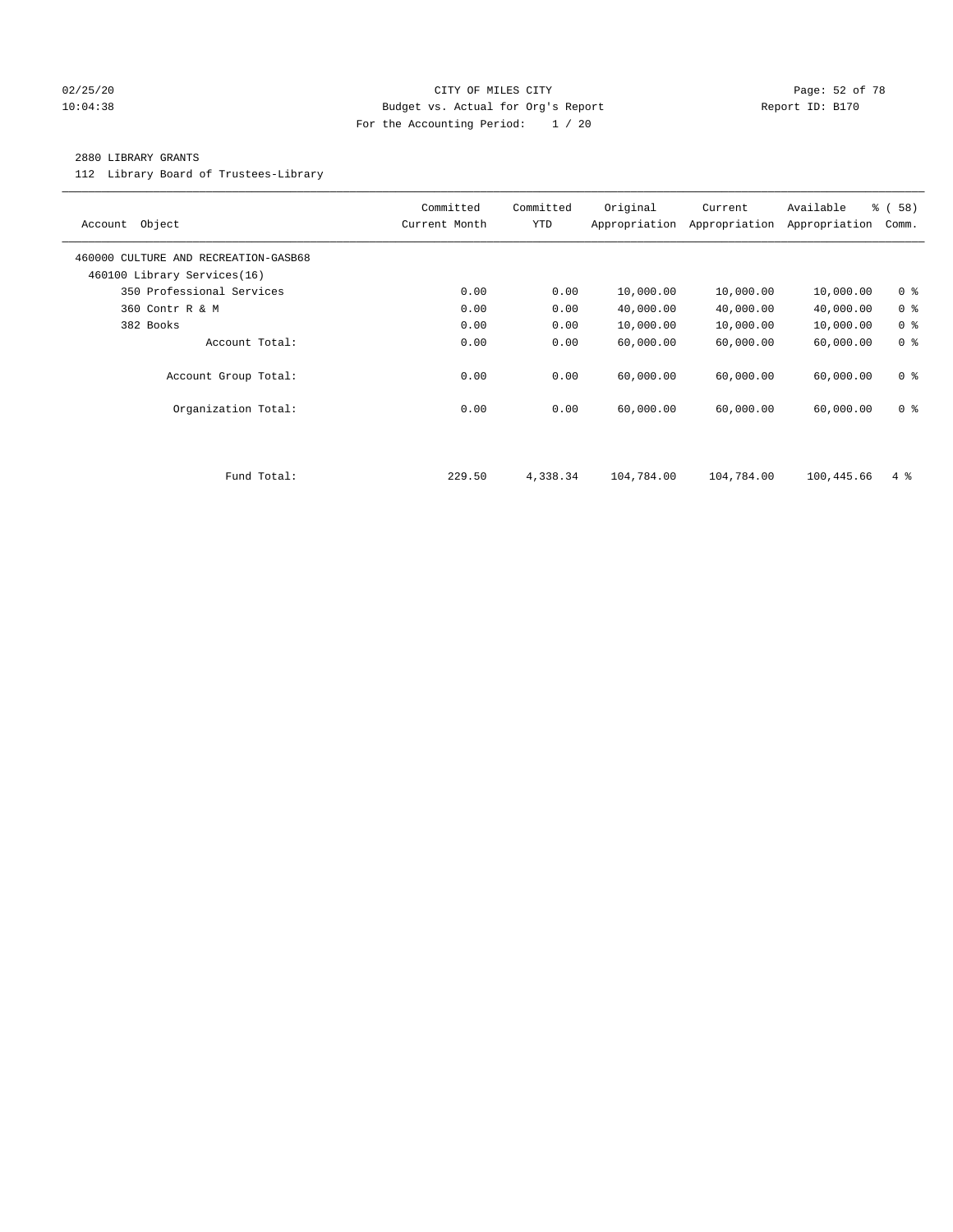#### 02/25/20 Page: 53 of 78 10:04:38 Budget vs. Actual for Org's Report Changer Report ID: B170 For the Accounting Period: 1 / 20

2935 Historic Preservation

| Account Object                              | Committed<br>Current Month | Committed<br><b>YTD</b> | Original | Current  | Available<br>Appropriation Appropriation Appropriation Comm. | % (58)         |
|---------------------------------------------|----------------------------|-------------------------|----------|----------|--------------------------------------------------------------|----------------|
| 460000 CULTURE AND RECREATION-GASB68        |                            |                         |          |          |                                                              |                |
| 460461 Historic Preservation-Administration |                            |                         |          |          |                                                              |                |
| 111 Salaries and Wages - Permanent          | 0.00                       | 0.00                    | 1,968.00 | 1,968.00 | 1,968.00                                                     | 0 <sup>8</sup> |
| 131 VACATION                                | 0.00                       | 0.00                    | 60.00    | 60.00    | 60.00                                                        | 0 <sup>8</sup> |
| 132 SICK LEAVE                              | 0.00                       | 0.00                    | 60.00    | 60.00    | 60.00                                                        | 0 <sup>8</sup> |
| 133 OTHER LEAVE PAY                         | 0.00                       | 0.00                    | 100.00   | 100.00   | 100.00                                                       | 0 <sup>8</sup> |
| 141 Unemployment Insurance                  | 0.00                       | 0.00                    | 3.00     | 3.00     | 3.00                                                         | 0 <sup>8</sup> |
| 142 Workers' Compensation                   | 0.00                       | 0.00                    | 28.00    | 28.00    | 28.00                                                        | 0 <sup>8</sup> |
| 144 FICA                                    | 0.00                       | 0.00                    | 167.00   | 167.00   | 167.00                                                       | 0 <sup>8</sup> |
| 145 PERS                                    | 0.00                       | 0.00                    | 190.00   | 190.00   | 190.00                                                       | 0 <sup>8</sup> |
| 196 CLOTHING ALLOTMENT                      | 0.00                       | 0.00                    | 75.00    | 75.00    | 75.00                                                        | 0 <sup>8</sup> |
| 210 Office Supplies and Materials           | 0.00                       | 15.99                   | 1,000.00 | 1,000.00 | 984.01                                                       | 2 <sup>8</sup> |
| 220 Operating Expenses                      | 0.00                       | 0.00                    | 2,000.00 | 2,000.00 | 2,000.00                                                     | 0 <sup>8</sup> |
| 311 Postage, Box Rent, Etc.                 | 0.00                       | 0.42                    | 150.00   | 150.00   | 149.58                                                       | 0 <sup>8</sup> |
| 320 Printing, Duplicating, Typing &         | 0.00                       | 352.78                  | 300.00   | 300.00   | $-52.78$                                                     | 118 %          |
| 330 Publicity, Subscriptions & Dues         | 0.00                       | 0.00                    | 200.00   | 200.00   | 200.00                                                       | 0 <sup>8</sup> |
| 331 Publication of Formal & Legal Notices   | 0.00                       | 0.00                    | 150.00   | 150.00   | 150.00                                                       | 0 <sup>8</sup> |
| 334 Memberships, Registrations & Dues       | 0.00                       | 0.00                    | 20.00    | 20.00    | 20.00                                                        | 0 <sup>8</sup> |
| 345 Telephone                               | 0.00                       | 1.22                    | 0.00     | 0.00     | $-1.22$                                                      | $***$ $-$      |
| 347 Internet                                | 0.42                       | 4.79                    | 60.00    | 60.00    | 55.21                                                        | 8 %            |
| 350 Professional Services                   | 0.00                       | 75.25                   | 1,800.00 | 1,800.00 | 1,724.75                                                     | 4%             |
| 360 Contr R & M                             | 0.00                       | 5.00                    | 0.00     | 0.00     | $-5.00$                                                      | $***$ 8        |
| 370 Travel                                  | 0.00                       | 0.00                    | 500.00   | 500.00   | 500.00                                                       | 0 <sup>8</sup> |
| 380 Training Services                       | 0.00                       | 0.00                    | 300.00   | 300.00   | 300.00                                                       | 0 <sup>8</sup> |
| Account Total:                              | 0.42                       | 455.45                  | 9,131.00 | 9,131.00 | 8,675.55                                                     | 5 <sup>°</sup> |
| Account Group Total:                        | 0.42                       | 455.45                  | 9,131.00 | 9,131.00 | 8,675.55                                                     | 5 <sup>°</sup> |
| Organization Total:                         | 0.42                       | 455.45                  | 9,131.00 | 9,131.00 | 8,675.55                                                     | 5 <sup>°</sup> |
| Fund Total:                                 | 0.42                       | 455.45                  | 9,131.00 | 9,131.00 | 8,675.55                                                     | 5 <sup>8</sup> |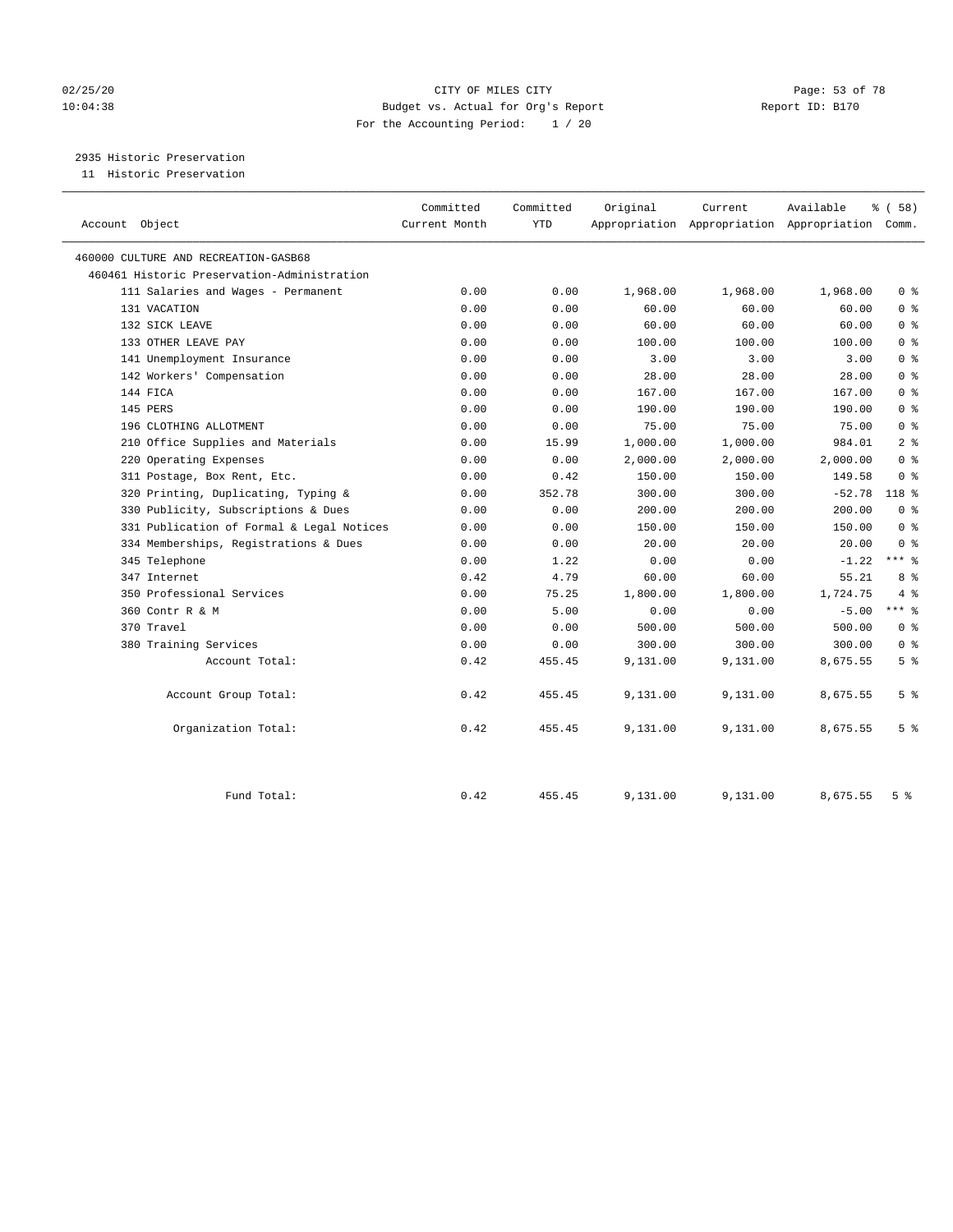#### $02/25/20$  Page: 54 of 78 10:04:38 Budget vs. Actual for Org's Report Report ID: B170 For the Accounting Period: 1 / 20

#### 2985 RETIRED SENIOR VOLUNTEER PROG (RSVP)

15 Retired Senior Volunteer Program

| Account Object                             | Committed<br>Current Month | Committed<br><b>YTD</b> | Original  | Current   | Available<br>Appropriation Appropriation Appropriation Comm. | % (58)             |
|--------------------------------------------|----------------------------|-------------------------|-----------|-----------|--------------------------------------------------------------|--------------------|
| 450000 Social and Economic Services-GASB68 |                            |                         |           |           |                                                              |                    |
| 450330 RSVP Non-Federal                    |                            |                         |           |           |                                                              |                    |
| 111 Salaries and Wages - Permanent         | 172.06                     | 1,229.08                | 2,000.00  | 2,000.00  | 770.92                                                       | 61 %               |
| 131 VACATION                               | 8.77                       | 110.10                  | 200.00    | 200.00    | 89.90                                                        | 55%                |
| 132 SICK LEAVE                             | 29.59                      | 49.68                   | 200.00    | 200.00    | 150.32                                                       | 25%                |
| 133 OTHER LEAVE PAY                        | 0.00                       | 22.72                   | 100.00    | 100.00    | 77.28                                                        | $23$ $%$           |
| 141 Unemployment Insurance                 | 0.32                       | 2.15                    | 12.00     | 12.00     | 9.85                                                         | 18 %               |
| 142 Workers' Compensation                  | 0.83                       | 5.63                    | 31.00     | 31.00     | 25.37                                                        | 18 %               |
| 143 Health Insurance                       | 0.00                       | 0.00                    | 400.00    | 400.00    | 400.00                                                       | 0 <sup>8</sup>     |
| 144 FICA                                   | 16.09                      | 108.01                  | 192.00    | 192.00    | 83.99                                                        | 56%                |
| 145 PERS                                   | 18.24                      | 122.40                  | 173.00    | 173.00    | 50.60                                                        | 71 %               |
| 210 Office Supplies and Materials          | 0.00                       | 0.00                    | 1,098.00  | 1,098.00  | 1,098.00                                                     | 0 <sup>8</sup>     |
| 220 Operating Expenses                     | 575.38                     | 2,072.65                | 7,345.00  | 7,345.00  | 5,272.35                                                     | $28$ %             |
| 311 Postage, Box Rent, Etc.                | 252.74                     | 510.35                  | 750.00    | 750.00    | 239.65                                                       | 68 %               |
| 330 Publicity, Subscriptions & Dues        | 0.00                       | 159.60                  | 160.00    | 160.00    | 0.40                                                         | 100 %              |
| 334 Memberships, Registrations & Dues      | 0.00                       | 0.00                    | 150.00    | 150.00    | 150.00                                                       | 0 <sup>8</sup>     |
| 345 Telephone                              | 119.78                     | 833.05                  | 1,440.00  | 1,440.00  | 606.95                                                       | 58 %               |
| 370 Travel                                 | 0.00                       | 0.00                    | 1,750.00  | 1,750.00  | 1,750.00                                                     | 0 <sup>8</sup>     |
| 379 Other Travel                           | 85.19                      | 378.55                  | 1,500.00  | 1,500.00  | 1,121.45                                                     | 25%                |
| 512 Insurance on Vehicles & Equipment      | 0.00                       | 0.00                    | 500.00    | 500.00    | 500.00                                                       | 0 <sup>8</sup>     |
| 513 Liability                              | 0.00                       | 9.80                    | 599.00    | 599.00    | 589.20                                                       | 2 <sup>8</sup>     |
| Account Total:                             | 1,278.99                   | 5,613.77                | 18,600.00 | 18,600.00 | 12,986.23                                                    | $30*$              |
| 450340 RSVP FEDERAL GRANT- FALLON/CUSTER   |                            |                         |           |           |                                                              |                    |
| 111 Salaries and Wages - Permanent         | 3,797.67                   | 24,691.22               | 44,890.00 | 44,890.00 | 20,198.78                                                    | $55$ $\frac{6}{3}$ |
| 131 VACATION                               | 166.58                     | 2,428.16                | 4,300.00  | 4,300.00  | 1,871.84                                                     | 56%                |
| 132 SICK LEAVE                             | 562.21                     | 943.82                  | 3,900.00  | 3,900.00  | 2,956.18                                                     | $24$ %             |
| 133 OTHER LEAVE PAY                        | 0.00                       | 424.62                  | 1,900.00  | 1,900.00  | 1,475.38                                                     | $22$ %             |
| 141 Unemployment Insurance                 | 6.79                       | 42.58                   | 247.00    | 247.00    | 204.42                                                       | $17*$              |
| 142 Workers' Compensation                  | 22.47                      | 124.17                  | 683.00    | 683.00    | 558.83                                                       | 18 %               |
| 143 Health Insurance                       | 794.35                     | 5,560.45                | 8,600.00  | 8,600.00  | 3,039.55                                                     | 65 %               |
| 144 FICA                                   | 346.29                     | 2,171.47                | 4,207.00  | 4,207.00  | 2,035.53                                                     | $52$ $%$           |
| 145 PERS                                   | 346.62                     | 2,355.36                | 3,794.00  | 3,794.00  | 1,438.64                                                     | 62 %               |
| 210 Office Supplies and Materials          | 0.00                       | 546.36                  | 1,525.00  | 1,525.00  | 978.64                                                       | 36%                |
| 220 Operating Expenses                     | 1,990.43                   | 1,990.43                | 0.00      | 0.00      | $-1,990.43$                                                  | $***$ $-$          |
| 334 Memberships, Registrations & Dues      | 0.00                       | 75.00                   | 275.00    | 275.00    | 200.00                                                       | $27$ %             |
| 370 Travel                                 | 536.40                     | 4,120.67                | 7,081.00  | 7,081.00  | 2,960.33                                                     | 58 %               |
| 530 Rent                                   | 835.00                     | 3,340.00                | 5,010.00  | 5,010.00  | 1,670.00                                                     | 67 %               |
| Account Total:                             | 9,404.81                   | 48,814.31               | 86,412.00 | 86,412.00 | 37,597.69                                                    | 56 %               |
|                                            |                            |                         |           |           |                                                              |                    |
| 450351 RSVP-Excess                         |                            |                         |           |           |                                                              |                    |
| 111 Salaries and Wages - Permanent         | 0.00                       | 776.92                  | 2,000.00  | 2,000.00  | 1,223.08                                                     | 39 %               |
| 141 Unemployment Insurance                 | 0.00                       | 1.32                    | 10.00     | 10.00     | 8.68                                                         | 13 <sup>8</sup>    |
| 142 Workers' Compensation                  | 0.00                       | 3.55                    | 26.00     | 26.00     | 22.45                                                        | $14$ %             |
| 144 FICA                                   | 0.00                       | 67.28                   | 155.00    | 155.00    | 87.72                                                        | 43 %               |
| 145 PERS                                   | 0.00                       | 76.26                   | 140.00    | 140.00    | 63.74                                                        | 54 %               |
| 220 Operating Expenses                     | 0.00                       | 1,572.20                | 2,000.00  | 2,000.00  | 427.80                                                       | 79 %               |
| Account Total:                             | 0.00                       | 2,497.53                | 4,331.00  | 4,331.00  | 1,833.47                                                     | 58 %               |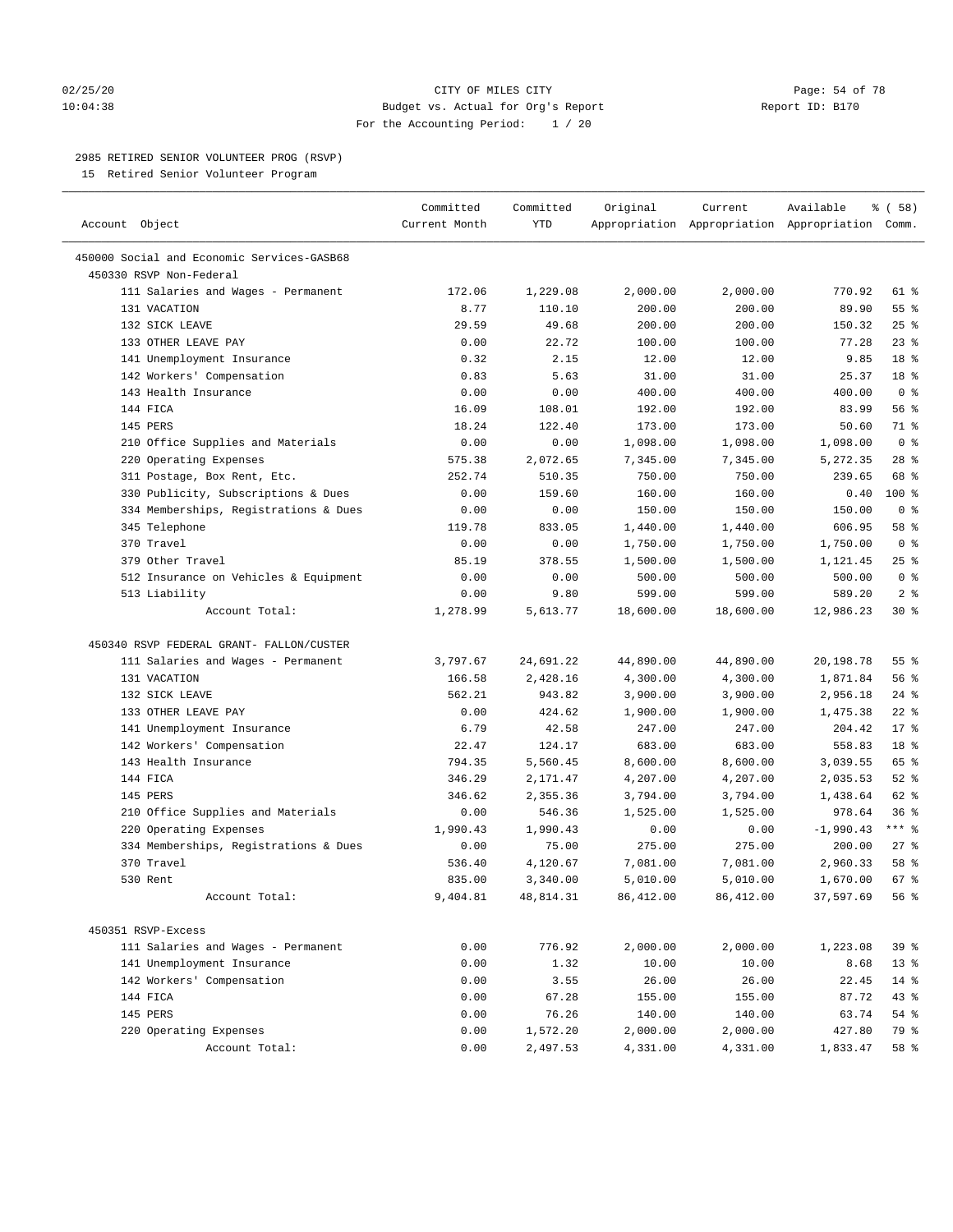#### 02/25/20 **CITY OF MILES CITY CITY CITY Page: 55 of 78** 10:04:38 Budget vs. Actual for Org's Report Report ID: B170 For the Accounting Period: 1 / 20

#### 2985 RETIRED SENIOR VOLUNTEER PROG (RSVP)

15 Retired Senior Volunteer Program

| Object<br>Account    | Committed<br>Current Month | Committed<br><b>YTD</b> | Original<br>Appropriation | Current<br>Appropriation | Available<br>Appropriation | % ( 58 )<br>Comm. |
|----------------------|----------------------------|-------------------------|---------------------------|--------------------------|----------------------------|-------------------|
| Account Group Total: | 10,683.80                  | 56,925.61               | 109,343.00                | 109,343.00               | 52, 417.39                 | $52$ $%$          |
| Organization Total:  | 10,683.80                  | 56,925.61               | 109,343.00                | 109,343.00               | 52, 417.39                 | $52$ $%$          |
| Fund Total:          | 10,683.80                  | 56,925.61               | 109,343.00                | 109,343.00               | 52, 417.39 52 %            |                   |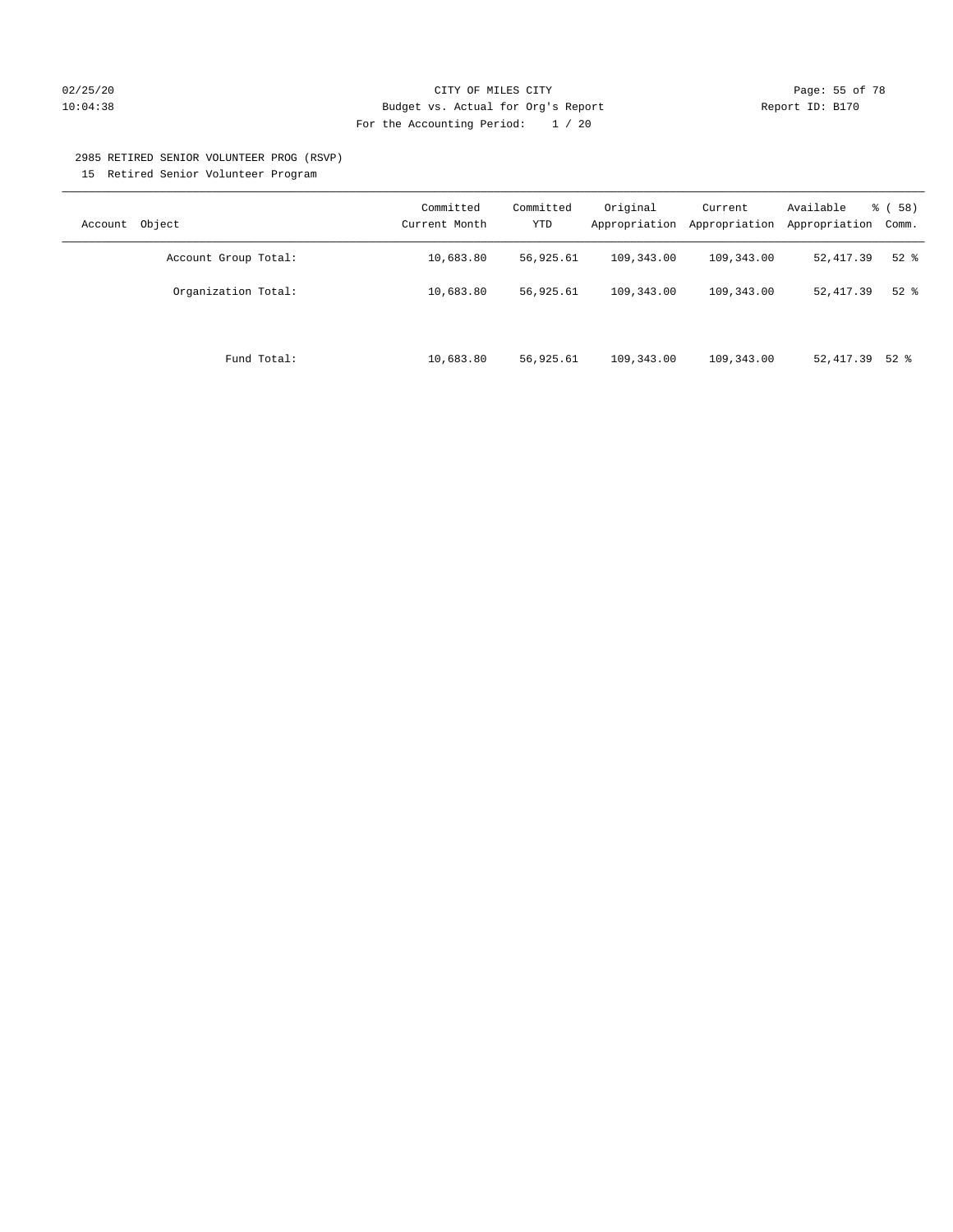#### 02/25/20 Page: 56 of 78 10:04:38 Budget vs. Actual for Org's Report Report ID: B170 For the Accounting Period: 1 / 20

#### 3670 SID 211 110 SID # 211

| Account Object                     | Committed<br>Current Month | Committed<br><b>YTD</b> | Original | Current<br>Appropriation Appropriation | Available<br>Appropriation | % (58)<br>Comm. |
|------------------------------------|----------------------------|-------------------------|----------|----------------------------------------|----------------------------|-----------------|
| 490000 DEBT SERVICE                |                            |                         |          |                                        |                            |                 |
| 490500 Other Debt Service Payments |                            |                         |          |                                        |                            |                 |
| 643 Principal- SID 211             | 0.00                       | 1,899.32                | 3,806.00 | 3,806.00                               | 1,906.68                   | $50*$           |
| 644 Interest- SID 211              | 0.00                       | 780.16                  | 1,541.00 | 1,541.00                               | 760.84                     | $51$ %          |
| Account Total:                     | 0.00                       | 2,679.48                | 5,347.00 | 5,347.00                               | 2,667.52                   | 50%             |
| Account Group Total:               | 0.00                       | 2,679.48                | 5,347.00 | 5,347.00                               | 2,667.52                   | $50*$           |
| Organization Total:                | 0.00                       | 2,679.48                | 5,347.00 | 5,347.00                               | 2,667.52                   | $50*$           |
|                                    |                            |                         |          |                                        |                            |                 |
| Fund Total:                        | 0.00                       | 2,679.48                | 5,347.00 | 5,347.00                               | 2,667.52                   | 50 %            |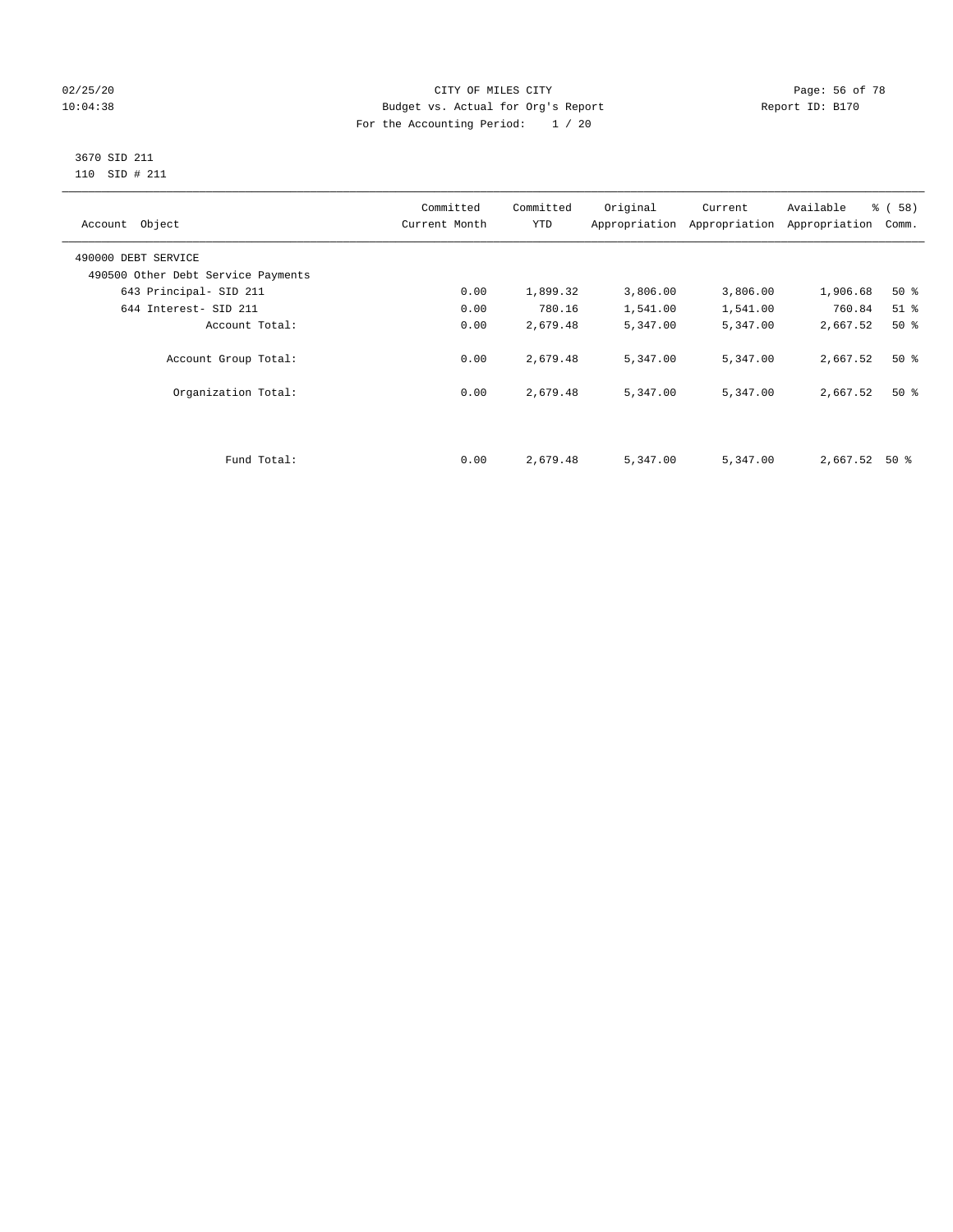#### 02/25/20 Page: 57 of 78 CITY OF MILES CITY CONTROL PAGE: 57 of 78 10:04:38 Budget vs. Actual for Org's Report Report ID: B170 For the Accounting Period: 1 / 20

#### 4000 General Fund Capitol Improvement Fund

501 Capital Purchases

| Account Object                                                     | Committed<br>Current Month | Committed<br><b>YTD</b> | Original  | Current<br>Appropriation Appropriation | Available<br>Appropriation | % ( 58 )<br>Comm.  |
|--------------------------------------------------------------------|----------------------------|-------------------------|-----------|----------------------------------------|----------------------------|--------------------|
| 410000 GENERAL GOVERNMENTGASB68<br>410100 Legislative Services(02) |                            |                         |           |                                        |                            |                    |
| 940 Machinery & Equipment                                          | 8,816.50                   | 44, 218.37              | 57,640.00 | 57,640.00                              | 13,421.63                  | $77$ $\frac{6}{9}$ |
| Account Total:                                                     | 8,816.50                   | 44, 218.37              | 57,640.00 | 57,640.00                              | 13,421.63                  | 77.8               |
| Account Group Total:                                               | 8,816.50                   | 44, 218.37              | 57,640.00 | 57,640.00                              | 13,421.63                  | 77.8               |
| Organization Total:                                                | 8,816.50                   | 44, 218.37              | 57,640.00 | 57,640.00                              | 13,421.63                  | 77.8               |
|                                                                    |                            |                         |           |                                        |                            |                    |
| Fund Total:                                                        | 8,816.50                   | 44, 218.37              | 57,640.00 | 57,640.00                              | 13,421.63                  | 77 %               |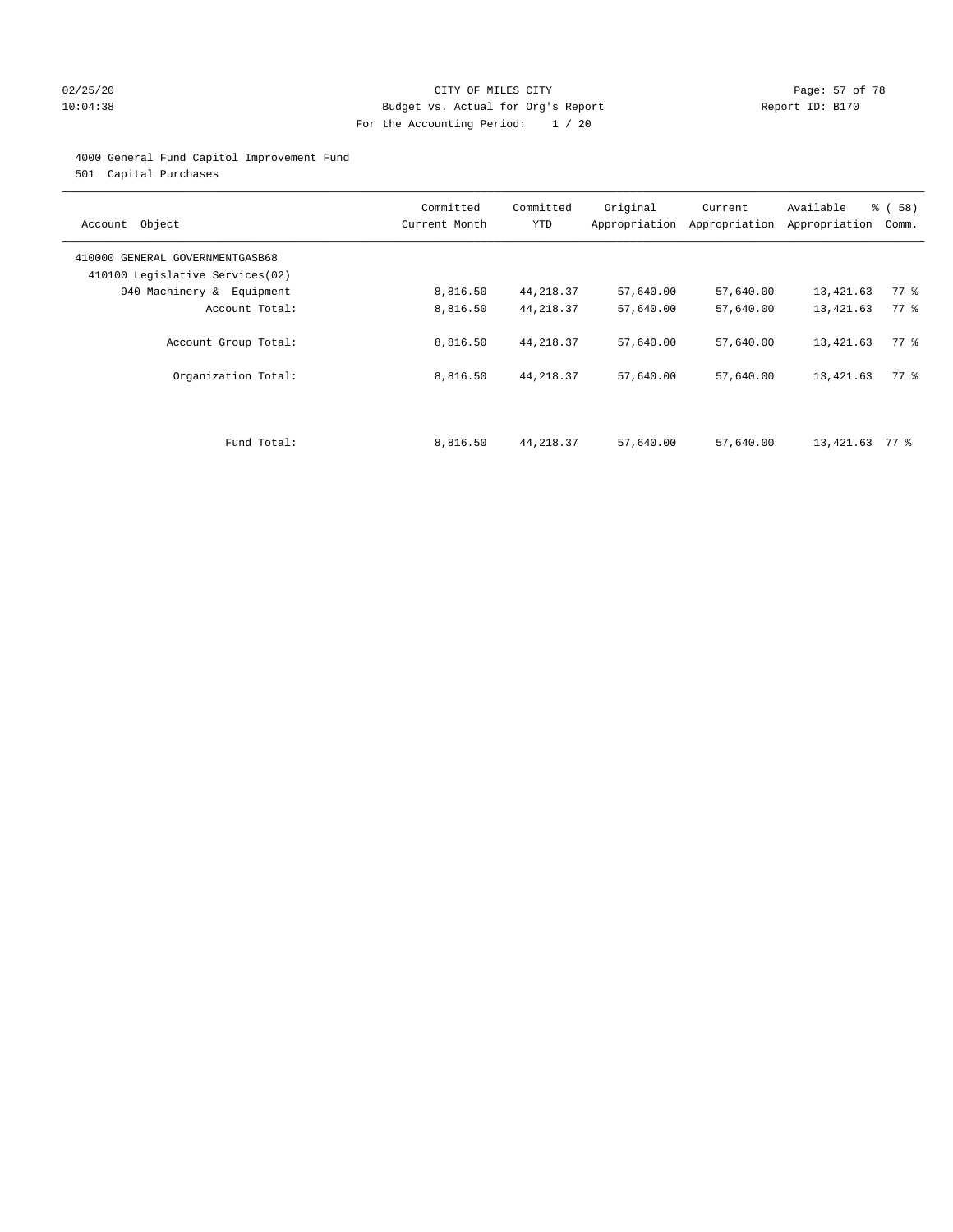#### 02/25/20 Page: 58 of 78 10:04:38 Budget vs. Actual for Org's Report Report ID: B170 For the Accounting Period: 1 / 20

#### 4050 Ambulance Capital Improvement Fund

10 Ambulance

| Account Object                                                             | Committed<br>Current Month | Committed<br><b>YTD</b> | Original  | Current<br>Appropriation Appropriation | Available<br>Appropriation | % ( 58 )<br>Comm. |
|----------------------------------------------------------------------------|----------------------------|-------------------------|-----------|----------------------------------------|----------------------------|-------------------|
| 420000 PUBLIC SAFETY-GASB68<br>420730 Emergency Medical Services-Ambulance |                            |                         |           |                                        |                            |                   |
| 940 Machinery & Equipment                                                  | 0.00                       | 0.00                    | 13,779.00 | 13,779.00                              | 13,779.00                  | 0 <sup>8</sup>    |
| Account Total:                                                             | 0.00                       | 0.00                    | 13,779.00 | 13,779.00                              | 13,779.00                  | 0 <sup>8</sup>    |
| Account Group Total:                                                       | 0.00                       | 0.00                    | 13,779.00 | 13,779.00                              | 13,779.00                  | 0 <sup>8</sup>    |
| Organization Total:                                                        | 0.00                       | 0.00                    | 13,779.00 | 13,779.00                              | 13,779.00                  | 0 <sup>8</sup>    |
|                                                                            |                            |                         |           |                                        |                            |                   |
| Fund Total:                                                                | 0.00                       | 0.00                    | 13,779.00 | 13,779.00                              | 13,779.00                  | 0 %               |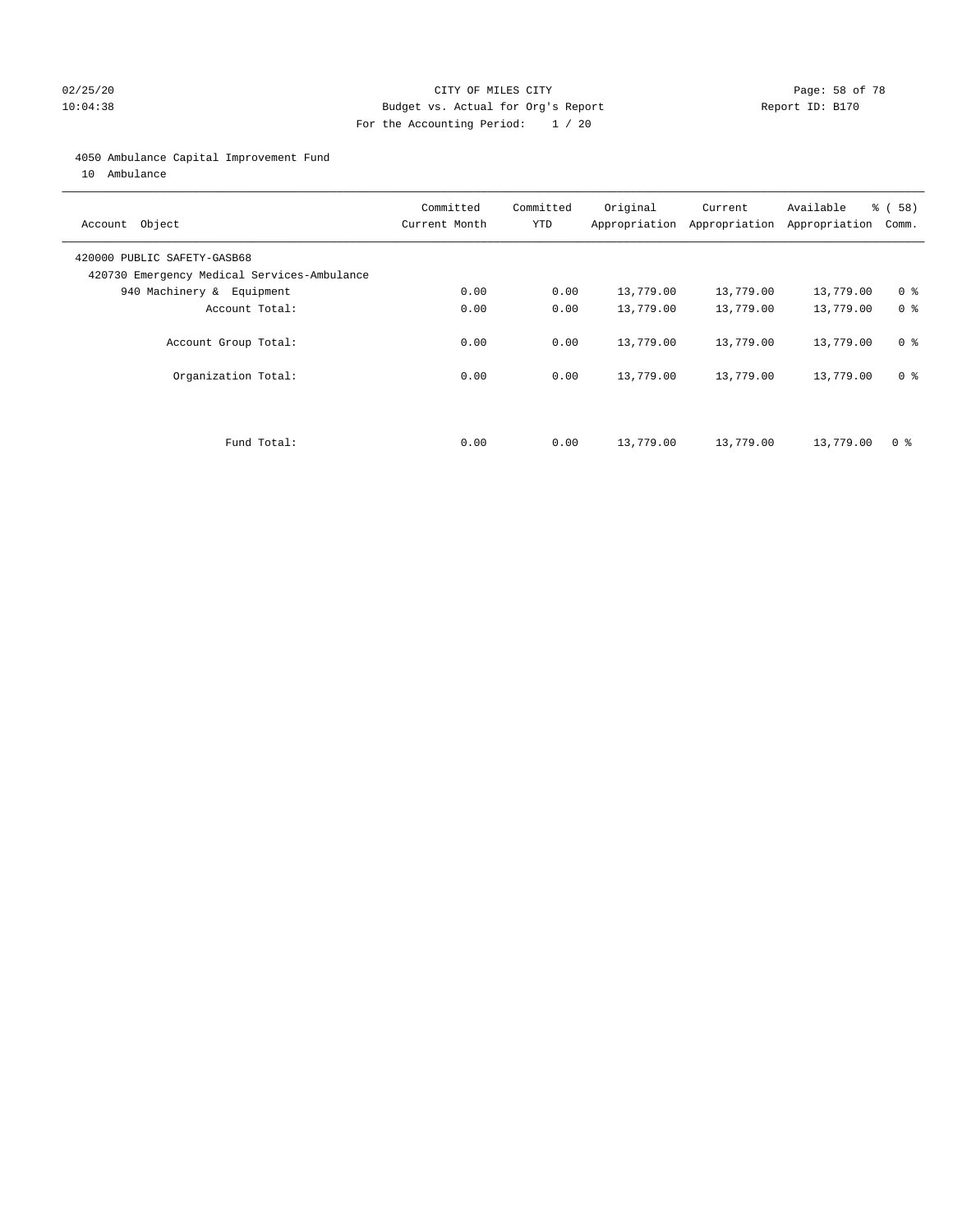#### 02/25/20 Page: 59 of 78 10:04:38 Budget vs. Actual for Org's Report Report ID: B170 For the Accounting Period: 1 / 20

#### 4060 CAPITAL IMPROV-PUBLIC WORKS

911 Public Works Operations

| Object<br>Account                                         | Committed<br>Current Month | Committed<br><b>YTD</b> | Original<br>Appropriation | Current<br>Appropriation | Available<br>Appropriation | % (58)<br>Comm. |
|-----------------------------------------------------------|----------------------------|-------------------------|---------------------------|--------------------------|----------------------------|-----------------|
| 430000 Public Works-GASB68<br>430233 Roadway/Re-surfacing |                            |                         |                           |                          |                            |                 |
| 940 Machinery & Equipment                                 | 191,851.24                 | 362,159.73              | 510,000.00                | 510,000.00               | 147,840.27                 | 71 %            |
| Account Total:                                            | 191,851.24                 | 362, 159.73             | 510,000.00                | 510,000.00               | 147,840.27                 | 71 %            |
| Account Group Total:                                      | 191,851.24                 | 362,159.73              | 510,000.00                | 510,000.00               | 147,840.27                 | 71 %            |
| Organization Total:                                       | 191,851.24                 | 362,159.73              | 510,000.00                | 510,000.00               | 147,840.27                 | 71 %            |
|                                                           |                            |                         |                           |                          |                            |                 |
| Fund Total:                                               | 191,851.24                 | 362,159.73              | 510,000.00                | 510,000.00               | 147,840.27 71 %            |                 |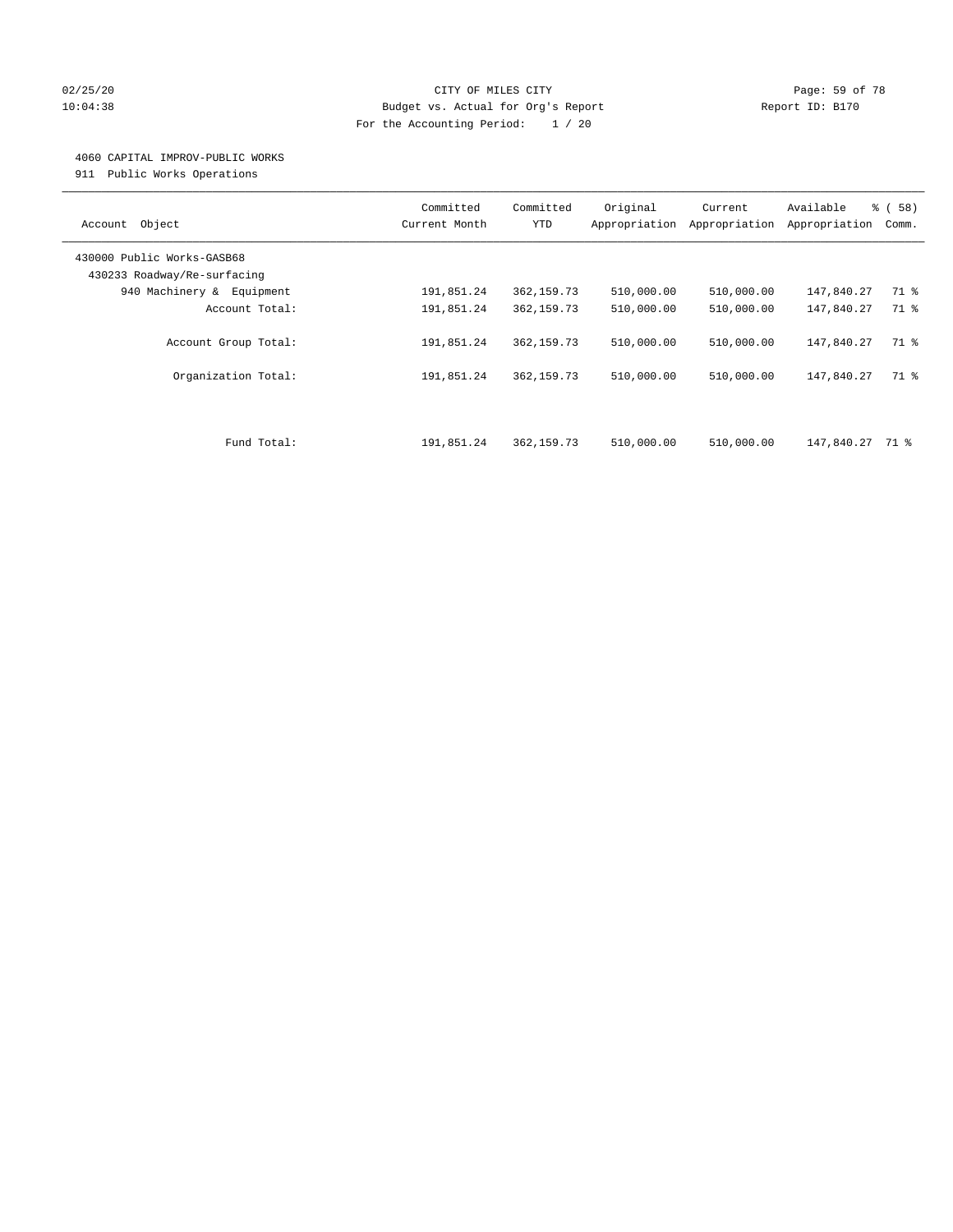#### 02/25/20 Page: 60 of 78 10:04:38 Budget vs. Actual for Org's Report Report ID: B170 For the Accounting Period: 1 / 20

#### 5210 WATER UTILITY

22 Water Plant

| Account Object                                | Committed<br>Current Month | Committed<br>YTD | Original   | Current    | Available<br>Appropriation Appropriation Appropriation Comm. | 8 ( 58 )           |
|-----------------------------------------------|----------------------------|------------------|------------|------------|--------------------------------------------------------------|--------------------|
| 430000 Public Works-GASB68                    |                            |                  |            |            |                                                              |                    |
| 430530 Water Source of Supply and Pumping(22) |                            |                  |            |            |                                                              |                    |
| 111 Salaries and Wages - Permanent            | 21,170.20                  | 145, 433. 14     | 250,484.00 | 250,484.00 | 105,050.86                                                   | 58 %               |
| 121 OVERTIME-PERMANENT                        | 536.43                     | 6,245.45         | 10,300.00  | 10,300.00  | 4,054.55                                                     | 61 %               |
| 131 VACATION                                  | 1,604.28                   | 10,404.24        | 19,500.00  | 19,500.00  | 9,095.76                                                     | 53%                |
| 132 SICK LEAVE                                | 473.67                     | 2,274.59         | 5,500.00   | 5,500.00   | 3,225.41                                                     | 41 %               |
| 133 OTHER LEAVE PAY                           | 81.26                      | 240.77           | 2,733.00   | 2,733.00   | 2,492.23                                                     | 9 <sub>8</sub>     |
| 134 HOLIDAY PAY                               | 1,118.04                   | 3,814.12         | 5,400.00   | 5,400.00   | 1,585.88                                                     | 71 %               |
| 141 Unemployment Insurance                    | 37.51                      | 254.24           | 441.00     | 441.00     | 186.76                                                       | 58 %               |
| 142 Workers' Compensation                     | 1,430.40                   | 9,908.72         | 16,848.00  | 16,848.00  | 6,939.28                                                     | 59 %               |
| 143 Health Insurance                          | 4,449.91                   | 32,102.82        | 53,404.00  | 53,404.00  | 21,301.18                                                    | 60 %               |
| 144 FICA                                      | 1,825.08                   | 12,350.23        | 22,485.00  | 22,485.00  | 10,134.77                                                    | $55$ $\frac{6}{3}$ |
| 145 PERS                                      | 2,166.08                   | 14, 345.76       | 25,482.00  | 25,482.00  | 11,136.24                                                    | 56%                |
| 196 CLOTHING ALLOTMENT                        | 0.00                       | 915.00           | 950.00     | 950.00     | 35.00                                                        | 96%                |
| 210 Office Supplies and Materials             | 0.00                       | 64.44            | 250.00     | 250.00     | 185.56                                                       | 26%                |
| 214 Small Items of Equipment                  | 83.39                      | 83.39            | 8,000.00   | 8,000.00   | 7,916.61                                                     | 1 <sup>°</sup>     |
| 220 Operating Expenses                        | 26.25                      | 993.43           | 2,500.00   | 2,500.00   | 1,506.57                                                     | 40 %               |
| 222 Chemicals, Lab & Med Supplies             | 0.00                       | 0.00             | 250.00     | 250.00     | 250.00                                                       | 0 <sup>8</sup>     |
| 226 Clothing and Uniforms                     | 0.00                       | 172.54           | 600.00     | 600.00     | 427.46                                                       | 29%                |
| 230 Repair and Maintenance Supplies           | 392.40                     | 3,862.73         | 10,000.00  | 10,000.00  | 6,137.27                                                     | 39 %               |
| 231 Gas, Oil, Diesel Fuel, Grease, etc.       | 88.12                      | 1,253.74         | 2,000.00   | 2,000.00   | 746.26                                                       | 63 %               |
| 241 Consumable Tools                          | 0.00                       | 0.00             | 200.00     | 200.00     | 200.00                                                       | 0 <sup>8</sup>     |
| 311 Postage, Box Rent, Etc.                   | 2.00                       | 8.15             | 50.00      | 50.00      | 41.85                                                        | 16 <sup>°</sup>    |
| 330 Publicity, Subscriptions & Dues           | 0.00                       | 145.00           | 750.00     | 750.00     | 605.00                                                       | 19 <sup>°</sup>    |
| 334 Memberships, Registrations & Dues         | 0.00                       | 107.50           | 200.00     | 200.00     | 92.50                                                        | 54 %               |
| 341 Electric Utility Services                 | 6,089.28                   | 42, 185. 21      | 75,800.00  | 75,800.00  | 33,614.79                                                    | 56%                |
| 344 Gas Utility Service                       | 1,705.55                   | 4,038.25         | 10,000.00  | 10,000.00  | 5,961.75                                                     | 40 %               |
| 345 Telephone                                 | 69.61                      | 515.78           | 1,000.00   | 1,000.00   | 484.22                                                       | $52$ $%$           |
| 346 Garbage Service                           | 0.00                       | 348.62           | 500.00     | 500.00     | 151.38                                                       | 70 %               |
| 347 Internet                                  | 80.20                      | 561.40           | 1,000.00   | 1,000.00   | 438.60                                                       | 56%                |
| 350 Professional Services                     | 0.00                       | 465.80           | 500.00     | 500.00     | 34.20                                                        | $93$ $%$           |
| 352 Wtr/Swr Lab Testing                       | 0.00                       | 0.00             | 1,000.00   | 1,000.00   | 1,000.00                                                     | 0 <sup>8</sup>     |
| 357 Architectual, Engineering Serv Etc.       | 0.00                       | 0.00             | 10,000.00  | 10,000.00  | 10,000.00                                                    | 0 <sup>8</sup>     |
| 360 Contr R & M                               | 4,359.50                   | 18,324.41        | 143,000.00 | 143,000.00 | 124,675.59                                                   | $13*$              |
| 363 R&M Vehicles/Equip/Labor-PW               | 0.00                       | 132.44           | 3,500.00   | 3,500.00   | 3,367.56                                                     | 4%                 |
| 369 Other Repair and Maintenance              | 0.00                       | 309.25           | 2,000.00   | 2,000.00   | 1,690.75                                                     | 15 <sup>°</sup>    |
| 370 Travel                                    | 30.50                      | 299.54           | 1,000.00   | 1,000.00   | 700.46                                                       | $30*$              |
| 380 Training Services                         | 35.00                      | 331.08           | 2,000.00   | 2,000.00   | 1,668.92                                                     | 17.8               |
| 382 Books                                     | 0.00                       | 74.25            | 200.00     | 200.00     | 125.75                                                       | 37%                |
| 400 BUILDING MATERIALS                        | 0.00                       | 0.00             | 500.00     | 500.00     | 500.00                                                       | 0 <sup>8</sup>     |
| 511 Insurance on Buildings                    | 0.00                       | 9,143.21         | 9,522.00   | 9,522.00   | 378.79                                                       | 96 %               |
| 512 Insurance on Vehicles & Equipment         | 0.00                       | 271.93           | 272.00     | 272.00     | 0.07                                                         | $100$ %            |
| 940 Machinery & Equipment                     | 0.00                       | 6,056.00         | 85,000.00  | 85,000.00  | 78,944.00                                                    | 7 %                |
| Account Total:                                | 47,854.66                  | 328,037.17       | 785,121.00 | 785,121.00 | 457,083.83                                                   | 42 %               |
| Account Group Total:                          | 47,854.66                  | 328,037.17       | 785,121.00 | 785,121.00 | 457,083.83                                                   | 42 %               |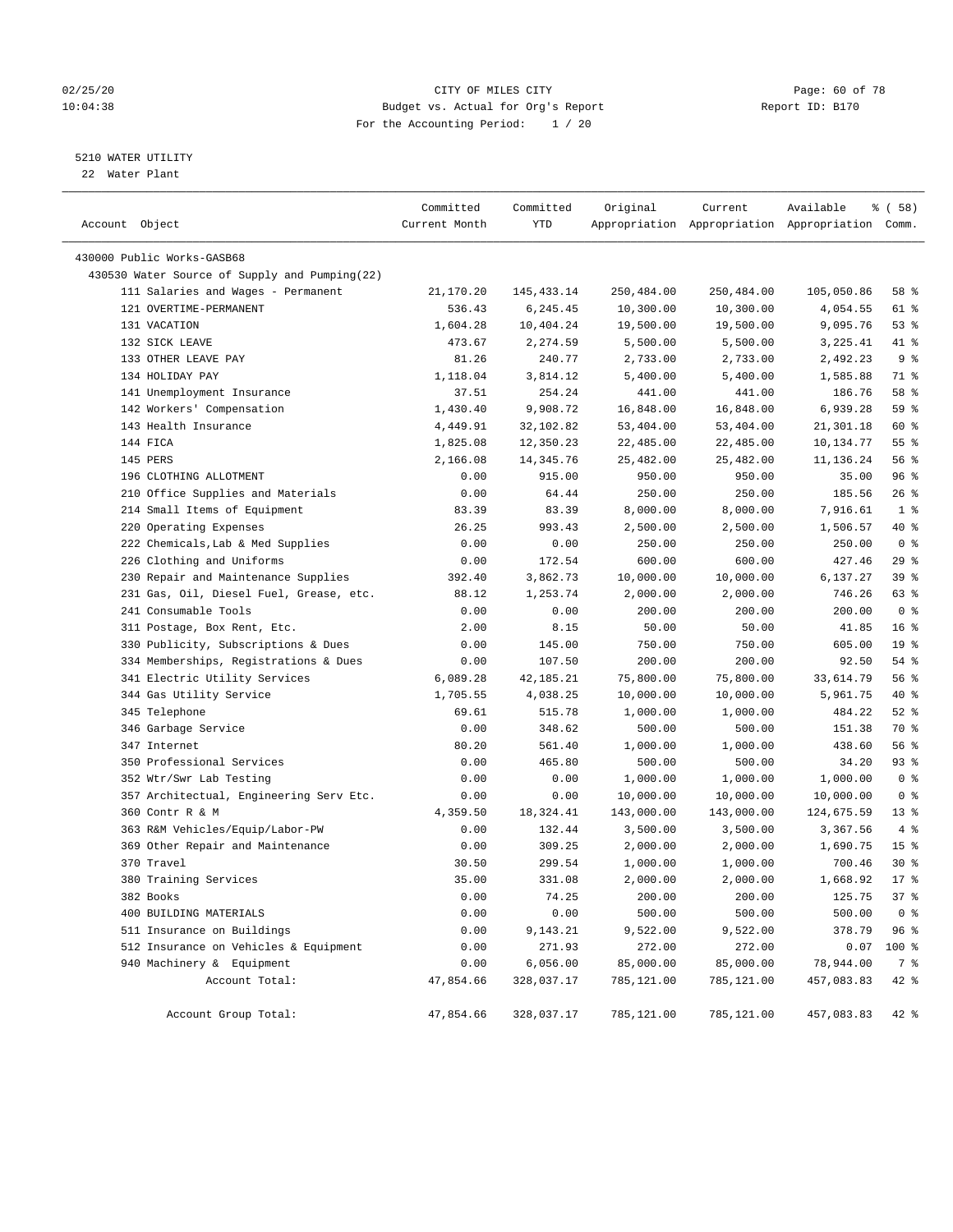#### 02/25/20 Page: 61 of 78 CITY OF MILES CITY CONTROL PAGE: 61 of 78 10:04:38 Budget vs. Actual for Org's Report Report ID: B170 For the Accounting Period: 1 / 20

#### 5210 WATER UTILITY 22 Water Plant

| Account Object |                     | Committed<br>Current Month | Committed<br><b>YTD</b> | Original   | Current    | Available<br>Appropriation Appropriation Appropriation Comm. | ※ ( 58 ) |
|----------------|---------------------|----------------------------|-------------------------|------------|------------|--------------------------------------------------------------|----------|
|                | Organization Total: | 47,854.66                  | 328,037.17              | 785,121.00 | 785,121.00 | 457,083.83 42 %                                              |          |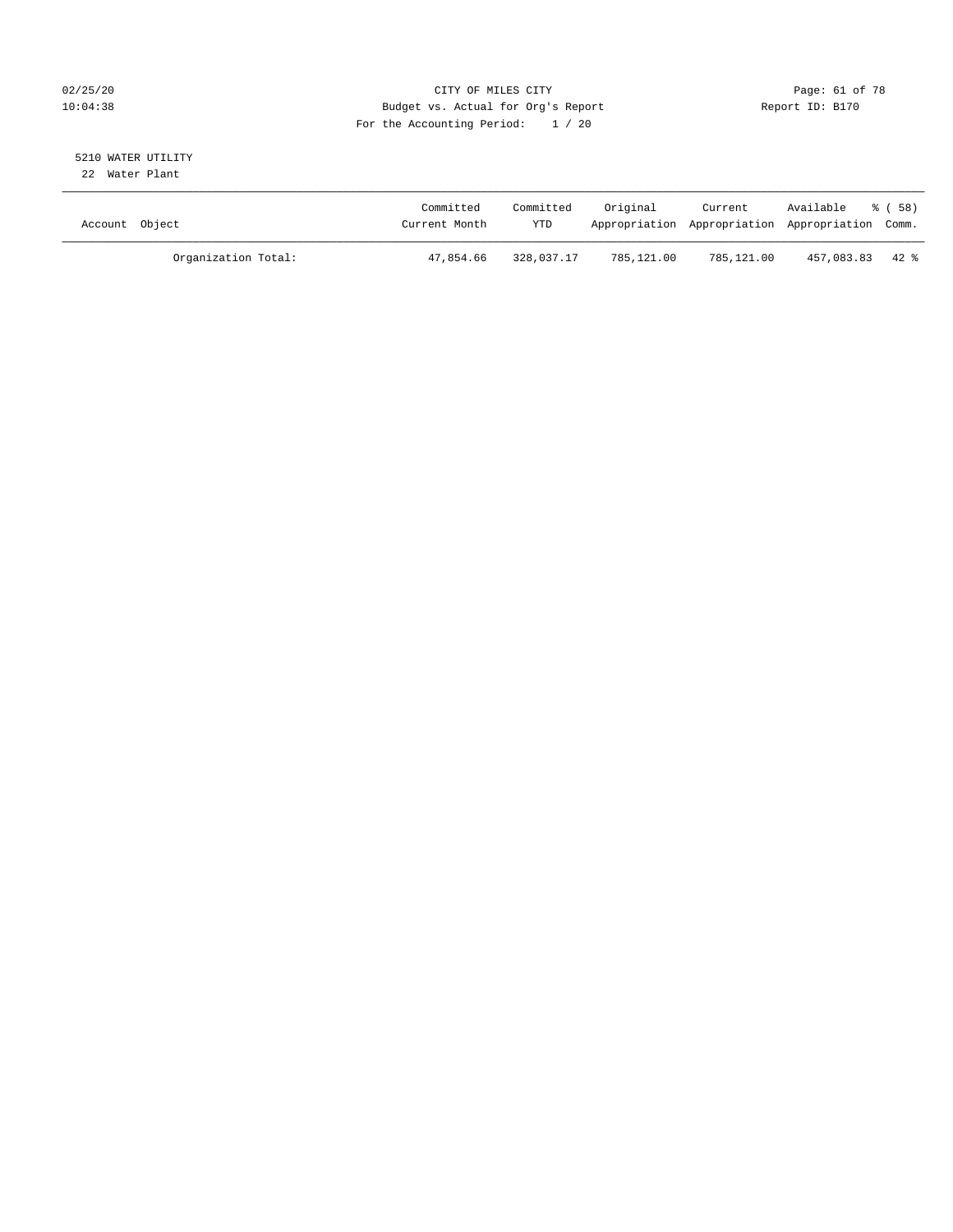#### 02/25/20 Page: 62 of 78 10:04:38 Budget vs. Actual for Org's Report Report ID: B170 For the Accounting Period: 1 / 20

————————————————————————————————————————————————————————————————————————————————————————————————————————————————————————————————————

#### 5210 WATER UTILITY

23 Water Lines

|                                           | Committed     | Committed                 | Original     | Current                                         | Available      | % ( 58 )       |  |
|-------------------------------------------|---------------|---------------------------|--------------|-------------------------------------------------|----------------|----------------|--|
| Account Object                            | Current Month | YTD                       |              | Appropriation Appropriation Appropriation Comm. |                |                |  |
|                                           |               |                           |              |                                                 |                |                |  |
| 430000 Public Works-GASB68                |               |                           |              |                                                 |                |                |  |
| 430550 Transmission and Distribution(23)  |               |                           |              |                                                 |                |                |  |
| 111 Salaries and Wages - Permanent        | 10,621.01     | 72,777.77                 | 151,428.00   | 151,428.00                                      | 78,650.23      | 48 %           |  |
| 121 OVERTIME-PERMANENT                    | 749.41        | 5,107.56                  | 10,200.00    | 10,200.00                                       | 5,092.44       | 50%            |  |
| 131 VACATION                              | 1,641.34      | 6,613.36                  | 7,600.00     | 7,600.00                                        | 986.64         | 87%            |  |
| 132 SICK LEAVE                            | 169.22        | 2,475.82                  | 5,000.00     | 5,000.00                                        | 2,524.18       | 50%            |  |
| 133 OTHER LEAVE PAY                       | 0.00          | 419.25                    | 1,430.00     | 1,430.00                                        | 1,010.75       | $29$ %         |  |
| 134 HOLIDAY PAY                           | 131.64        | 366.34                    | 2,100.00     | 2,100.00                                        | 1,733.66       | $17*$          |  |
| 141 Unemployment Insurance                | 19.99         | 132.40                    | 267.00       | 267.00                                          | 134.60         | 50%            |  |
| 142 Workers' Compensation                 | 726.28        | 4,767.58                  | 8,523.00     | 8,523.00                                        | 3,755.42       | 56%            |  |
| 143 Health Insurance                      | 2,447.14      | 17,130.05                 | 34,140.00    | 34,140.00                                       | 17,009.95      | $50*$          |  |
| 144 FICA                                  | 978.49        | 6,469.36                  | 13,599.00    | 13,599.00                                       | 7,129.64       | 48 %           |  |
| 145 PERS                                  | 1,154.20      | 7,573.19                  | 15,412.00    | 15,412.00                                       | 7,838.81       | 49 %           |  |
| 196 CLOTHING ALLOTMENT                    | 0.00          | 462.00                    | 800.00       | 800.00                                          | 338.00         | 58 %           |  |
| 210 Office Supplies and Materials         | 60.49         | 138.60                    | 350.00       | 350.00                                          | 211.40         | 40 %           |  |
| 214 Small Items of Equipment              | 55.59         | 16,896.10                 | 37,000.00    | 37,000.00                                       | 20,103.90      | 46 %           |  |
| 220 Operating Expenses                    | 499.38        | 4,467.67                  | 35,000.00    | 35,000.00                                       | 30,532.33      | $13*$          |  |
| 222 Chemicals, Lab & Med Supplies         | 0.00          | 0.00                      | 200.00       | 200.00                                          | 200.00         | 0 <sup>8</sup> |  |
| 226 Clothing and Uniforms                 | 114.99        | 270.55                    | 700.00       | 700.00                                          | 429.45         | 39 %           |  |
| 230 Repair and Maintenance Supplies       | 1,208.40      | 11,223.23                 | 40,000.00    | 40,000.00                                       | 28,776.77      | $28$ %         |  |
| 231 Gas, Oil, Diesel Fuel, Grease, etc.   | 686.56        | 4,660.59                  | 15,000.00    | 15,000.00                                       | 10,339.41      | $31$ %         |  |
| 233 Water/Sewer Main Replacement and      | 0.00          | 0.00                      | 10,000.00    | 10,000.00                                       | 10,000.00      | 0 <sup>8</sup> |  |
| 234 Hydrant/Manhole Replacement, Valves   | 0.00          | 14,238.59                 | 20,000.00    | 20,000.00                                       | 5,761.41       | 71 %           |  |
| 235 Curb Stop Replacement                 | 1,264.54      | 9,248.30                  | 18,000.00    | 18,000.00                                       | 8,751.70       | $51$ %         |  |
| 241 Consumable Tools                      | 0.00          | 0.00                      | 1,000.00     | 1,000.00                                        | 1,000.00       | 0 <sup>8</sup> |  |
| 311 Postage, Box Rent, Etc.               | 0.00          | 0.00                      | 100.00       | 100.00                                          | 100.00         | 0 <sup>8</sup> |  |
| 320 Printing, Duplicating, Typing &       | 0.00          | 0.00                      | 100.00       | 100.00                                          | 100.00         | 0 <sup>8</sup> |  |
| 330 Publicity, Subscriptions & Dues       | 0.00          | 0.00                      | 1,500.00     | 1,500.00                                        | 1,500.00       | 0 <sup>8</sup> |  |
| 331 Publication of Formal & Legal Notices | 0.00          | 0.00                      | 150.00       | 150.00                                          | 150.00         | 0 <sup>8</sup> |  |
| 334 Memberships, Registrations & Dues     | 145.95        | 270.95                    | 500.00       | 500.00                                          | 229.05         | 54 %           |  |
| 341 Electric Utility Services             | 31.64         | 143.89                    | 1,500.00     | 1,500.00                                        | 1,356.11       | $10*$          |  |
| 344 Gas Utility Service                   | 63.03         | 169.06                    | 500.00       | 500.00                                          | 330.94         | $34$ $%$       |  |
| 345 Telephone                             | 46.35         | 366.97                    | 700.00       | 700.00                                          | 333.03         | $52$ $%$       |  |
| 347 Internet                              | 11.40         | 79.80                     | 200.00       | 200.00                                          | 120.20         | 40 %           |  |
| 350 Professional Services                 | 23.63         | 11,987.57                 | 45,000.00    | 45,000.00                                       | 33,012.43      | $27$ %         |  |
| 357 Architectual, Engineering Serv Etc.   | 0.00          | 0.00                      | 15,000.00    | 15,000.00                                       | 15,000.00      | 0 <sup>8</sup> |  |
| 360 Contr R & M                           | 673.91        | 1,927.74                  | 80,000.00    | 80,000.00                                       | 78,072.26      | 2 <sup>8</sup> |  |
| 363 R&M Vehicles/Equip/Labor-PW           | 1,973.29      | 20,324.58                 | 40,000.00    | 40,000.00                                       | 19,675.42      | $51$ %         |  |
| 369 Other Repair and Maintenance          | 0.00          | 0.00                      | 1,000.00     | 1,000.00                                        | 1,000.00       | 0 <sup>8</sup> |  |
| 370 Travel                                | 0.00          | 0.00                      | 1,200.00     | 1,200.00                                        | 1,200.00       | 0 <sup>8</sup> |  |
| 380 Training Services                     | 0.00          | 0.00                      | 750.00       | 750.00                                          | 750.00         | 0 <sup>8</sup> |  |
| 382 Books                                 | 0.00          | 0.00                      | 150.00       | 150.00                                          | 150.00         | 0 <sup>8</sup> |  |
|                                           |               |                           |              |                                                 |                |                |  |
| 400 BUILDING MATERIALS                    | 0.00<br>0.00  | 92.83<br>2,997.20         | 750.00       | 750.00                                          | 657.17<br>0.80 | $12*$          |  |
| 511 Insurance on Buildings                |               |                           | 2,998.00     | 2,998.00                                        |                | 100 %          |  |
| 512 Insurance on Vehicles & Equipment     | 0.00          | 731.65                    | 732.00       | 732.00                                          | 0.35           | 100 %          |  |
| 532 Land Rental                           | 652.38        | 911.33                    | 1,500.00     | 1,500.00                                        | 588.67         | 61 %           |  |
| 940 Machinery & Equipment                 |               | 28,791.11 1,079,273.30    | 1,875,000.00 | 1,875,000.00                                    | 795,726.70     | 58 %           |  |
| Account Total:                            |               | 54, 941.36 1, 304, 715.18 | 2,497,079.00 | 2,497,079.00                                    | 1,192,363.82   | $52$ $%$       |  |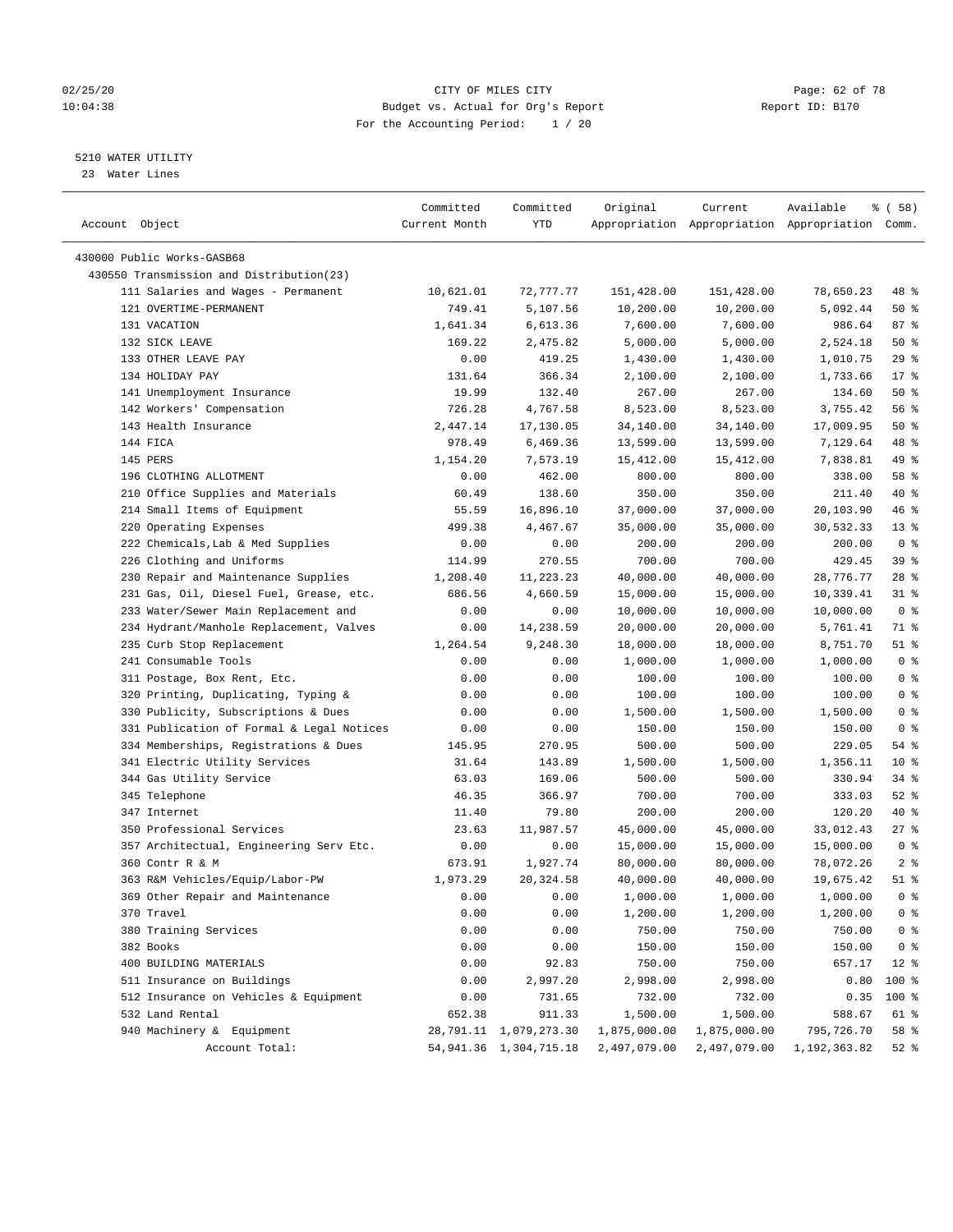#### 02/25/20 Page: 63 of 78 10:04:38 Budget vs. Actual for Org's Report Report ID: B170 For the Accounting Period: 1 / 20

5210 WATER UTILITY

23 Water Lines

| Account Object |                                            | Committed<br>Current Month | Committed<br><b>YTD</b>     | Original     | Current      | Available<br>Appropriation Appropriation Appropriation | % (58)<br>Comm. |  |
|----------------|--------------------------------------------|----------------------------|-----------------------------|--------------|--------------|--------------------------------------------------------|-----------------|--|
|                | Account Group Total:                       |                            | 54, 941, 36 1, 304, 715, 18 | 2,497,079.00 | 2,497,079.00 | 1,192,363.82                                           | $52$ $%$        |  |
|                | 490000 DEBT SERVICE                        |                            |                             |              |              |                                                        |                 |  |
|                | 490200 Revenue Bonds                       |                            |                             |              |              |                                                        |                 |  |
|                | 611 Principal-NE Wtr Line Phase II         | 0.00                       | 9,000.00                    | 17,000.00    | 17,000.00    | 8,000.00                                               | 53%             |  |
|                | 615 Principal-Northeast Water Ln \$2.2     | 0.00                       | 33,000.00                   | 67,000.00    | 67,000.00    | 34,000.00                                              | 49 %            |  |
|                | 616 Principal-Carbon Hill Water Tank \$2.2 | 0.00                       | 33,000.00                   | 66,000.00    | 66,000.00    | 33,000.00                                              | $50*$           |  |
|                | 617 Principal - NE Wtr Line \$500k         | 0.00                       | 7,000.00                    | 15,000.00    | 15,000.00    | 8,000.00                                               | 47 %            |  |
|                | 618 Principal-Carbon Hill \$500k           | 0.00                       | 7,000.00                    | 15,000.00    | 15,000.00    | 8,000.00                                               | 47 %            |  |
|                | 622 Interest-NE Wtr Line Phase II          | 0.00                       | 671.25                      | 1,309.00     | 1,309.00     | 637.75                                                 | $51$ $%$        |  |
|                | 631 Interest - NE Wtr Line \$500k          | 0.00                       | 5,046.25                    | 9,997.00     | 9,997.00     | 4,950.75                                               | 50%             |  |
|                | 632 Interest - Carbon Hill Wtr Tank \$500k | 0.00                       | 5,046.25                    | 9,997.00     | 9,997.00     | 4,950.75                                               | $50*$           |  |
|                | 634 Interest-Northeast Wtr Ln \$2.2        | 0.00                       | 24,600.00                   | 48,705.00    | 48,705.00    | 24,105.00                                              | $51$ %          |  |
|                | 638 Interest-Carbon Hill Tank \$2.2        | 0.00                       | 23,955.00                   | 47, 415.00   | 47,415.00    | 23,460.00                                              | $51$ %          |  |
|                | Account Total:                             | 0.00                       | 148, 318.75                 | 297,423.00   | 297, 423.00  | 149, 104. 25                                           | 50%             |  |
|                | Account Group Total:                       | 0.00                       | 148, 318.75                 | 297,423.00   | 297, 423.00  | 149,104.25                                             | 50%             |  |
|                | 520000 OTHER FINANCING USES                |                            |                             |              |              |                                                        |                 |  |
|                | 521000 Interfund Operating Transfers Out   |                            |                             |              |              |                                                        |                 |  |
|                | 820 Transfers to Other Funds               | 1,000.00                   | 7,000.00                    | 12,000.00    | 12,000.00    | 5,000.00                                               | 58 %            |  |
|                | Account Total:                             | 1,000.00                   | 7,000.00                    | 12,000.00    | 12,000.00    | 5,000.00                                               | 58 %            |  |
|                | Account Group Total:                       | 1,000.00                   | 7,000.00                    | 12,000.00    | 12,000.00    | 5,000.00                                               | 58 %            |  |
|                | Organization Total:                        |                            | 55, 941.36 1, 460, 033.93   | 2,806,502.00 | 2,806,502.00 | 1,346,468.07                                           | $52$ $%$        |  |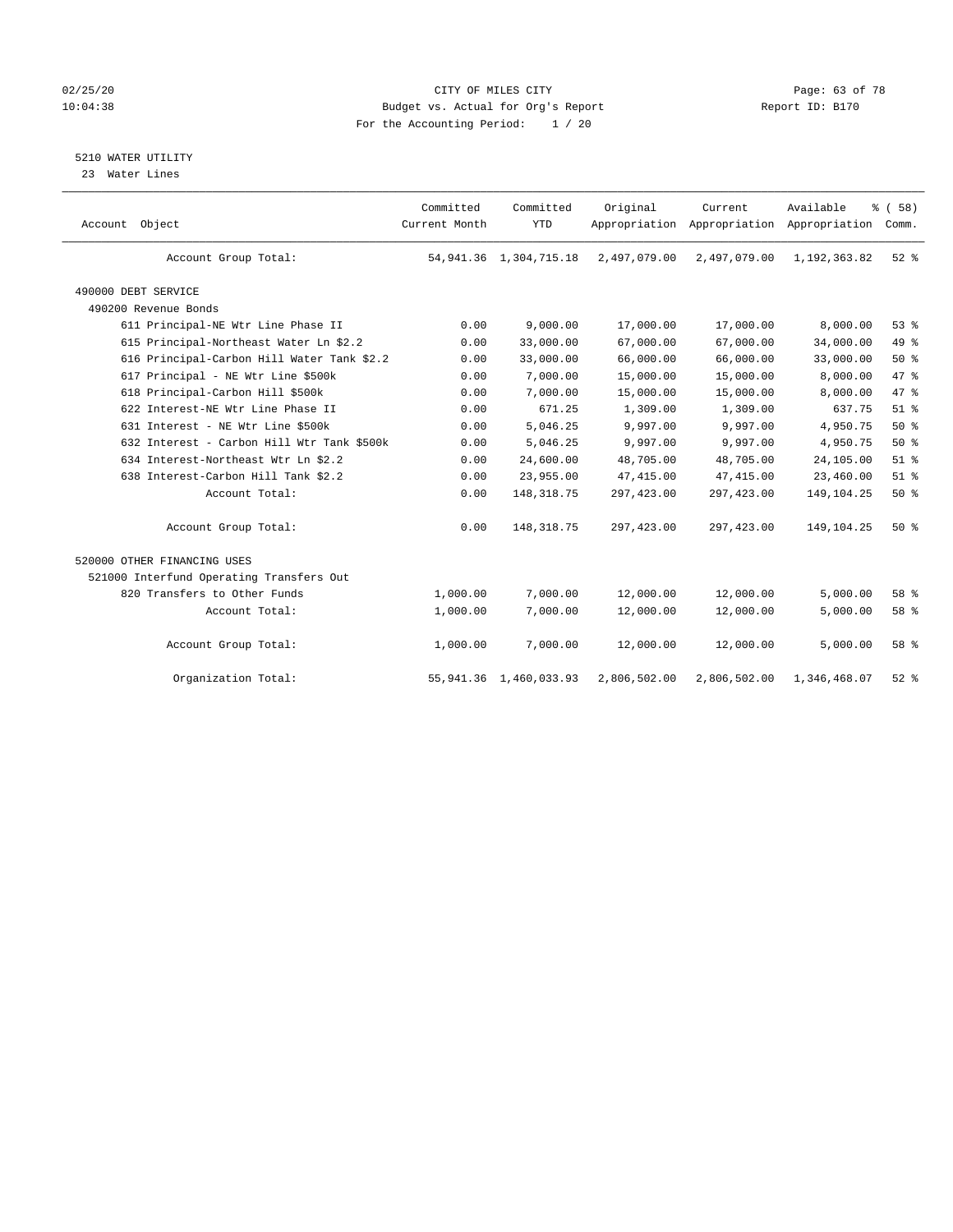#### 02/25/20 Page: 64 of 78 10:04:38 Budget vs. Actual for Org's Report Changer Report ID: B170 For the Accounting Period: 1 / 20

————————————————————————————————————————————————————————————————————————————————————————————————————————————————————————————————————

#### 5210 WATER UTILITY

25 Water Administration

|                                          |                                           | Committed<br>Current Month | Committed<br><b>YTD</b> | Original   | Current    | Available                                       | 8 ( 58 )       |  |
|------------------------------------------|-------------------------------------------|----------------------------|-------------------------|------------|------------|-------------------------------------------------|----------------|--|
| Account Object                           |                                           |                            |                         |            |            | Appropriation Appropriation Appropriation Comm. |                |  |
| 430000 Public Works-GASB68               |                                           |                            |                         |            |            |                                                 |                |  |
| 430510 Water Administration(25)          |                                           |                            |                         |            |            |                                                 |                |  |
|                                          | 111 Salaries and Wages - Permanent        | 2,310.45                   | 15,150.63               | 24,656.00  | 24,656.00  | 9,505.37                                        | 61 %           |  |
| 121 OVERTIME-PERMANENT                   |                                           | 0.00                       | 0.00                    | 120.00     | 120.00     | 120.00                                          | 0 <sup>8</sup> |  |
| 131 VACATION                             |                                           | 26.63                      | 618.70                  | 1,700.00   | 1,700.00   | 1,081.30                                        | 36%            |  |
| 132 SICK LEAVE                           |                                           | 121.97                     | 485.67                  | 1,100.00   | 1,100.00   | 614.33                                          | 44 %           |  |
| 133 OTHER LEAVE PAY                      |                                           | 0.00                       | 13.35                   | 104.00     | 104.00     | 90.65                                           | $13*$          |  |
| 141 Unemployment Insurance               |                                           | 3.67                       | 24.50                   | 42.00      | 42.00      | 17.50                                           | 58 %           |  |
| 142 Workers' Compensation                |                                           | 29.51                      | 196.64                  | 347.00     | 347.00     | 150.36                                          | 57%            |  |
| 143 Health Insurance                     |                                           | 437.08                     | 3,059.57                | 5,245.00   | 5,245.00   | 2,185.43                                        | 58 %           |  |
| 144 FICA                                 |                                           | 188.11                     | 1,253.69                | 2,118.00   | 2,118.00   | 864.31                                          | 59 %           |  |
| 145 PERS                                 |                                           | 213.20                     | 1,410.44                | 2,400.00   | 2,400.00   | 989.56                                          | 59 %           |  |
| 196 CLOTHING ALLOTMENT                   |                                           | 0.00                       | 120.00                  | 125.00     | 125.00     | 5.00                                            | 96%            |  |
|                                          | 210 Office Supplies and Materials         | 139.27                     | 730.18                  | 3,200.00   | 3,200.00   | 2,469.82                                        | 238            |  |
| 214 Small Items of Equipment             |                                           | 1,327.50                   | 3,993.67                | 2,700.00   | 2,700.00   | $-1, 293.67$                                    | 148 %          |  |
| 220 Operating Expenses                   |                                           | 121.66                     | 2,625.86                | 3,000.00   | 3,000.00   | 374.14                                          | 88 %           |  |
|                                          | 230 Repair and Maintenance Supplies       | 0.00                       | 0.00                    | 1,000.00   | 1,000.00   | 1,000.00                                        | 0 <sup>8</sup> |  |
| 311 Postage, Box Rent, Etc.              |                                           | 626.87                     | 4,382.89                | 7,000.00   | 7,000.00   | 2,617.11                                        | 63 %           |  |
|                                          | 320 Printing, Duplicating, Typing &       | 0.00                       | 0.00                    | 1,100.00   | 1,100.00   | 1,100.00                                        | 0 <sup>8</sup> |  |
|                                          | 330 Publicity, Subscriptions & Dues       | 148.75                     | 675.15                  | 1,300.00   | 1,300.00   | 624.85                                          | $52$ $%$       |  |
| 345 Telephone                            |                                           | 40.50                      | 312.01                  | 600.00     | 600.00     | 287.99                                          | $52$ $%$       |  |
| 347 Internet                             |                                           | 6.51                       | 74.08                   | 250.00     | 250.00     | 175.92                                          | $30*$          |  |
| 350 Professional Services                |                                           | 2,462.41                   | 4,876.46                | 6,000.00   | 6,000.00   | 1,123.54                                        | 81 %           |  |
| 360 Contr R & M                          |                                           | 134.51                     | 8,227.05                | 8,100.00   | 8,100.00   | $-127.05$                                       | 102 %          |  |
| 370 Travel                               |                                           | 0.00                       | 0.00                    | 250.00     | 250.00     | 250.00                                          | 0 <sup>8</sup> |  |
| 380 Training Services                    |                                           | 0.00                       | 50.00                   | 250.00     | 250.00     | 200.00                                          | $20*$          |  |
| 382 Books                                |                                           | 0.00                       | 0.00                    | 125.00     | 125.00     | 125.00                                          | 0 <sup>8</sup> |  |
| 513 Liability                            |                                           | 0.00                       | 15,623.29               | 15,000.00  | 15,000.00  | $-623.29$                                       | $104$ %        |  |
| 531 Building & Office Rental             |                                           | 500.00                     | 3,500.00                | 8,366.00   | 8,366.00   | 4,866.00                                        | $42$ %         |  |
| 555 Bank Service Charges                 |                                           | 16.67                      | 33.34                   | 0.00       | 0.00       | $-33.34$                                        | $***$ $%$      |  |
|                                          | 810 Losses (Bad debt expense - Enterprise | 0.00                       | 0.00                    | 500.00     | 500.00     | 500.00                                          | 0 <sup>8</sup> |  |
| 920 Buildings                            |                                           | 0.00                       | 0.00                    | 2,000.00   | 2,000.00   | 2,000.00                                        | 0 <sup>8</sup> |  |
|                                          | Account Total:                            | 8,855.27                   | 67, 437.17              | 98,698.00  | 98,698.00  | 31,260.83                                       | 68 %           |  |
|                                          | Account Group Total:                      | 8,855.27                   | 67, 437.17              | 98,698.00  | 98,698.00  | 31,260.83                                       | 68 %           |  |
|                                          |                                           |                            |                         |            |            |                                                 |                |  |
| 520000 OTHER FINANCING USES              |                                           |                            |                         |            |            |                                                 |                |  |
| 521000 Interfund Operating Transfers Out |                                           |                            |                         |            |            |                                                 |                |  |
| 820 Transfers to Other Funds             |                                           | 3,693.00                   | 31,332.00               | 55,271.00  | 55,271.00  | 23,939.00                                       | 57%            |  |
|                                          | Account Total:                            | 3,693.00                   | 31,332.00               | 55,271.00  | 55,271.00  | 23,939.00                                       | 57%            |  |
|                                          | Account Group Total:                      | 3,693.00                   | 31,332.00               | 55,271.00  | 55,271.00  | 23,939.00                                       | 57%            |  |
|                                          | Organization Total:                       | 12,548.27                  | 98,769.17               | 153,969.00 | 153,969.00 | 55, 199.83                                      | 64 %           |  |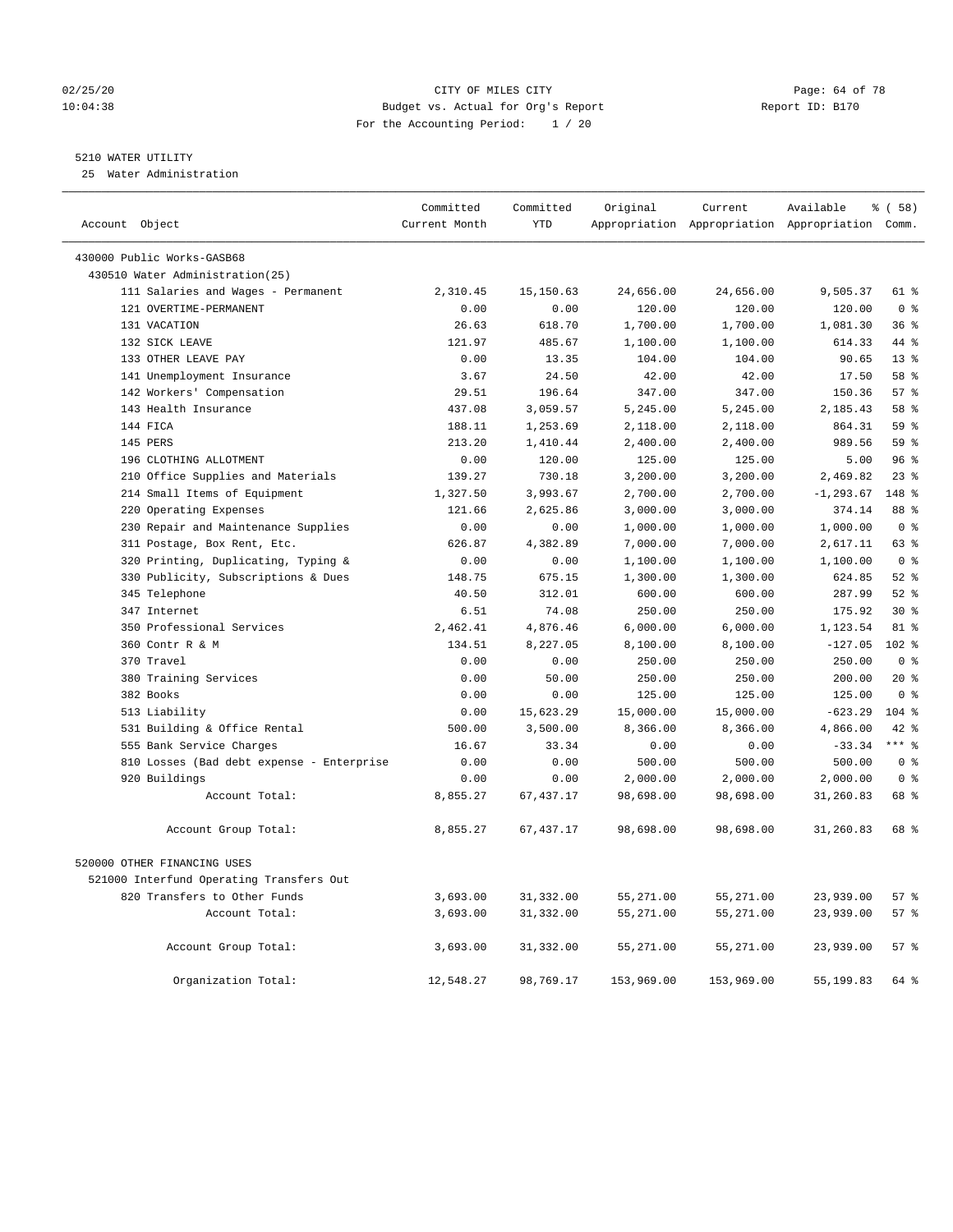#### 02/25/20 Page: 65 of 78 10:04:38 Budget vs. Actual for Org's Report Report ID: B170 For the Accounting Period: 1 / 20

## 5210 WATER UTILITY

80 Water Purification

| Account Object                          | Committed<br>Current Month | Committed<br><b>YTD</b> | Original   | Current    | Available<br>Appropriation Appropriation Appropriation Comm. | 8 ( 58 )        |
|-----------------------------------------|----------------------------|-------------------------|------------|------------|--------------------------------------------------------------|-----------------|
| 430000 Public Works-GASB68              |                            |                         |            |            |                                                              |                 |
| 430540 Water Purification and Treatment |                            |                         |            |            |                                                              |                 |
| 210 Office Supplies and Materials       | 28.10                      | 92.55                   | 400.00     | 400.00     | 307.45                                                       | $23$ $%$        |
| 214 Small Items of Equipment            | 0.00                       | 0.00                    | 3,000.00   | 3,000.00   | 3,000.00                                                     | 0 <sup>8</sup>  |
| 220 Operating Expenses                  | 0.00                       | 905.31                  | 3,000.00   | 3,000.00   | 2,094.69                                                     | $30*$           |
| 222 Chemicals, Lab & Med Supplies       | 1,022.76                   | 35, 307. 17             | 60,000.00  | 60,000.00  | 24,692.83                                                    | 59 %            |
| 226 Clothing and Uniforms               | 0.00                       | 154.26                  | 500.00     | 500.00     | 345.74                                                       | 31.8            |
| 230 Repair and Maintenance Supplies     | 2,863.59                   | 7.933.42                | 10,000.00  | 10,000.00  | 2,066.58                                                     | 79 %            |
| 231 Gas, Oil, Diesel Fuel, Grease, etc. | 88.12                      | 1,220.08                | 2,000.00   | 2,000.00   | 779.92                                                       | 61 %            |
| 311 Postage, Box Rent, Etc.             | 2.15                       | 43.35                   | 100.00     | 100.00     | 56.65                                                        | 43 %            |
| 320 Printing, Duplicating, Typing &     | 0.00                       | 0.00                    | 100.00     | 100.00     | 100.00                                                       | 0 <sup>8</sup>  |
| 330 Publicity, Subscriptions & Dues     | 0.00                       | 145.00                  | 750.00     | 750.00     | 605.00                                                       | 19 <sup>°</sup> |
| 334 Memberships, Registrations & Dues   | 0.00                       | 107.50                  | 300.00     | 300.00     | 192.50                                                       | 36%             |
| 352 Wtr/Swr Lab Testing                 | 289.75                     | 3,643.71                | 10,000.00  | 10,000.00  | 6,356.29                                                     | 36%             |
| 357 Architectual, Engineering Serv Etc. | 0.00                       | 0.00                    | 8,000.00   | 8,000.00   | 8,000.00                                                     | 0 <sup>8</sup>  |
| 360 Contr R & M                         | 0.00                       | 2,033.42                | 4,000.00   | 4,000.00   | 1,966.58                                                     | $51$ %          |
| 369 Other Repair and Maintenance        | 0.00                       | 0.00                    | 1,500.00   | 1,500.00   | 1,500.00                                                     | 0 <sup>8</sup>  |
| 370 Travel                              | 30.50                      | 372.86                  | 1,500.00   | 1,500.00   | 1,127.14                                                     | 25%             |
| 380 Training Services                   | 35.00                      | 257.06                  | 1,500.00   | 1,500.00   | 1,242.94                                                     | $17*$           |
| 382 Books                               | 0.00                       | 74.25                   | 200.00     | 200.00     | 125.75                                                       | 37%             |
| 533 Machinery and Equipment Rental      | 0.00                       | 0.00                    | 500.00     | 500.00     | 500.00                                                       | 0 <sup>8</sup>  |
| 940 Machinery & Equipment               | 0.00                       | 0.00                    | 5,000.00   | 5,000.00   | 5,000.00                                                     | 0 <sup>8</sup>  |
| Account Total:                          | 4,359.97                   | 52,289.94               | 112,350.00 | 112,350.00 | 60,060.06                                                    | 47 %            |
| Account Group Total:                    | 4,359.97                   | 52,289.94               | 112,350.00 | 112,350.00 | 60,060.06                                                    | $47$ %          |
| Organization Total:                     | 4,359.97                   | 52,289.94               | 112,350.00 | 112,350.00 | 60,060.06                                                    | 47.8            |

| Fund Total |  | 120,704.26  1,939,130.21  3,857,942.00  3,857,942.00 | 1,918,811.79 50 % |
|------------|--|------------------------------------------------------|-------------------|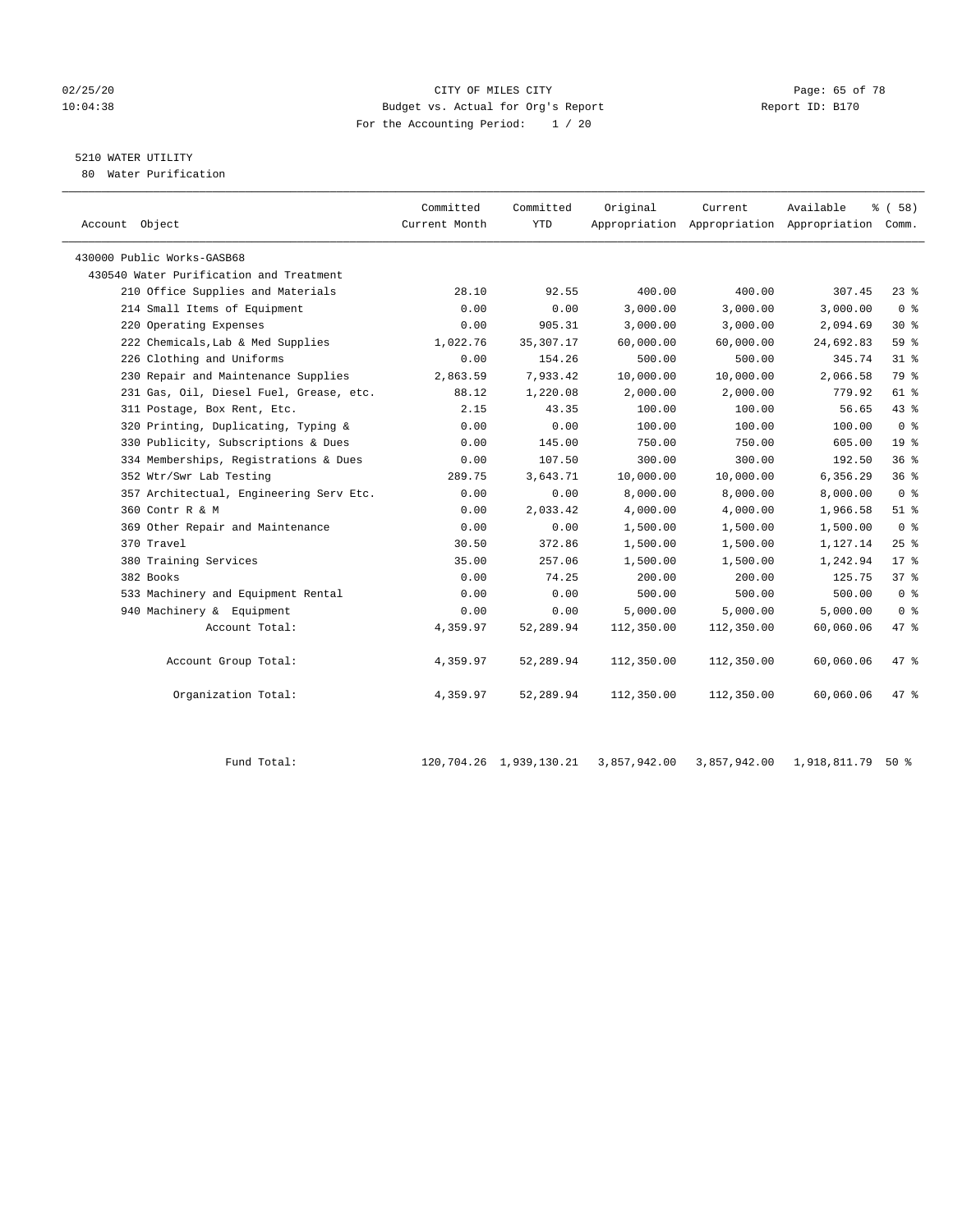#### 02/25/20 Page: 66 of 78 10:04:38 Budget vs. Actual for Org's Report Report ID: B170 For the Accounting Period: 1 / 20

————————————————————————————————————————————————————————————————————————————————————————————————————————————————————————————————————

#### 5310 SEWER UTILITY

29 Sewer Administration

|                                          | Committed     | Committed   | Original   | Current    | Available                                       | १ ( 58)            |
|------------------------------------------|---------------|-------------|------------|------------|-------------------------------------------------|--------------------|
| Account Object                           | Current Month | YTD         |            |            | Appropriation Appropriation Appropriation Comm. |                    |
| 430000 Public Works-GASB68               |               |             |            |            |                                                 |                    |
| 430610 Sewer Administration(29)          |               |             |            |            |                                                 |                    |
| 111 Salaries and Wages - Permanent       | 2,310.13      | 15, 149. 27 | 24,668.00  | 24,668.00  | 9,518.73                                        | 61 %               |
| 121 OVERTIME-PERMANENT                   | 0.00          | 0.00        | 120.00     | 120.00     | 120.00                                          | 0 <sup>8</sup>     |
| 131 VACATION                             | 26.46         | 618.53      | 1,700.00   | 1,700.00   | 1,081.47                                        | 36%                |
| 132 SICK LEAVE                           | 121.97        | 485.68      | 1,100.00   | 1,100.00   | 614.32                                          | 44 %               |
| 133 OTHER LEAVE PAY                      | 0.00          | 13.00       | 105.00     | 105.00     | 92.00                                           | $12*$              |
| 141 Unemployment Insurance               | 3.69          | 24.58       | 42.00      | 42.00      | 17.42                                           | 59 %               |
| 142 Workers' Compensation                | 29.51         | 196.68      | 347.00     | 347.00     | 150.32                                          | 57%                |
| 143 Health Insurance                     | 436.95        | 3,059.14    | 5,245.00   | 5,245.00   | 2,185.86                                        | 58 %               |
| 144 FICA                                 | 188.10        | 1,253.69    | 2,119.00   | 2,119.00   | 865.31                                          | 59 %               |
| 145 PERS                                 | 213.17        | 1,410.39    | 2,401.00   | 2,401.00   | 990.61                                          | 59 %               |
| 196 CLOTHING ALLOTMENT                   | 0.00          | 120.00      | 125.00     | 125.00     | 5.00                                            | 96%                |
| 210 Office Supplies and Materials        | 139.27        | 730.17      | 3,200.00   | 3,200.00   | 2,469.83                                        | $23$ $%$           |
| 214 Small Items of Equipment             | 1,327.49      | 3,993.66    | 2,700.00   | 2,700.00   | $-1, 293.66$                                    | 148 %              |
| 220 Operating Expenses                   | 111.67        | 2,615.87    | 3,500.00   | 3,500.00   | 884.13                                          | 75 %               |
| 230 Repair and Maintenance Supplies      | 0.00          | 0.00        | 1,000.00   | 1,000.00   | 1,000.00                                        | 0 <sup>8</sup>     |
| 311 Postage, Box Rent, Etc.              | 626.86        | 4,382.91    | 7,000.00   | 7,000.00   | 2,617.09                                        | 63 %               |
| 320 Printing, Duplicating, Typing &      | 0.00          | 0.00        | 1,100.00   | 1,100.00   | 1,100.00                                        | 0 <sup>8</sup>     |
| 330 Publicity, Subscriptions & Dues      | 148.75        | 675.15      | 1,300.00   | 1,300.00   | 624.85                                          | $52$ $%$           |
| 345 Telephone                            | 40.48         | 311.87      | 600.00     | 600.00     | 288.13                                          | $52$ $%$           |
| 347 Internet                             | 19.51         | 136.57      | 250.00     | 250.00     | 113.43                                          | $55$ $\frac{6}{3}$ |
| 350 Professional Services                | 2,462.41      | 4,797.71    | 6,000.00   | 6,000.00   | 1,202.29                                        | $80*$              |
| 360 Contr R & M                          | 134.51        | 8,227.05    | 8,100.00   | 8,100.00   | $-127.05$                                       | $102$ %            |
| 370 Travel                               | 0.00          | 0.00        | 250.00     | 250.00     | 250.00                                          | 0 <sup>8</sup>     |
| 380 Training Services                    | 0.00          | 50.00       | 250.00     | 250.00     | 200.00                                          | $20*$              |
| 382 Books                                | 0.00          | 0.00        | 125.00     | 125.00     | 125.00                                          | 0 <sup>8</sup>     |
| 531 Building & Office Rental             | 500.00        | 3,500.00    | 6,000.00   | 6,000.00   | 2,500.00                                        | 58 %               |
| 555 Bank Service Charges                 | 16.67         | 33.34       | 0.00       | 0.00       | $-33.34$                                        | $***$ $-$          |
| 920 Buildings                            | 0.00          | 0.00        | 2,000.00   | 2,000.00   | 2,000.00                                        | 0 <sup>8</sup>     |
| Account Total:                           | 8,857.60      | 51,785.26   | 81,347.00  | 81,347.00  | 29,561.74                                       | 64 %               |
|                                          |               |             |            |            |                                                 |                    |
| Account Group Total:                     | 8,857.60      | 51,785.26   | 81,347.00  | 81,347.00  | 29,561.74                                       | 64 %               |
| 490000 DEBT SERVICE                      |               |             |            |            |                                                 |                    |
| 490200 Revenue Bonds                     |               |             |            |            |                                                 |                    |
| 608 Prpl-Wastewater Project Phase I      | 0.00          | 34,000.00   | 69,000.00  | 69,000.00  | 35,000.00                                       | 49 %               |
| 619 Principal-WWTP Phase II              | 0.00          | 132,000.00  | 259,000.00 | 259,000.00 | 127,000.00                                      | $51$ %             |
| 626 Interest-Wastewater Project Phase I  | 0.00          | 16,200.00   | 31,890.00  | 31,890.00  | 15,690.00                                       | $51$ %             |
| 639 Interest-WWTP Phase II               | 0.00          | 63,083.06   | 143,338.00 | 143,338.00 | 80,254.94                                       | 44 %               |
| Account Total:                           | 0.00          | 245, 283.06 | 503,228.00 | 503,228.00 | 257,944.94                                      | 49 %               |
| Account Group Total:                     | 0.00          | 245, 283.06 | 503,228.00 | 503,228.00 | 257,944.94                                      | 49 %               |
| 510000 MISCELLANEOUS                     |               |             |            |            |                                                 |                    |
| 510330 Comprehensive Liability Insurance |               |             |            |            |                                                 |                    |
| 513 Liability                            | 0.00          | 10,096.97   | 10,097.00  | 10,097.00  |                                                 | $0.03$ 100 %       |
| Account Total:                           | 0.00          | 10,096.97   | 10,097.00  | 10,097.00  |                                                 | $0.03$ 100 %       |
|                                          |               |             |            |            |                                                 |                    |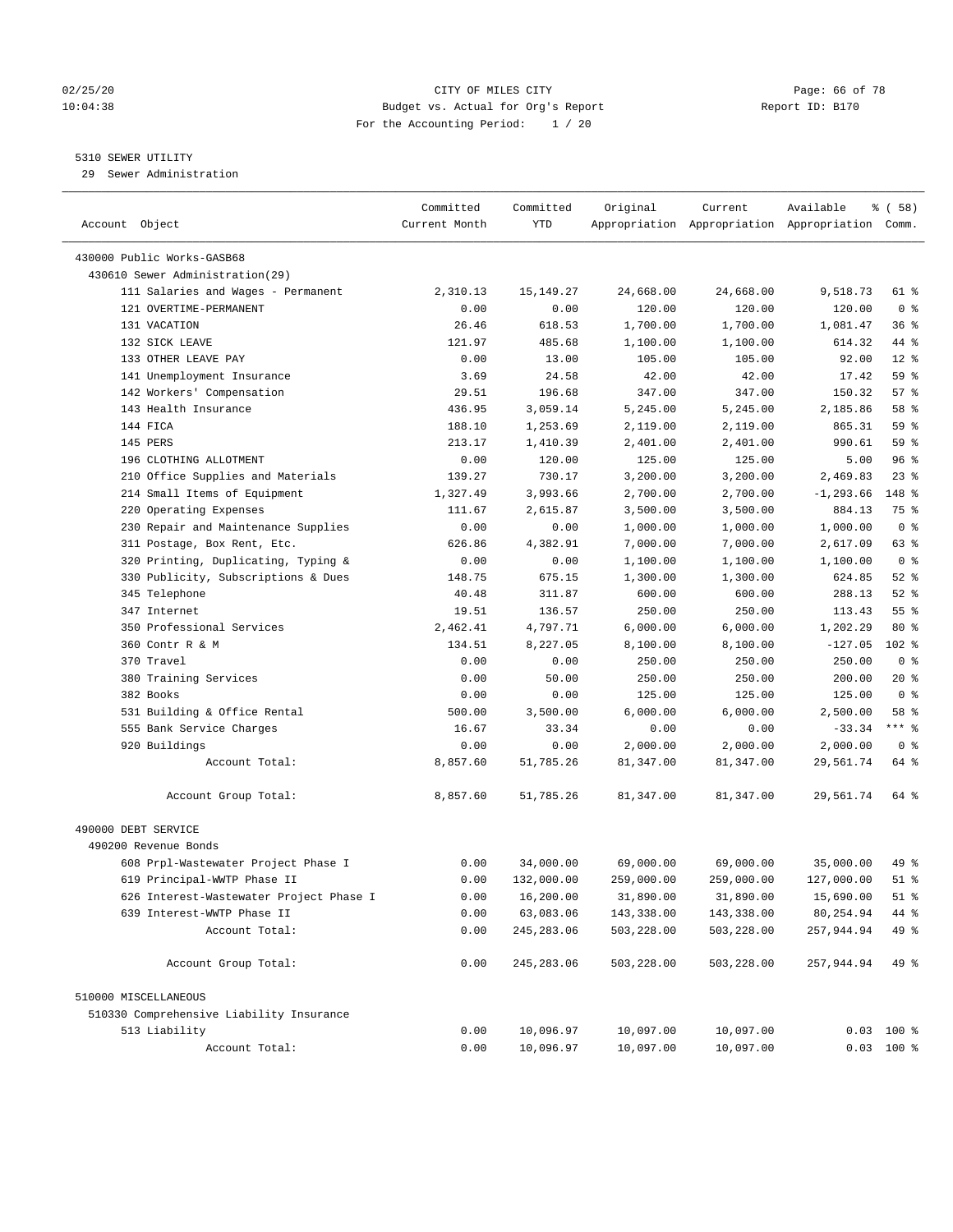#### 02/25/20 Page: 67 of 78 10:04:38 Budget vs. Actual for Org's Report Report ID: B170 For the Accounting Period: 1 / 20

## 5310 SEWER UTILITY

29 Sewer Administration

| Object<br>Account                                                                                       | Committed<br>Current Month | Committed<br><b>YTD</b> | Original<br>Appropriation | Current<br>Appropriation | Available<br>Appropriation | % (58)<br>Comm. |
|---------------------------------------------------------------------------------------------------------|----------------------------|-------------------------|---------------------------|--------------------------|----------------------------|-----------------|
| Account Group Total:                                                                                    | 0.00                       | 10,096.97               | 10,097.00                 | 10,097.00                |                            | $0.03$ 100 %    |
| 520000 OTHER FINANCING USES<br>521000 Interfund Operating Transfers Out<br>820 Transfers to Other Funds | 2,654.00                   | 24,059.00               | 42,805.00                 | 42,805.00                | 18,746.00                  | 56%             |
| Account Total:                                                                                          | 2,654.00                   | 24,059.00               | 42,805.00                 | 42,805.00                | 18,746.00                  | 56 <sup>8</sup> |
| Account Group Total:                                                                                    | 2,654.00                   | 24,059.00               | 42,805.00                 | 42,805.00                | 18,746.00                  | 56%             |
| Organization Total:                                                                                     | 11,511.60                  | 331,224.29              | 637,477.00                | 637, 477.00              | 306,252.71                 | $52$ $%$        |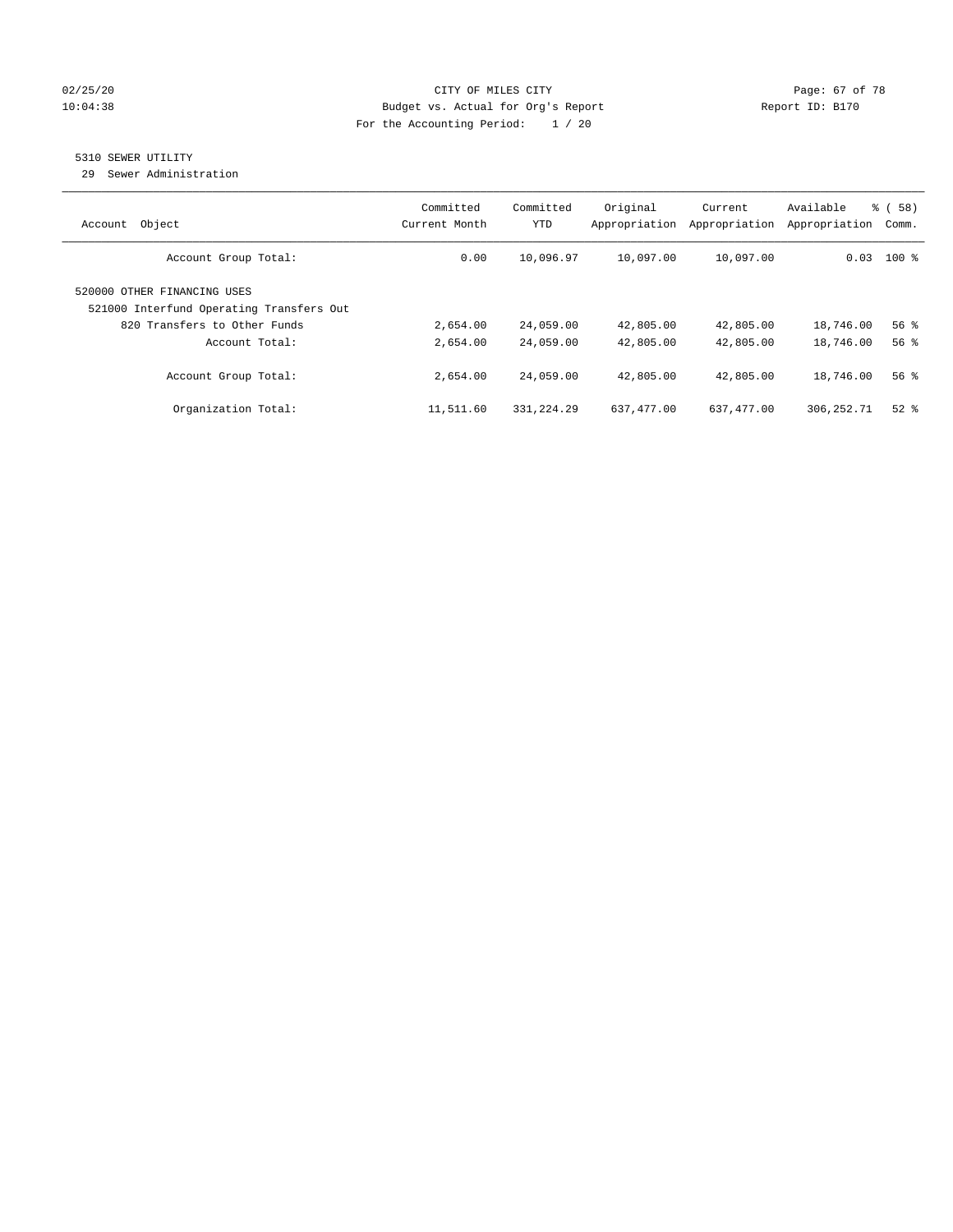#### 02/25/20 Page: 68 of 78 10:04:38 Budget vs. Actual for Org's Report Report ID: B170 For the Accounting Period: 1 / 20

————————————————————————————————————————————————————————————————————————————————————————————————————————————————————————————————————

#### 5310 SEWER UTILITY

31 Sewer Lines

| Account Object                                               | Committed<br>Current Month | Committed<br>YTD     | Original             | Current              | Available<br>Appropriation Appropriation Appropriation Comm. | १८       (६७६४) |
|--------------------------------------------------------------|----------------------------|----------------------|----------------------|----------------------|--------------------------------------------------------------|-----------------|
|                                                              |                            |                      |                      |                      |                                                              |                 |
| 430000 Public Works-GASB68                                   |                            |                      |                      |                      |                                                              |                 |
| 430630 Sewer Collection and Transmission(31)                 |                            |                      |                      |                      |                                                              |                 |
| 111 Salaries and Wages - Permanent<br>121 OVERTIME-PERMANENT | 10,321.57                  | 70,722.36            | 139,268.00           | 139,268.00           | 68,545.64                                                    | 51 %            |
|                                                              | 748.80                     | 5,104.50             | 10,200.00            | 10,200.00            | 5,095.50                                                     | 50%             |
| 131 VACATION                                                 | 1,605.99                   | 6,440.12<br>2,464.00 | 7,300.00             | 7,300.00             | 859.88                                                       | 88 %<br>$51$ %  |
| 132 SICK LEAVE<br>133 OTHER LEAVE PAY                        | 182.10<br>0.00             | 417.77               | 4,800.00<br>1,234.00 | 4,800.00             | 2,336.00<br>816.23                                           | $34$ %          |
| 134 HOLIDAY PAY                                              | 131.64                     | 366.34               | 2,100.00             | 1,234.00<br>2,100.00 | 1,733.66                                                     | $17*$           |
| 141 Unemployment Insurance                                   | 19.46                      | 128.96               | 247.00               | 247.00               | 118.04                                                       | $52$ $%$        |
| 142 Workers' Compensation                                    | 724.67                     | 4,756.62             | 7,785.00             | 7,785.00             | 3,028.38                                                     | 61 %            |
| 143 Health Insurance                                         | 2,399.48                   | 16,796.23            | 28,800.00            | 28,800.00            | 12,003.77                                                    | 58 %            |
| 144 FICA                                                     | 956.04                     | 6,312.85             | 12,615.00            | 12,615.00            | 6,302.15                                                     | 50%             |
| 145 PERS                                                     | 1,126.21                   | 7,378.54             | 14,297.00            | 14,297.00            | 6,918.46                                                     | $52$ $%$        |
| 196 CLOTHING ALLOTMENT                                       | 0.00                       | 453.00               | 600.00               | 600.00               | 147.00                                                       | 76 %            |
| 210 Office Supplies and Materials                            | 43.66                      | 116.36               | 400.00               | 400.00               | 283.64                                                       | 29%             |
| 214 Small Items of Equipment                                 | 55.59                      | 9,152.42             | 20,000.00            | 20,000.00            | 10,847.58                                                    | 46 %            |
| 220 Operating Expenses                                       | 1,823.14                   | 3,047.97             | 15,000.00            | 15,000.00            | 11,952.03                                                    | $20*$           |
| 222 Chemicals, Lab & Med Supplies                            | 0.00                       | 0.00                 | 1,000.00             | 1,000.00             | 1,000.00                                                     | 0 <sup>8</sup>  |
| 226 Clothing and Uniforms                                    | 114.98                     | 212.54               | 1,000.00             | 1,000.00             | 787.46                                                       | $21$ %          |
| 230 Repair and Maintenance Supplies                          | 39.00                      | 907.01               | 10,000.00            | 10,000.00            | 9,092.99                                                     | 9 <sup>°</sup>  |
| 231 Gas, Oil, Diesel Fuel, Grease, etc.                      | 686.56                     | 4,660.58             | 15,000.00            | 15,000.00            | 10,339.42                                                    | 31 %            |
| 233 Water/Sewer Main Replacement and                         | 0.00                       | 303.80               | 5,000.00             | 5,000.00             | 4,696.20                                                     | $6\degree$      |
| 234 Hydrant/Manhole Replacement, Valves                      | 290.45                     | 510.45               | 8,000.00             | 8,000.00             | 7,489.55                                                     | 6 <sup>8</sup>  |
| 241 Consumable Tools                                         | 0.00                       | 0.00                 | 500.00               | 500.00               | 500.00                                                       | 0 <sup>8</sup>  |
| 311 Postage, Box Rent, Etc.                                  | 0.00                       | 0.00                 | 100.00               | 100.00               | 100.00                                                       | 0 <sup>8</sup>  |
| 320 Printing, Duplicating, Typing &                          | 0.00                       | 0.00                 | 100.00               | 100.00               | 100.00                                                       | 0 <sup>8</sup>  |
| 330 Publicity, Subscriptions & Dues                          | 0.00                       | 0.00                 | 300.00               | 300.00               | 300.00                                                       | 0 <sup>°</sup>  |
| 331 Publication of Formal & Legal Notices                    | 0.00                       | 0.00                 | 250.00               | 250.00               | 250.00                                                       | 0 <sup>8</sup>  |
| 334 Memberships, Registrations & Dues                        | 0.00                       | 125.00               | 750.00               | 750.00               | 625.00                                                       | $17*$           |
| 341 Electric Utility Services                                | 31.64                      | 143.90               | 1,000.00             | 1,000.00             | 856.10                                                       | $14$ %          |
| 344 Gas Utility Service                                      | 63.03                      | 169.06               | 500.00               | 500.00               | 330.94                                                       | $34$ $%$        |
| 345 Telephone                                                | 46.34                      | 366.88               | 1,000.00             | 1,000.00             | 633.12                                                       | 37%             |
| 347 Internet                                                 | 11.40                      | 79.80                | 170.00               | 170.00               | 90.20                                                        | 47 %            |
| 350 Professional Services                                    | 23.62                      | 9,977.27             | 20,000.00            | 20,000.00            | 10,022.73                                                    | 50%             |
| 357 Architectual, Engineering Serv Etc.                      | 0.00                       | 0.00                 | 10,000.00            | 10,000.00            | 10,000.00                                                    | 0 <sup>8</sup>  |
| 360 Contr R & M                                              | 673.92                     | 1,797.75             | 5,000.00             | 5,000.00             | 3,202.25                                                     | 36%             |
| 363 R&M Vehicles/Equip/Labor-PW                              | 1,973.30                   | 20,180.59            | 40,000.00            | 40,000.00            | 19,819.41                                                    | 50%             |
| 369 Other Repair and Maintenance                             | 0.00                       | 0.00                 | 1,000.00             | 1,000.00             | 1,000.00                                                     | 0 <sup>8</sup>  |
| 370 Travel                                                   | 0.00                       | 0.00                 | 1,200.00             | 1,200.00             | 1,200.00                                                     | 0 <sup>8</sup>  |
| 380 Training Services                                        | 0.00                       | 0.00                 | 750.00               | 750.00               | 750.00                                                       | 0 <sup>8</sup>  |
| 382 Books                                                    | 0.00                       | 0.00                 | 150.00               | 150.00               | 150.00                                                       | 0 <sup>8</sup>  |
| 400 BUILDING MATERIALS                                       | 24.99                      | 106.84               | 750.00               | 750.00               | 643.16                                                       | $14*$           |
| 512 Insurance on Vehicles & Equipment                        | 0.00                       | 1,624.63             | 1,625.00             | 1,625.00             | 0.37                                                         | 100 %           |
| 513 Liability                                                | 0.00                       | 0.00                 | 5,000.00             | 5,000.00             | 5,000.00                                                     | 0 <sup>8</sup>  |
| 532 Land Rental                                              | 0.00                       | 850.34               | 1,200.00             | 1,200.00             | 349.66                                                       | 71 %            |
| 940 Machinery & Equipment                                    | 7,532.00                   | 368,796.41           | 510,000.00           | 510,000.00           | 141,203.59                                                   | 72 %            |
| Account Total:                                               | 31,649.58                  | 544,470.89           | 905,991.00           | 905,991.00           | 361,520.11                                                   | 60 %            |
|                                                              |                            |                      |                      |                      |                                                              |                 |
| Account Group Total:                                         | 31,649.58                  | 544,470.89           | 905,991.00           | 905,991.00           | 361,520.11                                                   | 60 %            |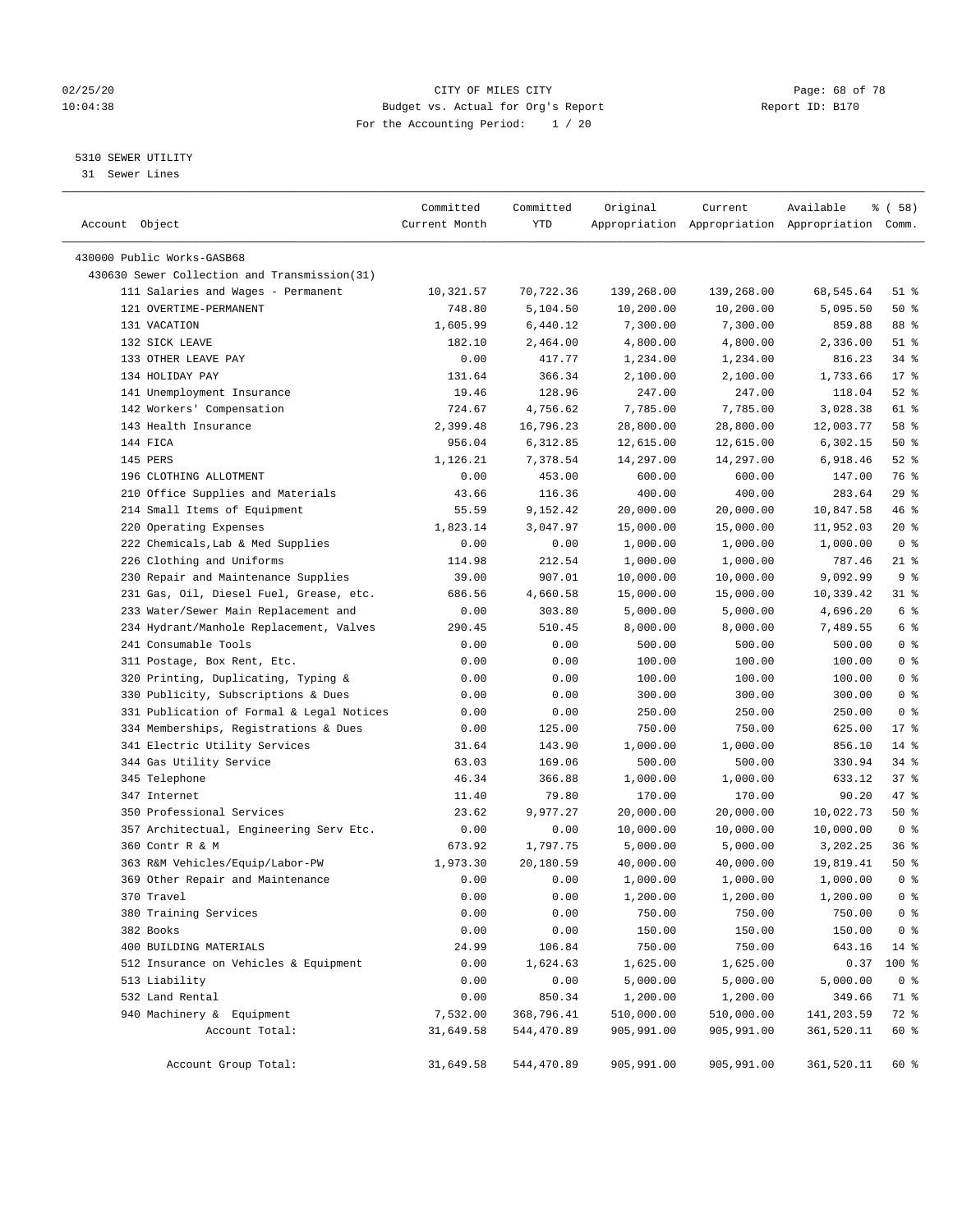#### 02/25/20 Page: 69 of 78 10:04:38 Budget vs. Actual for Org's Report Changer Report ID: B170 For the Accounting Period: 1 / 20

# 5310 SEWER UTILITY

31 Sewer Lines

| Object<br>Account                                                       | Committed<br>Current Month | Committed<br><b>YTD</b> | Original<br>Appropriation | Current<br>Appropriation | Available<br>Appropriation | 58)<br>ී (<br>Comm. |
|-------------------------------------------------------------------------|----------------------------|-------------------------|---------------------------|--------------------------|----------------------------|---------------------|
| 520000 OTHER FINANCING USES<br>521000 Interfund Operating Transfers Out |                            |                         |                           |                          |                            |                     |
| 820 Transfers to Other Funds                                            | 1,000.00                   | 7,000.00                | 12,000.00                 | 12,000.00                | 5.000.00                   | 58 %                |
| Account Total:                                                          | 1,000.00                   | 7,000.00                | 12,000.00                 | 12,000.00                | 5,000.00                   | 58 %                |
| Account Group Total:                                                    | 1,000.00                   | 7,000.00                | 12,000.00                 | 12,000.00                | 5.000.00                   | 58 %                |
| Organization Total:                                                     | 32,649.58                  | 551,470.89              | 917,991.00                | 917,991.00               | 366,520.11                 | $60*$               |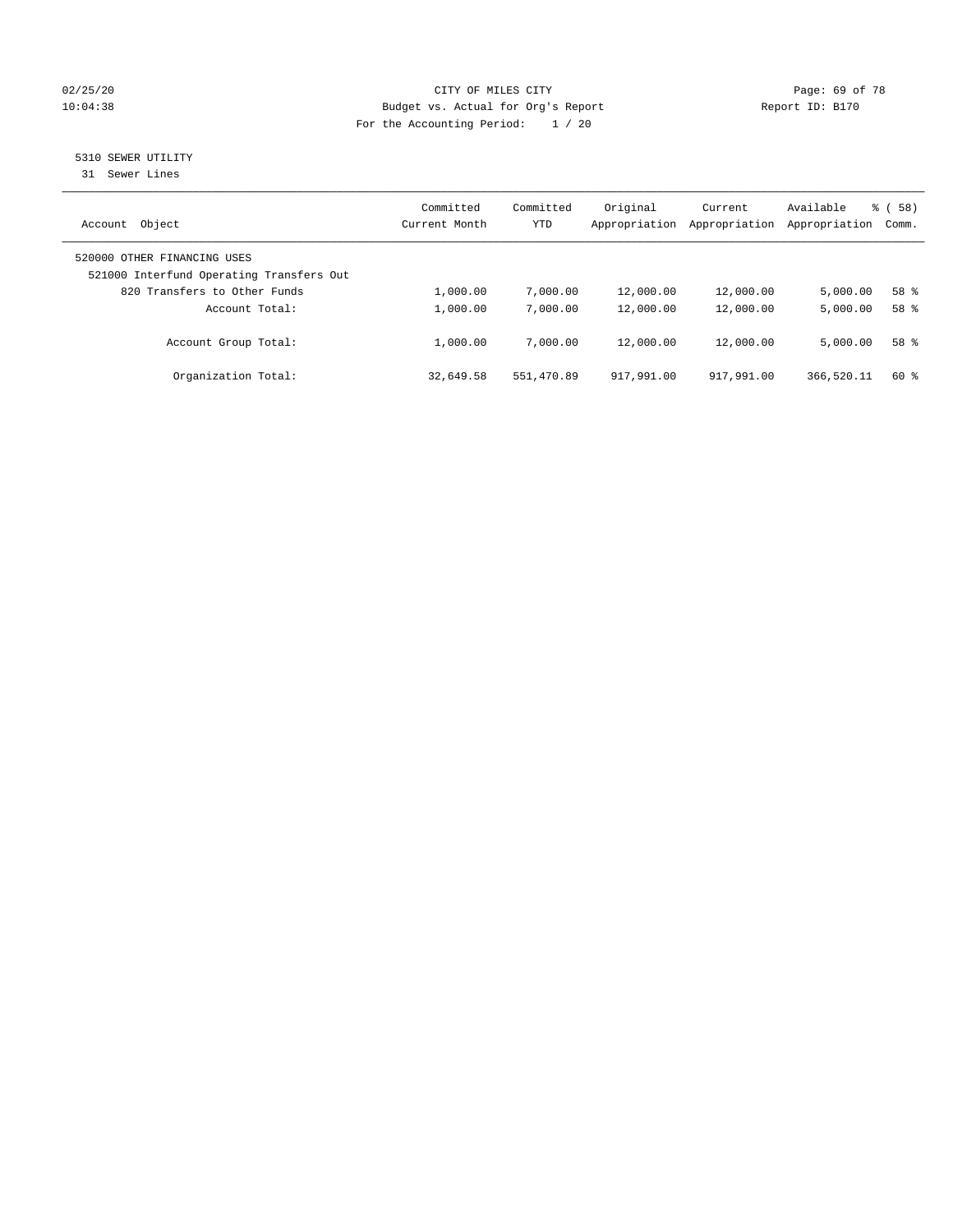#### 02/25/20 Page: 70 of 78 10:04:38 Budget vs. Actual for Org's Report Report ID: B170 For the Accounting Period: 1 / 20

#### 5310 SEWER UTILITY

32 Sewer Lifts

| Account Object |                                         | Committed<br>Current Month | Committed<br><b>YTD</b> | Original   | Current    | Available<br>Appropriation Appropriation Appropriation Comm. | 8 ( 58 )        |
|----------------|-----------------------------------------|----------------------------|-------------------------|------------|------------|--------------------------------------------------------------|-----------------|
|                |                                         |                            |                         |            |            |                                                              |                 |
|                | 430000 Public Works-GASB68              |                            |                         |            |            |                                                              |                 |
|                | 430640 Sewer Treatment and Disposal(33) |                            |                         |            |            |                                                              |                 |
|                | 220 Operating Expenses                  | 0.00                       | 164.67                  | 0.00       | 0.00       | $-164.67$                                                    |                 |
|                | Account Total:                          | 0.00                       | 164.67                  | 0.00       | 0.00       | $-164.67$                                                    | $***$ $%$       |
|                | 430690 Sewer Lift Stations(32)          |                            |                         |            |            |                                                              |                 |
|                | 111 Salaries and Wages - Permanent      | 5,734.97                   | 38,612.49               | 66,424.00  | 66,424.00  | 27,811.51                                                    | 58 %            |
|                | 121 OVERTIME-PERMANENT                  | 142.94                     | 1,663.22                | 2,700.00   | 2,700.00   | 1,036.78                                                     | 62 %            |
|                | 131 VACATION                            | 436.93                     | 2,820.45                | 5,300.00   | 5,300.00   | 2,479.55                                                     | 53%             |
|                | 132 SICK LEAVE                          | 122.02                     | 607.04                  | 1,500.00   | 1,500.00   | 892.96                                                       | $40*$           |
|                | 133 OTHER LEAVE PAY                     | 21.67                      | 64.69                   | 794.00     | 794.00     | 729.31                                                       | 8 %             |
|                | 134 HOLIDAY PAY                         | 298.14                     | 1,017.01                | 1,400.00   | 1,400.00   | 382.99                                                       | 73 %            |
|                | 141 Unemployment Insurance              | 10.10                      | 67.42                   | 117.00     | 117.00     | 49.58                                                        | 58 %            |
|                | 142 Workers' Compensation               | 381.88                     | 2,601.45                | 4,478.00   | 4,478.00   | 1,876.55                                                     | 58 %            |
|                | 143 Health Insurance                    | 1,199.88                   | 8,335.37                | 14,400.00  | 14,400.00  | 6,064.63                                                     | 58 %            |
|                | 144 FICA                                | 493.12                     | 3,277.17                | 5,976.00   | 5,976.00   | 2,698.83                                                     | 55%             |
|                | 145 PERS                                | 585.86                     | 3,883.17                | 6,773.00   | 6,773.00   | 2,889.83                                                     | 57%             |
|                | 196 CLOTHING ALLOTMENT                  | 0.00                       | 226.50                  | 600.00     | 600.00     | 373.50                                                       | 38 <sup>8</sup> |
|                | 210 Office Supplies and Materials       | 81.31                      | 88.48                   | 400.00     | 400.00     | 311.52                                                       | $22*$           |
|                | 214 Small Items of Equipment            | 0.00                       | 0.00                    | 12,000.00  | 12,000.00  | 12,000.00                                                    | 0 <sup>8</sup>  |
|                | 220 Operating Expenses                  | 84.91                      | 442.41                  | 2,000.00   | 2,000.00   | 1,557.59                                                     | $22$ %          |
|                | 222 Chemicals, Lab & Med Supplies       | 0.00                       | 0.00                    | 1,000.00   | 1,000.00   | 1,000.00                                                     | 0 <sup>8</sup>  |
|                | 226 Clothing and Uniforms               | 0.00                       | 89.14                   | 500.00     | 500.00     | 410.86                                                       | 18 %            |
|                | 230 Repair and Maintenance Supplies     | 65.91                      | 2,273.17                | 18,000.00  | 18,000.00  | 15,726.83                                                    | 13 <sup>8</sup> |
|                | 231 Gas, Oil, Diesel Fuel, Grease, etc. | 110.16                     | 989.64                  | 2,500.00   | 2,500.00   | 1,510.36                                                     | $40*$           |
|                | 241 Consumable Tools                    | 0.00                       | 21.98                   | 100.00     | 100.00     | 78.02                                                        | $22$ %          |
|                | 311 Postage, Box Rent, Etc.             | 0.00                       | 0.00                    | 50.00      | 50.00      | 50.00                                                        | 0 <sup>8</sup>  |
|                | 341 Electric Utility Services           | 1,955.38                   | 12,653.41               | 20,000.00  | 20,000.00  | 7,346.59                                                     | 63 %            |
|                | 344 Gas Utility Service                 | 111.46                     | 532.12                  | 2,000.00   | 2,000.00   | 1,467.88                                                     | 27%             |
|                | 352 Wtr/Swr Lab Testing                 | 0.00                       | 0.00                    | 250.00     | 250.00     | 250.00                                                       | 0 <sup>8</sup>  |
|                | 360 Contr R & M                         | 0.00                       | 586.50                  | 2,000.00   | 2,000.00   | 1,413.50                                                     | 29%             |
|                | 369 Other Repair and Maintenance        | 0.00                       | 0.00                    | 1,000.00   | 1,000.00   | 1,000.00                                                     | 0 <sup>8</sup>  |
|                | 370 Travel                              | 30.50                      | 179.50                  | 600.00     | 600.00     | 420.50                                                       | $30*$           |
|                | 380 Training Services                   | 0.00                       | 88.82                   | 600.00     | 600.00     | 511.18                                                       | 15 <sup>8</sup> |
|                | 400 BUILDING MATERIALS                  | 0.00                       | 0.00                    | 200.00     | 200.00     | 200.00                                                       | 0 <sup>8</sup>  |
|                | 511 Insurance on Buildings              | 0.00                       | 1,686.74                | 1,687.00   | 1,687.00   | 0.26                                                         | $100*$          |
|                | 533 Machinery and Equipment Rental      | 0.00                       | 0.00                    | 200.00     | 200.00     | 200.00                                                       | 0 <sup>8</sup>  |
|                | Account Total:                          | 11,867.14                  | 82,807.89               | 175,549.00 | 175,549.00 | 92,741.11                                                    | 47.8            |
|                | Account Group Total:                    | 11,867.14                  | 82,972.56               | 175,549.00 | 175,549.00 | 92,576.44                                                    | 47 %            |
|                | Organization Total:                     | 11,867.14                  | 82,972.56               | 175,549.00 | 175,549.00 | 92,576.44                                                    | 47.8            |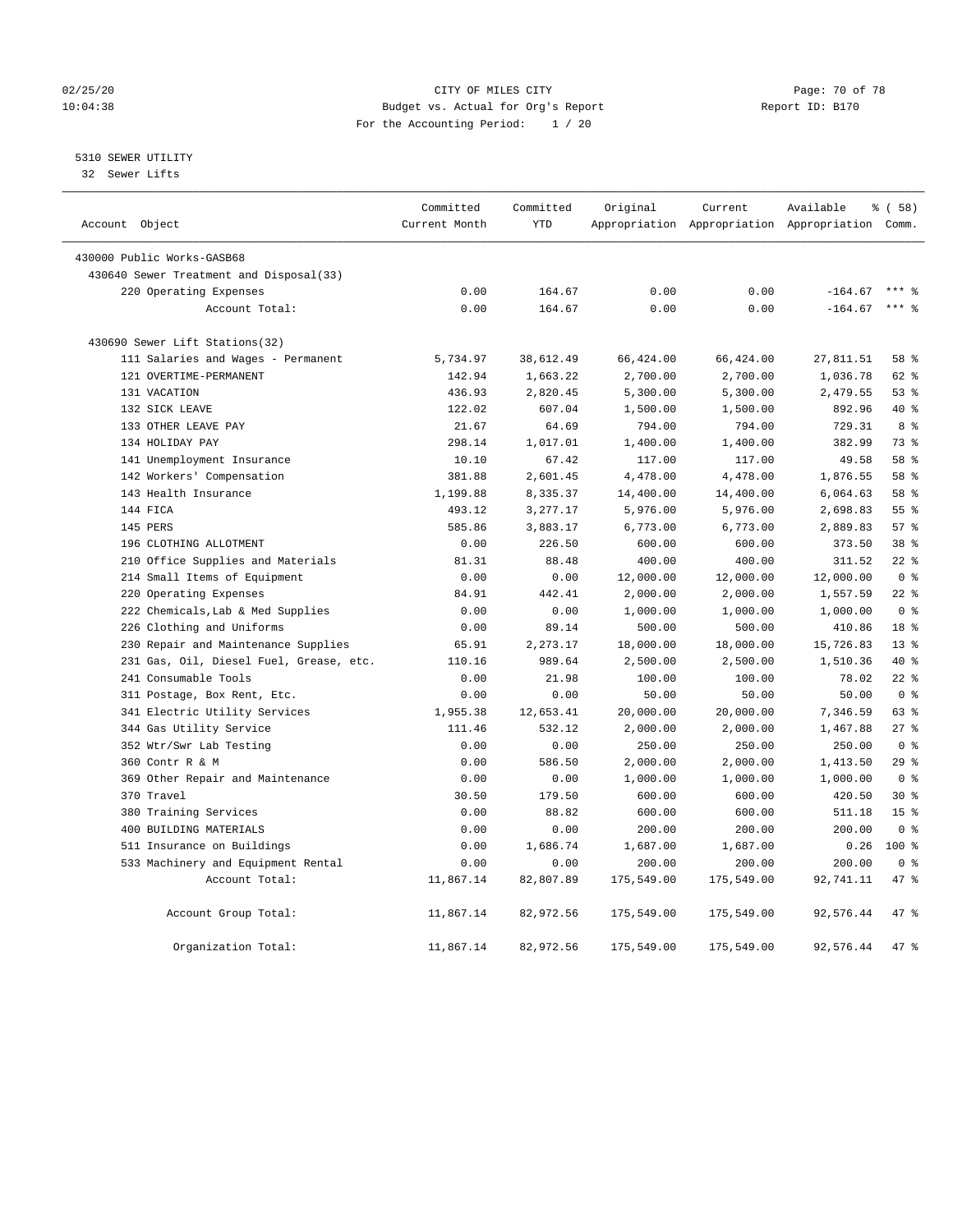#### 02/25/20 Page: 71 of 78 10:04:38 Budget vs. Actual for Org's Report Report ID: B170 For the Accounting Period: 1 / 20

————————————————————————————————————————————————————————————————————————————————————————————————————————————————————————————————————

#### 5310 SEWER UTILITY

33 Sewer Plant

|                                         | Committed     | Committed   | Original                | Current      | Available                                       | 8 ( 58 )        |
|-----------------------------------------|---------------|-------------|-------------------------|--------------|-------------------------------------------------|-----------------|
| Account Object                          | Current Month | YTD         |                         |              | Appropriation Appropriation Appropriation Comm. |                 |
| 430000 Public Works-GASB68              |               |             |                         |              |                                                 |                 |
| 430640 Sewer Treatment and Disposal(33) |               |             |                         |              |                                                 |                 |
| 111 Salaries and Wages - Permanent      | 9,005.52      | 63,617.82   | 105,796.00              | 105,796.00   | 42,178.18                                       | 60 %            |
| 121 OVERTIME-PERMANENT                  | 214.67        | 2,503.03    | 4,100.00                | 4,100.00     | 1,596.97                                        | 61 %            |
| 131 VACATION                            | 696.42        | 4,437.82    | 8,400.00                | 8,400.00     | 3,962.18                                        | 53%             |
| 132 SICK LEAVE                          | 163.71        | 912.34      | 2,600.00                | 2,600.00     | 1,687.66                                        | 35 <sup>8</sup> |
| 133 OTHER LEAVE PAY                     | 32.51         | 99.26       | 1,527.00                | 1,527.00     | 1,427.74                                        | 7 %             |
| 134 HOLIDAY PAY                         | 447.21        | 1,525.75    | 2,100.00                | 2,100.00     | 574.25                                          | 73 %            |
| 141 Unemployment Insurance              | 15.85         | 110.25      | 187.00                  | 187.00       | 76.75                                           | 59 %            |
| 142 Workers' Compensation               | 574.51        | 4,078.92    | 7,200.00                | 7,200.00     | 3,121.08                                        | 57%             |
| 143 Health Insurance                    | 1,859.43      | 12,920.66   | 23,078.00               | 23,078.00    | 10,157.34                                       | 56%             |
| 144 FICA                                | 768.78        | 5,350.88    | 9,526.00                | 9,526.00     | 4,175.12                                        | 56%             |
| 145 PERS                                | 915.51        | 6,081.83    | 10,796.00               | 10,796.00    | 4,714.17                                        | 56%             |
| 196 CLOTHING ALLOTMENT                  | 0.00          | 426.00      | 500.00                  | 500.00       | 74.00                                           | 85 %            |
| 210 Office Supplies and Materials       | 0.00          | 10.77       | 250.00                  | 250.00       | 239.23                                          | 4%              |
| 214 Small Items of Equipment            | 83.38         | 1,183.37    | 16,000.00               | 16,000.00    | 14,816.63                                       | 7 %             |
| 220 Operating Expenses                  | 3.97          | 1,206.88    | 20,000.00               | 20,000.00    | 18,793.12                                       | 6 %             |
| 222 Chemicals, Lab & Med Supplies       | 1,153.72      | 4,748.15    | 30,000.00               | 30,000.00    | 25, 251.85                                      | 16 <sup>8</sup> |
| 226 Clothing and Uniforms               | 0.00          | 109.71      | 600.00                  | 600.00       | 490.29                                          | 18 <sup>8</sup> |
| 230 Repair and Maintenance Supplies     | 113.13        | 2,009.11    | 20,000.00               | 20,000.00    | 17,990.89                                       | $10*$           |
| 231 Gas, Oil, Diesel Fuel, Grease, etc. | 88.12         | 1,884.21    | 6,000.00                | 6,000.00     | 4,115.79                                        | $31$ %          |
| 241 Consumable Tools                    | 0.00          | 0.00        | 200.00                  | 200.00       | 200.00                                          | 0 <sup>8</sup>  |
| 311 Postage, Box Rent, Etc.             | 18.65         | 21.55       | 100.00                  | 100.00       | 78.45                                           | $22$ %          |
| 320 Printing, Duplicating, Typing &     | 0.00          | 0.00        | 100.00                  | 100.00       | 100.00                                          | 0 <sup>8</sup>  |
| 330 Publicity, Subscriptions & Dues     | 0.00          | 0.00        | 100.00                  | 100.00       | 100.00                                          | 0 <sup>8</sup>  |
| 334 Memberships, Registrations & Dues   | 85.00         | 155.00      | 400.00                  | 400.00       | 245.00                                          | 39%             |
| 341 Electric Utility Services           | 12,165.06     | 54,071.29   | 130,000.00              | 130,000.00   | 75,928.71                                       | $42$ %          |
| 342 Water Utility Services              | 39.94         | 484.67      | 1,500.00                | 1,500.00     | 1,015.33                                        | $32$ $%$        |
| 345 Telephone                           | 28.35         | 226.96      | 800.00                  | 800.00       | 573.04                                          | $28$ %          |
| 346 Garbage Service                     | 0.00          | 1,315.56    | 1,400.00                | 1,400.00     | 84.44                                           | 94 %            |
| 347 Internet                            | 45.60         | 319.20      | 650.00                  | 650.00       | 330.80                                          | 49 %            |
| 350 Professional Services               | 0.00          | 461.00      | 5,000.00                | 5,000.00     | 4,539.00                                        | 9 <sup>°</sup>  |
| 352 Wtr/Swr Lab Testing                 | 42.00         | 622.00      | 9,000.00                | 9,000.00     | 8,378.00                                        | 7 %             |
| 357 Architectual, Engineering Serv Etc. | 0.00          | 0.00        | 5,000.00                | 5,000.00     | 5,000.00                                        | 0 <sup>8</sup>  |
| 360 Contr R & M                         | 15.00         | 253.60      | 8,000.00                | 8,000.00     | 7,746.40                                        | 3%              |
| 363 R&M Vehicles/Equip/Labor-PW         | 330.50        | 2,476.32    | 5,000.00                | 5,000.00     | 2,523.68                                        | $50*$           |
| 370 Travel                              | 30.50         | 265.40      | 1,000.00                | 1,000.00     | 734.60                                          | $27$ %          |
| 380 Training Services                   | 0.00          | 148.04      | 1,000.00                | 1,000.00     | 851.96                                          | 15 <sup>°</sup> |
| 382 Books                               | 0.00          | 0.00        | 200.00                  | 200.00       | 200.00                                          | 0 <sup>8</sup>  |
| 400 BUILDING MATERIALS                  | 0.00          | 139.00      | 500.00                  | 500.00       | 361.00                                          | $28$ %          |
| 511 Insurance on Buildings              | 0.00          | 10,902.57   | 10,903.00               | 10,903.00    | 0.43                                            | 100 %           |
| 512 Insurance on Vehicles & Equipment   | 0.00          | 76.36       | 77.00                   | 77.00        | 0.64                                            | 99 %            |
| 533 Machinery and Equipment Rental      | 0.00          | 0.00        | 2,000.00                | 2,000.00     | 2,000.00                                        | 0 <sup>8</sup>  |
| 940 Machinery & Equipment               | 0.00          | 51,000.50   | 610,000.00              | 610,000.00   | 558,999.50                                      | 8 %             |
| Account Total:                          | 28,937.04     | 236, 155.78 | 1,061,590.00            | 1,061,590.00 | 825, 434.22                                     | $22$ %          |
|                                         |               |             |                         |              |                                                 |                 |
| Account Group Total:                    | 28,937.04     |             | 236,155.78 1,061,590.00 | 1,061,590.00 | 825, 434.22                                     | $22$ %          |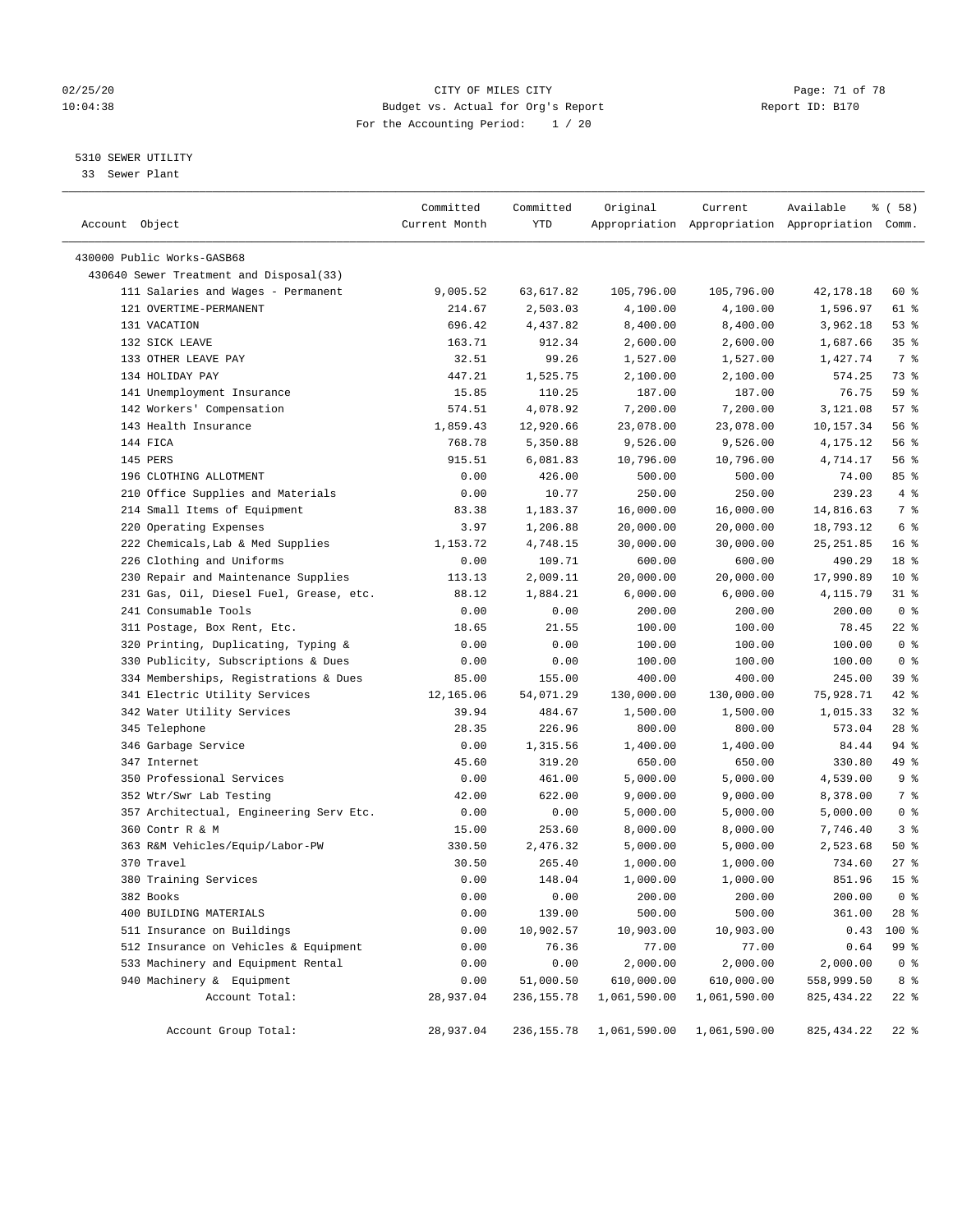#### 02/25/20 Page: 72 of 78 10:04:38 Budget vs. Actual for Org's Report Changer Report ID: B170 For the Accounting Period: 1 / 20

# 5310 SEWER UTILITY

33 Sewer Plant

| Object<br>Account   | Committed<br>Current Month | Committed<br>YTD | Original     | Current<br>Appropriation Appropriation | Available<br>Appropriation Comm. | 8 ( 58 ) |
|---------------------|----------------------------|------------------|--------------|----------------------------------------|----------------------------------|----------|
| Organization Total: | 28,937.04                  | 236, 155. 78     | 1,061,590.00 | 1,061,590.00                           | 825,434.22                       | $22$ %   |
| Fund Total:         | 84,965.36                  | 1,201,823.52     | 2,792,607.00 | 2,792,607.00                           | 1,590,783.48 43 %                |          |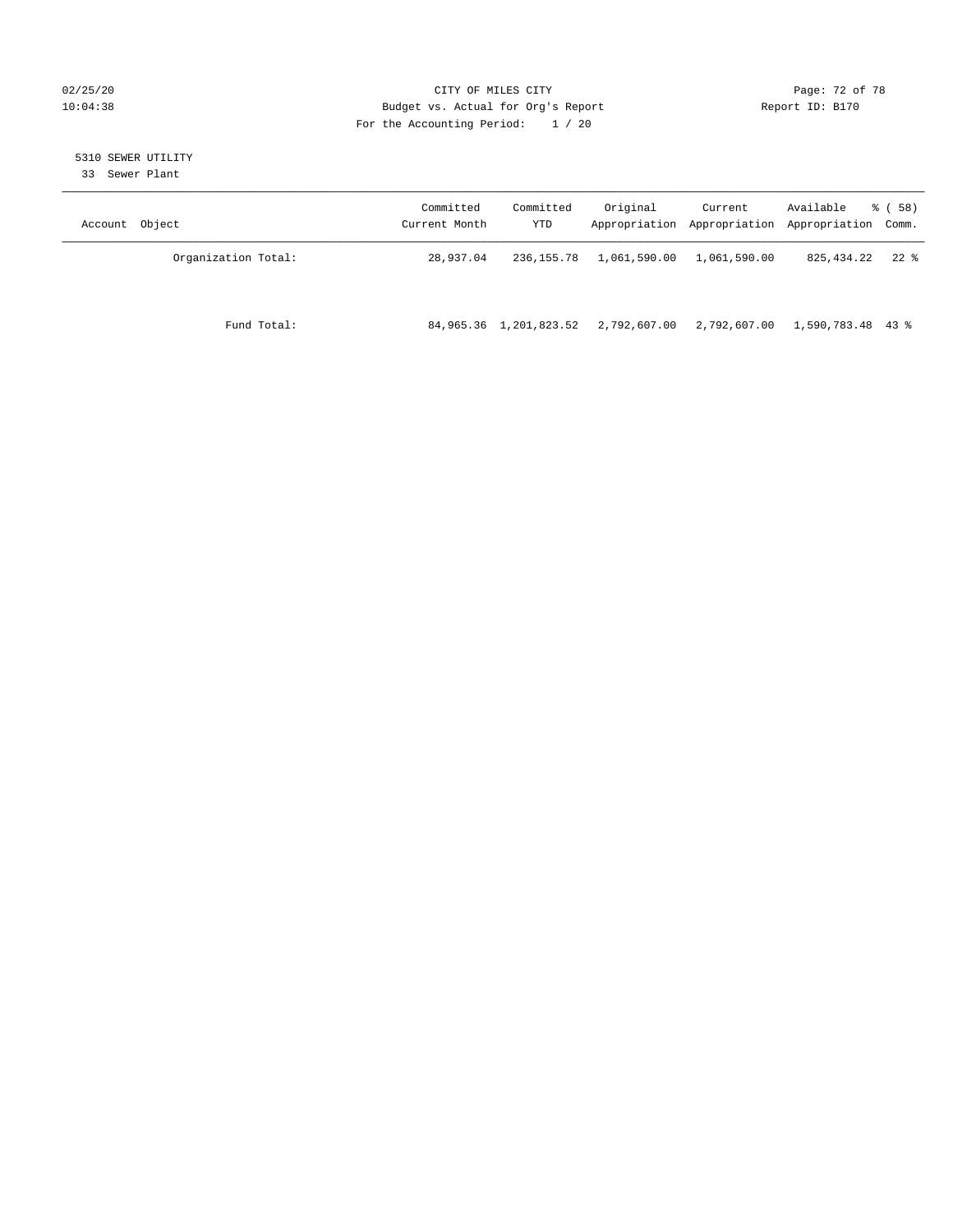## 02/25/20 Page: 73 of 78 10:04:38 Budget vs. Actual for Org's Report Report ID: B170 For the Accounting Period: 1 / 20

————————————————————————————————————————————————————————————————————————————————————————————————————————————————————————————————————

# 5510 AMBULANCE FUND

10 Ambulance

|                                             | Committed     | Committed  | Original   | Current      | Available                                       | <sub>ර</sub> ි (58) |
|---------------------------------------------|---------------|------------|------------|--------------|-------------------------------------------------|---------------------|
| Account Object                              | Current Month | YTD        |            |              | Appropriation Appropriation Appropriation Comm. |                     |
| 420000 PUBLIC SAFETY-GASB68                 |               |            |            |              |                                                 |                     |
| 420730 Emergency Medical Services-Ambulance |               |            |            |              |                                                 |                     |
| 111 Salaries and Wages - Permanent          | 21,846.33     | 147,614.69 | 207,984.00 | 207,984.00   | 60,369.31                                       | 71 %                |
| 112 SALARIES AND WAGES - PART PAID          | 934.00        | 8,069.00   | 20,000.00  | 20,000.00    | 11,931.00                                       | 40 %                |
| 121 OVERTIME-PERMANENT                      | 3,224.09      | 19,080.56  | 51,800.00  | 51,800.00    | 32,719.44                                       | 37%                 |
| 131 VACATION                                | 702.29        | 12,043.20  | 26,600.00  | 26,600.00    | 14,556.80                                       | 45 %                |
| 132 SICK LEAVE                              | 0.00          | 5,727.18   | 10,600.00  | 10,600.00    | 4,872.82                                        | $54$ %              |
| 133 OTHER LEAVE PAY                         | 0.00          | 0.00       | 8,189.00   | 8,189.00     | 8,189.00                                        | 0 <sup>8</sup>      |
| 134 HOLIDAY PAY                             | 1,499.10      | 4,150.93   | 12,000.00  | 12,000.00    | 7,849.07                                        | 35%                 |
| 141 Unemployment Insurance                  | 44.03         | 294.96     | 462.00     | 462.00       | 167.04                                          | 64 %                |
| 142 Workers' Compensation                   | 1,689.53      | 11,832.07  | 15,300.00  | 15,300.00    | 3,467.93                                        | 77 %                |
| 143 Health Insurance                        | 3,677.84      | 26,399.92  | 44,054.00  | 44,054.00    | 17,654.08                                       | 60 %                |
| 144 FICA                                    | 482.92        | 3,342.99   | 5,019.00   | 5,019.00     | 1,676.01                                        | 67%                 |
| 147 Firemen's Pension                       | 2,975.83      | 21,060.98  | 49,174.00  | 49,174.00    | 28,113.02                                       | 43 %                |
| 149 Firemen's 457B Match                    | 1,197.90      | 1,197.90   | 0.00       | 3,630.00     | 2,432.10                                        | 33%                 |
| 210 Office Supplies and Materials           | 130.48        | 1,836.13   | 3,000.00   | 3,000.00     | 1,163.87                                        | 61 %                |
| 214 Small Items of Equipment                | 146.76        | 411.15     | 6,600.00   | 6,600.00     | 6,188.85                                        | 6 %                 |
| 220 Operating Expenses                      | 917.27        | 5,325.72   | 33,409.00  | 33,409.00    | 28,083.28                                       | 16 <sup>°</sup>     |
| 222 Chemicals, Lab & Med Supplies           | 3,449.94      | 21, 214.03 | 30,000.00  | 30,000.00    | 8,785.97                                        | 71 %                |
| 230 Repair and Maintenance Supplies         | 0.00          | 79.76      | 3,000.00   | 3,000.00     | 2,920.24                                        | 3 <sup>8</sup>      |
| 231 Gas, Oil, Diesel Fuel, Grease, etc.     | 1,283.11      | 7,473.08   | 16,000.00  | 16,000.00    | 8,526.92                                        | 47 %                |
| 241 Consumable Tools                        | 0.00          | 2,382.45   | 5,000.00   | 5,000.00     | 2,617.55                                        | 48 %                |
| 300 PURCHASED SERVICES                      | 0.00          | 0.00       | 2,000.00   | 2,000.00     | 2,000.00                                        | 0 <sup>8</sup>      |
| 311 Postage, Box Rent, Etc.                 | 0.00          | 3.50       | 100.00     | 100.00       | 96.50                                           | 4%                  |
| 320 Printing, Duplicating, Typing &         | 0.00          | $-80.84$   | 350.00     | 350.00       | 430.84                                          | $-23$ %             |
| 341 Electric Utility Services               | 247.99        | 1,833.73   | 2,000.00   | 2,000.00     | 166.27                                          | $92$ %              |
| 342 Water Utility Services                  | 24.89         | 173.85     | 400.00     | 400.00       | 226.15                                          | 43 %                |
| 343 Sewer Utility Services                  | 29.80         | 217.18     | 400.00     | 400.00       | 182.82                                          | 54 %                |
| 344 Gas Utility Service                     | 199.32        | 451.61     | 1,200.00   | 1,200.00     | 748.39                                          | 38 <sup>8</sup>     |
| 345 Telephone                               | 132.17        | 952.63     | 1,750.00   | 1,750.00     | 797.37                                          | $54$ %              |
| 346 Garbage Service                         | 0.00          | 306.97     | 1,065.00   | 1,065.00     | 758.03                                          | 29%                 |
| 347 Internet                                | 28.24         | 223.64     | 550.00     | 550.00       | 326.36                                          | 41 %                |
| 350 Professional Services                   | 0.00          | 24,773.88  | 47,000.00  | 47,000.00    | 22, 226.12                                      | 53%                 |
| 360 Contr R & M                             | 1.59          | 2,774.98   | 5,000.00   | 5,000.00     | 2,225.02                                        | $55$ $%$            |
| 364 R&M Vehicles - Fire/Amb                 | 59.94         | 2,351.46   | 15,000.00  | 15,000.00    | 12,648.54                                       | 16 <sup>8</sup>     |
| 370 Travel                                  | 108.01        | 238.55     | 2,500.00   | 2,500.00     | 2,261.45                                        | $10*$               |
| 380 Training Services                       | 0.00          | 4,129.00   | 7,982.00   | 7,982.00     | 3,853.00                                        | $52$ $%$            |
| 382 Books                                   | 0.00          | 0.00       | 2,000.00   | 2,000.00     | 2,000.00                                        | 0 <sup>8</sup>      |
| 400 BUILDING MATERIALS                      | 0.00          | 0.00       | 2,000.00   | 2,000.00     | 2,000.00                                        | 0 <sup>8</sup>      |
| 511 Insurance on Buildings                  | 0.00          | 680.43     | 681.00     | 681.00       |                                                 | $0.57$ 100 %        |
| 512 Insurance on Vehicles & Equipment       | 0.00          | 2,531.08   | 2,532.00   | 2,532.00     |                                                 | $0.92$ 100 %        |
| 810 Losses (Bad debt expense - Enterprise   | 1,062.17      | 43,310.07  | 100,000.00 | 100,000.00   | 56,689.93                                       | 43%                 |
| 811 Contractual Allowances (Ambl)           | 54, 243.44    | 299,564.95 | 250,000.00 | 250,000.00   | $-49,564.95$ 120 %                              |                     |
| 940 Machinery & Equipment                   | 0.00          | 0.00       | 6,221.00   | 6,221.00     | 6, 221.00                                       | 0 <sup>8</sup>      |
| Account Total:                              | 100,338.98    | 683,973.37 | 998,922.00 | 1,002,552.00 | 318,578.63                                      | 68 %                |
|                                             |               |            |            |              |                                                 |                     |
| Account Group Total:                        | 100,338.98    | 683,973.37 | 998,922.00 | 1,002,552.00 | 318,578.63                                      | 68 %                |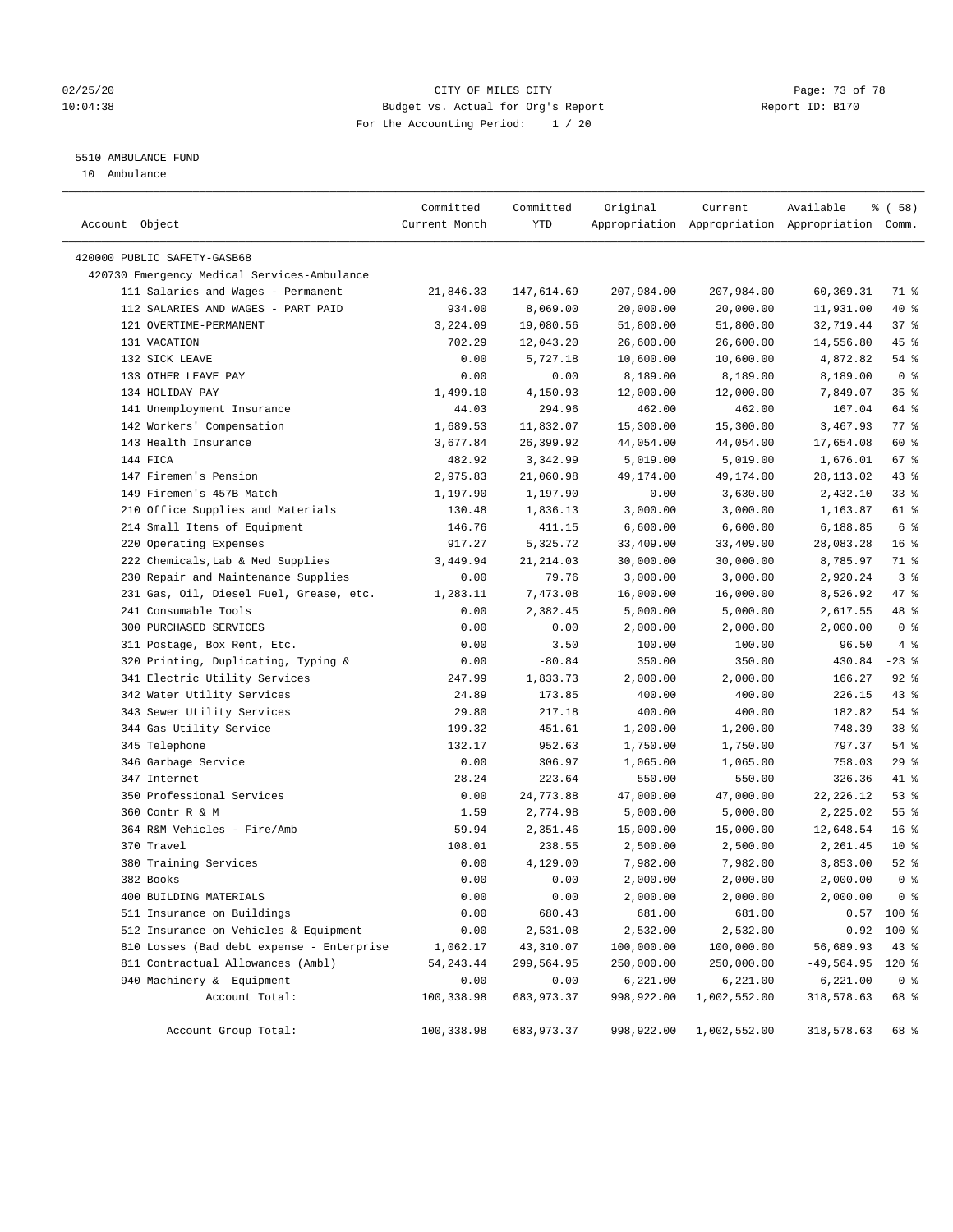## 02/25/20 Page: 74 of 78 10:04:38 Budget vs. Actual for Org's Report Report ID: B170 For the Accounting Period: 1 / 20

# 5510 AMBULANCE FUND

10 Ambulance

| Account Object                           | Committed<br>Current Month | Committed<br><b>YTD</b> | Original     | Current      | Available<br>Appropriation Appropriation Appropriation | % (58)<br>Comm. |  |
|------------------------------------------|----------------------------|-------------------------|--------------|--------------|--------------------------------------------------------|-----------------|--|
| 510000 MISCELLANEOUS                     |                            |                         |              |              |                                                        |                 |  |
| 510330 Comprehensive Liability Insurance |                            |                         |              |              |                                                        |                 |  |
| 513 Liability                            | 0.00                       | 4,930.24                | 4,931.00     | 4,931.00     | 0.76                                                   | $100*$          |  |
| Account Total:                           | 0.00                       | 4,930.24                | 4,931.00     | 4,931.00     | 0.76                                                   | 100 %           |  |
| Account Group Total:                     | 0.00                       | 4,930.24                | 4,931.00     | 4,931.00     |                                                        | $0.76$ 100 %    |  |
| 520000 OTHER FINANCING USES              |                            |                         |              |              |                                                        |                 |  |
| 521000 Interfund Operating Transfers Out |                            |                         |              |              |                                                        |                 |  |
| 820 Transfers to Other Funds             | 2,166.00                   | 20,162.00               | 35,991.00    | 35,991.00    | 15,829.00                                              | 56%             |  |
| Account Total:                           | 2,166.00                   | 20,162.00               | 35,991.00    | 35,991.00    | 15,829.00                                              | 56%             |  |
| Account Group Total:                     | 2,166.00                   | 20,162.00               | 35,991.00    | 35,991.00    | 15,829.00                                              | 56%             |  |
| Organization Total:                      | 102,504.98                 | 709,065.61              | 1,039,844.00 | 1,043,474.00 | 334,408.39                                             | 68 %            |  |
|                                          |                            |                         |              |              |                                                        |                 |  |
| Fund Total:                              | 102,504.98                 | 709,065.61              | 1,039,844.00 | 1,043,474.00 | 334,408.39                                             | 68 %            |  |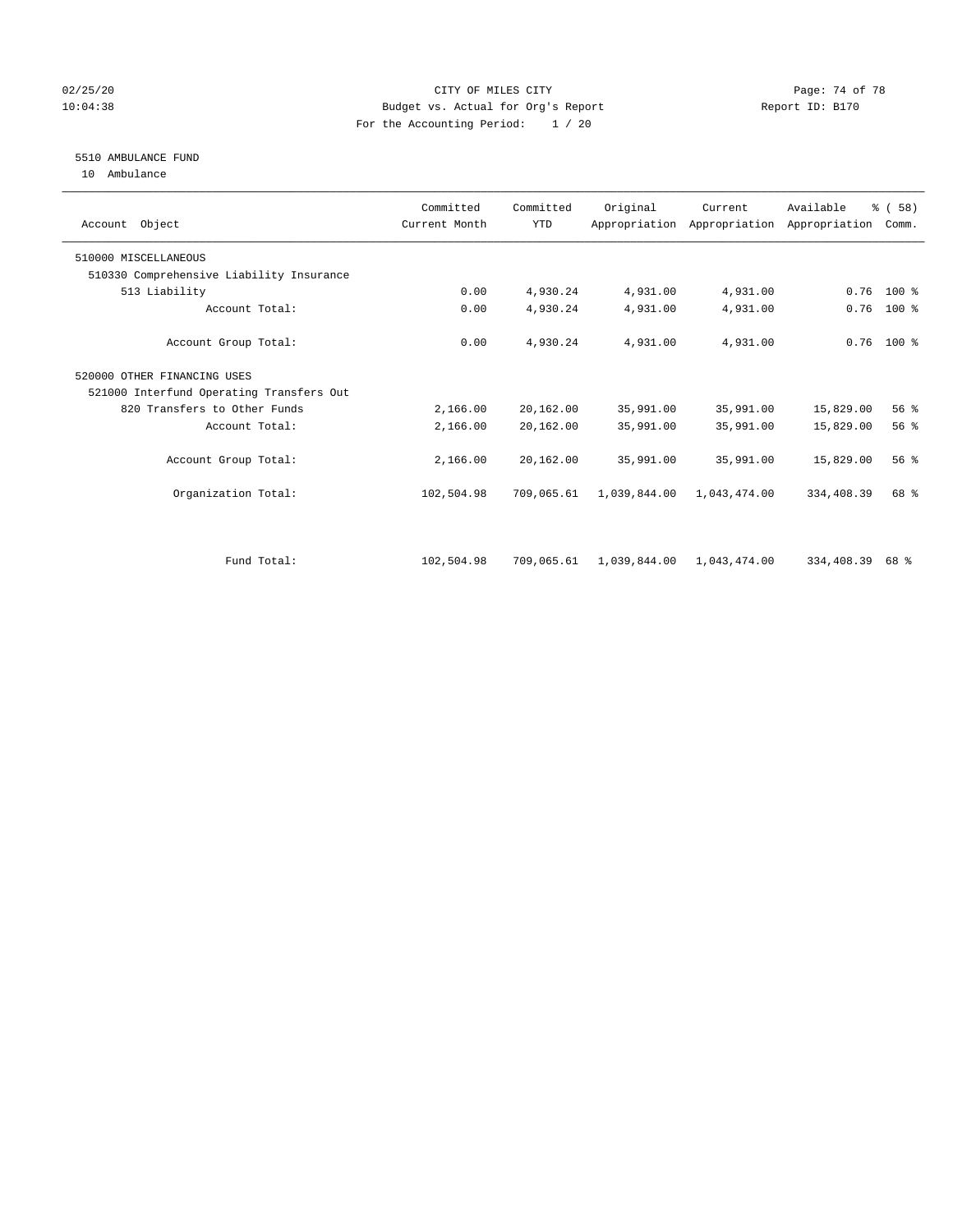## 02/25/20 Page: 75 of 78 10:04:38 Budget vs. Actual for Org's Report Changer Report ID: B170 For the Accounting Period: 1 / 20

————————————————————————————————————————————————————————————————————————————————————————————————————————————————————————————————————

## 5610 AIRPORT OPERATING

87 Airport

| Committed<br>Original<br>Committed<br>Current                                             | Available    | 8 ( 58 )         |
|-------------------------------------------------------------------------------------------|--------------|------------------|
| Account Object<br>Current Month<br>YTD<br>Appropriation Appropriation Appropriation Comm. |              |                  |
| 430000 Public Works-GASB68                                                                |              |                  |
| 430300 Airport (87)                                                                       |              |                  |
| 111 Salaries and Wages - Permanent<br>7,780.64<br>51,910.32<br>100,260.00<br>100,260.00   | 48,349.68    | $52$ %           |
| 121 OVERTIME-PERMANENT<br>0.00<br>1,308.30<br>2,800.00<br>2,800.00                        | 1,491.70     | 47 %             |
| 131 VACATION<br>0.00<br>3,363.47<br>2,100.00<br>2,100.00                                  | $-1, 263.47$ | 160%             |
| 132 SICK LEAVE<br>635.64<br>1,544.65<br>1,800.00<br>1,800.00                              | 255.35       | 86 %             |
| 133 OTHER LEAVE PAY<br>152.91<br>3,486.84<br>3,203.00<br>3,203.00                         | $-283.84$    | 109 <sub>8</sub> |
| 134 HOLIDAY PAY<br>70.80<br>354.00<br>1,600.00<br>1,600.00                                | 1,246.00     | $22$ %           |
| 141 Unemployment Insurance<br>12.96<br>93.50<br>168.00<br>168.00                          | 74.50        | 56%              |
| 142 Workers' Compensation<br>3,370.93<br>470.01<br>6,154.00<br>6,154.00                   | 2,783.07     | $55$ $%$         |
| 143 Health Insurance<br>1,589.05<br>11, 123.35<br>19,073.00<br>19,073.00                  | 7,949.65     | 58 %             |
| 144 FICA<br>660.96<br>4,767.82<br>8,550.00<br>8,550.00                                    | 3,782.18     | 56%              |
| 145 PERS<br>749.09<br>5,372.56<br>9,690.00<br>9,690.00                                    | 4,317.44     | 55 <sup>8</sup>  |
| 196 CLOTHING ALLOTMENT<br>0.00<br>356.25<br>375.00<br>375.00                              | 18.75        | 95%              |
| 210 Office Supplies and Materials<br>264.68<br>511.43<br>600.00<br>600.00                 | 88.57        | 85%              |
| 214 Small Items of Equipment<br>250.00<br>0.00<br>0.00<br>250.00                          | 250.00       | 0 <sup>8</sup>   |
| 220 Operating Expenses<br>24.78<br>1,394.33<br>4,000.00<br>4,000.00                       | 2,605.67     | 35 <sup>8</sup>  |
| 230 Repair and Maintenance Supplies<br>8,000.00<br>1,104.98<br>9,615.23<br>8,000.00       | $-1,615.23$  | $120*$           |
| 231 Gas, Oil, Diesel Fuel, Grease, etc.<br>0.00<br>1,848.40<br>2,500.00<br>2,500.00       | 651.60       | 74 %             |
| 237 Aviation Fuel<br>0.00<br>171,634.66<br>300,000.00<br>300,000.00                       | 128, 365. 34 | 57%              |
| 239 Tires, Tubes Etc.<br>0.00<br>0.00<br>2,500.00<br>2,500.00                             | 2,500.00     | 0 <sup>8</sup>   |
| 250 Supplies for Resale<br>218.15<br>894.87<br>1,000.00<br>1,000.00                       | 105.13       | 89 %             |
| 311 Postage, Box Rent, Etc.<br>0.00<br>155.85<br>200.00<br>200.00                         | 44.15        | 78 %             |
| 319 Other Communication and Transportation<br>132.45<br>835.90<br>1,200.00<br>1,200.00    | 364.10       | 70 %             |
| 330 Publicity, Subscriptions & Dues<br>549.99<br>549.99<br>1,200.00<br>1,200.00           | 650.01       | 46 %             |
| 334 Memberships, Registrations & Dues<br>59.33<br>611.32<br>600.00<br>600.00              | $-11.32$     | 102 %            |
| 341 Electric Utility Services<br>1,340.84<br>7,614.81<br>10,000.00<br>10,000.00           | 2,385.19     | 76 %             |
| 344 Gas Utility Service<br>915.88<br>2,421.50<br>5,000.00<br>5,000.00                     | 2,578.50     | 48 %             |
| 345 Telephone<br>165.17<br>1,179.96<br>3,000.00<br>3,000.00                               | 1,820.04     | 39%              |
| 347 Internet<br>11.20<br>77.47<br>400.00<br>400.00                                        | 322.53       | 19 <sup>°</sup>  |
| 350 Professional Services<br>0.00<br>150.00<br>1,000.00<br>1,000.00                       | 850.00       | 15 <sup>°</sup>  |
| 360 Contr R & M<br>0.00<br>3,656.18<br>0.00<br>0.00                                       | $-3,656.18$  | $***$ $-$        |
| 363 R&M Vehicles/Equip/Labor-PW<br>6,000.00<br>959.92<br>4,079.81<br>6,000.00             | 1,920.19     | 68 %             |
| 367 Plumbing, Heating, Electrical<br>0.00<br>0.00<br>1,000.00<br>1,000.00                 | 1,000.00     | 0 <sup>8</sup>   |
| 380 Training Services<br>0.00<br>0.00<br>150.00<br>150.00                                 | 150.00       | 0 <sup>8</sup>   |
| 511 Insurance on Buildings<br>0.00<br>3,439.69<br>3,440.00<br>3,440.00                    | 0.31         | 100 %            |
| 512 Insurance on Vehicles & Equipment<br>0.00<br>2,187.97<br>2,038.00<br>2,038.00         | $-149.97$    | 107 %            |
| 513 Liability<br>4,800.00<br>0.00<br>0.00<br>4,800.00                                     | 4,800.00     | 0 <sup>8</sup>   |
| 0.00<br>2,560.00<br>925 Industrial Park Project-Airport<br>180,000.00<br>180,000.00       | 177,440.00   | $1 \circ$        |
| 939 AIP-3-30-055-017-2018<br>0.00<br>418,920.00<br>418,920.00<br>0.00                     | 418,920.00   | 0 <sup>8</sup>   |
| 43,654.00<br>944 Snow Removal Environment Study<br>0.00<br>0.00<br>0.00                   | $-43,654.00$ | $***$ $_{8}$     |
| Account Total:<br>17,869.43<br>346,125.36<br>1,113,571.00<br>1,113,571.00                 | 767, 445.64  | $31$ %           |
| 430320 Airport - Improvements                                                             |              |                  |
| 360 Contr R & M<br>0.00<br>1,780.00<br>13,510.00<br>13,510.00                             | 11,730.00    | $13*$            |
| 940 Machinery & Equipment<br>0.00<br>0.00<br>20,000.00<br>20,000.00                       | 20,000.00    | 0 <sup>8</sup>   |
| Account Total:<br>0.00<br>1,780.00<br>33,510.00<br>33,510.00                              | 31,730.00    | 5 <sup>°</sup>   |
|                                                                                           |              |                  |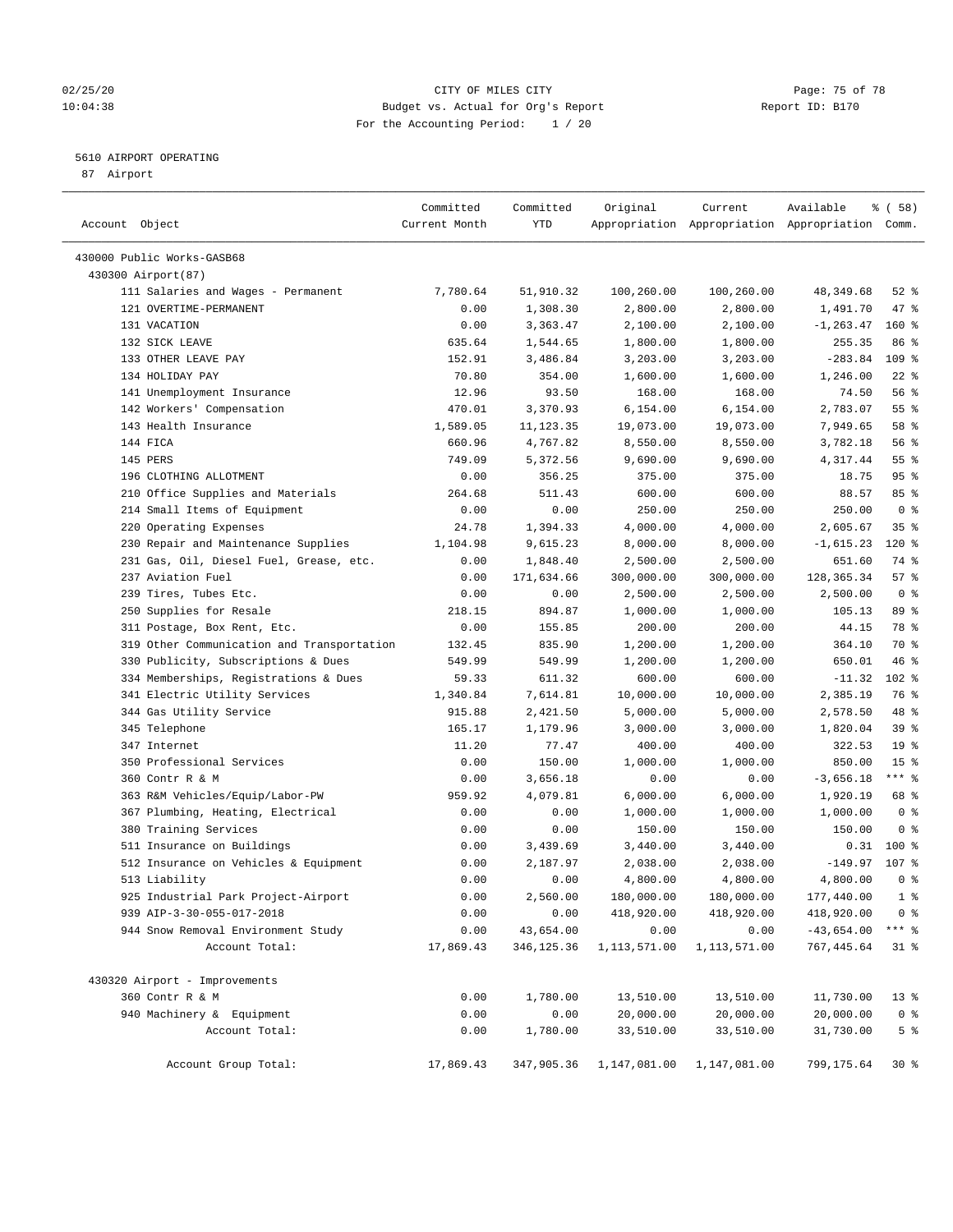## 02/25/20 Page: 76 of 78 10:04:38 Budget vs. Actual for Org's Report Report ID: B170 For the Accounting Period: 1 / 20

# 5610 AIRPORT OPERATING

87 Airport

| Account Object                           | Committed<br>Current Month | Committed<br><b>YTD</b> | Original     | Current      | Available<br>Appropriation Appropriation Appropriation | % (58)<br>Comm. |  |
|------------------------------------------|----------------------------|-------------------------|--------------|--------------|--------------------------------------------------------|-----------------|--|
| 490000 DEBT SERVICE                      |                            |                         |              |              |                                                        |                 |  |
| 490500 Other Debt Service Payments       |                            |                         |              |              |                                                        |                 |  |
| 648 MT Aero Principle 06-2015            | 0.00                       | 16,953.00               | 16,953.00    | 16,953.00    | 0.00                                                   | $100*$          |  |
| 649 MT Aero Interest06-2015              | 0.00                       | 1,652.90                | 1,653.00     | 1,653.00     | 0.10                                                   | $100$ %         |  |
| Account Total:                           | 0.00                       | 18,605.90               | 18,606.00    | 18,606.00    | 0.10                                                   | 100 %           |  |
| Account Group Total:                     | 0.00                       | 18,605.90               | 18,606.00    | 18,606.00    |                                                        | $0.10$ 100 %    |  |
| 520000 OTHER FINANCING USES              |                            |                         |              |              |                                                        |                 |  |
| 521000 Interfund Operating Transfers Out |                            |                         |              |              |                                                        |                 |  |
| 820 Transfers to Other Funds             | 1,683.00                   | 11,781.00               | 20,191.00    | 20,191.00    | 8,410.00                                               | 58 %            |  |
| Account Total:                           | 1,683.00                   | 11,781.00               | 20,191.00    | 20,191.00    | 8,410.00                                               | 58 %            |  |
| Account Group Total:                     | 1,683.00                   | 11,781.00               | 20,191.00    | 20,191.00    | 8,410.00                                               | 58 %            |  |
| Organization Total:                      | 19,552.43                  | 378, 292.26             | 1,185,878.00 | 1,185,878.00 | 807,585.74                                             | $32*$           |  |
|                                          |                            |                         |              |              |                                                        |                 |  |
| Fund Total:                              | 19,552.43                  | 378, 292. 26            | 1,185,878.00 | 1,185,878.00 | 807,585.74 32 %                                        |                 |  |